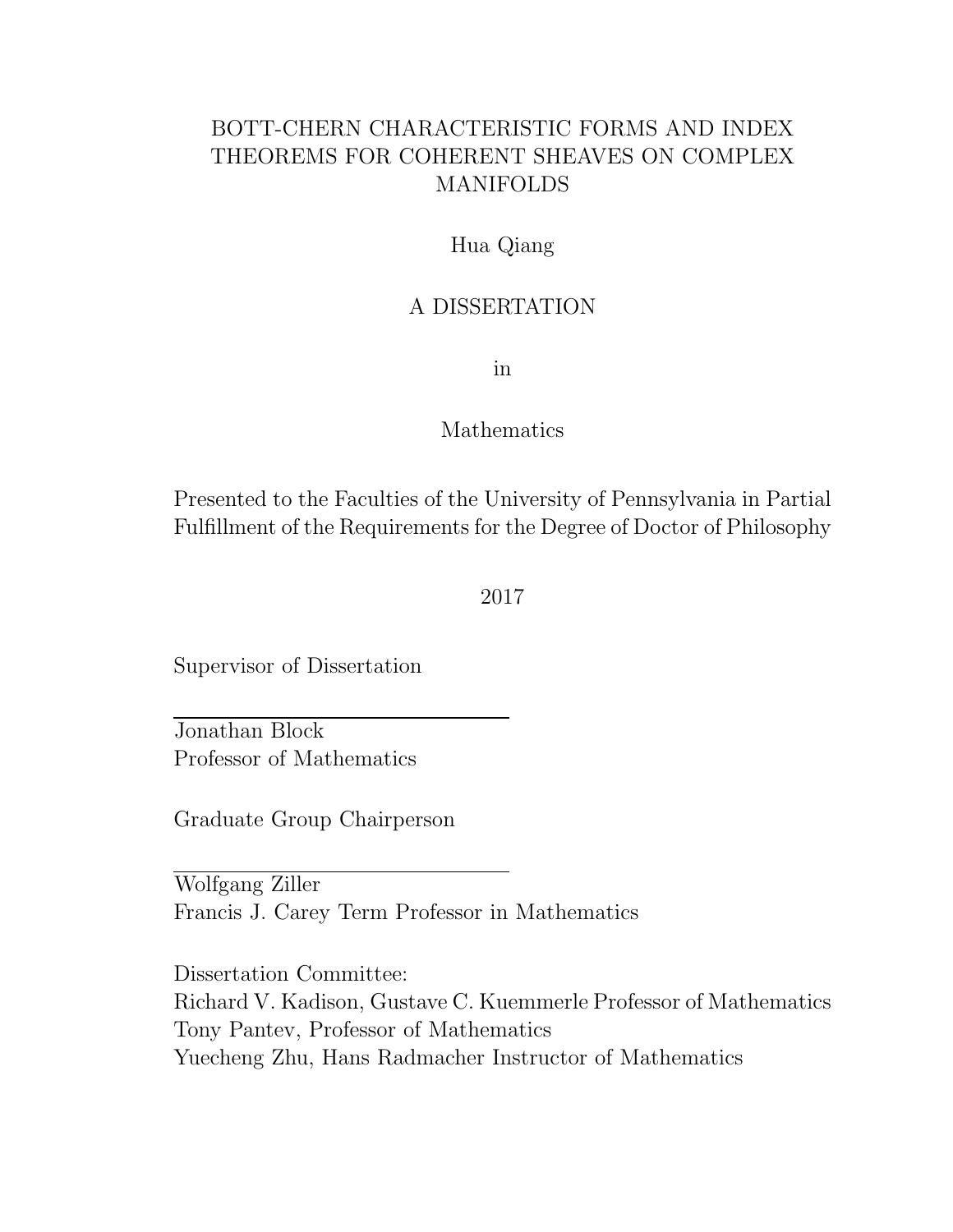## Acknowledgments

First and foremost I would like to thank my advisor Jonathan Block. He introduced most of the problems addressed in my work and generously shared his insights with me. I would also like to thank Professor Kadison for all the educational and encouraging conversations we had in and outside his classes.

Throughout the years at Penn, I have developed close friendship with my fellow graduate students with whom I had numerous enlightening conversations about math. Among them I am most in debt to Soumayashant Nayak, Maximum Gilula, Benjamin Albert, Martin Citoler, Jin Woo Jang, Chenchao Chen, Xiaofei Jin, Yuanpei Cao, Zhaoting Wei, Yuecheng Zhu, and Shilin Yu.

Finally, I want to thank my family for their constant support and understanding. Most of the results are obtained during my stay at Dartmouth with my most beloved Yue, I would like to thank you for the all love and patience you gave when I almost lost hope. This work would not exist without your encouragement. In the end, I would like to dedicate this work to my mother, who always lives in my heart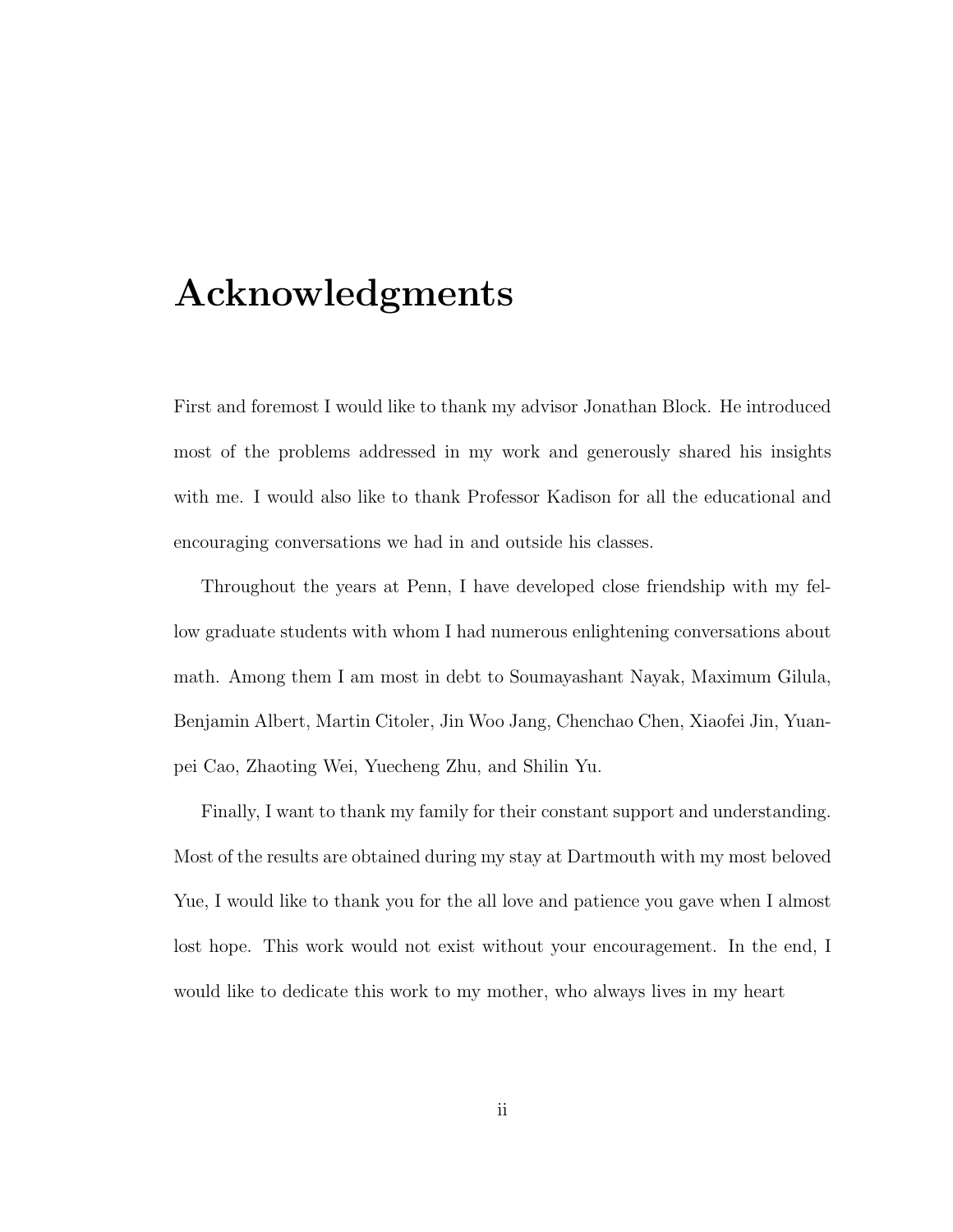#### ABSTRACT

### BOTT-CHERN CHARACTERISTIC FORMS AND INDEX THEOREMS FOR COHERENT SHEAVES ON COMPLEX MANIFOLDS

#### Hua Qiang

#### Jonathan Block

In the paper [Blo10], Block constructed a dg-category  $\mathcal{P}_{\mathcal{A}^{0,\bullet}}$  using cohesive modules which is a dg-enhancement of  $D^b_{\text{Coh}}(X)$ , the bounded derived category of complexes of analytic sheaves with coherent cohomology. This enables us to study coherent sheaves using global differential geometric constructions.

In the first part of my thesis, we construct natural superconnections in the sense of Quillen [Qui85] on cohesive modules and use them to define characteristic classes with values in Bott-Chern cohomology. In addition, we generalize the double transgression formulas in [BGS88a] [BC65] [Don87] and prove the invariance of these characteristic classes under derived equivalences. This provides an extension of Bott-Chern characteristic classes to coherent sheaves on complex manifolds and answers the question raised in [Bis13].

In the second part of my thesis, we define the generalized Dolbeault-Dirac operator on the generalized Dolbeault complex for a cohesive module. We identify it with a generalized Dirac operator in the sense of Clifford modules and Clifford superconnections as in [BGV91]. Applying the heat kernel method and a theorem of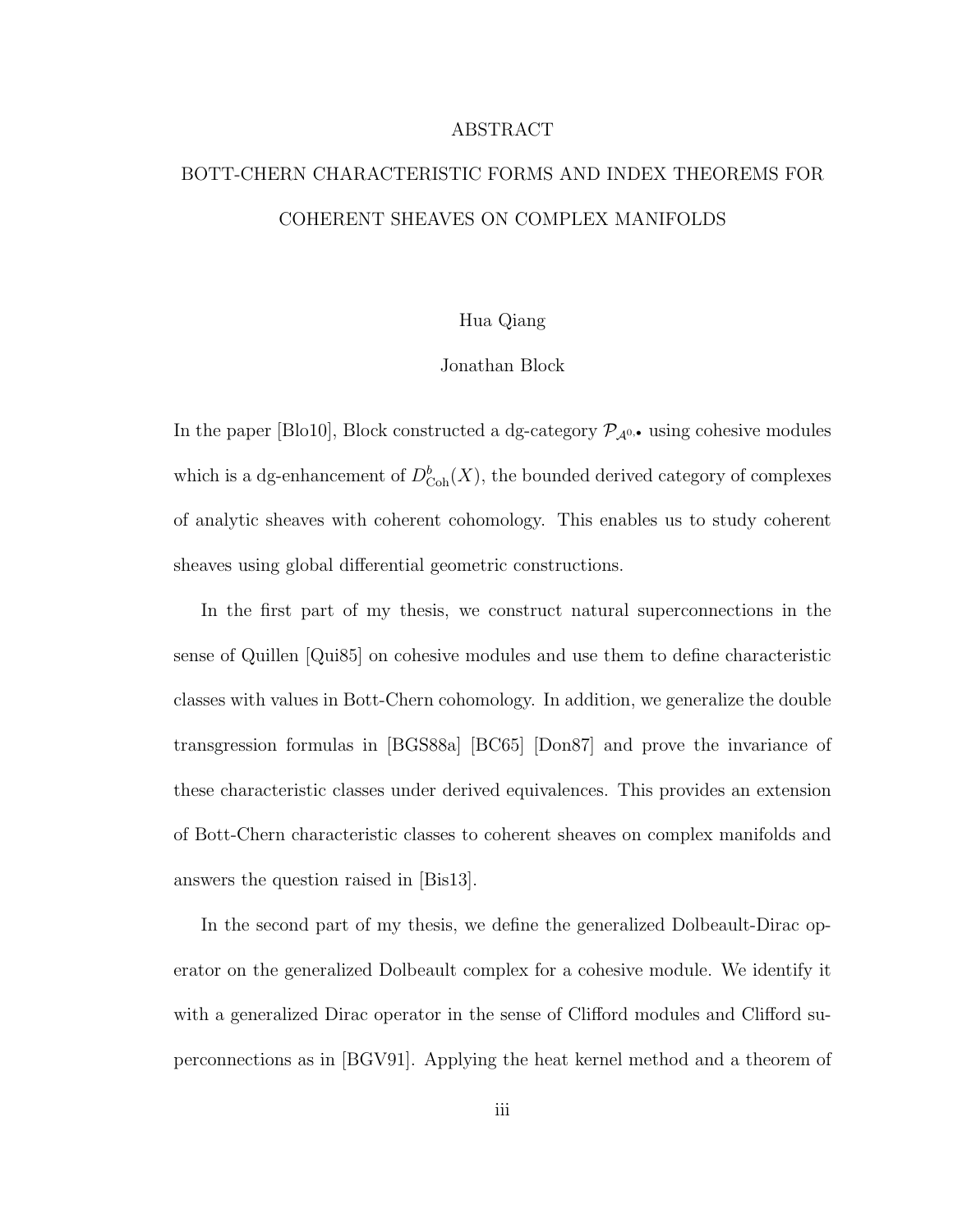Getzler in [Get91], we first derive a generalization of the Hirzebruch-Riemann-Roch formula to compute the Euler characteristic. Then, generalizing Bismut's proof of the family index theorem, we derive a generalization of the classical Grothendieck-Riemann-Roch formula with values in Bott-Chern cohomology in special cases.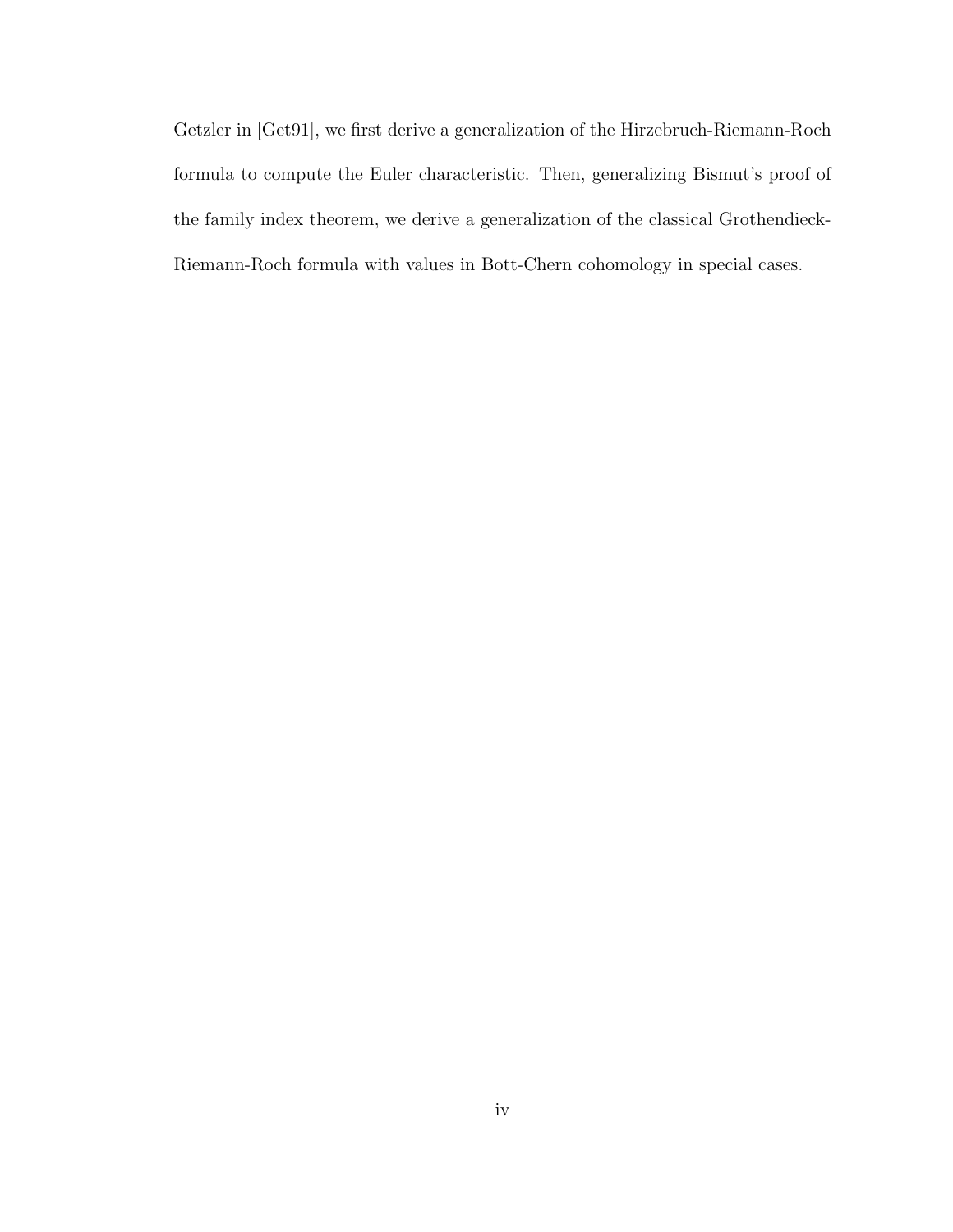## **Contents**

| $\mathbf 1$    |                                             | Introduction                                                                                             | $\mathbf{1}$ |
|----------------|---------------------------------------------|----------------------------------------------------------------------------------------------------------|--------------|
| $\overline{2}$ | Cohesive Modules and Chern superconnections |                                                                                                          |              |
|                | 2.1                                         |                                                                                                          | 10           |
|                | 2.2                                         | Chern superconnection of a Hermitian cohesive module $\ldots \ldots$                                     | 14           |
|                | 2.3                                         | Chern-Weil construction of characteristic forms $\hfill\ldots$ $\hfill\ldots$ $\ldots$ $\ldots$ $\ldots$ | 18           |
| 3              |                                             | Transgression formulas for characteristic forms                                                          | 23           |
|                | 3.1                                         | Universal cohesive module and Maurer-Cartan equation                                                     | 24           |
|                | 3.2                                         | Bott-Chern double transgression formula $\hfill\ldots\ldots\ldots\ldots\ldots\ldots\ldots$               | 27           |
|                | 3.3                                         | Transgression formula for secondary classes                                                              | 31           |
| $\overline{4}$ |                                             | Invariance of Bott-Chern classes under quasi-isomorphism                                                 | 40           |
|                | 4.1                                         | Invariance under gauge transformation<br>$\hfill\ldots\ldots\ldots\ldots\ldots\ldots\ldots\ldots$        | 41           |
|                | 4.2                                         | Transgression formula for acyclic complex                                                                | 48           |
|                | 4.3                                         |                                                                                                          | 50           |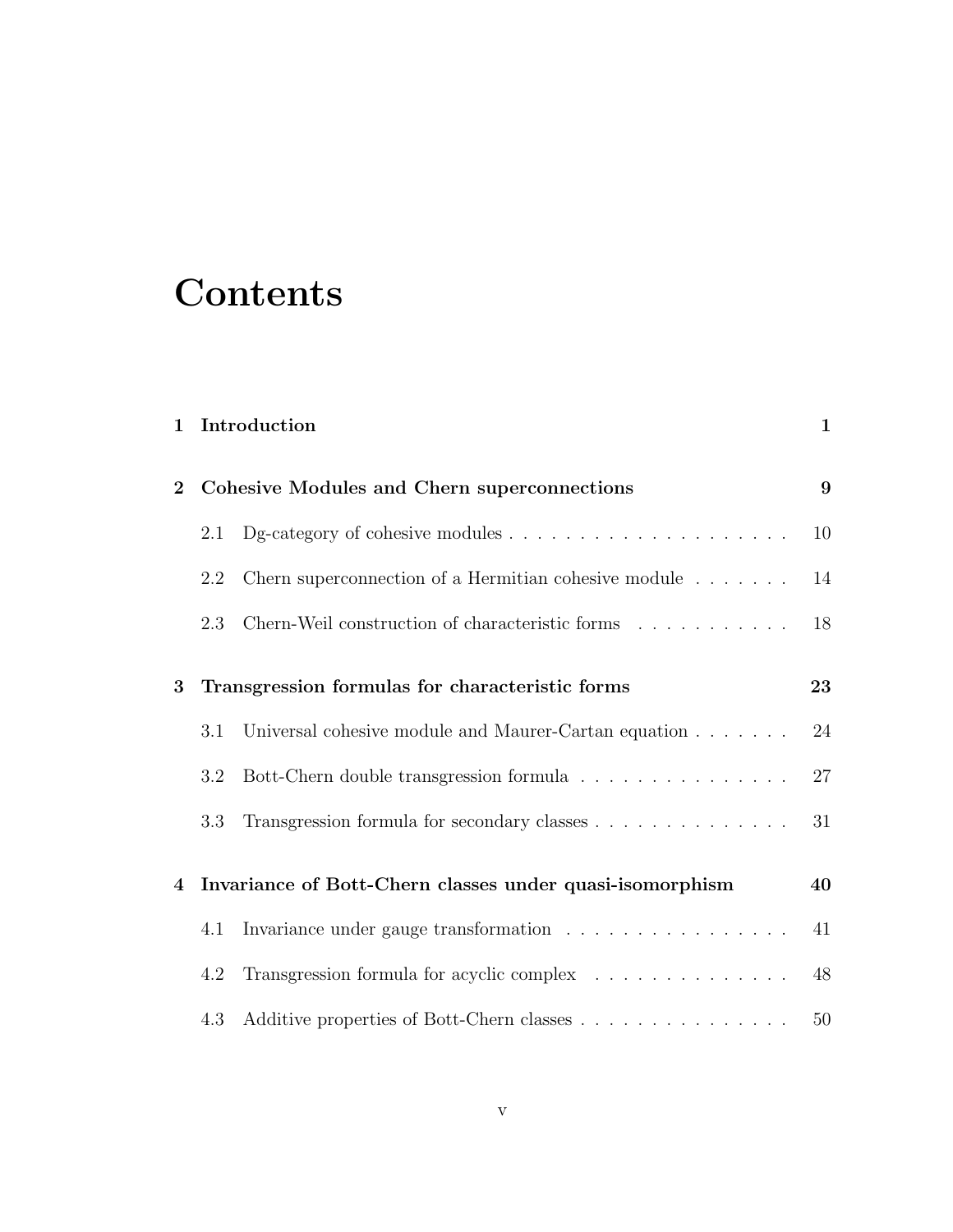|   | 5 Generalized Dolbeault-Dirac operator on cohesive module |                                                     |    |
|---|-----------------------------------------------------------|-----------------------------------------------------|----|
|   | 5.1                                                       |                                                     | 56 |
|   | 5.2                                                       |                                                     | 60 |
|   | 5.3                                                       | Generalized Dolbeault-Dirac operators 63            |    |
|   |                                                           |                                                     |    |
| 6 | Family index theorem for cohesive modules                 |                                                     |    |
|   | 6.1                                                       |                                                     | 72 |
|   | $6.2\,$                                                   | Clifford modules over a degenerate Clifford algebra | 73 |
|   |                                                           |                                                     |    |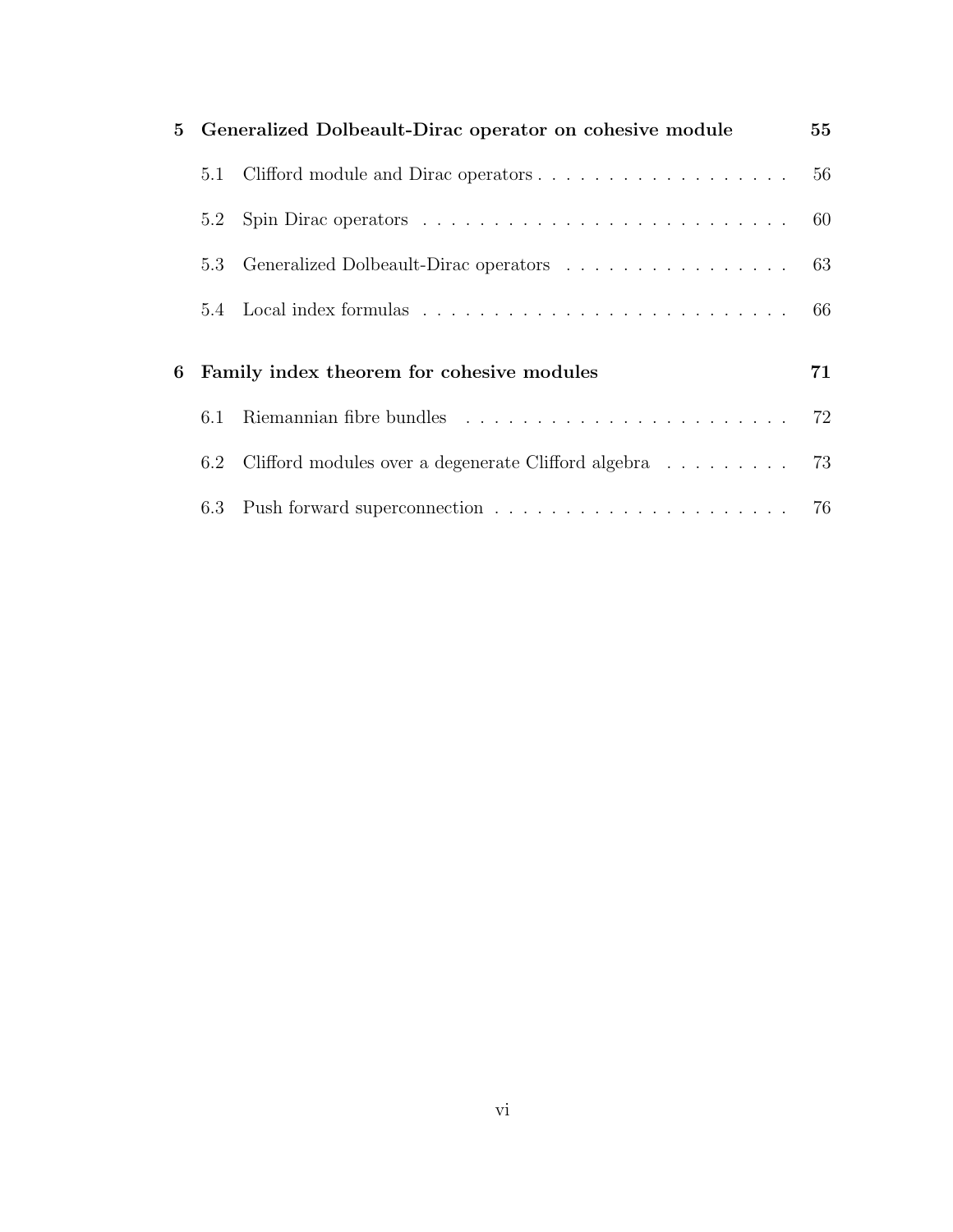## Chapter 1

## Introduction

Traditionally, the complex structure of a complex manifold  $X$  is encoded in the sheaf of holomorphic functions  $\mathcal{O}_X$ . For applications to noncommutative geometry, such local constructions are not available and we are forced to use global differential geometric constructions. When the manifold is projective, every coherent sheaf  ${\mathscr S}$ admits a global resolution by holomorphic vector bundles:

$$
0 \to E^n \to E^{n-1} \to \dots \to E^1 \to E^0 \to \mathscr{S} \to 0
$$

and we can apply the theory of holomorphic vector bundles to study  $\mathscr{S}$ . However, for a general compact complex manifold that is not projective, there may not exist a global resolution by holomorphic vector bundles and alternative methods are required.

Even though the sheaf of holomorphic sections of  $\mathscr S$  does not admit global resolution by holomorphic vector bundles, the underlying sheaf of real analytic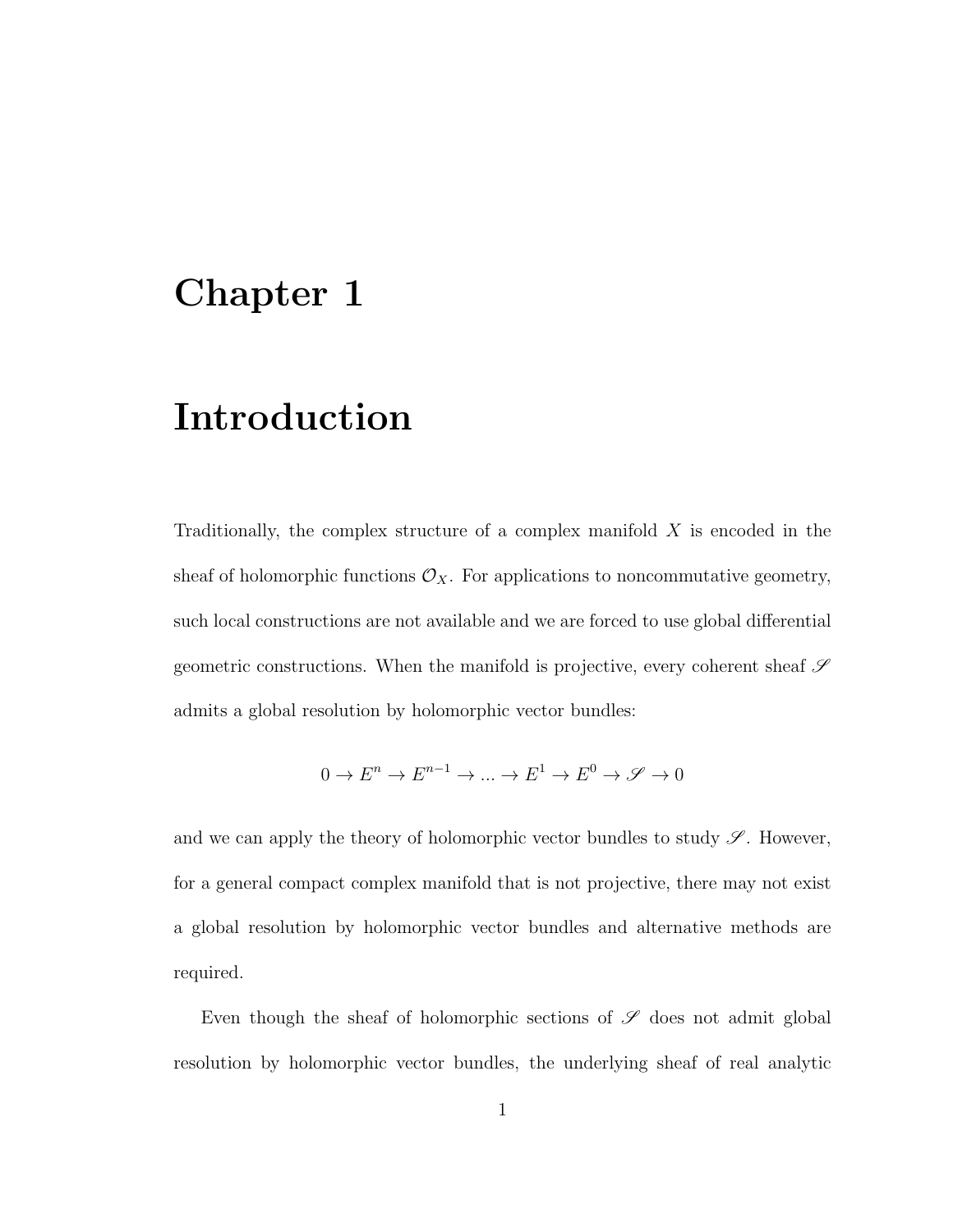sections  $\mathscr{S} \otimes_{\mathcal{O}_X} \mathcal{R}_X$  does admit a global resolution by real analytic vector bundles, see [AF61] for its application in topological K-theory.

In [Blo10][Blo06], Block constructed higher order differentials on such resolutions and the resulting geometric objects are called cohesive modules. He further showed that they form a dg-category  $\mathcal{P}_{A^0,\bullet}(X)$  whose homotopy category  $Ho\mathcal{P}_{A^0,\bullet}(X)$ is equivalent to  $D^b_{\text{Coh}}(X)$ , the bounded derived category of sheaves of  $\mathcal{O}_X$ -modules with coherent cohomology. Using the theory of superconnections defined in [Qui85], it's natural to extend the classical geometric constructions for holomorphic bundles to cohesive modules.

In chapter 2, we begin by review the theory of cohesive modules and then construct the analog of Chern connections on a Hermitian cohesive module in the following sense.

**Proposition.** Given a cohesive module  $(E^{\bullet}, E'')$  with a Hermitian structure  $h_E$ , there exist an unique  $\partial^X$ -superconnection  $\mathbb{E}''$  of total degree  $-1$  such that the superconnection  $\mathbb{E} = \mathbb{E}'' + \mathbb{E}'$  is unitary. That is,  $\mathbb E$  satisfies the graded Leibniz rule:

$$
(-1)^{|s|}d^Xh_E(s,t) = -h_E(\mathbb{E}s,t) + h_E(s,\mathbb{E}t)
$$

for all  $s, t \in \mathcal{A}^{\bullet}(X, E^{\bullet}).$ 

We then study the basic properties of the curvature  $\mathcal{R}^{\mathbb{E}}$  of the Chern superconnection E. Though it is possibly no longer a  $(1, 1)$  form on X unless E is a single holomorphic vector bundle, if we define a new grading on  $\mathcal{A}^{p,q}(X, \text{End}^d(E^{\bullet}))$  by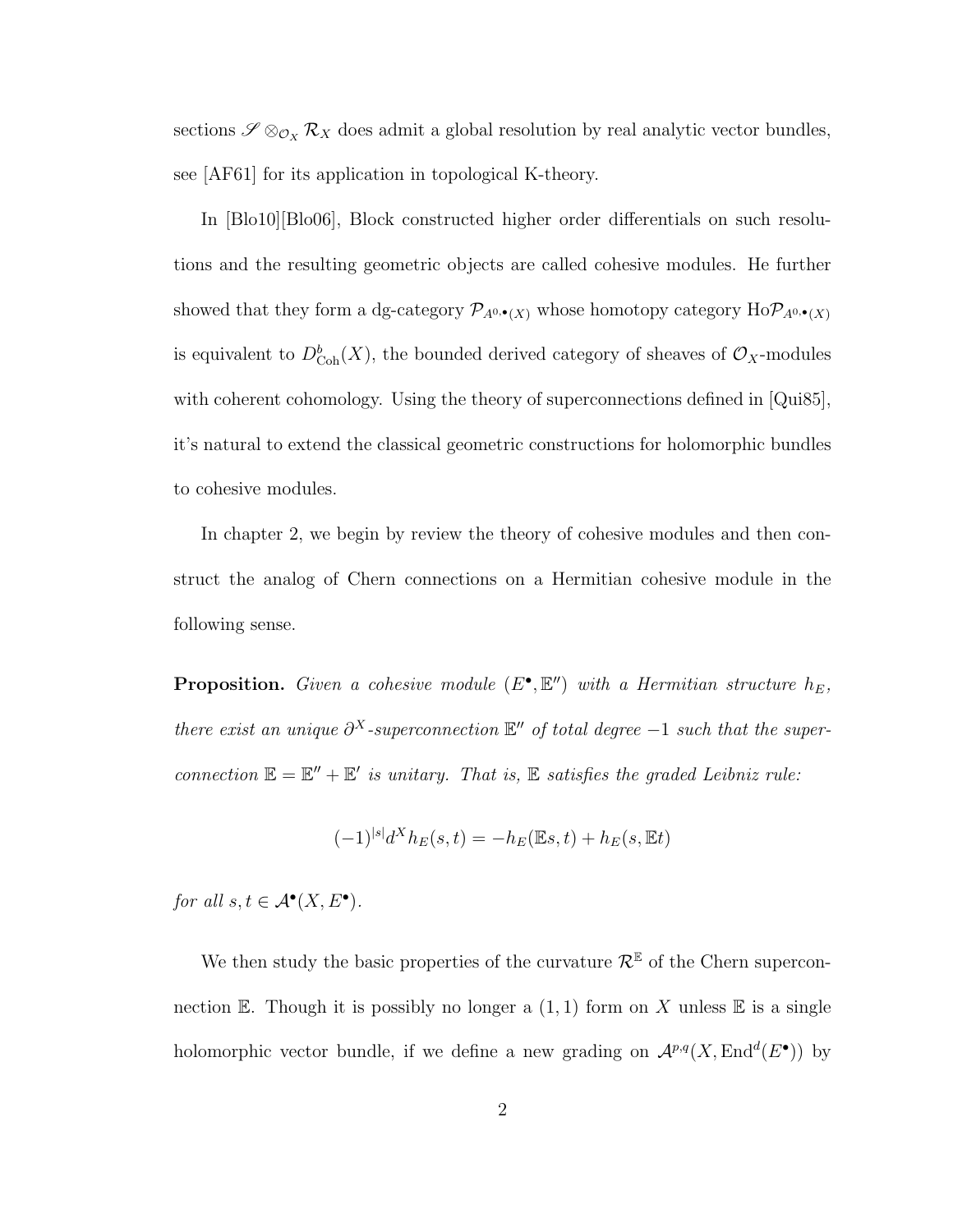$-p+q+d$ , then the curvature R is of exotic degree zero. Applying the Chern-Weil theory for superconnections, we obtain characteristic forms with values in Bott-Chern cohomology, which is a refinement of deRham cohomology. Though it is well known in literature, we prove the deRham cohomology classes of a cohesive module only depends on the  $\mathbb{Z}_2$ -graded topological bundle structure by transgressing the characteristic forms defined by Chern superconnection to those defined by its connection component.

In chapter 3, we prove the characteristic classes in Bott-Chern cohomology are independent of the Hermitian metric by establishing several transgression formulas. These formulas were first obtained by Bott and Chern in [BC65]. To generalize them to cohesive modules, we study the universal cohesive module  $\widetilde{E}$  on the space of Hermitian metrics  $\mathcal M$  on  $E$ .

**Theorem** (Bott-Chern transgression formula). For any convergent power series  $f(T)$  in T, the M-directional derivative of the Bott-Chern characteristic form  $Tr_s f(\mathcal{R}_h)$  is given by:

$$
d^{\mathcal{M}} \text{Tr}_s f(\mathcal{R}_h) = \partial^X \bar{\partial}^X \text{Tr}_s(f'(\mathcal{R}_h) \cdot \theta)
$$

where  $\theta$  is the Mauer-Cartan form on M defined by  $\theta = h^{-1} \cdot d^{\mathcal{M}} h$ .

The forms  $\text{Tr}_s(f'(\mathcal{R}_h) \cdot \theta)$  appeared in the above double transgression formula is the holomorphic analog of Chern-Simons forms. In [Don87], Donaldson studied these secondary characteristic forms their relation to stability. Following Donald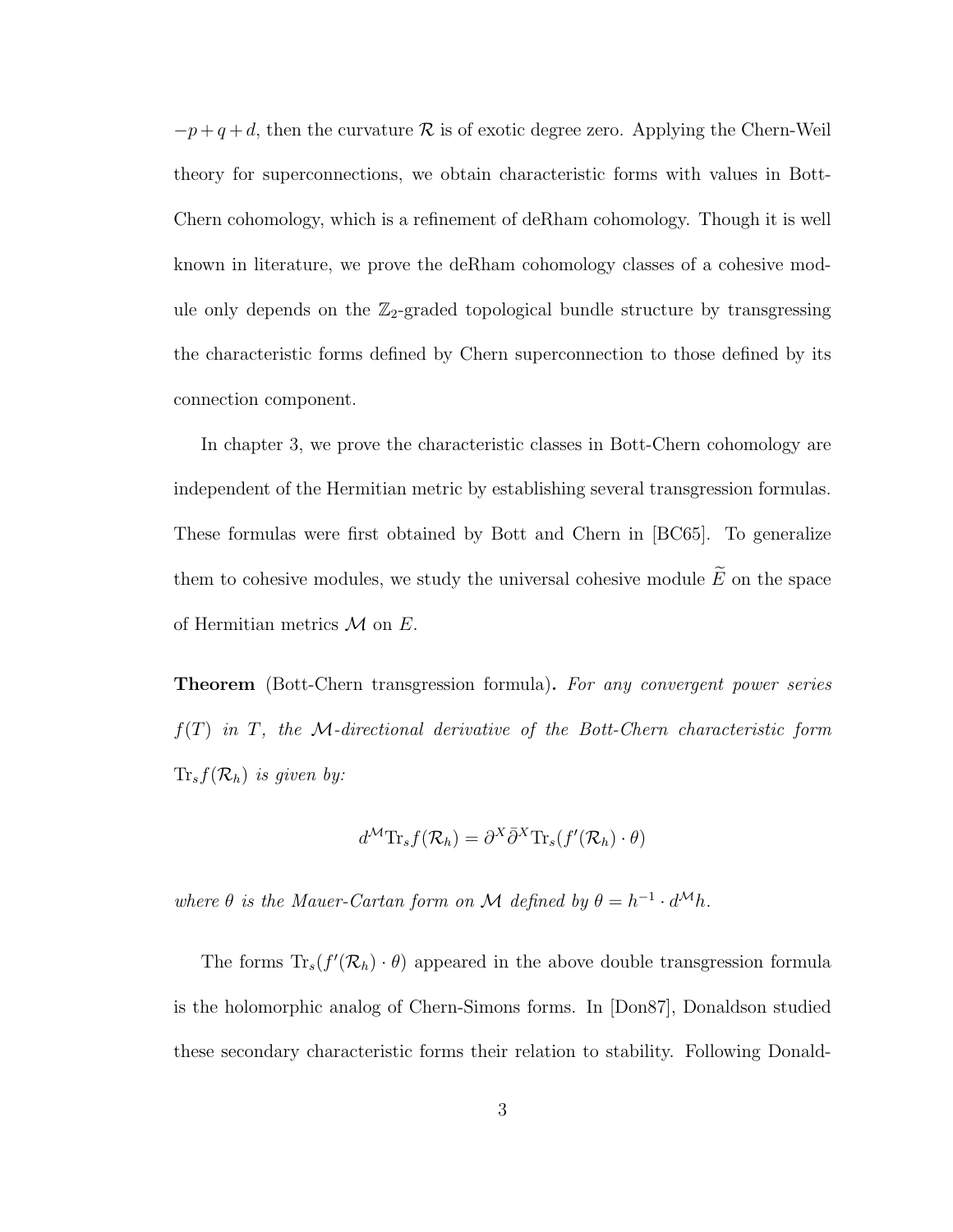son, the technical computations in chapter 3 establishes the following formula that generalizes Donaldson's result.

**Theorem** (Donaldson transgression formula for secondary class). If  $g(T)$  is a convergent power series in  $T$ , the  $M$ -directional derivative of the secondary forms  $\text{Tr}_s(g(\mathcal{R}_h) \cdot \theta)$  is given by

$$
d^{\mathcal{M}} \text{Tr}_{s}(g(\mathcal{R}_{h}) \cdot \theta) = \frac{1}{2} \bar{\partial}^{X} \text{Tr}_{s}(g(\mathcal{R}_{h};[\mathbb{E}'_{h}, \theta]) \cdot \theta) - \frac{1}{2} \partial^{X} \text{Tr}_{s}(g(\mathcal{R}_{h};[\mathbb{E}'', \theta]) \cdot \theta)
$$

Donaldson observed a close relationship between these secondary characteristic forms and stability conditions on holomorphic vector bundles, we hope these results can be properly generalized to cohesive modules.

In chapter 4, we prove the invariance of characteristic classes under homotopy equivalences between cohesive modules. By a criteria proved by Block in [Blo10], two cohesive modules  $E, F$  are homotopy equivalent if and only if there is a degree zero closed morphism  $\phi \in \mathcal{P}_{\mathcal{A}^{0,\bullet}(X)}^{0}(E,F)$  which induces a quasi-isomorphism between  $(E^{\bullet}, \mathbb{E}_0'')$  and  $(F^{\bullet}, \mathbb{F}_0'')$ . Using this result, we prove the invariance in two steps. First, we show that characteristic classes of an acyclic cohesive module are trivial based on a rescaling technique that is well known in literature.

**Proposition.** Assume  $(E^{\bullet}, \mathbb{E}^{\prime\prime})$  is a cohesive module such that  $(E^{\bullet}, \mathbb{E}^{\prime\prime}_0)$  is an acyclic complex. Let  $\mathbb{E}''_t = \sum_k t^{(1-k)/2} \mathbb{E}''_k$  be the rescaled cohesive structure with parameter  $t \in \mathbb{R}^+$  and associated curvature  $\mathcal{R}_t$ . Let  $N_E$  further be the grading operator on E,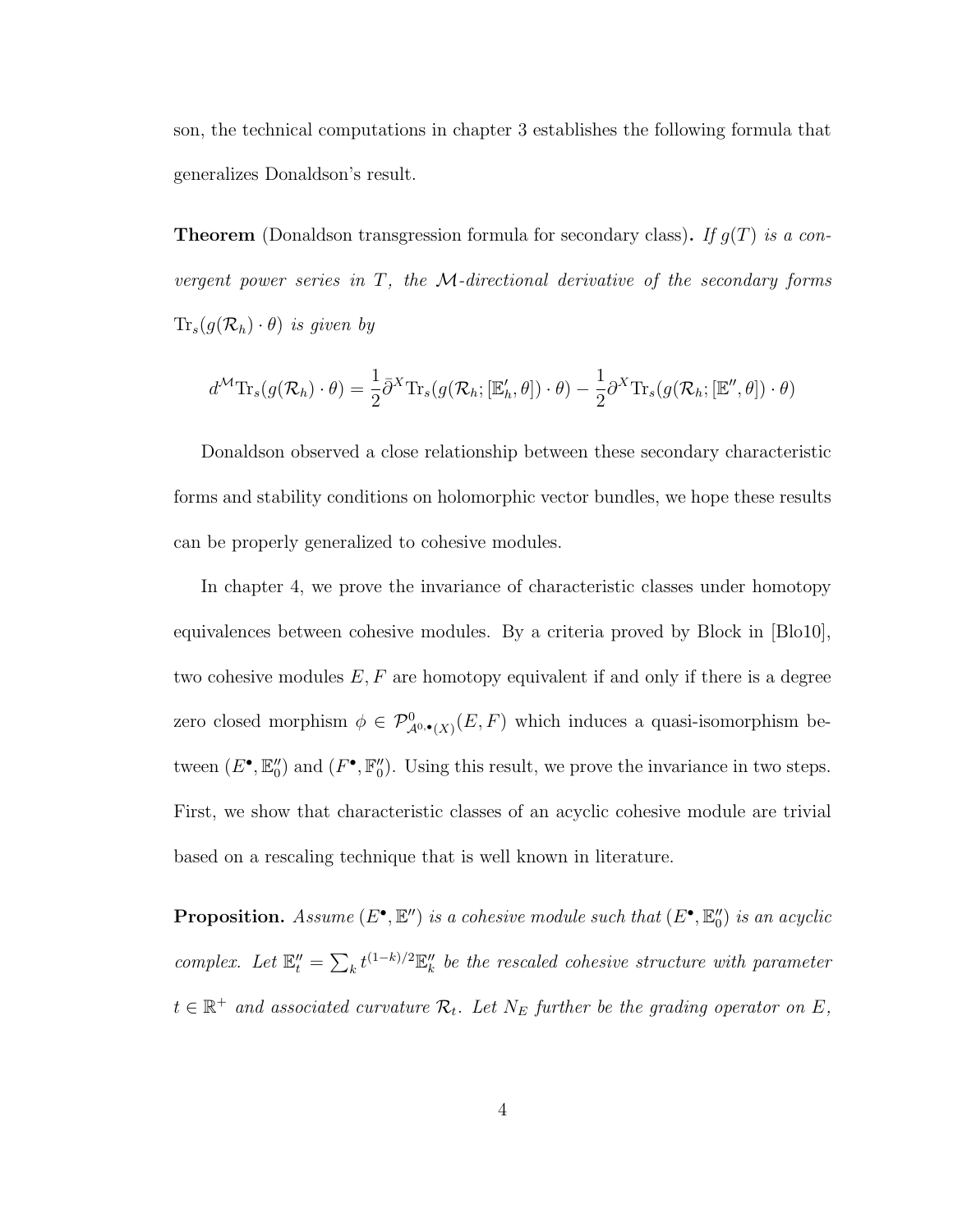then the integral

$$
\mathcal{I}_E = \int_1^\infty \text{Tr}_s \{ \exp(-\mathcal{R}_t) \cdot N_E \frac{dt}{t} \}
$$

is finite and the Chern character ch(E) is  $\partial^X \overline{\partial}^X$ -exact as follows:

$$
ch(E) = Tr_s exp(-\mathcal{R}) = \partial^X \bar{\partial}^X \mathcal{I}_E
$$

This formula is of independent interest as it is related to the theory of analytic torsion studied in [RS73][BGS88a][BGS88b][BGS88c].

Then we show that the characteristic classes are additive with respect to short exact sequences of mapping cone in the following sense.

**Proposition.** If  $0 \to E \stackrel{\phi}{\to} F \to \text{Cone}(\phi)$  is the mapping cone sequence for a morphism  $\phi \in \mathcal{P}_{\mathcal{A}^{0,\bullet}(X)}(E,F)$ , then the Bott-Chern cohomology classes are additive in the sense that the equality

$$
f(E^{\bullet}, \mathbb{E}'') - f(F^{\bullet}, \mathbb{F}'') + f(\text{Cone}^{\bullet}(\phi), \mathbb{C}_{\phi}) = 0
$$

#### holds in Bott-Chern cohomology.

We prove this by explicitly constructing the form that provide the  $\partial\bar{\partial}$ -transgression among special representatives of the characteristic classes.

Combining these with the results obtained in the previous chapter, we see that the characteristic classes defined for cohesive modules descend to  $D^b_{\text{Coh}}(X)$  and extend Bott-Chern cohomology to coherent sheaves. This answers a question raised in [Bis13].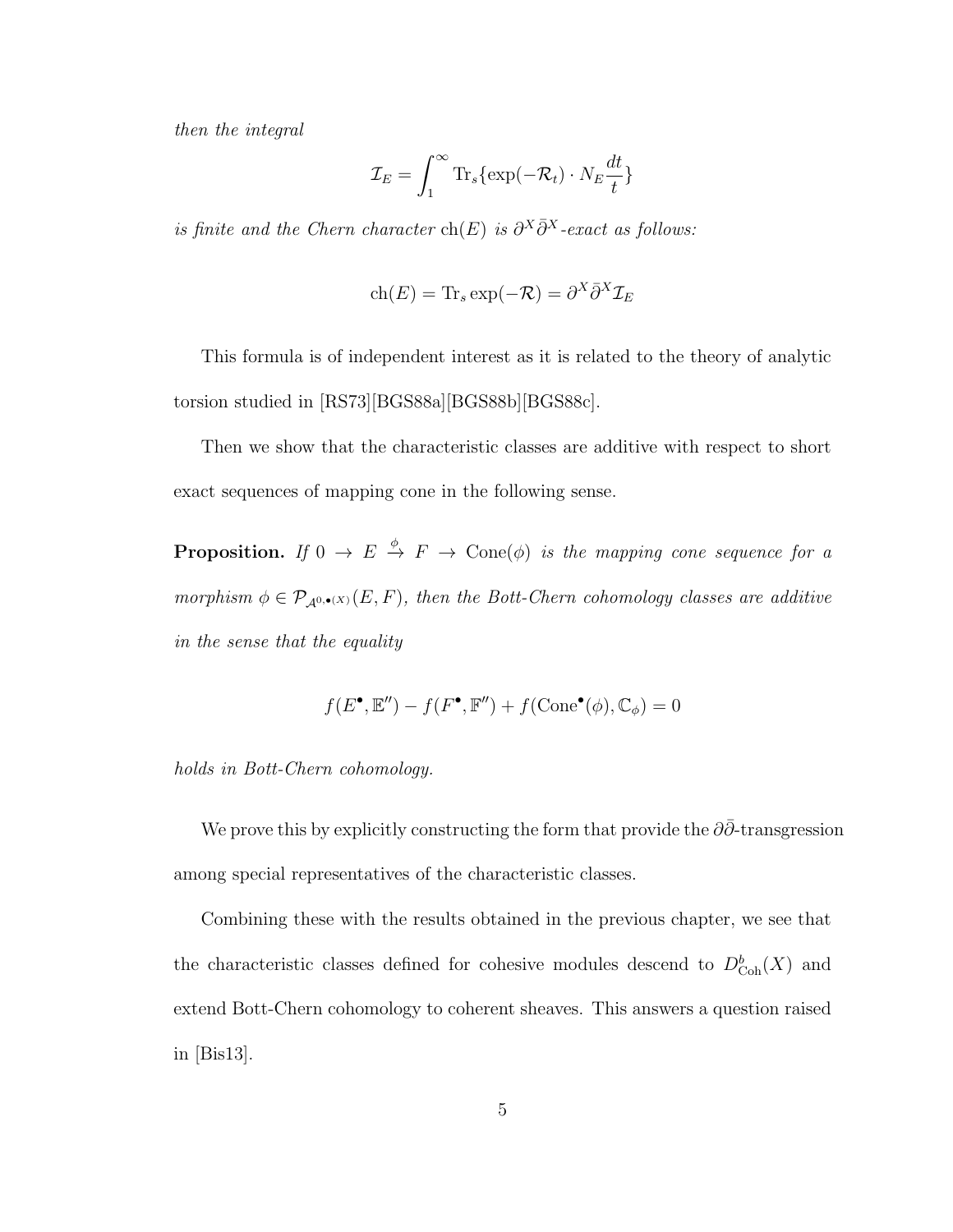**Theorem.** If S is an object in  $D^b_{Coh}(X)$  and  $(E^{\bullet}, E'')$  is a cohesive module that resolves S. Then for any convergent power series  $f(T)$  in T, the characteristic class in Bott-Chern cohomology defined by  $\text{Tr}_s f(\mathcal{R}_h^{\mathbb{E}})$  for a choice of hermitian metric h on  $E^{\bullet}$  is independent of the representative cohesive module and the metric h on it.

From chapter 5, we move on to applications of the characteristic classes defined in previous chapters. Our main result is an Atiyah-Singer type index formula for cohesive modules.

The classical Hirzebruch-Riemann-Roch theorem for holomorphic vector bundles can be viewed a consequence of Atiyah-Singer Index theorem for the Dirac operator  $\bar{\partial}^{X} + \bar{\partial}^{X,*}$ . For cohesive modules, we have a natural generalization of such an operator:  $\mathbb{E}'' + \mathbb{E}''$ <sup>\*</sup>. We call it the generalized Dolbeault-Dirac operator and relate it to the theory of Clifford module and generalized Dirac operators in chapter 5. Using the heat kernel method for Clifford superconnection presented in [BGV91], we obtain the following index formula for the Euler characteristic of cohesive modules that extends classical the Hirzebruch-Riemann-Roch formula.

**Theorem.** If  $E = (E^{\bullet}, \mathbb{E}^{\prime\prime}, h)$  is a Hermitian cohesive module over X and

$$
D^E = \sqrt{2}(\mathbb{E}'' + \mathbb{E}''^{*})
$$

is the generalized Dolbeault-Dirac operator, then its index  $\text{Ind}(D^E)$  computes the Euler characteristic  $\chi(E)$  of the generalized Dolbeault complex  $(\mathcal{A}^{0,\bullet}(X,E^{\bullet}), \mathbb{E}^{\prime\prime}).$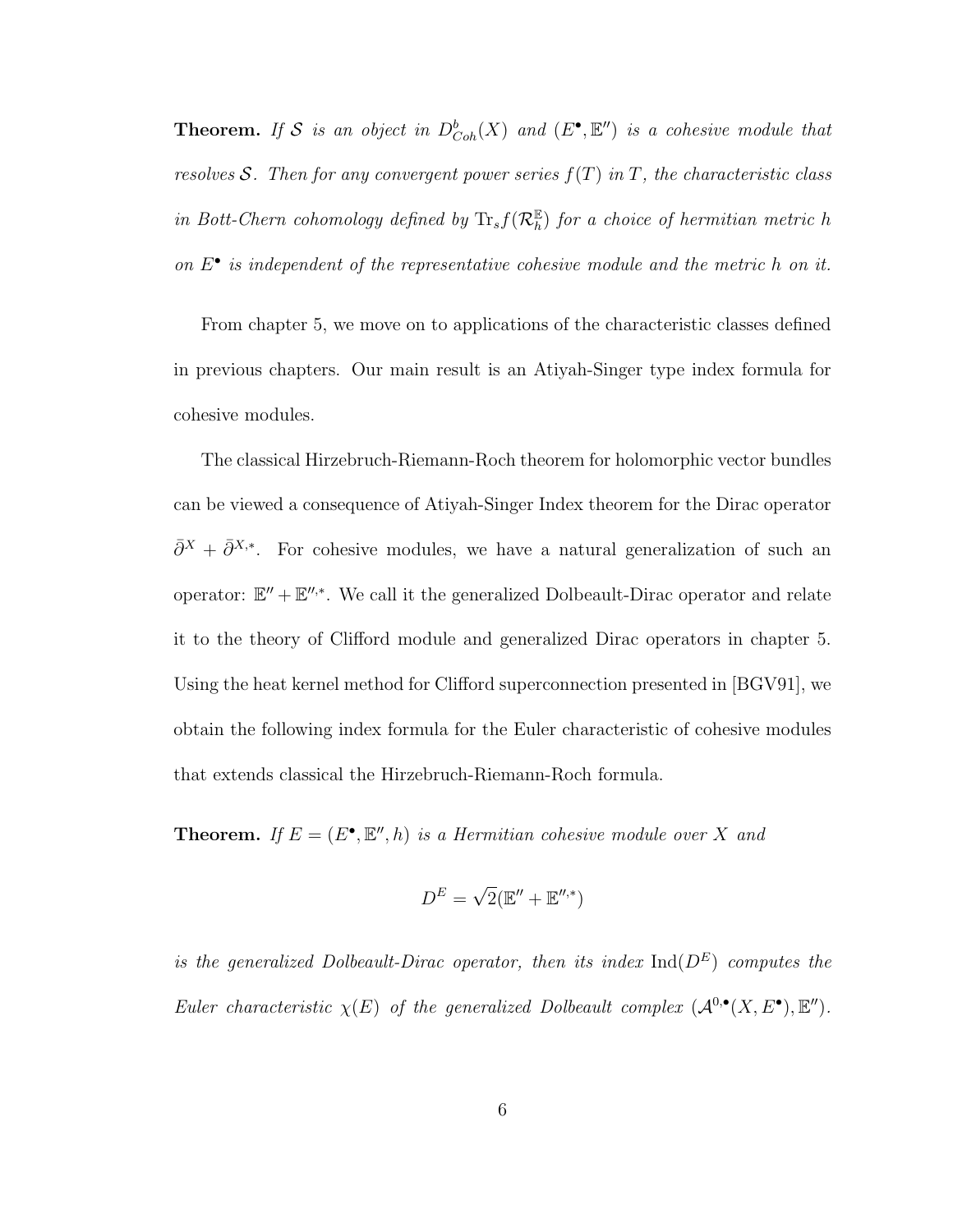In addition,  $\text{Ind}(D^E)$  is computed by

$$
\operatorname{Ind}(D^E) = (2\pi i)^{-\dim X} \int_X \operatorname{Todd}(X) \cdot \operatorname{ch}(E)
$$

This is a local index formula if X is further assumed to be Kähler. In general, the integrand is only cohomologous to the terms appearing in the heat kernel asymptotic expansions.

In chapter 6, we consider a holomorphic submersion  $\pi : M \rightarrow B$  between compact complex manifolds and relate cohesive modules on them. In [Blo10], a push-forward operation  $\pi_!$  was defined for quasi-cohesive modules  $(E^{\bullet}, \mathbb{E}^{\prime\prime})$ . We complete the push-forward to a natural superconnection  $\pi_! \mathbb{E}$  on the push-forward quasi-cohesive module whose degree zero component is the family of generalized Dolbeault-Dirac operators studied in the previous chapter. This is the infinite dimensional version of the construction of Chern superconnection, completed from a cohesive structure with a choice of hermitian metric. Here the metric is the fiberwise  $L^2$ -metric.

Using the family index theorem for Clifford superconnections established by Getzler in [Get91], we obtain the following generalization of Grothendieck-Riemann-Roch formula to cohesive modules.

**Theorem.** Assume  $(M, B, \pi, P, g_{M/B})$  is a holomorphic submersion with horizontal splitting P and vertical metric  $g_{M/B}$  that are compatible with the complex structures. For any Hermitian cohesive module  $E$  on  $M$ , the Chern character of the push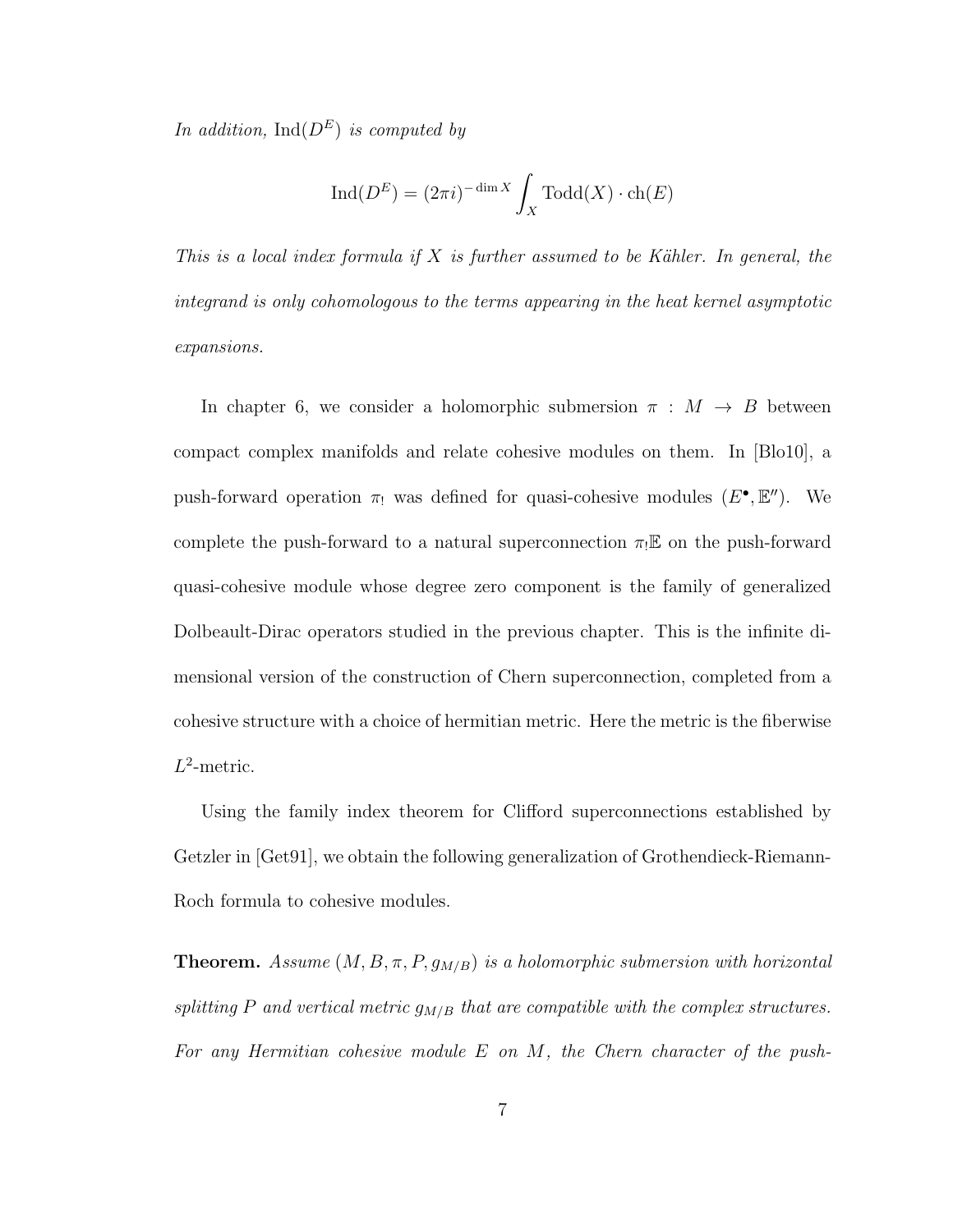forward quasi-cohesive module  $\pi_!E$  is computed by

$$
\mathrm{ch}(\pi_! E) = (2\pi i)^{-\dim M/B} \int_{M/B} \mathrm{Todd}(M/B) \cdot \mathrm{ch}(E)
$$

If the submersion is a Kähler fibration in the sense of [BGS88b], the above formula is local.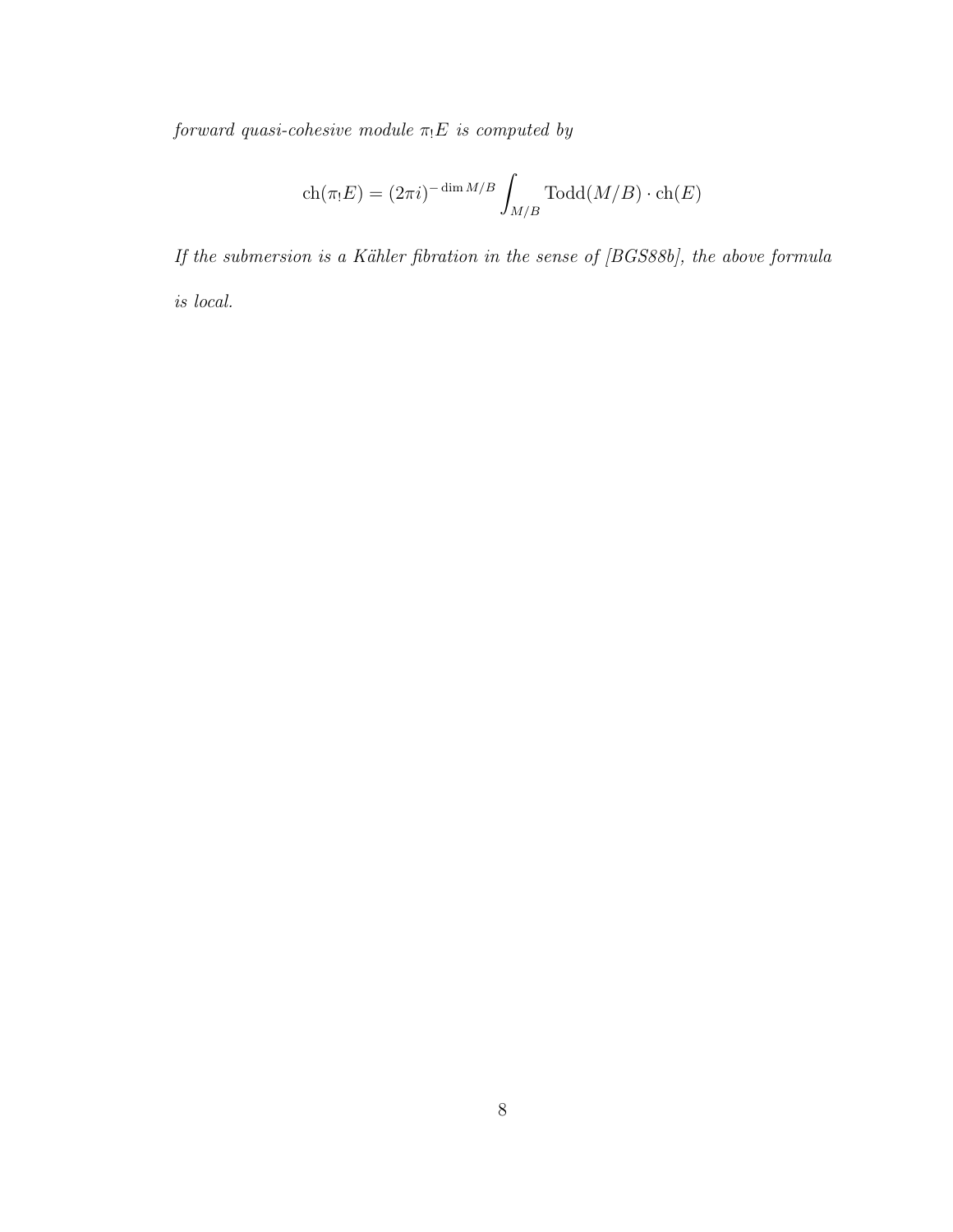## Chapter 2

# Cohesive Modules and Chern superconnections

In this chapter, we first recall the theory of cohesive module developed by Block in [Blo10]. Once we fix a hermitian metric on a cohesive module, we can complete the cohesive structure into a superconnection in the sense of Quillen in [Qui85]. We call it the Chern superconnection since it reduces to the usual notion of a Chern connection when the cohesive module is a holomorphic hermitian vector bundle. Some basic properties like Bianchi identity of its curvature are established. Though it is no longer a  $(1, 1)$  form, we introduce an exotic grading on the space of complex differential forms with values in cohesive module such that the curvature is of exotic degree 0. This is the crucial property that enables most of the arguments later.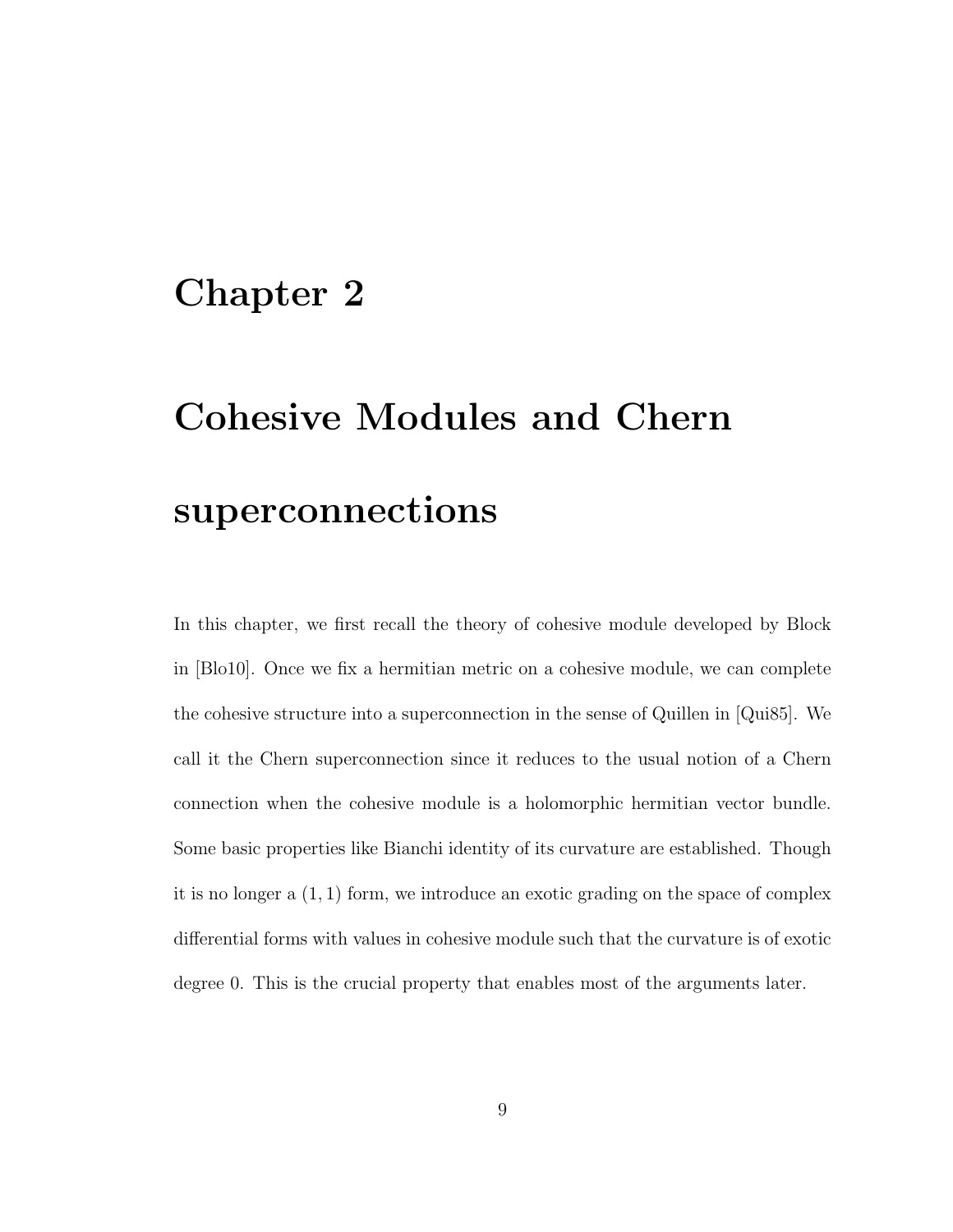#### 2.1 Dg-category of cohesive modules

Let X be a complex compact manifold, and let  $(\mathcal{A}^{0,\bullet}(X), \bar{\partial}^X)$  be its Dolbeault differential graded algebra (dga).  $\mathcal{P}_{\mathcal{A}^{0,\bullet}(X)}$  is the dg-category of cohesive modules over  $(\mathcal{A}^{0,\bullet}(X), \bar{\partial}^X)$ . We recall the definition of this dg-category from [Blo10] below. Through this article, we work with double or triple Z-graded objects and we write |•| for the total degree. The commutators and traces are taken in the sense of superspaces.

**Definition 2.1.1.** A cohesive module  $E = (E^{\bullet}, \mathbb{E}^{\prime\prime})$  on X consists of two data:

- 1. A finite dimensional Z-graded complex vector bundle  $E^{\bullet}$ .
- 2. A flat Z-graded  $\bar{\partial}^X$ -superconnection  $\mathbb{E}''$  on  $E^{\bullet}$ . That is a C-linear map:

$$
\mathbb{E}'' : \mathcal{A}^{0,\bullet}(X,E^{\bullet}) \to \mathcal{A}^{0,\bullet}(X,E^{\bullet})
$$

of total degree one which satisfies both the  $\bar{\partial}^{X}$ -Leibniz formula:

$$
\mathbb{E}''(e \otimes \omega) = (\mathbb{E}''e) \wedge \omega + (-1)^{|e|}e \otimes \bar{\partial}^X \omega \qquad (2.1.1)
$$

for all  $\omega \in \mathcal{A}^{0,\bullet}(X), e \in \mathcal{A}^0(X, E^{\bullet}),$  and the flatness equation:

$$
\mathbb{E}'' \circ \mathbb{E}'' = 0 \tag{2.1.2}
$$

Remark 2.1.2. In equation (2.1.1), we view the space of smooth sections of  $E^{\bullet}$  as a right module over  $\mathcal{A}^0(X)$ . If we consider it as a left module by the isomorphism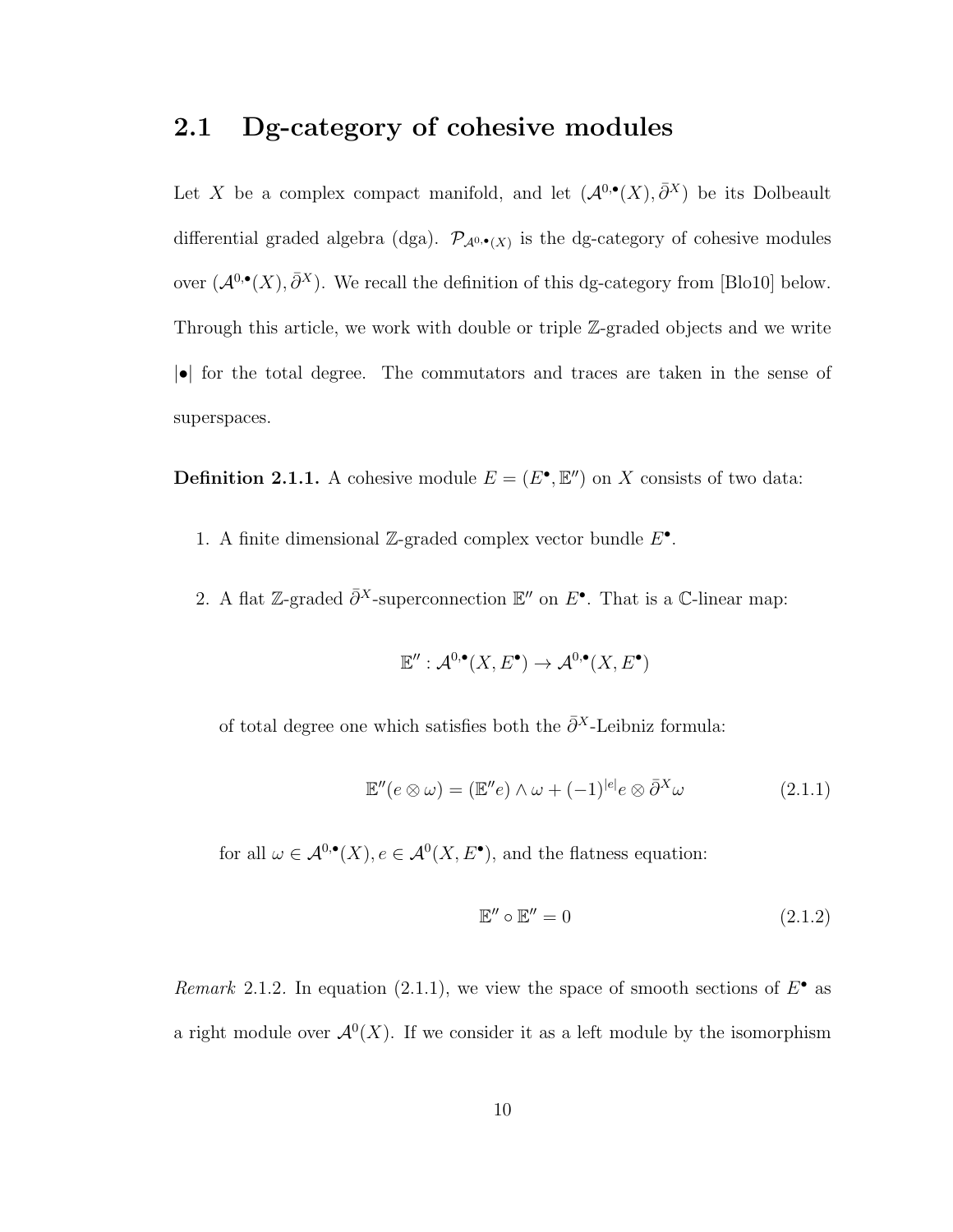$I(e \otimes \omega) = (-1)^{|e||\omega|} \omega \otimes e$ , the induced superconnection  $I(\mathbb{E}^{\prime\prime})$  satisfies the usual Leibniz formula:

$$
I(\mathbb{E}'')(\omega \otimes e) = \bar{\partial}^X \omega \otimes e + (-1)^{|\omega|} \omega \wedge I(\mathbb{E}'')e \tag{2.1.3}
$$

for all  $\omega \in \mathcal{A}^{0,\bullet}(X), e \in \mathcal{A}^{0}(X, E^{\bullet}).$  We continue to work with the right module convention as in [Blo10] so that the shift operation on the dg-category is simply taking  $(E^{\bullet}, \mathbb{E})$  to  $(E^{\bullet+1}, -\mathbb{E})$ .

**Definition 2.1.3.** The objects in the dg-category  $\mathcal{P}_{\mathcal{A}^{0,\bullet}(X)}$  are cohesive modules defined above. The degree k morphisms  $\mathcal{P}_{\mathcal{A}^{0,\bullet}(X)}^{k}(E,F)$  between two cohesive modules  $E = (E^{\bullet}, \mathbb{E}^{\prime\prime}), F = (F^{\bullet}, \mathbb{F}^{\prime\prime})$  are  $\mathcal{A}^{0,\bullet}(X)$ -linear maps  $\phi : \mathcal{A}^{0,\bullet}(X, E^{\bullet}) \to \mathcal{A}^{0,\bullet}(X, F^{\bullet})$ of total degree k. The differential  $d: \mathcal{P}_{\mathcal{A}^{0,\bullet}(X)}^{k}(E,F) \to \mathcal{P}_{\mathcal{A}^{0,\bullet}(X)}^{k+1}(E,F)$  is defined by the commutator:

$$
d(\phi) = \mathbb{F}'' \circ \phi - (-1)^k \phi \circ \mathbb{E}'' \tag{2.1.4}
$$

It's simple to verify  $d^2 = 0$  and therefore  $\mathcal{P}_{\mathcal{A}^{0,\bullet}(X)}$  is a dg-category.

*Example* 2.1.4. If  $(E^{\bullet}, \delta)$  is a complex of holomorphic vector bundles on X, it defines a cohesive module with cohesive structure given by setting  $\mathbb{E}''_0 = \delta$ ,  $\mathbb{E}''_1 = (-1) \cdot \bar{\partial}^{E^*}$ and  $\mathbb{E}''_k = 0$  for  $k > 1$ . The flatness condition is equivalent to the following set of equations:

$$
\delta \circ \delta = 0 \qquad (\delta \text{ defines a complex of vector bundles}) \qquad (2.1.5)
$$

$$
\delta \circ \bar{\partial}^{E^{\bullet}} = \bar{\partial}^{E^{\bullet+1}} \circ \delta \qquad (\delta \text{ are holomorphic homomorphisms}) \qquad (2.1.6)
$$

$$
\bar{\partial}^{E^{\bullet}} \circ \bar{\partial}^{E^{\bullet}} = 0 \qquad (\bar{\partial}^{E^{\bullet}} \text{ defines a holomorphic structure on } E^{\bullet}) \qquad (2.1.7)
$$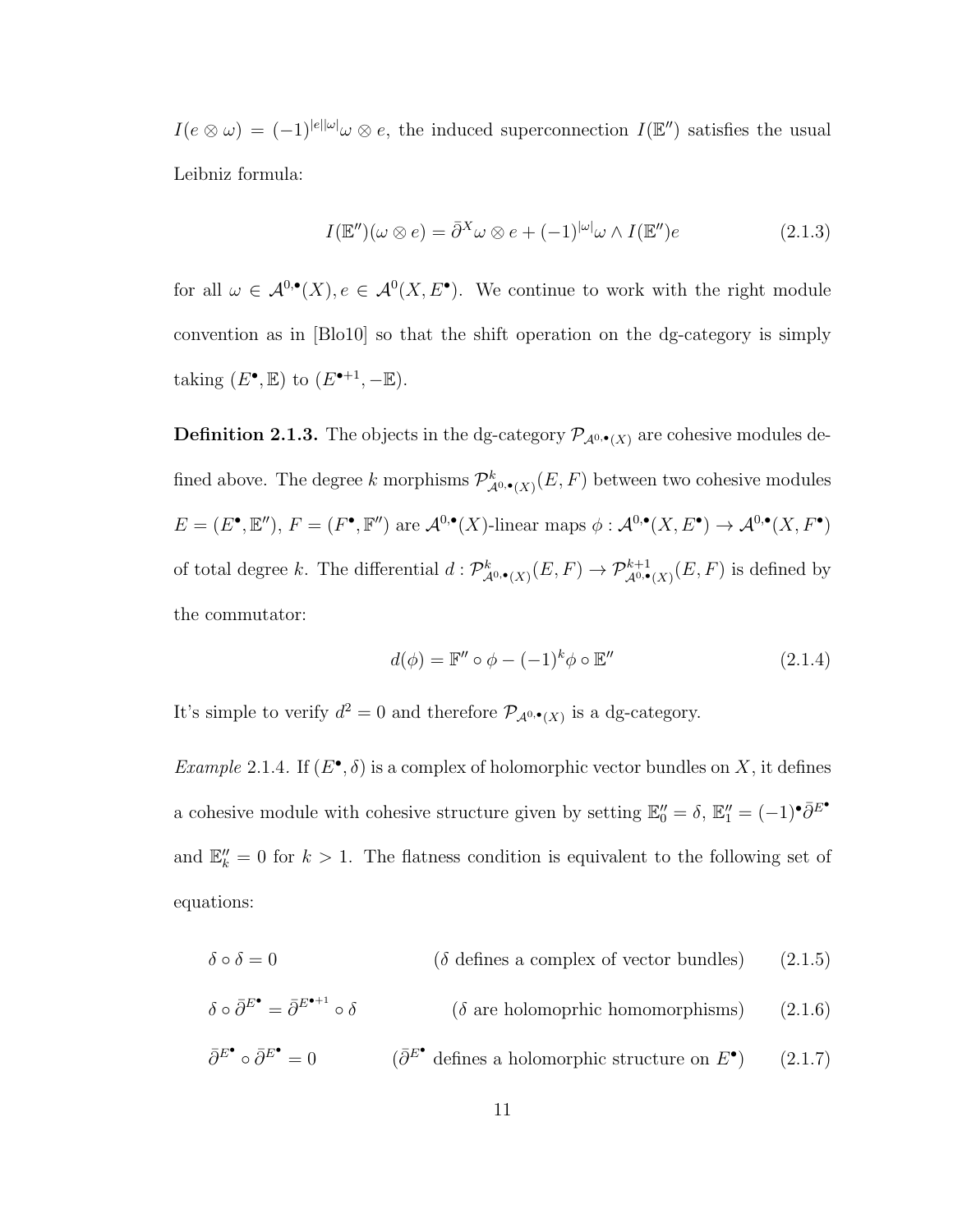Remark 2.1.5. More generally, Block proved that the homotopy category of  $\mathcal{P}_{\mathcal{A}^{0,\bullet}(X)}$ is equivalent to  $D^b_{\text{Coh}}(X)$  in [Blo10]. That is, any complex of sheaves of  $\mathcal{O}_X$ -modules with coherent cohomology is represented by a cohesive module. In particular, any coherent sheaf is represented by a cohesive module  $(E^{\bullet}, \mathbb{E}^{\prime\prime})$  such that the underlying complex  $(E^{\bullet}, \mathbb{E}_0'')$  is exact except at the end.

**Definition 2.1.6.** A Hermitian form h on a cohesive module E is a Hermitian form on the Z-graded bundle  $E^{\bullet}$  such that the  $E^k$  is orthogonal to  $E^l$  if  $k \neq l$ . We denote by  $(E, \mathbb{E}^n, h)$  a Hermitian cohesive module.

We define a conjugate linear involution on differential forms that is different from complex conjugation. It is motivated by the involution on Clifford algebras and we will see this is the adjoint operation in an appropriate sense in chapter 5.

**Definition 2.1.7.** For  $\omega \in A^k(X)$  a complex differential form of degree k, we define

$$
\omega^* = (-1)^{\frac{(k+1)k}{2}} \overline{\omega}
$$
 (2.1.8)

**Lemma 2.1.8.** The \*-operation is the unique operation on  $\mathcal{A}^{\bullet}(X)$  such that  $f^* = \overline{f}$ if f is a smooth function,  $\omega^* = -\overline{\omega}$  if  $\omega$  is one form, and in general,

$$
(\omega \wedge \eta)^* = \eta^* \wedge \omega^*, \forall \omega, \eta \in \mathcal{A}^\bullet(X) \tag{2.1.9}
$$

**Definition 2.1.9.** We extend the \*-operation to  $\mathcal{A}^{\bullet}(X, \text{End}^{\bullet}E)$  by

$$
(L \otimes \omega)^* = (-1)^{|L||\omega|} L^* \otimes \omega^* \tag{2.1.10}
$$

for all  $L \in \mathcal{A}^0(X, \text{End}^\bullet E)$  and  $\omega \in \mathcal{A}^\bullet(X)$ . Here  $L^*$  is the ordinary Hilbert space adjoint.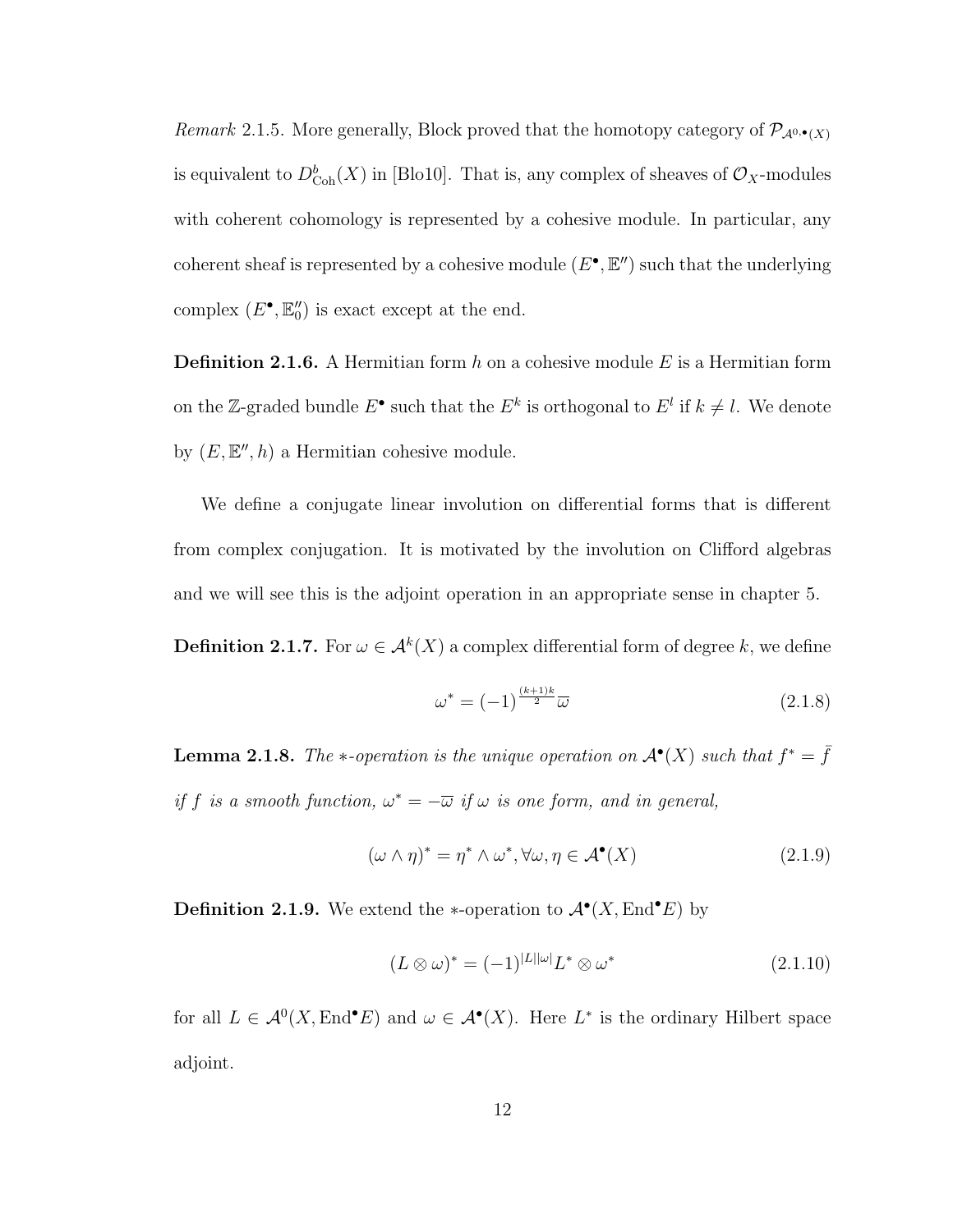Lemma 2.1.10. The operator ∗ extends to a conjugate linear involution on the algebra  $\mathcal{A}^{\bullet}(X, \text{End}^{\bullet} E)$ .

*Proof.* Without loss of generality, we take homogeneous elements  $S, T, \omega, \eta$  and we have:

$$
(S \otimes \omega)^* = (-1)^{|S||\omega|} S^* \otimes \omega^*
$$

$$
(T \otimes \eta)^* = (-1)^{|T||\eta|} T^* \otimes \eta^*
$$

so,  $(T \otimes \eta)^* \cdot (S \otimes \omega)^* = (-1)^{|S||\omega| + |T||\eta| + |S||\eta|} T^* S^* \otimes \eta^* \wedge \omega^*$ . On the other hand, by the involution property of \*-operation on End<sup>•</sup>E and  $\mathcal{A}^{\bullet}(X)$  respectively, we have:

$$
(S \otimes \omega \cdot T \otimes \eta)^* = (-1)^{|T||\omega|} (ST \otimes \omega \wedge \eta)^*
$$

$$
= (-1)^{|T||\omega| + |ST||\omega \wedge \eta|} T^* S^* \otimes \eta^* \wedge \omega^*
$$

$$
= (T \otimes \eta)^* \cdot (S \otimes \omega)^*
$$

This proves our claim.

**Definition 2.1.11.** If h is a Hermitian structure on the cohesive module  $E^{\bullet}$ , then we extend h to  $\mathcal{A}^{\bullet}(X, E^{\bullet})$  by the formula:

$$
h(e \otimes \omega, f \otimes \eta) = \omega^* \wedge h(e, f) \wedge \eta \tag{2.1.11}
$$

 $\Box$ 

where  $e, f \in \mathcal{A}^0(X, E^{\bullet})$  and  $\omega, \eta \in \mathcal{A}^{\bullet}(X)$ .

The following result shows that ∗ defines the adjoint operation with respect to the hermitian metric h.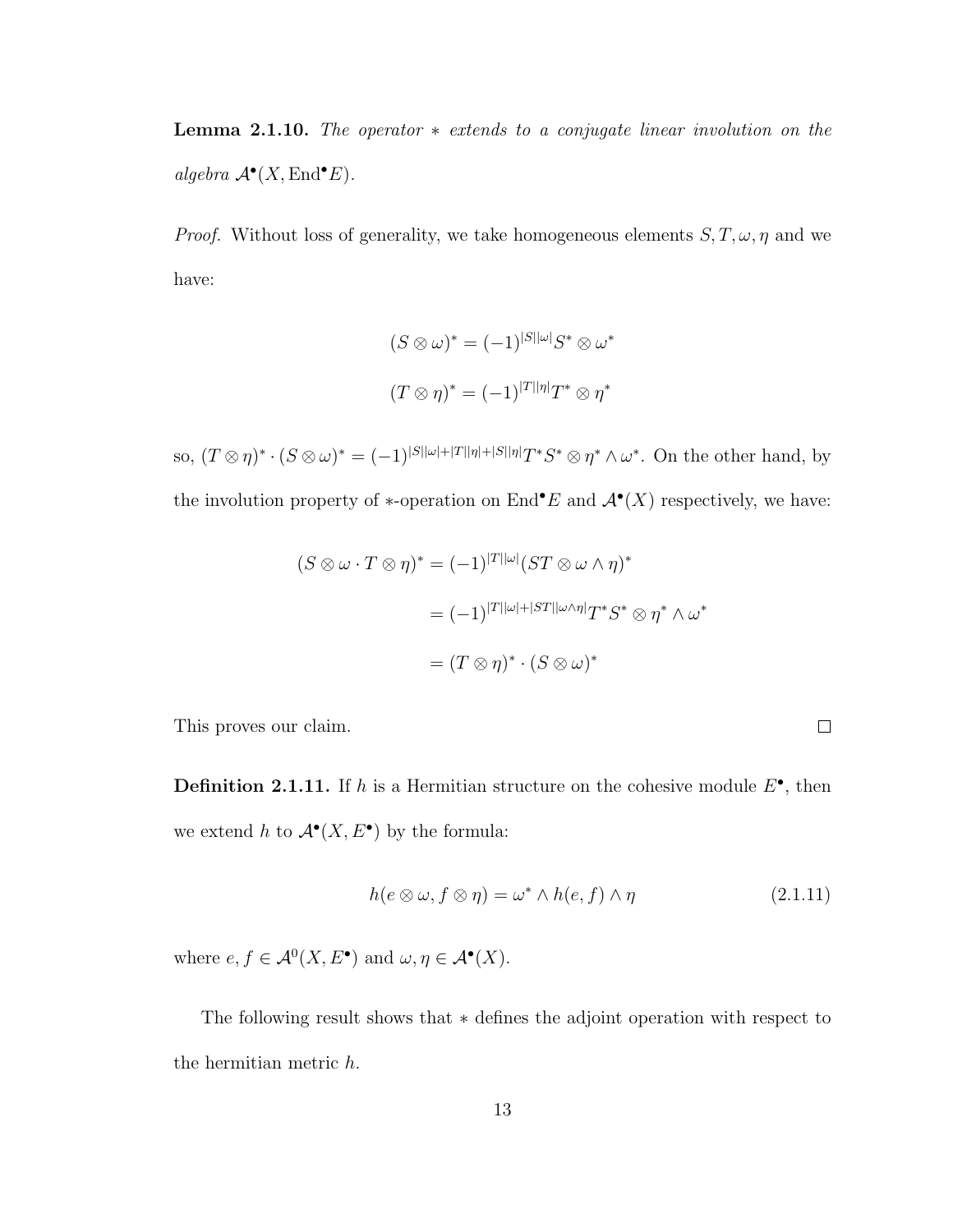**Lemma 2.1.12.** If  $A \in \mathcal{A}^{0,\bullet}(X, \text{End}^{\bullet}E)$ , then  $A^* \in \mathcal{A}^{\bullet,0}(X, \text{End}^{-\bullet}E)$  and for any  $s, t \in \mathcal{A}^{\bullet}(X, E^{\bullet}),$  we have

$$
h(As, t) = h(s, A^*t)
$$
\n(2.1.12)

*Proof.* Assume  $A = L \otimes \tau$ ,  $s = e \otimes \omega$ ,  $t = f \otimes \eta$  and  $|e| + |L| = |f|$  for otherwise both side of the equation are zero.

$$
h(As, t) = h(L \otimes \tau(e \otimes \omega), f \otimes \eta) = (-1)^{|\tau||e|} h(Le \otimes \tau \wedge \omega, f\eta)
$$
  

$$
= (-1)^{|\tau||e|} (\tau \wedge \omega)^* h(Le, f)\eta = (-1)^{|\tau||e|} \omega^* \wedge \tau^* h(e, L^* f)\eta
$$
  

$$
= (-1)^{|\tau||e|} \omega^* h(e, L^* f) \tau^* \wedge \eta = (-1)^{|\tau|(|e| + |f|)} \omega^* h(e, L^* \otimes \tau^*(f \otimes \eta))
$$

By assumption  $|e| + |L| = |f|$ , we have  $|\tau| (|e| + |f|) = |\tau| |L|$  mod 2. Finally, since  $A^* = (-1)^{|L||\tau|} L^* \otimes \tau^*$ , we have

$$
h(As, t) = (-1)^{2|L||\tau|} h(s, A^*t) = h(s, A^*t)
$$
\n(2.1.13)

 $\Box$ 

## 2.2 Chern superconnection of a Hermitian cohesive module

The holomorphic Chern connection  $\nabla^E$  for a holomorphic Hermitian vector bundle E is the unique unitary connection on E with  $\bar{\partial}^X$ -component given by the Dolbeault differential  $\bar{\partial}^E$ . We generalize this construction in this section to Hermitian cohesive modules.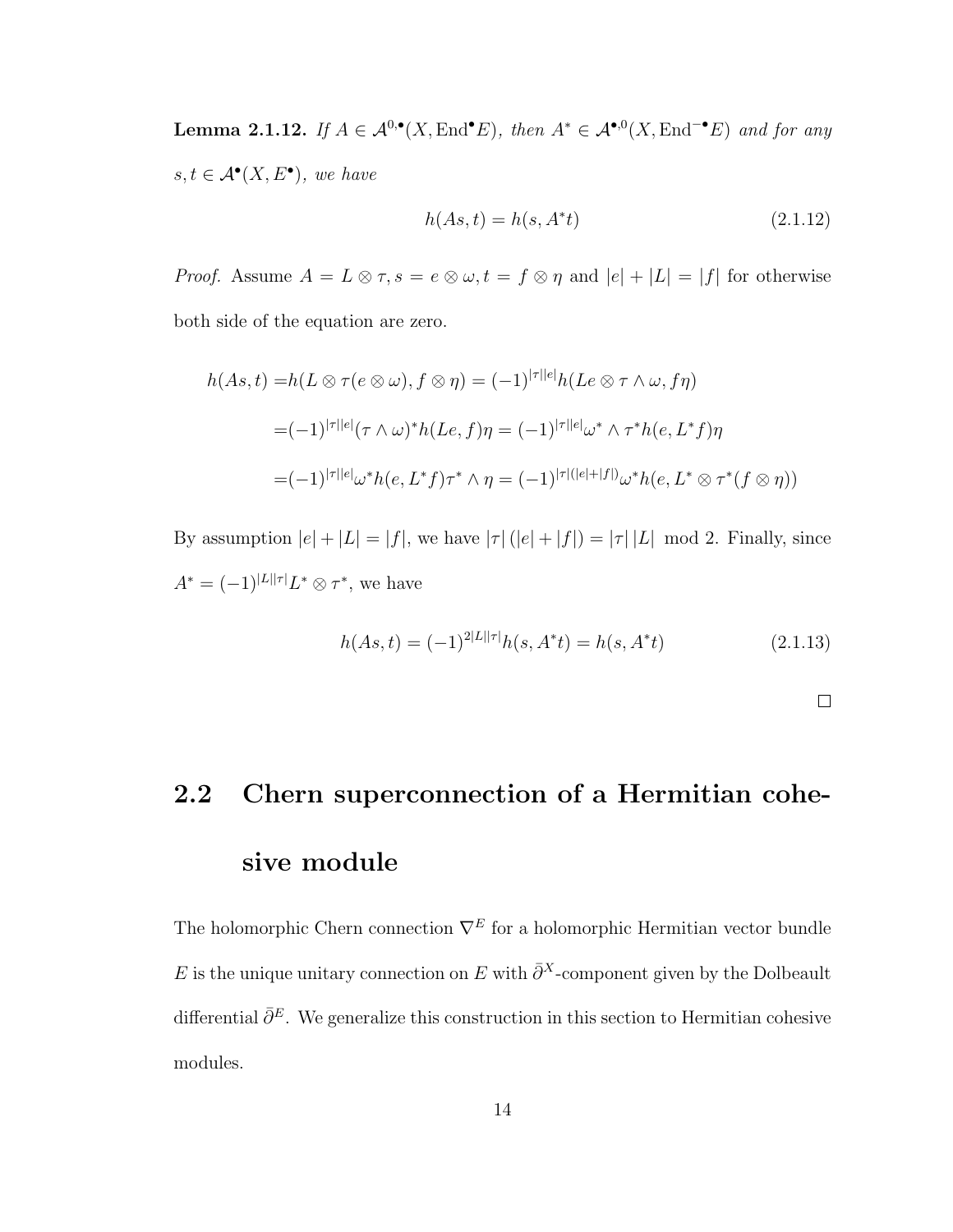**Lemma 2.2.1.** For a complex Hermitian vector bundle  $(E, h)$  with an  $\bar{\partial}^{X}$ -connection  $\nabla''$  which is not necessarily flat, there exist an unique  $\partial^X$ -connection  $\nabla'$  such that  $\nabla = \nabla' + \nabla''$  is unitary with respect to h. That is, for any  $e, f \in \mathcal{A}^{\bullet}(X, E), \nabla$ satisfies:

$$
dXh(e, f) = -h(\nabla e, f) + h(e, \nabla f)
$$
\n(2.2.1)

*Proof.* The problem is local, so it suffices to construct  $\nabla$  and prove its uniqueness locally. Choose a local frame  $s = (s_1, s_2, ... s_n)$  on E, let  $\Theta \in \mathcal{A}^{0,1}(X, \text{End}E)$  be the connection (0, 1)-form such that  $\nabla'' s = s \otimes \Theta$ . With respect to the frame s, the Hermitian metric  $h$  is represented by the Hermitian matrix valued function  $\mathcal{H} = h(s, s)$ . Since any (1,0)-connection  $\nabla'$  is locally represented by its connection  $(1,0)$ -form  $\Omega \in \mathcal{A}^{1,0}(X,\text{End}E)$  such that  $\nabla's = s \otimes \Omega$ , if we set  $\nabla = \nabla' + \nabla''$ , the condition for  $\nabla$  being unitary is:

$$
d^{X}\mathcal{H} = -(\Theta + \Omega)^{*}\mathcal{H} + \mathcal{H}(\Theta + \Omega)
$$
\n(2.2.2)

Comparing the  $(1,0)$  and  $(0,1)$  component of equation  $(2.2.2)$  above, then  $(2.2.1)$ is equivalent to

$$
\partial^X \mathcal{H} = -\Theta^* \mathcal{H} + \mathcal{H}\Omega \tag{2.2.3}
$$

$$
\bar{\partial}^X \mathcal{H} = -\Omega^* \mathcal{H} + \mathcal{H} \Theta \tag{2.2.4}
$$

Using  $(2.2.3)$ , we can solve for  $\Omega$  as

$$
\Omega = \mathcal{H}^{-1} \partial^X \mathcal{H} + \mathcal{H}^{-1} \Theta^* \mathcal{H}
$$
\n
$$
(2.2.5)
$$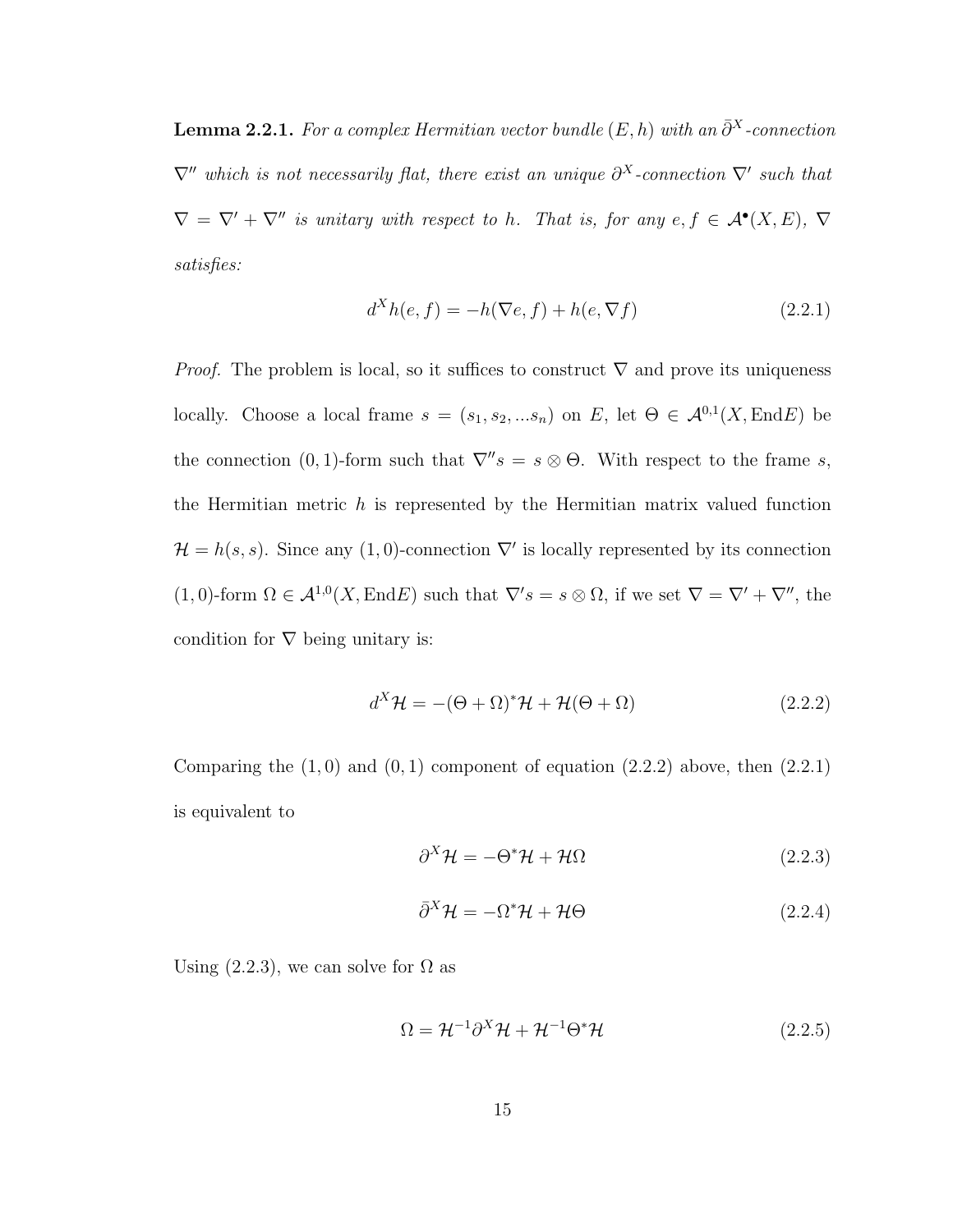which shows the uniqueness of  $\nabla'$ . But we can also use (2.2.5) as the definition of  $Ω$ . It remains to verify that with  $Ω$  so defined, equation (2.2.4) is satisfied. Since H is a Hermitian matrix,  $\mathcal{H}^* = \mathcal{H}$ , we can now compute  $\Omega^*$  as

$$
\Omega^* = (\partial^X \mathcal{H})^* (\mathcal{H}^{-1})^* + \mathcal{H}^* \Theta^{**} (\mathcal{H}^{-1})^*
$$
  
=  $-\bar{\partial}^X \mathcal{H}^* (\mathcal{H}^*)^{-1} + \mathcal{H}^* \Theta (\mathcal{H}^*)^{-1}$   
=  $-\bar{\partial}^X \mathcal{H} \mathcal{H}^{-1} + \mathcal{H} \Theta \mathcal{H}^{-1}$  (2.2.6)

 $\Box$ 

Multiplying  $H$  on the right, we get  $(2.2.4)$ .

*Remark* 2.2.2. The above equation  $(2.2.1)$  differs by a minus sign from the ordinary equation for unitary connections:

$$
dXh(e, f) = h(\nabla e, f) + h(e, \nabla f)
$$
\n(2.2.7)

This is caused by our extension of h to  $\mathcal{A}^{\bullet}(X, E^{\bullet})$ . In the ordinary case, if  $s \otimes \Omega$  is a one form with values in E, then  $h(s \otimes \Omega, t) = \overline{\Omega}h(s, t)$ . However, by our definition,  $h(s \otimes \Omega, t) = \Omega^* h(s, t) = -\overline{\Omega} h(s, t).$ 

**Definition 2.2.3.** We define an exotic grading on the spaces  $\mathcal{A}^{\bullet}(X, \text{End}^{\bullet}E)$  and  $\mathcal{A}^{\bullet}(X, E^{\bullet})$ . For an element  $A = L \otimes \tau$ , where  $L \in \text{End}^{d}(E^{\bullet})$  or  $L \in E^{d}$ , and  $\tau \in \mathcal{A}^{p,q}(X)$ , we define its exotic degree by  $\deg(A) = -p + q + d$ .  $\mathcal{A}^{\bullet}(X)$  inherit an exotic grading as well given by  $\deg(\tau) = -p + q$ . We denote by  $\mathcal{G}^k$  the subspaces of exotic degree k. In particular, the subspace  $\mathcal{G}^0$  in  $\mathcal{A}^{\bullet}(X)$  consists of forms with bi-degree  $(p, p)$ .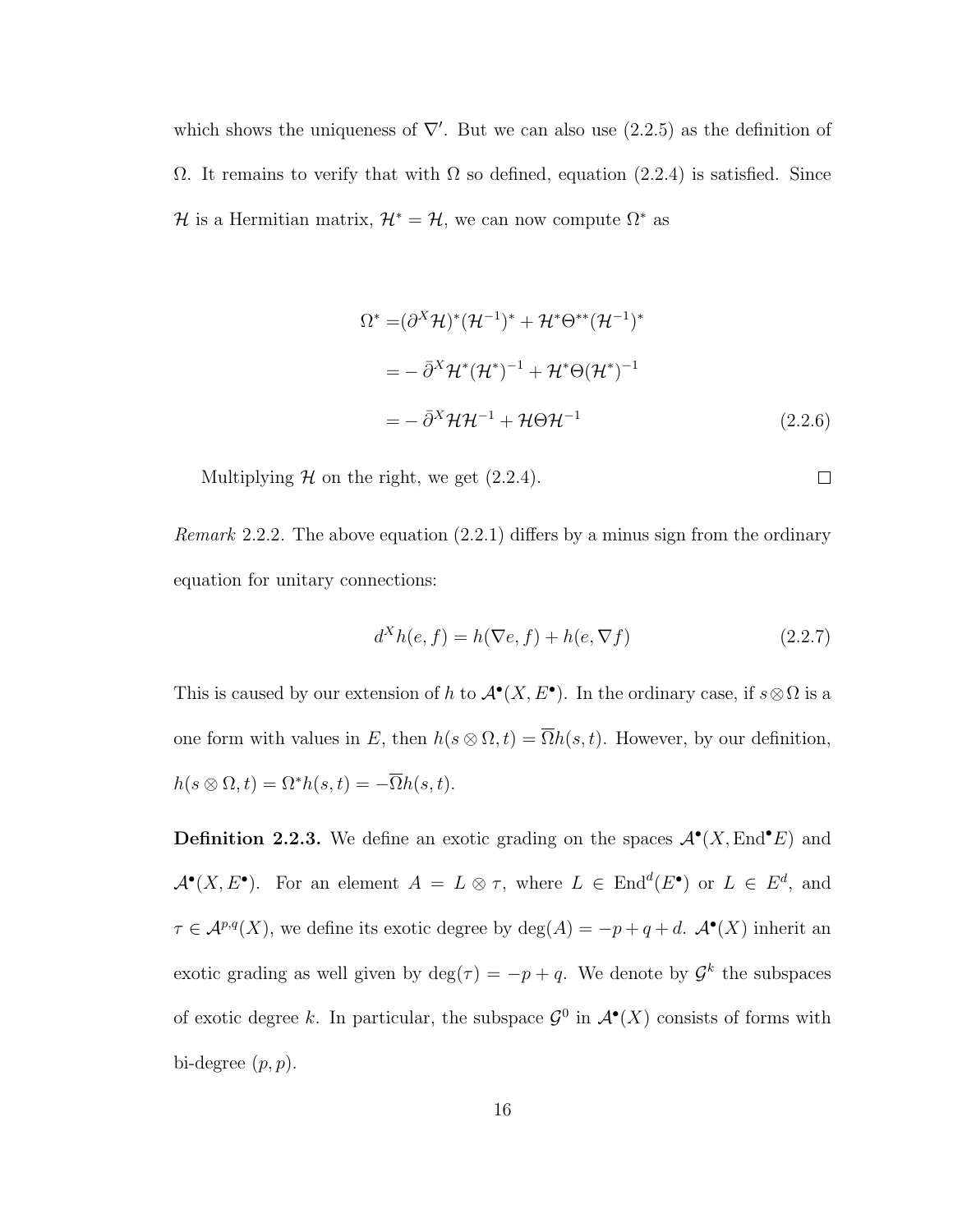**Lemma 2.2.4.** With respect to the exotic grading deg,  $\mathcal{A}^{\bullet}(X)$  is a Z-graded algebra;  $\mathcal{A}^{\bullet}(X, \text{End}^{\bullet} E)$  is a Z-graded algebra and Z-graded module over  $\mathcal{A}^{\bullet}(X);$   $\mathcal{A}^{\bullet}(X, E^{\bullet})$ is both a Z-graded module over  $\mathcal{A}^{\bullet}(X)$  where the action is exterior product, and a  $\mathbb{Z}\text{-}\mathrm{graded}\mod$  module over  $\mathcal{A}^{\bullet}(X,\mathrm{End}^{\bullet}E)$  where the action is evaluation. In addition, the \*-operator defined before on  $\mathcal{A}^{\bullet}(X)$  and  $\mathcal{A}^{\bullet}(X, \text{End}^{\bullet} E)$  maps  $\mathcal{G}^{\bullet}$  to  $\mathcal{G}^{-\bullet}$ .

*Proof.* It's simple to verify that the subspaces  $\mathcal{G}^{\bullet}$  respects all these structures in the sense

$$
\mathcal{G}^i \cdot \mathcal{G}^j \subseteq \mathcal{G}^{i+j} \tag{2.2.8}
$$

whenever the composition is defined by the algebra multiplication or module action. For the ∗-operation, the claim follows from the fact that ∗-operator interchanges forms of bi-degrees  $(p, q)$  and  $(q, p)$ .  $\Box$ 

**Proposition 2.2.5** (Chern superconnection). Let  $E = (E^{\bullet}, \mathbb{E}^{\prime\prime}, h)$  be a Hermitian cohesive module. There exist an unique  $\partial^X$ -superconnection  $\mathbb{E}' : \mathcal{A}^0(X, E^{\bullet}) \to$  $\mathcal{A}^{\bullet,0}(X, E^{\bullet})$  of exotic degree  $-1$  such that the superconnection  $\mathbb{E} = \mathbb{E}' + \mathbb{E}''$  is unitary. That is, for any  $s, t \in \mathcal{A}^{\bullet}(X, E^{\bullet})$ , we have

$$
(-1)^{|s|}d^{X}h(s,t) = -h(\mathbb{E}s,t) + h(s,\mathbb{E}t)
$$
\n(2.2.9)

*Proof.* There is a decomposition of a  $\bar{\partial}$ − superconnection into homogeneous components:  $\mathbb{E}'' = \mathbb{E}''_1 + \sum_{k\neq 1} \mathbb{E}''_k$  where  $\mathbb{E}''_1$  is an ordinary  $\bar{\partial}^X$ -connection on  $E^{\bullet}$  and the other terms  $\mathbb{E}_{k}'' \in \mathcal{A}^{0,k}(X, \text{End}^{1-k}E)$  are linear over  $\mathcal{A}^{\bullet}(X)$ .

By lemma 2.2.1, there is an unique  $\partial^X$ -connection  $\mathbb{E}'_1$  on  $E^{\bullet}$  such that  $\nabla^{E^{\bullet}}$  =  $\mathbb{E}_1'' + \mathbb{E}_1'$  is unitary on the graded Hermitian complex vector bundle  $E^{\bullet}$ . If we set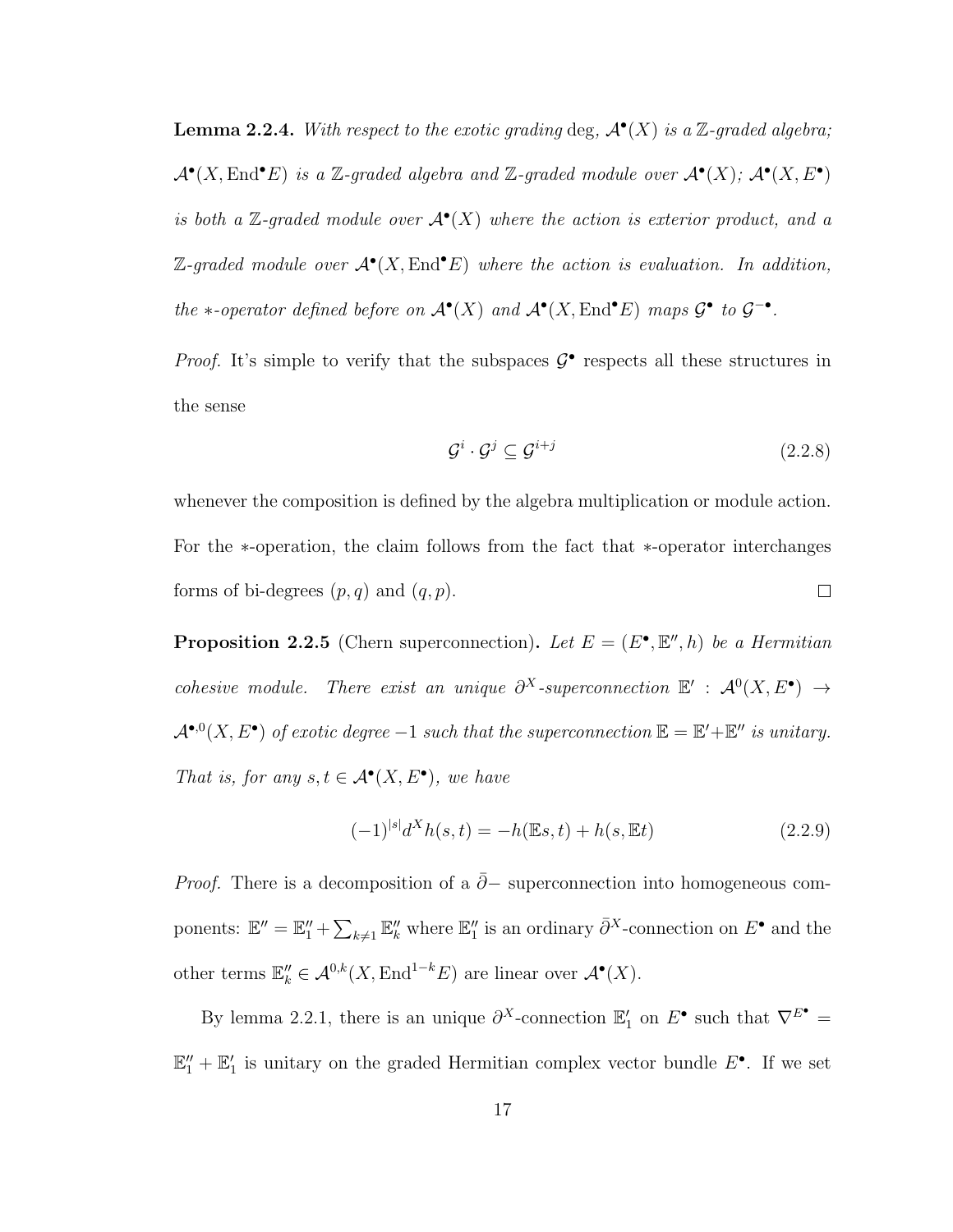$\mathbb{E}'_k = (\mathbb{E}''_k)^*$  for  $k \neq 1$ , by lemma 2.1.12,  $\mathbb{E}_k = \mathbb{E}''_k + \mathbb{E}'_k$  is unitary. Adding  $\nabla^{E^{\bullet}}$ and all  $\mathbb{E}_k$  together, the resulting  $d^X$ -superconnection  $\mathbb E$  is unitary. Uniqueness is obvious from the construction and equation (2.2.9).  $\Box$ 

Remark 2.2.6. We can always write a homogeneous term  $A = L \otimes \tau$  in such a way that  $\tau$  is a real form of degree k. Since A is odd,  $A^*$  is just  $L^* \otimes \tau^*$  and therefore  $A = A^*$  is equivalent to  $L = (-1)^{\frac{k(k+1)}{2}} L^*$ . In other words, L satisfies the following conditions:  $\epsilon$ 

L is Hermitian 
$$
k = 0, 3 \pmod{4}
$$
  
L is skew Hermitian  $k = 1, 2 \pmod{4}$ 

In particular, this is compatible with the well known fact that an unitary connection has skew Hermitian connection matrix.

#### 2.3 Chern-Weil construction of characteristic forms

**Definition 2.3.1.** Let  $E$  be the superconnection for a Hermitian cohesive module  $(E^{\bullet}, \mathbb{E}'', h)$  given by Proposition 2.2.5. We call it the Chern superconnection. The curvature of E is defined by the usual formula

$$
\mathcal{R} = \mathbb{E}^2 = \frac{1}{2} [\mathbb{E}, \mathbb{E}]
$$
\n(2.3.1)

In the classical case of Hermitian holomorphic vector bundles, the curvature of the Chern connection is a  $(1, 1)$ -form. In the case of Hermitian cohesive modules, we have similar properties of Chern superconnections for cohesive modules.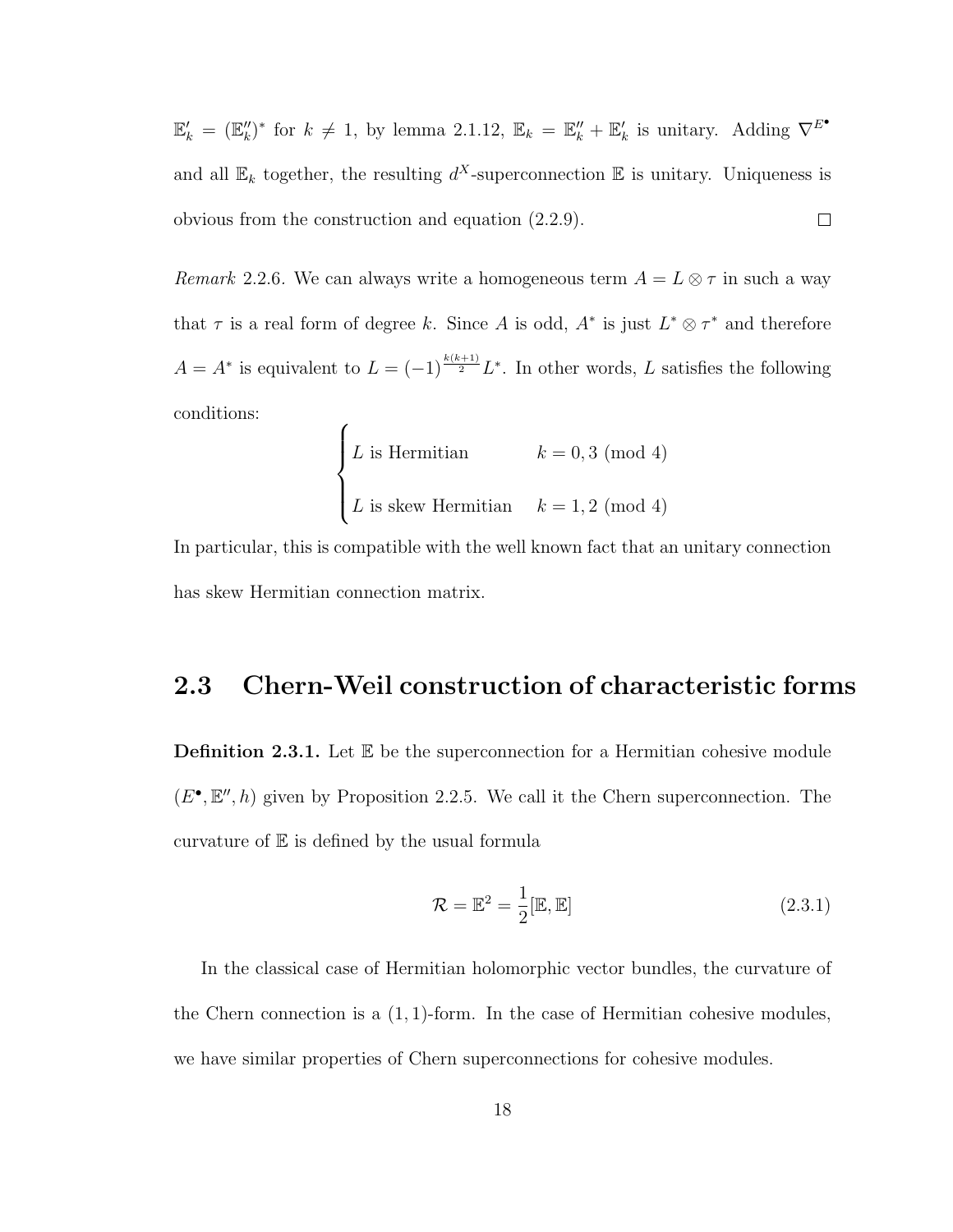**Lemma 2.3.2.** If  $E$  is the Chern superconnection for a Hermitian cohesive module  $(E^{\bullet}, \mathbb{E}, h)$  and  $\mathcal R$  is its curvature, then it satisfies the following properties:

$$
\mathcal{R}^* = \mathcal{R} \tag{2.3.2}
$$

$$
\mathbb{E}' \circ \mathbb{E}' = 0 \tag{2.3.3}
$$

$$
\mathcal{R} = [\mathbb{E}', \mathbb{E}''] \tag{2.3.4}
$$

Consequently, the curvature  $\mathcal R$  is of exotic degree zero:  $\mathcal R \in \mathcal G^0$ .

Proof. By definition, the curvature is

$$
\mathcal{R} = \mathbb{E} \circ \mathbb{E} = (\mathbb{E}' + \mathbb{E}'') \circ (\mathbb{E}' + \mathbb{E}'')
$$

$$
= (\mathbb{E}')^2 + [\mathbb{E}', \mathbb{E}''] + (\mathbb{E}'')^2
$$

$$
= (\mathbb{E}')^2 + [\mathbb{E}', \mathbb{E}'']
$$

where the term  $(\mathbb{E}^{\prime\prime})^2$  vanishes by our flatness assumption on  $\mathbb{E}^{\prime\prime}$ . Since the exotic degree of  $\mathbb{E}'$  is  $-1$  and that of  $[\mathbb{E}', \mathbb{E}'']$  is  $0, (\mathbb{E}')^2 \in \mathcal{G}^{-2}$  and  $[\mathbb{E}', \mathbb{E}''] \in \mathcal{G}^0$ . We use the defining equation (2.2.9) repeatedly to get:

$$
0 = (d^X)^2 h(s, t) = (-1)^{|s|+1} d^X h(\mathbb{E}s, t) + (-1)^{|s|} d^X h(s, \mathbb{E}t)
$$

$$
= -h(\mathcal{R}s, t) + h(\mathbb{E}s, \mathbb{E}t) - h(\mathbb{E}s, \mathbb{E}t) + h(s, \mathcal{R}t)
$$

$$
= -h(\mathcal{R}s, t) + h(s, \mathcal{R}t)
$$

Since R is linear, by Lemma 2.1.12, the curvature R is self adjoint:  $\mathcal{R} = \mathcal{R}^*$ . Since  $\ast$  maps  $\mathcal{G}^{-2}$  to  $\mathcal{G}^2$ , we see ( $\mathbb{E}')^2 = 0$ . The last equality follows from this.  $\Box$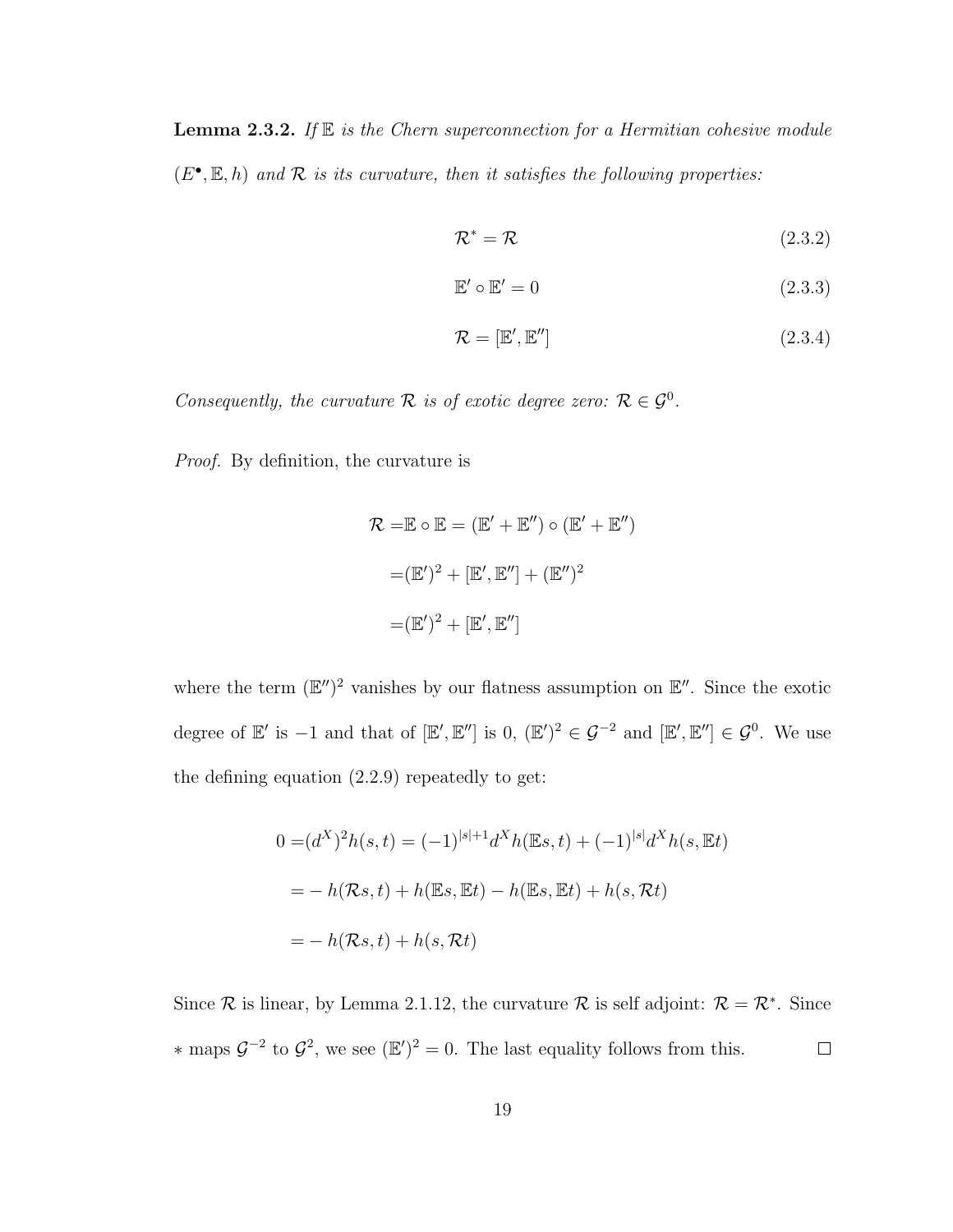**Lemma 2.3.3** (Bianchi Identity).  $[\mathbb{E}, \mathcal{R}] = 0$ 

*Proof.* By definition,  $\mathcal{R} = \frac{1}{2}$  $\frac{1}{2}[\mathbb{E}, \mathbb{E}]$ . Using either the graded Jacobi identity or simply by expanding the expression, we have

$$
[\mathbb{E}, \mathcal{R}] = [\mathbb{E}, \mathbb{E}^2] = \mathbb{E} \cdot \mathbb{E}^2 - \mathbb{E}^2 \cdot \mathbb{E} = 0 \qquad (2.3.5)
$$

 $\Box$ 

For a cohesive module E, the Chern superconnection depends on a choice of hermitian form h. When we want to emphasize the dependence, we will write  $\mathbb{E}_h$ for the superconnection and  $\mathcal{R}_h$  for its curvature. The ordinary Chern-Weil theory of characteristic classes had been extended to superconnections and take value in deRham cohomology. We recall the explicit construction from which we observe the resulting forms lie in the refined Bott-Chern cohomology.

**Definition 2.3.4.** Assume  $(E, h)$  is a Hermitian cohesive module with Chern superconnection  $\mathbb{E}_h$  and curvature  $\mathcal{R}_h$ . Let  $f(T)$  be a convergent power series in T, we define the characteristic form of  $(E, h)$  associated to  $f(T)$  by

$$
f(E^{\bullet}, \mathbb{E}^{\prime\prime}, h) = \text{Tr}_s f(\mathcal{R}_h)
$$
\n(2.3.6)

where  $\text{Tr}_s$  is the supertrace.

Remark 2.3.5. The power series is required to be convergent since  $\mathcal R$  is no longer concentrated in degree  $(1, 1)$ . For our application, the ordinary Chern class, Chern character, Todd genus,  $\hat{A}$ -genus are defined via convergent series.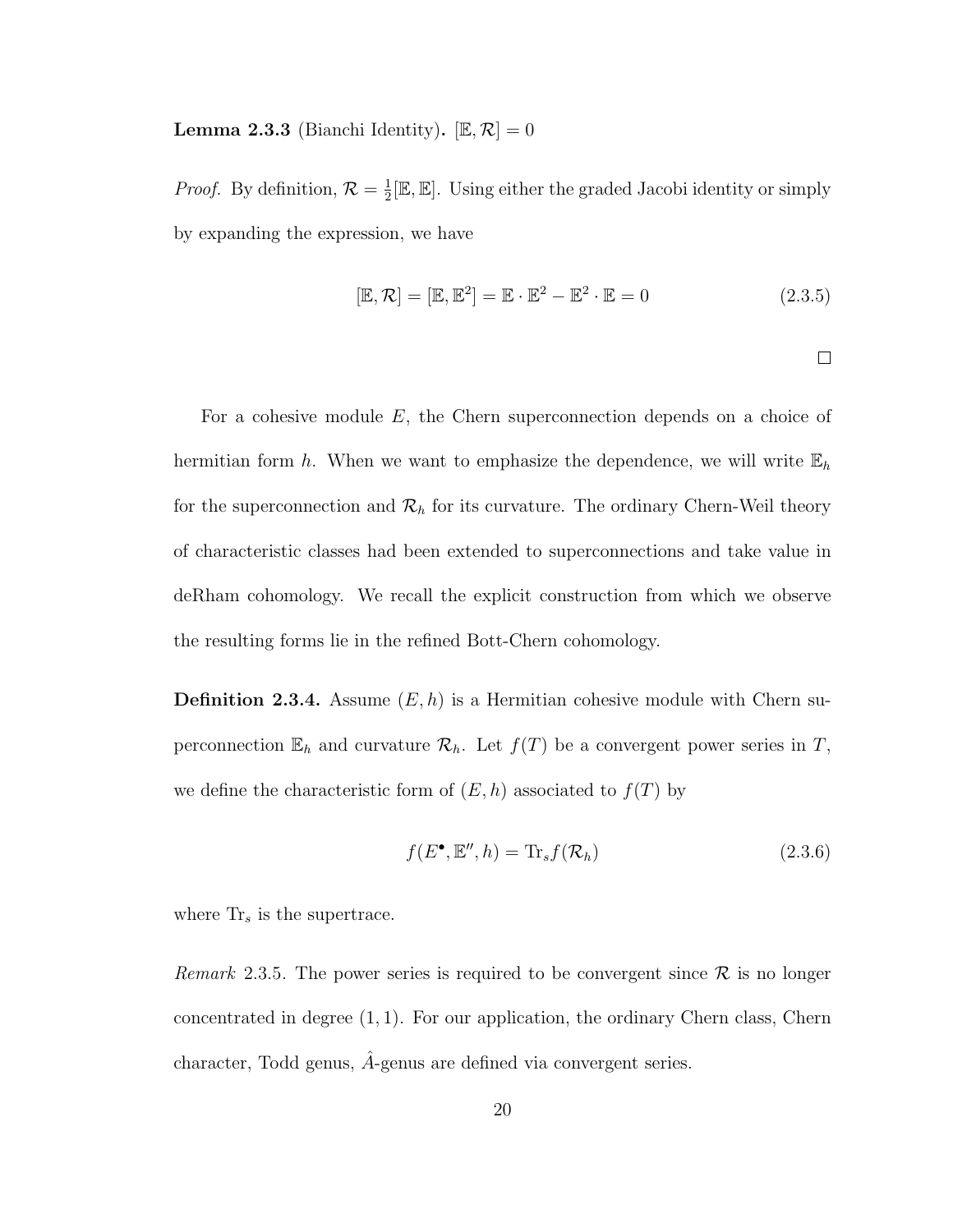Proposition 2.3.6. The characteristic forms are closed:

$$
d^X f(E^{\bullet}, \mathbb{E}^{\prime\prime}, h) = 0 \tag{2.3.7}
$$

*Proof.* Without loss of generality, we assume  $f(T) = T^n$  is a monomial. Then we have

$$
d^X \text{Tr}_s(\mathcal{R}_h^n) = \sum_i \text{Tr}_s(\mathcal{R}_h^{i-1}[\mathbb{E}_h, \mathcal{R}_h] \mathcal{R}_h^{n-i}) \tag{2.3.8}
$$

Since each term in the summation is zero by Bianchi identity,  $\text{Tr}_s(\mathcal{R}_h^n)$  is closed.

Consequently, the characteristic forms defines deRham cohomology classes. We will show that these cohomology classes only dependent on the connection component  $\nabla^E = \mathbb{E}_1$  in  $\mathbb{E}_h$ . Though the result is well known in literature, to illustrate the technique of transgression which will be used throughout the next few sections, we present the argument here.

Let  $\mathbb{E}_t = (1 - t)\nabla^E + t\mathbb{E}$  be a one parameter family of superconnections that joins the connection term  $\nabla^E = \mathbb{E}_1$  to  $\mathbb{E}_1$ . If we write  $A = \mathbb{E} - \mathbb{E}_1 = \sum_{k \neq 1} \mathbb{E}_k$  for the linear terms, then  $\mathbb{E}_t = \nabla^E + tA$ . Let  $\mathcal{R}_t$  be the corresponding curvatures for  $\mathbb{E}_t$ .

**Lemma 2.3.7.** The deformation of curvature is computed by

$$
\frac{d}{dt}\mathcal{R}_t = [\mathbb{E}_t, A] \tag{2.3.9}
$$

*Proof.* Since  $\mathbb{E}_t = \nabla^E + tA$ , we have  $\mathcal{R}_t = \mathcal{R}_0 + t[\nabla^E, A] + t^2 A^2$ . We can then compute

$$
\frac{d}{dt}\mathcal{R}_t = [\nabla^E, A] + 2tA^2
$$
\n(2.3.10)

since  $2tA^2 = t[A, A] = [tA, A]$ , the right side of the above equality is  $[\mathbb{E}_t, A]$ .  $\Box$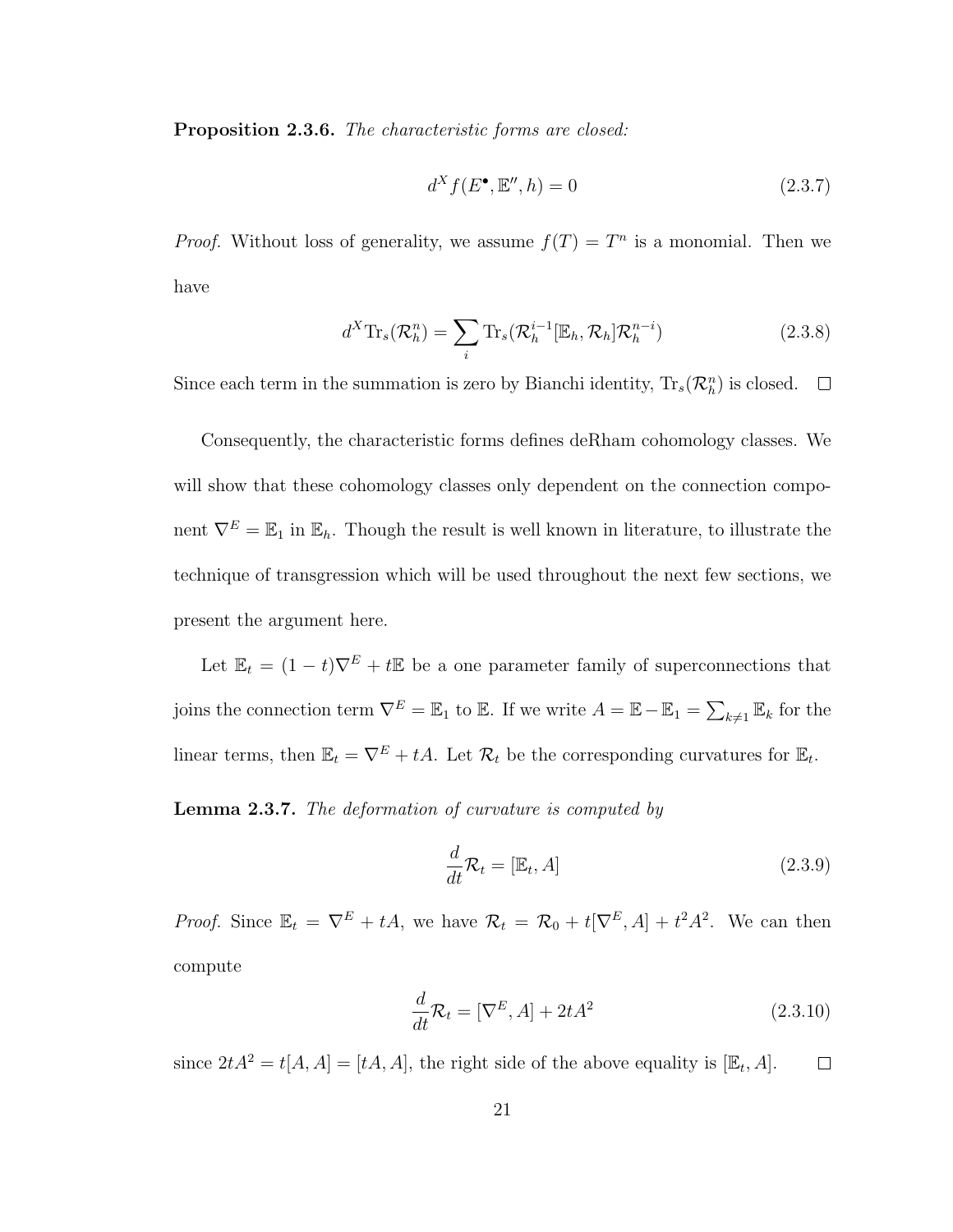**Corollary 2.3.8.** If we define  $f(E, \mathbb{E}_t)$  by the same formula  $\text{Tr}_s f(\mathcal{R}_t)$ , we have

$$
f(E, \mathbb{E}) - f(E, \nabla^{E}) = d^{X} \int_{0}^{1} \text{Tr}_{s} \{ A \cdot f'(\mathcal{R}_{t}) \} dt \qquad (2.3.11)
$$

Consequently,  $f(E, \mathbb{E})$  is cohomologous to  $f(E, \nabla^E)$  in deRham cohomology.

It is well-known that  $f(E, \nabla^E)$  only depends on the topological vector bundle structure of  $E$  as a  $\mathbb{Z}_2$ -graded vector bundle, so the characteristic class in deRham cohomology defined by  $f(E^{\bullet}, h, \mathbb{E}^{\prime\prime})$  is independent of h.

**Definition 2.3.9.** Let  $\mathcal{A}^{p,p}(X)$  be the space of forms of bi-degree  $(p, p)$  and  $Z^p(X)$ be the subspace of  $d^X$ -closed forms. We set  $B^p(X)$  the subspace of  $Z^p(X)$  that is the image of  $\mathcal{A}^{p-1,p-1}(X)$  under  $\partial^X \bar{\partial}^X$ , then the p-th Bott-Chern cohomology  $H_{BC}^p(X)$  is defined by:

$$
H_{BC}^p(X) = \frac{Z^p(X)}{B^p(X)}
$$

By Lemma 2.3.2,  $f(E, h) \in \mathcal{G}^0$  and hence the forms defines Bott-Chern cohomology classes. We will prove in the next chapter that these refined cohomology classes are independent of the Hermitian structure  $h$ . In the fourth chapter, we will show they are further invariant under homotopy equivalences between cohesive modules.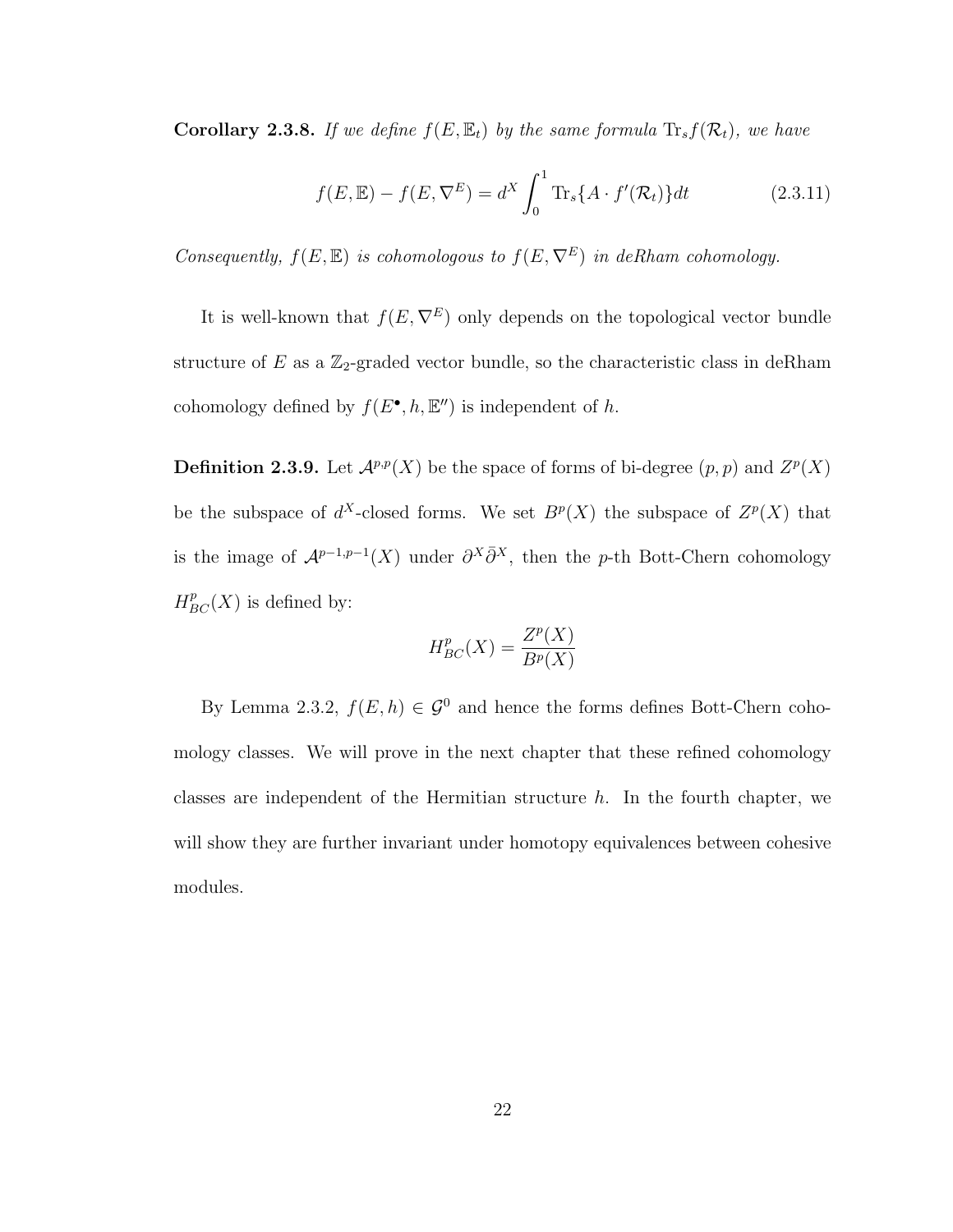## Chapter 3

# Transgression formulas for characteristic forms

As we have seen in the previous chapter, the characteristic forms define cohomology classes in deRham cohomology that are independent of the hermitian metric h. In the first two sections, we extend the result to prove that the characteristic forms define metric independent cohomology classes in Bott-Chern cohomology, which is a refinement of deRham cohomology.

The space of hermitian metrics  $\mathcal M$  is a star-shaped topological space and hence connected. We prove the independence by computing the infinitesimal deformation of the characteristic forms over M and establishes a  $\partial^X \bar{\partial}^X$ -transgression formula instead of a  $d^X$ -transgression formula. While constructing the explicit elements that provide the transgression, we observe such elements are canonical and can be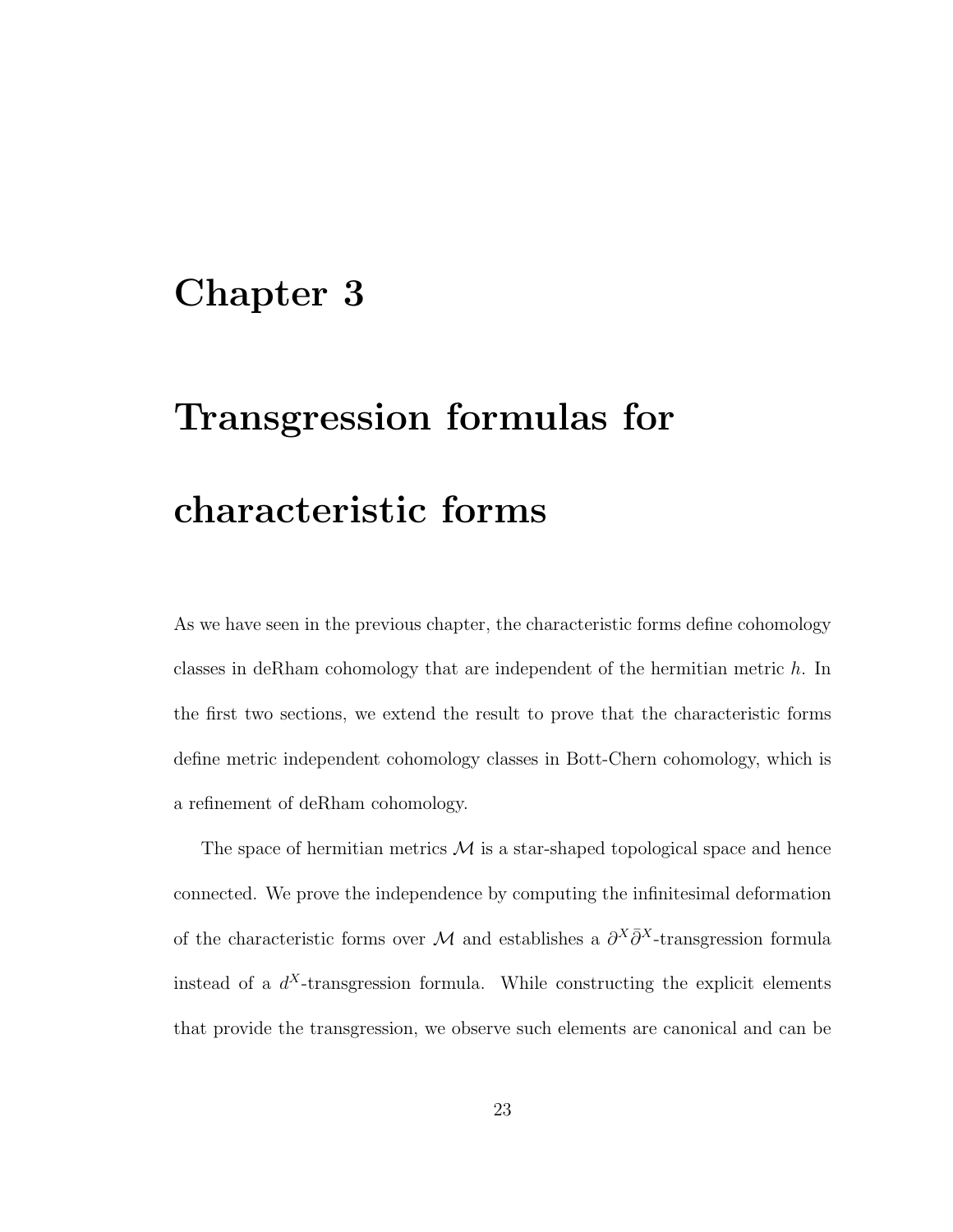appropriately defined as secondary characteristic forms. The main technical computation in section 3.3 is motivated by the results in [Don87] where the secondary forms were first studied and shows the forms are well-defined secondary classes.

## 3.1 Universal cohesive module and Maurer-Cartan equation

We fix a cohesive module  $E = (E^{\bullet}, \mathbb{E}^{\prime\prime})$  on X and let M be the space of Hermitian structures on  $E^{\bullet}$ . We endow M with the topology of uniform  $\mathcal{C}^{\infty}$ -convergence on compact subsets of X. If  $h \in \mathcal{M}$ ,  $x \in X$ , let  $A_x^h$  be the subset of  $\text{End}^0E_x$  whose elements are Hermitian endomorphisms with respect to  $h_x$ .  $A_x^h$  forms a bundle  $A^h$ over X, and the tangent space of M at h,  $T_h \mathcal{M}$ , can be identified with the linear space of sections of  $A<sup>h</sup>$  over X.

**Definition 3.1.1.** Consider the projection  $\pi : \mathcal{M} \times X \to X$ , we define  $\widetilde{E}^{\bullet}$  as the pull-back bundle  $\pi^* E^{\bullet}$  over  $\mathcal{M} \times X$ . There is an universal cohesive structure  $\widetilde{\mathbb{E}}''$  on  $\widetilde{E}^{\bullet}$  defined by

$$
\widetilde{\mathbb{E}}'' = \bar{\partial}^{\mathcal{M}} + \mathbb{E}'' \tag{3.1.1}
$$

Finally, we write  $\tilde{h}$  for the universal Hermitian form on  $\tilde{E}^{\bullet}$ . We denote by  $\tilde{E}$  the universal Hermitian cohesive module  $(\widetilde{E}^{\bullet}, \widetilde{\mathbb{E}}'', \widetilde{h})$ .

Remark 3.1.2. The bundle  $\tilde{E}^{\bullet}$  is flat in the *M*-direction with flat connection  $d^{\mathcal{M}}$ . In the above formula,  $\bar{\partial}^{\mathcal{M}}$  acts on an element  $e \otimes \omega$  by  $(-1)^{|e|}e \otimes \bar{\partial}^{\mathcal{M}} \omega$ .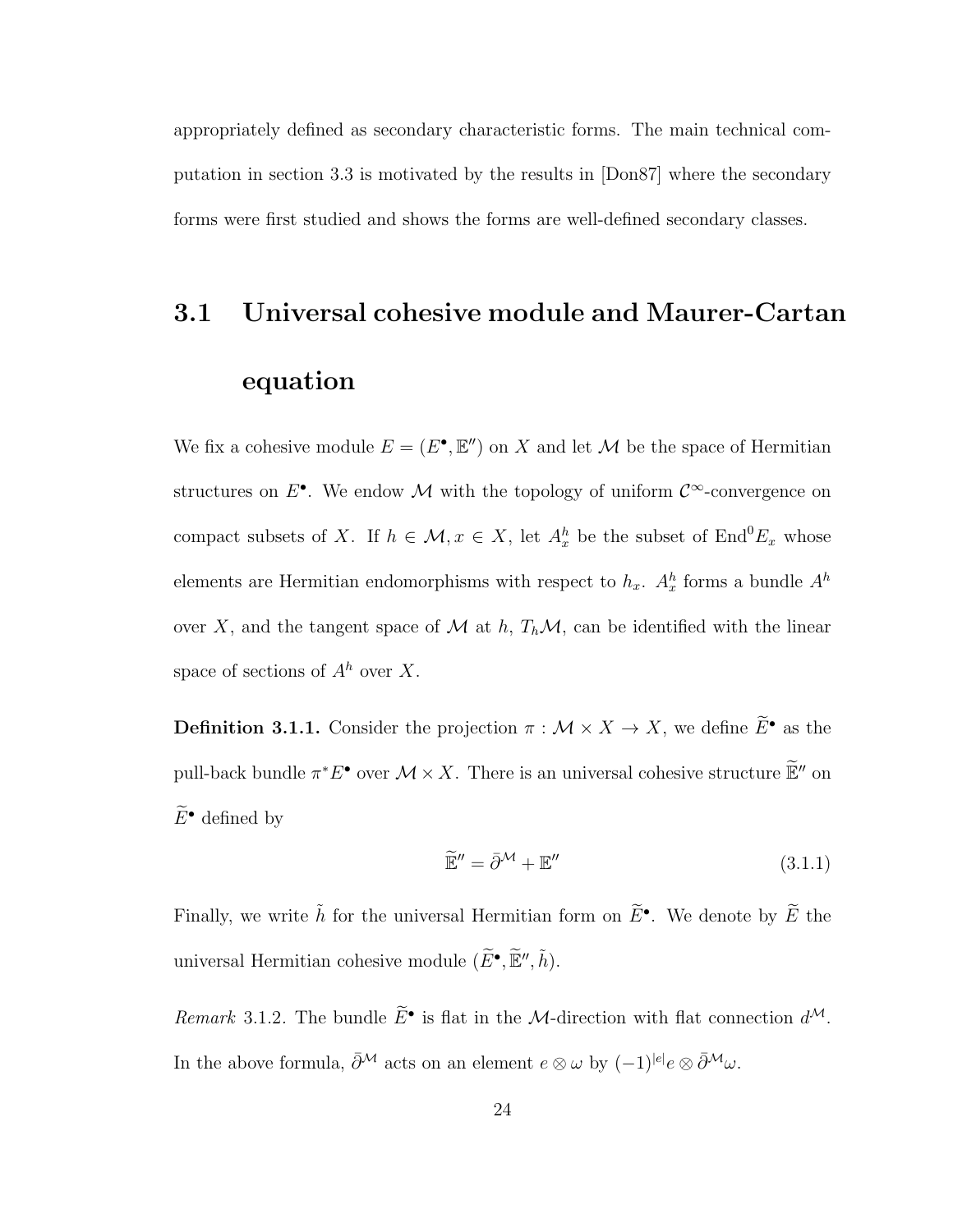Lemma 3.1.3.  $\widetilde{\mathbb{E}}''$  defines a Z-graded flat  $\bar{\partial}_{\mathcal{M}\times X}$ -connection on  $\widetilde{E}^{\bullet}$ .

*Proof.* Note that the vertical cohesive structure  $\mathbb{E}''$  is constant along M-direction, so  $d^{\mathcal{M}}\mathbb{E}''=0$ , we have

$$
(\widetilde{\mathbb{E}}'')^2 = (\bar{\partial}^{\mathcal{M}} + \mathbb{E}'')^2 = (\bar{\partial}^{\mathcal{M}})^2 + \bar{\partial}^{\mathcal{M}}(\mathbb{E}'') + (\mathbb{E}'')^2 = 0 \tag{3.1.2}
$$

 $\Box$ 

**Definition 3.1.4.** The Maurer-Cartan one form  $\theta \in \mathcal{A}^1(\mathcal{M} \times X, \text{End}^0 \widetilde{E})$  on  $\mathcal{M}$ with values in  $A$  is the one form defined by

$$
\theta = h^{-1} d^M h \tag{3.1.3}
$$

where  $d^M$  is the exterior differential on M.

**Lemma 3.1.5.**  $\theta$  is a one form in the M-direction with values in Hermitian endomorphisms,  $\theta \in \mathcal{A}^1(\mathcal{M}, \text{End}(E, h)).$ 

*Proof.* We choose a frame  $(e_1, e_2, ..., e_n)$  for  $E^{\bullet}$  locally on X. Any Hermitian form  $h$  is represented by a smooth function with values in Hermitian matrix by

$$
\mathcal{H}: x \in X \to [h_x(e_i, e_j)]_{ij} \tag{3.1.4}
$$

If  $\mathcal{H}_t(x)$  is a smooth family of Hermitian matrix valued functions with parameter t, we can differentiate  $\mathcal{H}_t(X)$  with respect to t, then  $\mathcal{H}_t^{-1}\dot{\mathcal{H}}_t$  is a Hermitian with respect to  $\mathcal{H}_t$ .  $\Box$ 

**Lemma 3.1.6.**  $\theta$  satisfies the Maurer-Cartan equation:

$$
d^{\mathcal{M}}\theta = -\theta^2 \tag{3.1.5}
$$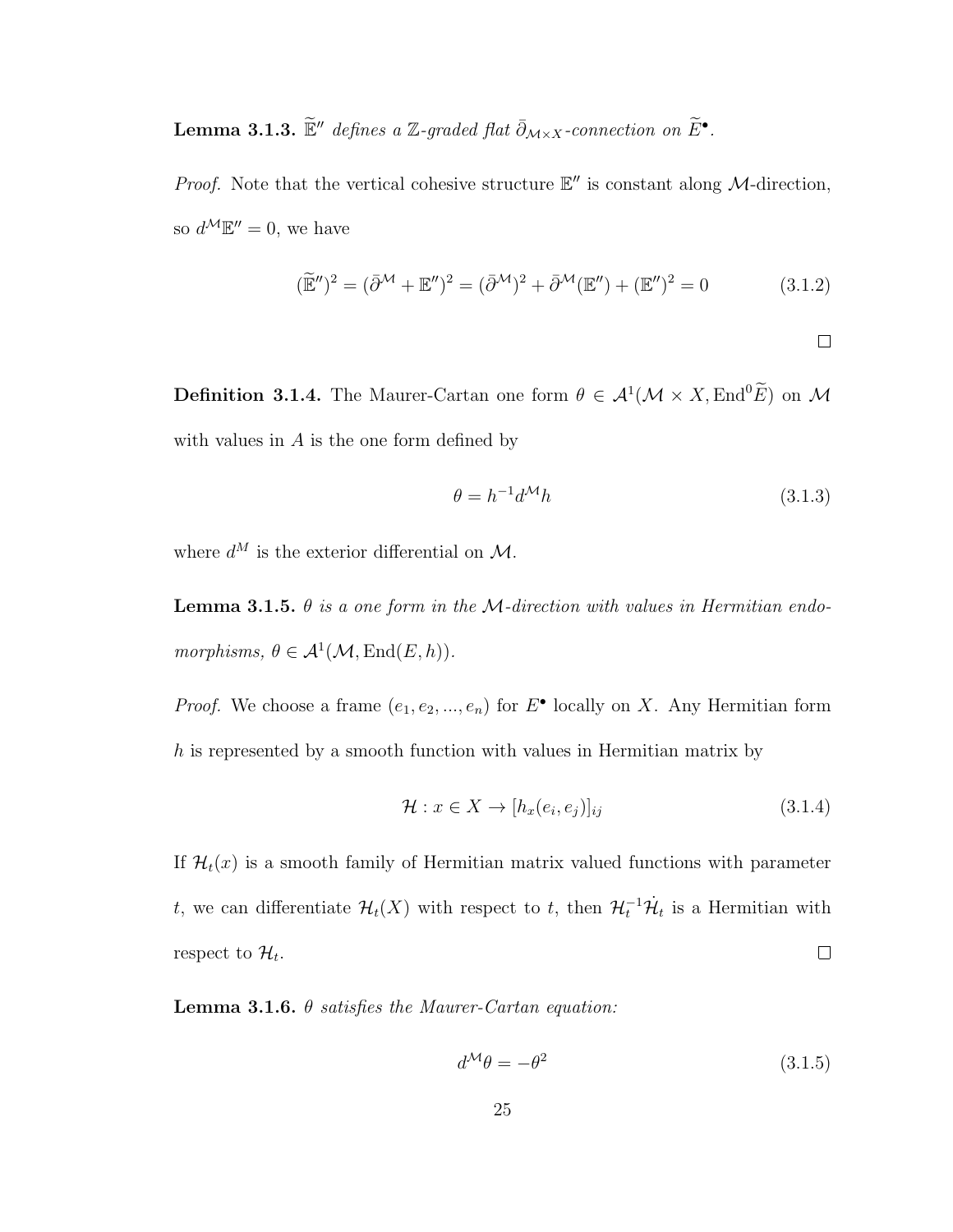Proof. This is straightforward calculation:

$$
d^{\mathcal{M}}\theta = d^{\mathcal{M}}(h^{-1}d^{\mathcal{M}}h) = d^{\mathcal{M}}(h^{-1})d^{\mathcal{M}}h + h^{-1}d^{\mathcal{M}}(d^{\mathcal{M}}h)
$$
(3.1.6)

$$
= -h^{-1}(d^{\mathcal{M}}h)h^{-1}d^{\mathcal{M}}h = -\theta^2
$$
\n(3.1.7)

$$
\qquad \qquad \Box
$$

Since  $\widetilde{E}$  is flat along the M-direction, by the explicit expression of  $\theta$  with respect to a local frame on X, we see  $\theta$  measures the deformation of h over M in the following sense.

**Lemma 3.1.7.** The flat M-directional exterior derivative  $d^{\mathcal{M}}$  has the following compatibility relation with the universal Hermitian form  $\tilde{h}$ 

$$
(-1)^{|s|}d^{\mathcal{M}}\tilde{h}(s,t) = -\tilde{h}(d^{\mathcal{M}}s,t) + \tilde{h}(s,\theta t) + \tilde{h}(s,d^{\mathcal{M}}t)
$$
(3.1.8)

for all  $s, t \in \mathcal{A}^0(\mathcal{M} \times X, E)$ .

The above lemma together with equation (2.2.9) for each  $h \in \mathcal{M}$  shows that  $\widetilde{\mathbb{E}} = d^{\mathcal{M}} + \mathbb{E}_h$  differs from the Chern superconnection of  $(\widetilde{E}^{\bullet}, \widetilde{h}, \widetilde{\mathbb{E}}'')$  by the Maurer-Cartan form  $\theta$ .

**Proposition 3.1.8.** The universal superconnection  $\widetilde{\mathbb{E}}$  satisfies the following equation

$$
(-1)^{|s|}d^{\mathcal{M}\times X}\tilde{h}(s,t) = -\tilde{h}(\tilde{\mathbb{E}}s,t) + \tilde{h}(s,\tilde{\mathbb{E}}t) + \tilde{h}(s,\theta t)
$$
(3.1.9)

Even though the previous proposition shows  $\widetilde{\mathbb{E}}$  is not the Chern superconnection, we will use  $\widetilde{\mathbb{E}}$  to study  $\widetilde{E}^{\bullet}$ . Denote by  $\widetilde{\mathcal{R}}$  the curvature of  $\widetilde{\mathbb{E}}$ , it is given by

$$
\widetilde{\mathcal{R}} = (d^{\mathcal{M}} + \mathbb{E}_h) \circ (d^{\mathcal{M}} + \mathbb{E}_h) = d^{\mathcal{M}} \mathbb{E}_h + \mathcal{R}_h \tag{3.1.10}
$$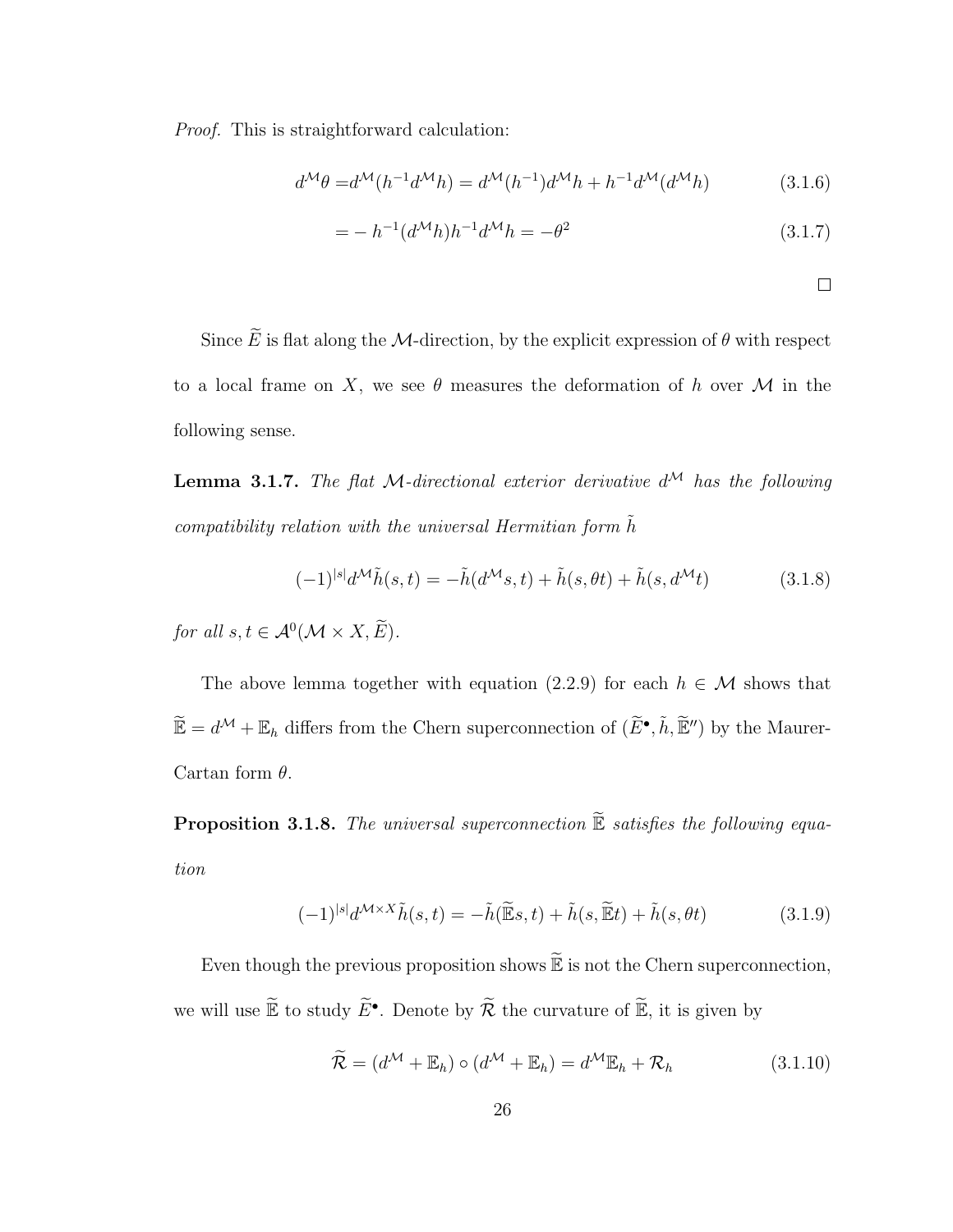**Proposition 3.1.9.** The M-directional derivative of the Chern superconnection  $\mathbb{E}_h$ is given by

$$
d^{\mathcal{M}}\mathbb{E}_h = -[\mathbb{E}'_h, \theta] \tag{3.1.11}
$$

and the M-directional derivative of curvature  $\widetilde{\mathcal{R}}$  is given by

$$
d^{\mathcal{M}}\widetilde{\mathcal{R}} = d^{\mathcal{M}}\mathcal{R}_h \tag{3.1.12}
$$

*Proof.* Since  $\mathbb{E}_h = \mathbb{E}'_h + \mathbb{E}''$  and  $\mathbb{E}''$  is independent of h, we have

$$
d^{\mathcal{M}}\mathbb{E}_h = d^{\mathcal{M}}\mathbb{E}'_h \tag{3.1.13}
$$

By the explicit construction of  $\mathbb{E}'_h$  from  $\mathbb{E}''$  and h, we can write

$$
\mathbb{E}'_h = h^{-1} \circ \mathbb{E}'' \circ h \tag{3.1.14}
$$

Taking exterior differential in  $M$ -variable, we have

$$
d^{\mathcal{M}}\mathbb{E}'_h = d^{\mathcal{M}}h^{-1} \circ \mathbb{E}' \circ h - h^{-1} \circ \mathbb{E}' \circ d^{\mathcal{M}}h
$$
  
=  $-h^{-1} \circ d^{\mathcal{M}}h \circ h^{-1} \circ \mathbb{E}' \circ h - h^{-1} \circ \mathbb{E}' \circ h \circ h^{-1} \circ d^{\mathcal{M}}h$   
=  $-\theta \circ \mathbb{E}'_h - \mathbb{E}'_h \circ \theta = -[\mathbb{E}'_h, \theta]$ 

 $\Box$ 

#### 3.2 Bott-Chern double transgression formula

Recall the characteristic forms defined in the previous section  $f(E^{\bullet}, E'', h) = \text{Tr}_s f(\mathcal{R}_h)$ for a convergent power series  $f(T)$ , the following transgression formula computes the deformation of the characteristic forms over M.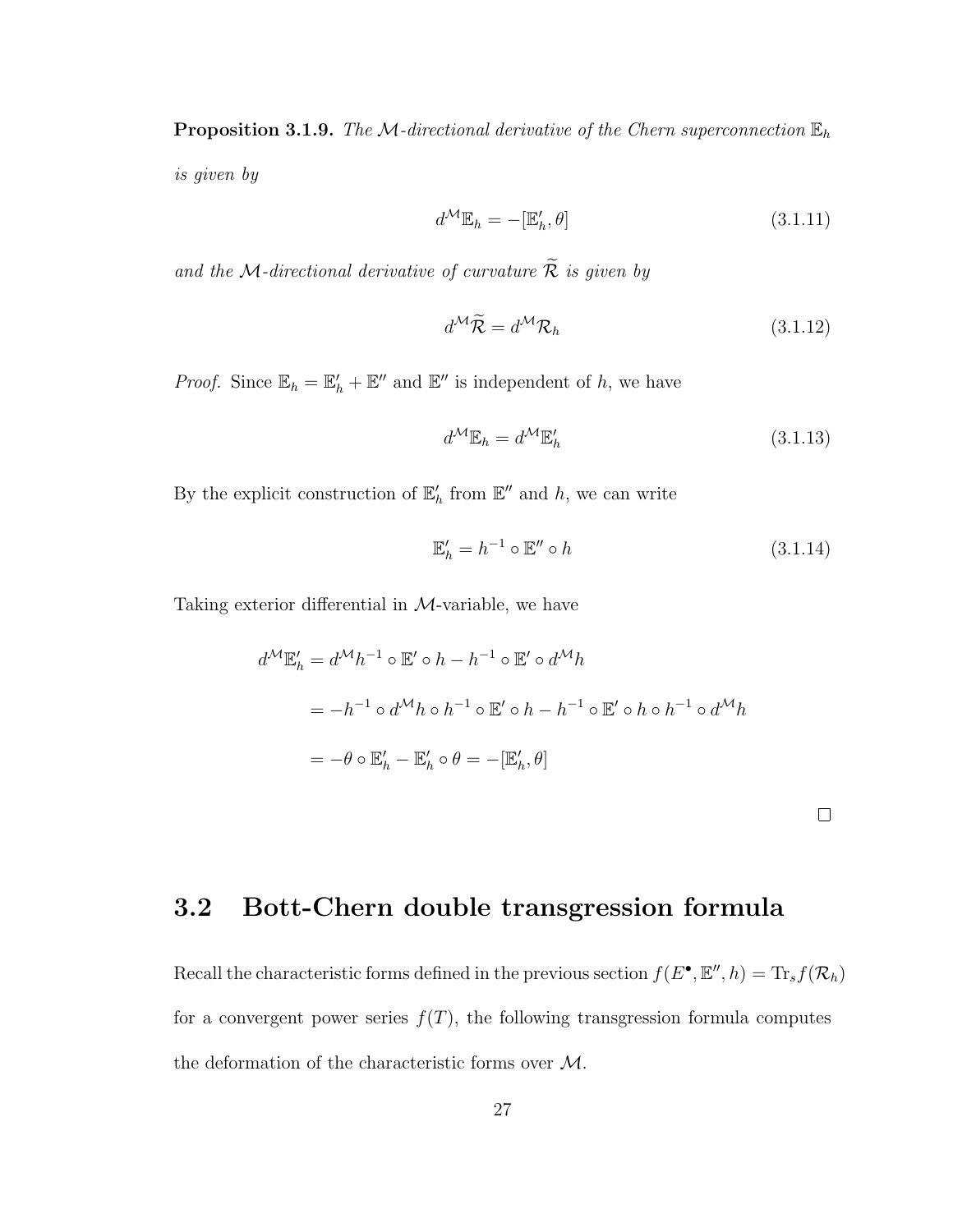Proposition 3.2.1 (First Transgression Formula).

$$
d^{\mathcal{M}} \text{Tr}_s f(\mathcal{R}_h) = -\bar{\partial}^X \text{Tr}_s(f'(\mathcal{R}_h) \cdot [\mathbb{E}'_h, \theta]) \tag{3.2.1}
$$

$$
\partial^X \text{Tr}_s(f'(\mathcal{R}_h) \cdot [\mathbb{E}'_h, \theta]) = 0 \tag{3.2.2}
$$

*Proof.* On the universal Hermitian cohesive module  $\tilde{E}^{\bullet}$ , by proposition 2.3.6 and equation (3.1.10), we have

$$
0 = d^{\mathcal{M} \times X} \text{Tr}_s f(\widetilde{\mathcal{R}}) = d^{\mathcal{M} \times X} \text{Tr}_s f(\mathcal{R}_h + d^{\mathcal{M}} \mathbb{E}_h)
$$
(3.2.3)

Without loss of generality, we assume  $f(T) = T^n$  and we expand (3.2.3) by the multilinear property of  $\text{Tr}_s f(T)$  to get:

$$
0 = d^X \text{Tr}_s \mathcal{R}_h^n + d^{\mathcal{M}} \text{Tr}_s \mathcal{R}_h^n + d^X \sum_i \text{Tr}_s (\mathcal{R}_h^i \cdot d^{\mathcal{M}} \mathbb{E}_h \cdot \mathcal{R}_h^{n-1-i}) \} + \dots \qquad (3.2.4)
$$

The first term is zero by proposition 2.3.6 and the omitted terms are at least degree 2 forms in  $M$ -variables. If we collects the forms of degree one in the  $M$ -variables, we have

$$
0 = d^{\mathcal{M}} \text{Tr}_s(\mathcal{R}_h^n) + n \cdot d^X \text{Tr}_s(\mathcal{R}_h^{n-1} \cdot d^{\mathcal{M}} \mathbb{E}_h)
$$
\n(3.2.5)

where we commute  $\mathcal{R}_h^i \cdot d^{\mathcal{M}} \mathbb{E}_h$  and  $\mathcal{R}_h^{n-1-i}$  under  $\text{Tr}_s$ . Using lemma 3.1.9,  $d^{\mathcal{M}} \mathbb{E}_h =$  $-[\mathbb{E}'_h, \theta]$ , we have the following equality:

$$
d^{\mathcal{M}} \text{Tr}_s f(\mathcal{R}_h) = d^X \text{Tr}_s(f'(\mathcal{R}_h) \cdot [\mathbb{E}'_h, \theta]) \tag{3.2.6}
$$

Now we compare both sides of  $(3.2.6)$  and the consider the subspaces  $\mathcal{G}^{\bullet}$  defined by the exotic degree. On the left side of  $(3.2.6)$ , we have a one form on M with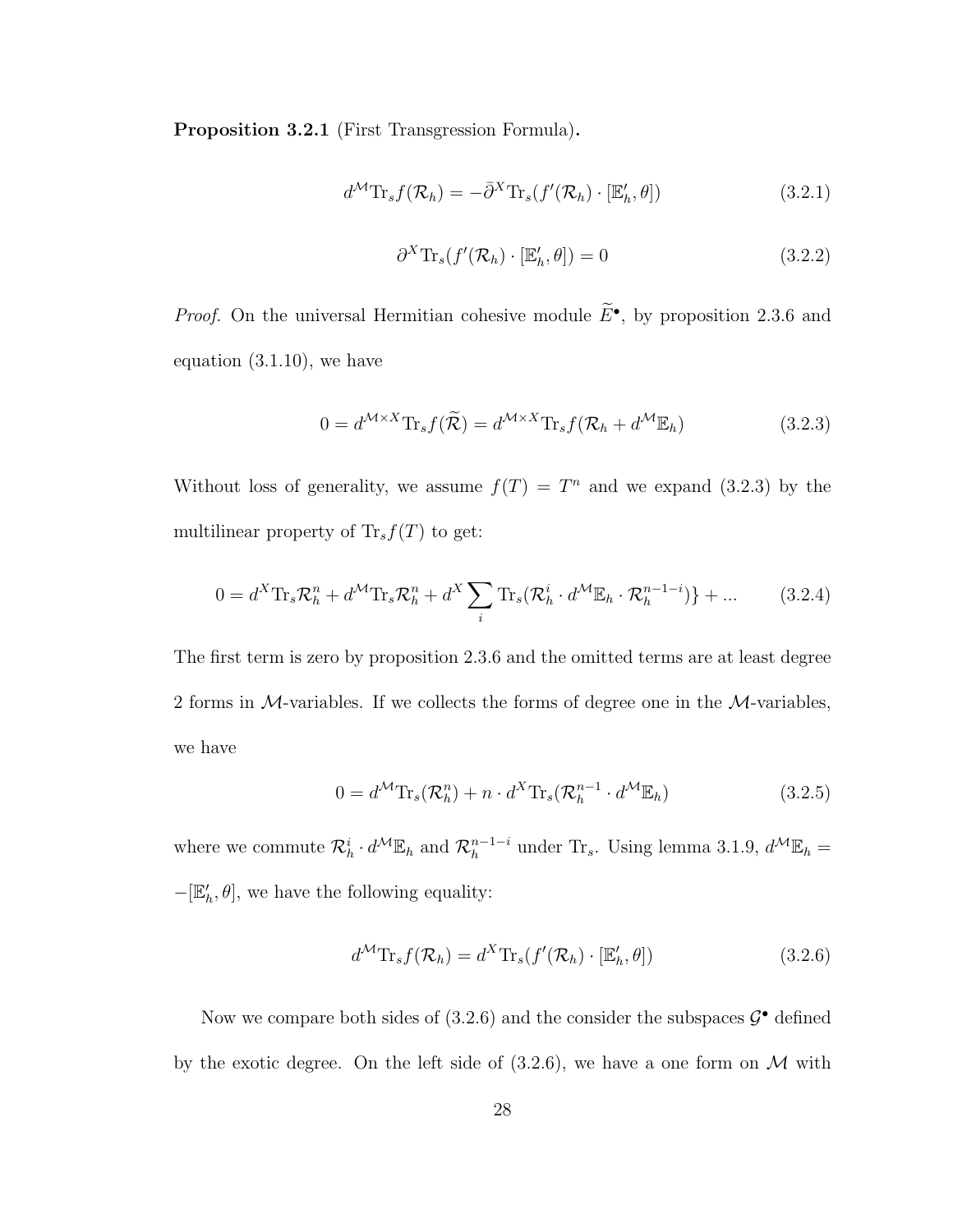values in  $\mathcal{G}^0$  since  $\mathcal{R}_h \in \mathcal{G}^0$ . On the right side,  $\mathcal{R}_h$  is in  $\mathcal{G}^0$  while  $[\mathbb{E}'_h, \theta]$  is in  $\mathcal{G}^{-1}$ since  $\mathbb{E}'_h$  is of exotic degree -1. Finally, since  $\partial^X$  increases the exotic degree by -1 while  $\bar{\partial}^X$  increases the exotic degree by 1, we get equation (3.2.1) by comparing the  $\mathcal{G}^0$  component and equation (3.2.2) by the  $\mathcal{G}^{-2}$  component.  $\Box$ 

Our next goal is to express  $\text{Tr}_s(f'(\mathcal{R}_h) \cdot [\mathbb{E}'_h, \theta])$  in equation (3.2.2) as the image of  $\partial^X$ . To do this, we first introduce a notation.

**Definition 3.2.2.** If  $g(T) = T<sup>n</sup>$ , for a pair  $(A;B)$  of variables, we define

$$
g(A;B) = \sum_{i=1}^{n} A^{i-1} B A^{n-i}
$$
 (3.2.7)

In general for a convergent power series  $q(T)$ , we define  $q(A;B)$  by the previous formula for its homogeneous components and take the sum. A simple norm estimates shows the convergence.

Proposition 3.2.3 (Second Transgression formula).

$$
\mathrm{Tr}_s(f'(\mathcal{R}_h) \cdot [\mathbb{E}'_h, \theta]) = \partial^X \mathrm{Tr}_s(f'(\mathcal{R}_h) \cdot \theta)
$$
\n(3.2.8)

*Proof.* For each  $\mathbb{E}_h$  along the vertical fiber X, we have

$$
d^{X} \text{Tr}_{s}(f'(\mathcal{R}_{h}) \cdot \theta) = \text{Tr}_{s}([\mathbb{E}_{h}, f'(\mathcal{R}_{h}) \cdot \theta])
$$
\n(3.2.9)

By the graded Leibniz formula of  $\mathbb{E}_h$ , we can expand the equation and compute

$$
d^{X} \text{Tr}_{s}(f'(\mathcal{R}_{h}) \cdot \theta) = \text{Tr}_{s}([\mathbb{E}_{h}, f'(\mathcal{R}_{h})] \cdot \theta) + \text{Tr}_{s}(f'(\mathcal{R}_{h}) \cdot [\mathbb{E}_{h}, \theta])
$$
  

$$
= \text{Tr}_{s}(f'(\mathcal{R}_{h}; [\mathbb{E}_{h}, \mathcal{R}_{h}]) \cdot \theta) + \text{Tr}_{s}(f'(\mathcal{R}_{h}) \cdot [\mathbb{E}_{h}, \theta])
$$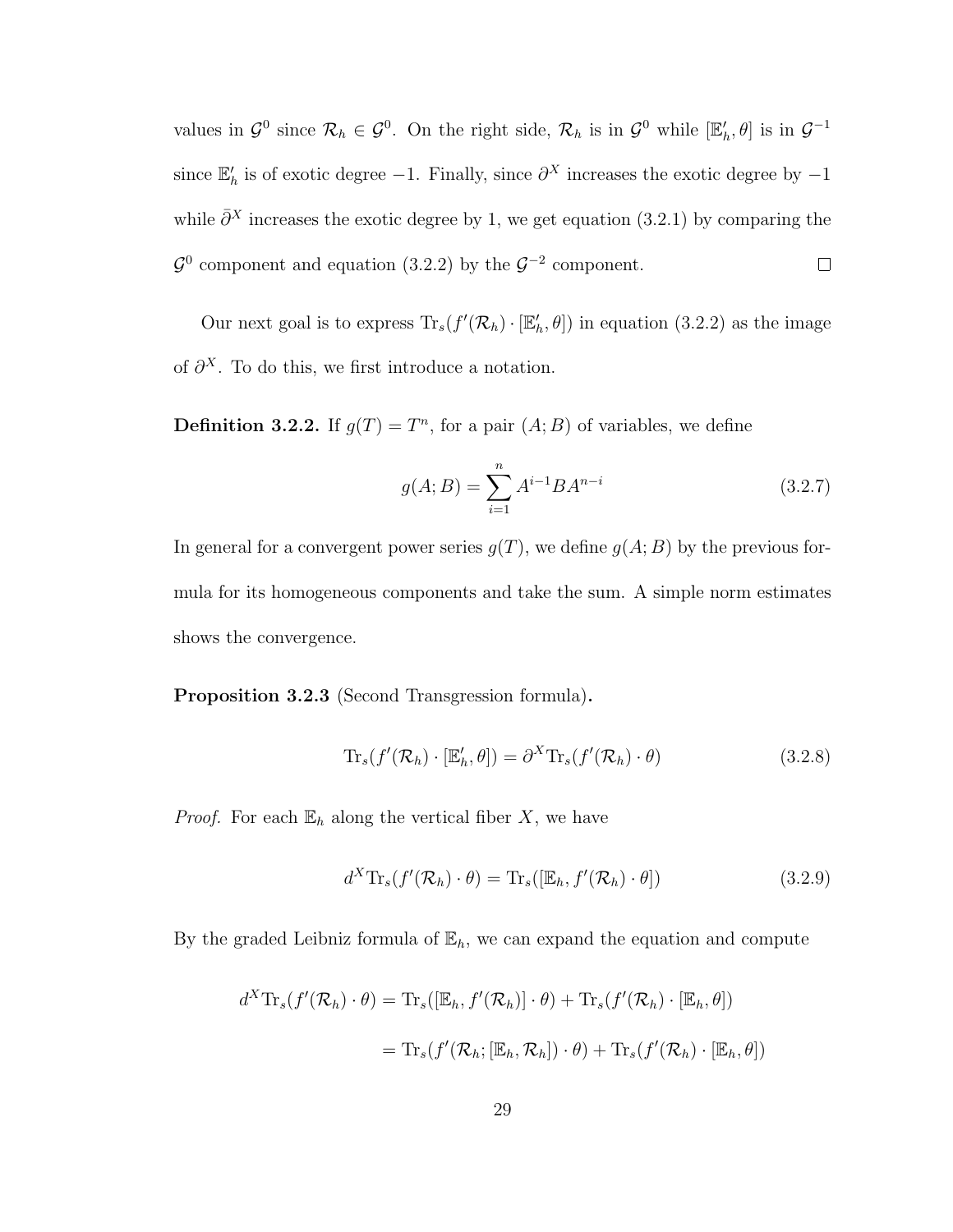By Bianchi identity, the first term is zero, hence we have

$$
d^X \text{Tr}_s(f'(\mathcal{R}_h) \cdot \theta) = \text{Tr}_s(f'(\mathcal{R}_h) \cdot [\mathbb{E}'_h, \theta]) + \text{Tr}_s(f'(\mathcal{R}_h) \cdot [\mathbb{E}''_h, \theta]) \tag{3.2.10}
$$

Note as before,  $[\mathbb{E}'_h, \theta] \in \mathcal{G}^{-1}$ ,  $[\mathbb{E}''_h, \theta] \in \mathcal{G}^1$  and  $\text{Tr}_s(f'(\mathcal{R}_h) \cdot \theta) \in \mathcal{G}^0$ , comparing the  $\mathcal{G}^{-1}$  component we have  $(3.2.9)$ .  $\Box$ 

Combining the first transgression formula (3.2.1) and second transgression formula (3.2.8), we established the double transgression formula for characteristic forms on cohesive modules.

Corollary 3.2.4 (Bott-Chern formula). The M-directional derivative of the characteristic form  $f(E, \mathbb{E}^n, h)$  at h is given by:

$$
d^{\mathcal{M}} \text{Tr}_s f(\mathcal{R}_h) = \partial^X \bar{\partial}^X \text{Tr}_s(f'(\mathcal{R}_h) \cdot \theta)
$$
\n(3.2.11)

This generalizes the classical formula obtained by Bott and Chern in [BC65] for holomorphic vector bundles. If we view the previous equality in Bott-Chern cohomology, the right hand side is zero and we established the invariance of characteristic classes under metric deformation.

**Corollary 3.2.5.** The characteristic forms  $f(E, \mathbb{E}^n, h)$  in the Bott-Chern cohomology are independent of the choice of Hermitian metric h.

In the last section, we will show the characteristic classes only dependent on the homotopy class of the cohesive module.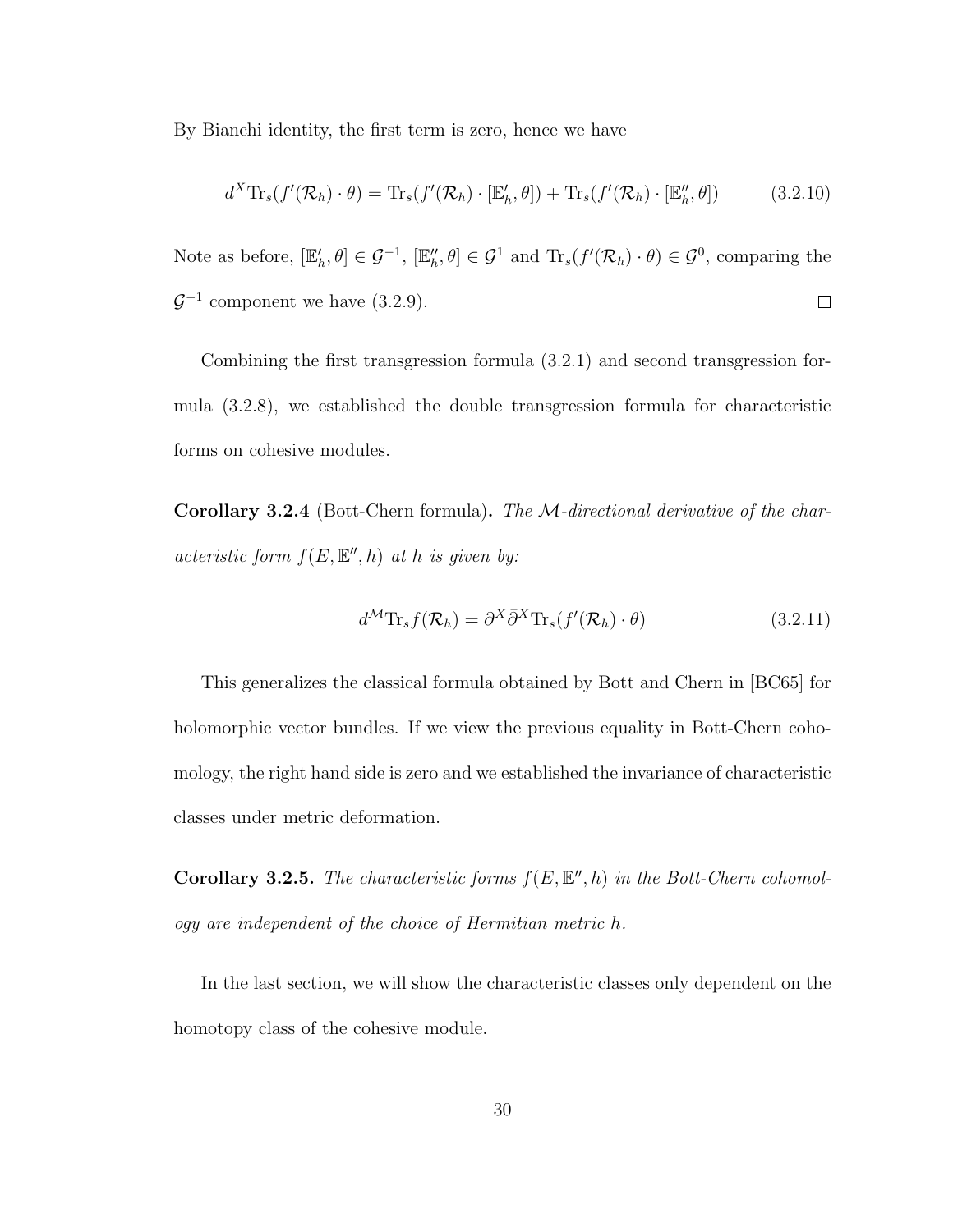#### 3.3 Transgression formula for secondary classes

Our next goal is to study the differential forms  $\text{Tr}_s(f'(\mathcal{R}_h) \cdot \theta)$  that appear in the double transgression formula. As we will prove later, they are the secondary characteristic classes and define holomorphic analog of the Chern-Simons forms. We will use them to study infinite determinant bundle and stability in future research. For their applications in holomorphic vector bundles, see [BGS88a][BGS88b][BGS88c].

**Lemma 3.3.1.** The curvature tensors  $\mathcal{R}_h$  has M-directional derivative given by:

$$
d^{\mathcal{M}}(\mathcal{R}_h) = [\mathbb{E}_h, [\mathbb{E}'_h, \theta]] \tag{3.3.1}
$$

*Proof.* By Bianchi identity for the universal cohesive module and use Lemma 3.1.9, we have:

$$
0 = [\widetilde{\mathbb{E}}, \widetilde{\mathcal{R}}] = [d^{\mathcal{M}} + \mathbb{E}_h, \mathcal{R}_h - [\mathbb{E}'_h, \theta]] \qquad (3.3.2)
$$

Expand the terms and use lemma (3.1.9) again, we have

$$
0 = d^{\mathcal{M}} \mathcal{R}_h + [\mathbb{E}_h, \mathcal{R}_h] - [\mathbb{E}_h, [\mathbb{E}'_h, \theta]] + (d^{\mathcal{M}})^2 (\mathbb{E}_h)
$$
(3.3.3)

By Bianchi identity for  $\mathbb{E}_h$ , the middle term in (3.3.3) vanishes and we get (3.3.1).

 $\Box$ 

We will start to prove the main result of this section, namely the form  $\text{Tr}_s(f'(\mathcal{R}_h))$  $\theta$ ) appearing in the double transgression formula is itself a well-defined secondary characteristic form. Like the double transgression formula of Bott and Chern, the goal is to compute the *M*-directional derivative of  $\text{Tr}_s(f'(\mathcal{R}_h) \cdot \theta)$  and show it's in the image of  $\partial^X$  and  $\bar{\partial}^X$ . We break the lengthy computation into several lemmas.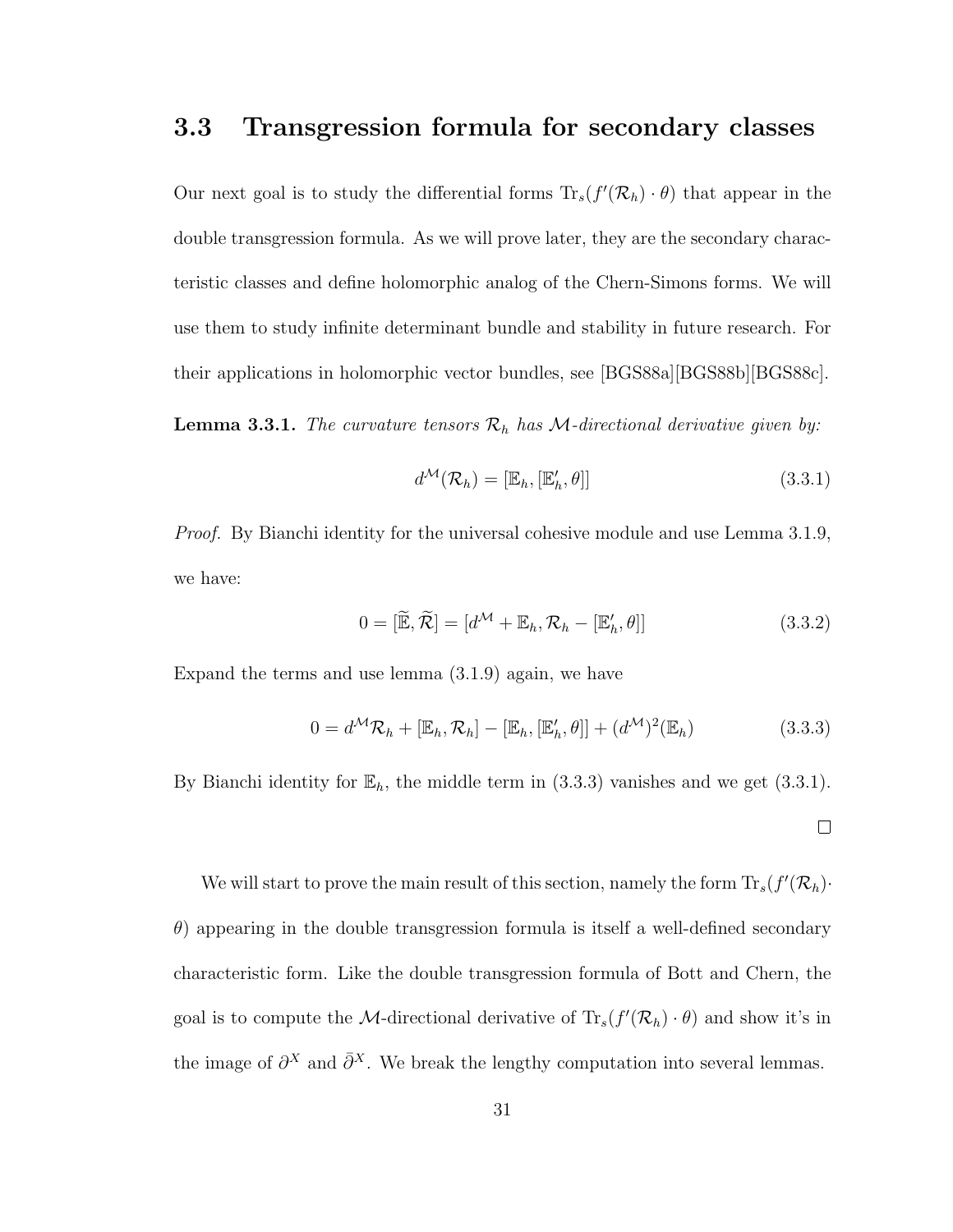Lemma 3.3.2.

$$
d^{X} \text{Tr}_{s}(g(\mathcal{R}_{h};[\mathbb{E}'_{h},\theta]) \cdot \theta) = \text{Tr}_{s}(g(\mathcal{R}_{h};[\mathbb{E}_{h},[\mathbb{E}'_{h},\theta]]) \cdot \theta) \qquad (3.3.4)
$$

$$
+ \text{Tr}_{s}(g(\mathcal{R}_{h};[\mathbb{E}'_{h},\theta]) \cdot [\mathbb{E}_{h},\theta])
$$

*Proof.* Without loss of generality, we assume  $g(T) = T^n$ . By our definition,  $g(\mathcal{R}_h; [\mathbb{E}_h, [\mathbb{E}'_h, \theta]])$ is a summation of the form:

$$
g(\mathcal{R}_h; [\mathbb{E}_h, [\mathbb{E}'_h, \theta]]) = \sum_{i+j=n-1} \mathcal{R}_h^i[\mathbb{E}_h, [\mathbb{E}'_h, \theta]] \mathcal{R}_h^j
$$
(3.3.5)

If we consider the following differential, keeping in mind when passing  $d^X$  over  $\text{Tr}_s$ , we act via  $\mathbb{E}_h$  and follows the Leibniz rule

$$
d^{X} \sum_{i} \text{Tr}_{s}(\mathcal{R}_{h}^{i}|\mathbb{E}_{h}',\theta) \mathcal{R}_{h}^{n-i-1}\theta) = \sum_{i} d^{X} \text{Tr}_{s}(\mathcal{R}_{h}^{i}|\mathbb{E}_{h}',\theta) \mathcal{R}_{h}^{n-i-1}\theta) \qquad (3.3.6)
$$

$$
= \sum_{i+j+k=n-2} \text{Tr}_{s}(\mathcal{R}_{h}^{i}|\mathbb{E}_{h},\mathcal{R}_{h}) \mathcal{R}_{h}^{j}|\mathbb{E}_{h}',\theta] \mathcal{R}_{h}^{k}\theta) + \sum_{i=1}^{n} \text{Tr}_{s}(\mathcal{R}_{h}^{i-1}|\mathbb{E}_{h},[\mathbb{E}_{h}',\theta] \mathcal{R}_{h}^{n-i}\theta)
$$

$$
+ \sum_{i+j+k=n-2} \text{Tr}_{s}(\mathcal{R}_{h}^{i}|\mathbb{E}_{h}',\theta) \mathcal{R}_{h}^{j}|\mathbb{E}_{h},\mathcal{R}_{h}|\mathcal{R}_{h}^{k}\theta) + \sum_{i=1}^{n} \text{Tr}_{s}(\mathcal{R}_{h}^{i-1}|\mathbb{E}_{h}',\theta) \mathcal{R}_{h}^{n-i}|\mathbb{E}_{h},\theta)
$$

The terms in the first and third summations are zero by Bianchi identity  $[\mathbb{E}_h, \mathcal{R}_h] =$ 0. Since the second and last summations are just  $\text{Tr}_s(g(\mathcal{R}_h; [\mathbb{E}_h, [\mathbb{E}'_h, \theta]]) \cdot \theta)$  and  $\text{Tr}_s(g(\mathcal{R}_h; [\mathbb{E}_h', \theta]) \cdot [\mathbb{E}_h, \theta])$  respectively, the result follows.  $\Box$ 

Lemma 3.3.3.

$$
d^{\mathcal{M}} \text{Tr}_{s}(g(\mathcal{R}_{h}) \cdot \theta) + \text{Tr}_{s}(g(\mathcal{R}_{h}) \cdot \theta^{2}) = \bar{\partial}^{X} \text{Tr}_{s}(g(\mathcal{R}_{h}; [\mathbb{E}'_{h}, \theta]) \cdot \theta)
$$
(3.3.7)  

$$
- \text{Tr}_{s}(g(\mathcal{R}_{h}; [\mathbb{E}_{h}, \theta]) \cdot [\mathbb{E}'', \theta])
$$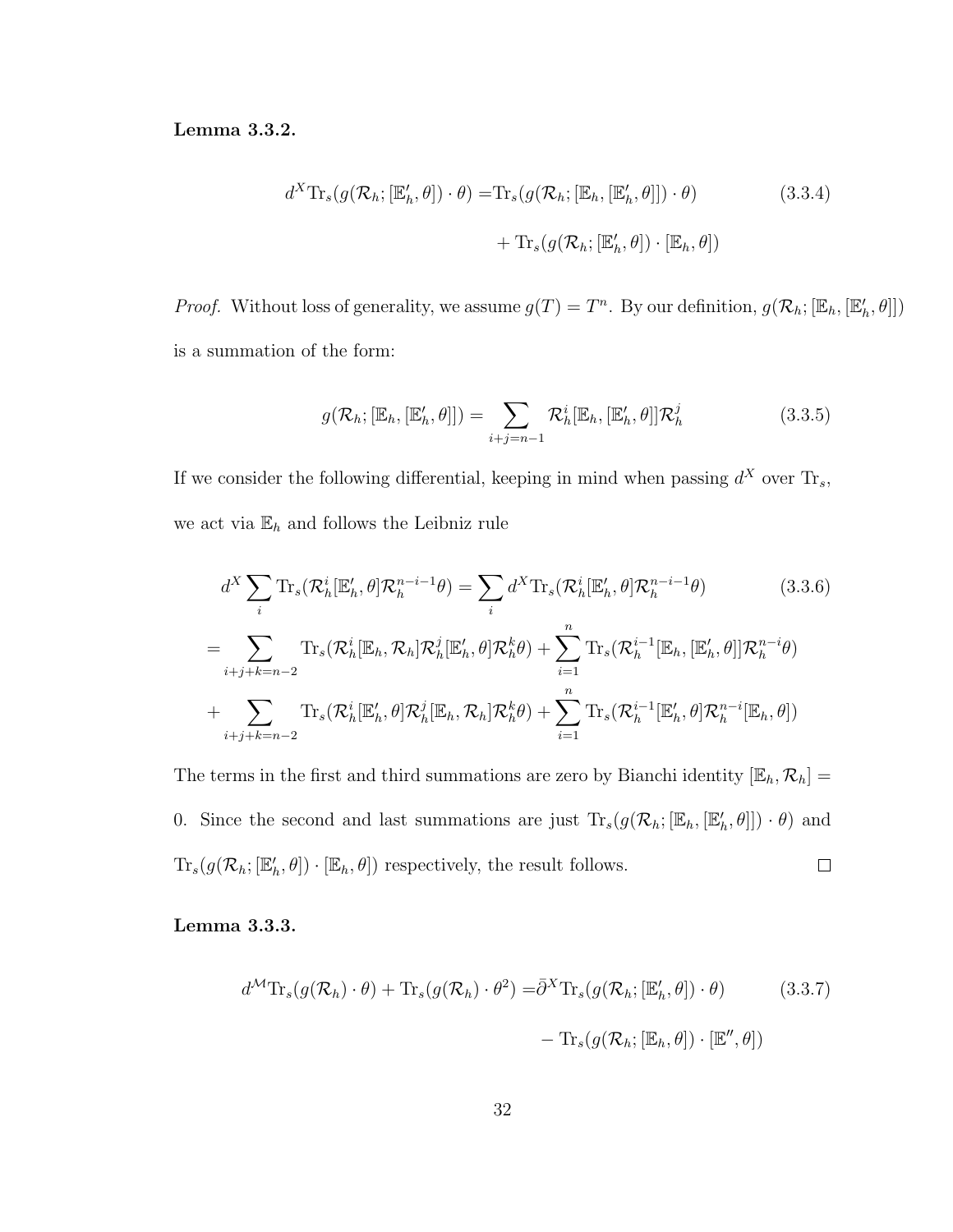$$
\mathrm{Tr}_s(g(\mathcal{R}_h; [\mathbb{E}'_h, \theta]) \cdot [\mathbb{E}'_h, \theta]) = 0 \tag{3.3.8}
$$

$$
\mathrm{Tr}_s(g(\mathcal{R}_h; [\mathbb{E}'', \theta]) \cdot [\mathbb{E}'', \theta]) = 0 \tag{3.3.9}
$$

*Proof.* Without loss of generality, we assume  $g(T) = T^n$  is a monomial. By Leibniz formula, we get

$$
d^{\mathcal{M}} \text{Tr}_{s}(g(\mathcal{R}_{h}) \cdot \theta) = \text{Tr}_{s}(g(\mathcal{R}_{h}; d^{\mathcal{M}} \mathcal{R}_{h}) \cdot \theta) + \text{Tr}_{s}(g(\mathcal{R}_{h}) \cdot d^{\mathcal{M}} \theta)
$$
(3.3.10)

We can substitute  $d^{\mathcal{M}}\mathcal{R}_h$  and  $d^{\mathcal{M}}\theta$  in the above equation by previous two lemmas 3.1.6 and 3.3.1. Then we have

$$
d^{\mathcal{M}} \text{Tr}_{s}(g(\mathcal{R}_{h}) \cdot \theta) = \text{Tr}_{s}(g(\mathcal{R}_{h};[\mathbb{E}_{h},[\mathbb{E}'_{h},\theta]]]) \cdot \theta) - \text{Tr}_{s}(g(\mathcal{R}_{h}) \cdot \theta^{2}) \tag{3.3.11}
$$

Lemma 3.3.2 together with equation (3.3.11) shows that

$$
d^{\mathcal{M}} \text{Tr}_s(g(\mathcal{R}_h)\theta) + \text{Tr}_s(g(\mathcal{R}_h) \cdot \theta^2)
$$
\n
$$
= d^{\mathcal{X}} \text{Tr}_s(g(\mathcal{R}_h; [\mathbb{E}'_h, \theta]) \cdot \theta) - \text{Tr}_s(g(\mathcal{R}_h; [\mathbb{E}'_h, \theta])[\mathbb{E}_h, \theta])
$$
\n(3.3.12)

In equation (3.3.12), the left hand side is a 2-form on  $\mathcal M$  with value in  $\mathcal G^0$ . For the right hand side of the equation, keeping in mind that  $\mathbb{E}'_h$  increases exotic degree by −1 while  $\mathbb{E}''$  increases it by 1, we can decompose  $\text{Tr}_s(g(\mathcal{R}_h; [\mathbb{E}'_h, \theta])[\mathbb{E}_h, \theta])$  as a sum of its  $\mathcal{G}^{-2}$  and  $\mathcal{G}^0$  components respectively as:

$$
\mathrm{Tr}_s(g(\mathcal{R}_h; [\mathbb{E}'_h, \theta])[\mathbb{E}_h, \theta]) = \mathrm{Tr}_s(g(\mathcal{R}_h; [\mathbb{E}'_h, \theta])[\mathbb{E}'_h, \theta])
$$
\n(3.3.13)

+ 
$$
\text{Tr}_s(g(\mathcal{R}_h; [\mathbb{E}'_h, \theta])[\mathbb{E}'', \theta])
$$
 (3.3.14)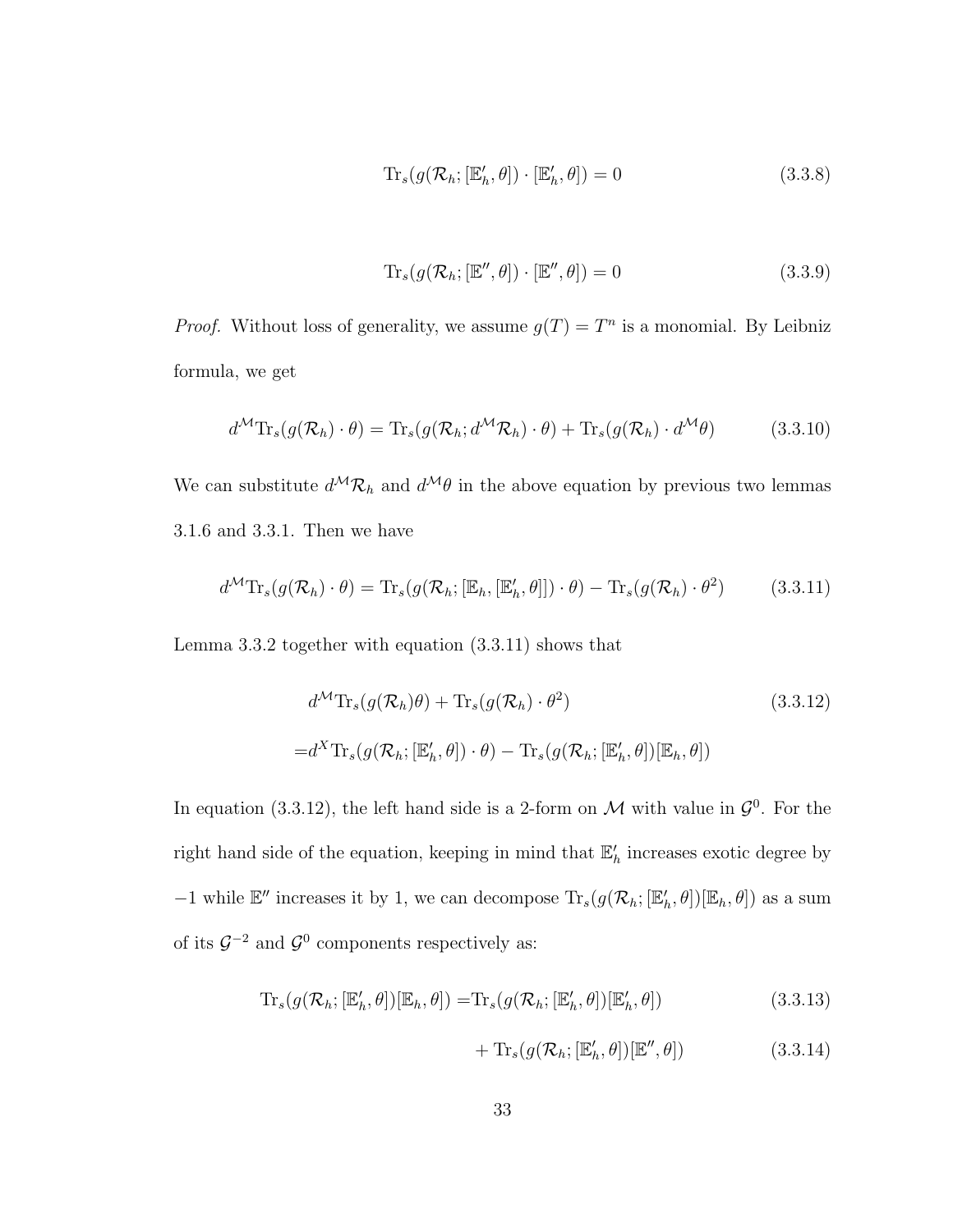Comparing the  $\mathcal{G}^{-2}$  components in equation (3.3.12), we get equation (3.3.8). Taking its adjoint, we get (3.3.9). Finally if we compare the  $\mathcal{G}^0$  components in equation (3.3.12), we get

$$
d^{\mathcal{M}} \text{Tr}_{s}(g(\mathcal{R}_{h}) \cdot \theta) + \text{Tr}_{s}(g(\mathcal{R}_{h}) \cdot \theta^{2}) = \bar{\partial}^{X} \text{Tr}_{s}(g(\mathcal{R}_{h}; [\mathbb{E}'_{h}, \theta]) \cdot \theta)
$$

$$
- \text{Tr}_{s}(g(\mathcal{R}_{h}; [\mathbb{E}'_{h}, \theta])[\mathbb{E}'', \theta])
$$

Adding the zero term  $\text{Tr}_s(g(\mathcal{R}_h; [\mathbb{E}'', \theta]) \cdot [\mathbb{E}'', \theta])$  to it, we get equation (3.3.7).  $\Box$ **Lemma 3.3.4.** The last term  $\text{Tr}_s(g(\mathcal{R}_h; [\mathbb{E}_h, \theta]) \cdot [\mathbb{E}'', \theta])$  in equation (3.3.7) is given by:

$$
\mathrm{Tr}_s(g(\mathcal{R}_h; [\mathbb{E}_h, \theta]) \cdot [\mathbb{E}'', \theta]) = \partial^X \mathrm{Tr}_s(g(\mathcal{R}_h; [\mathbb{E}'', \theta]) \cdot \theta) \tag{3.3.15}
$$

$$
+ \mathrm{Tr}_s(g(\mathcal{R}_h; \theta) \cdot [\mathbb{E}'_h, [\mathbb{E}'', \theta]])
$$

And the term  $\text{Tr}_s(g(\mathcal{R}_h; [\mathbb{E}^{\prime\prime}, \theta]) \cdot \theta)$  satisfies:

$$
\bar{\partial}^{X} \text{Tr}_{s}(g(\mathcal{R}_{h};[\mathbb{E}'',\theta]) \cdot \theta) + \text{Tr}_{s}(g(\mathcal{R}_{h};\theta) \cdot [\mathbb{E}'',[\mathbb{E}'',\theta]]) = 0 \qquad (3.3.16)
$$

Proof. We consider the following differential and compute it as in lemma 3.3.2. Again we assume without loss of generality that  $g(T) = T^n$ .

$$
d^{X} \sum_{i=1}^{n} \text{Tr}_{s}(\mathcal{R}_{h}^{i-1}\theta\mathcal{R}_{h}^{n-i}[\mathbb{E}'',\theta])
$$
\n
$$
= \sum_{i+j+k=n-2} \text{Tr}_{s}(\mathcal{R}_{h}^{i}[\mathbb{E}_{h},\mathcal{R}_{h}]\mathcal{R}_{h}^{j}\theta\mathcal{R}_{h}^{k}[\mathbb{E}'',\theta]) + \sum_{i=1}^{n} \text{Tr}_{s}(\mathcal{R}_{h}^{i-1}[\mathbb{E}_{h},\theta]\mathcal{R}_{h}^{n-i}[\mathbb{E}'',\theta])
$$
\n
$$
- \sum_{i+j+k=n-2} \text{Tr}_{s}(\mathcal{R}_{h}^{i}\theta\mathcal{R}_{h}^{j}[\mathbb{E}_{h},\mathcal{R}_{h}]\mathcal{R}_{h}^{k}[\mathbb{E}'',\theta]) - \sum_{i=1}^{n} \text{Tr}_{s}(\mathcal{R}_{h}^{i-1}\theta\mathcal{R}_{h}^{n-i}[\mathbb{E}_{h},[\mathbb{E}'',\theta]])
$$
\n(3.3.17)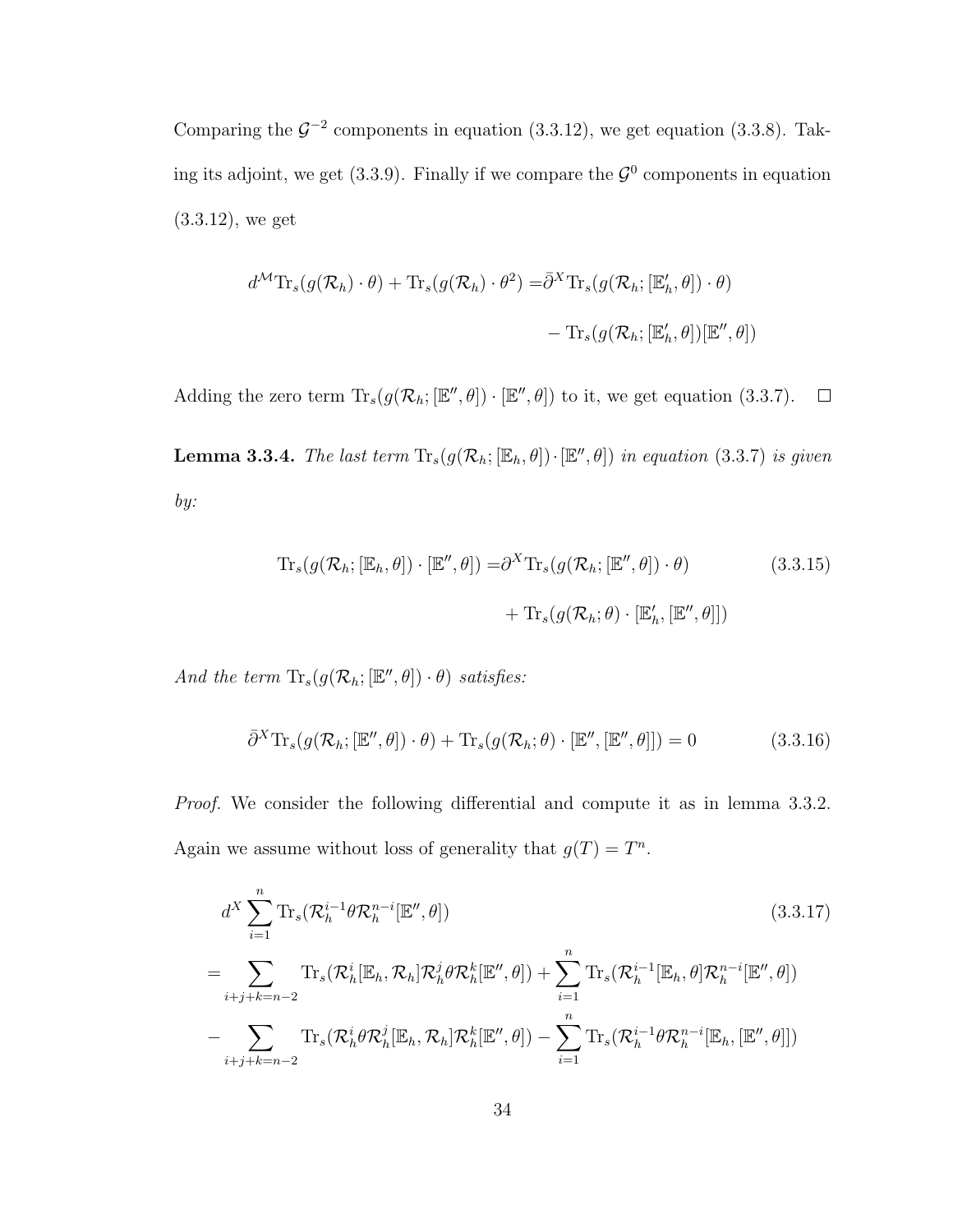Again the terms in the first and third summations are zero by Bianchi identity. So we get

$$
\mathrm{Tr}_s(g(\mathcal{R}_h; [\mathbb{E}_h, \theta]) \cdot [\mathbb{E}'', \theta]) = d^X \mathrm{Tr}_s(g(\mathcal{R}_h; \theta) \cdot [\mathbb{E}'', \theta])
$$
(3.3.18)  
+ 
$$
\mathrm{Tr}_s(g(\mathcal{R}_h; \theta) \cdot [\mathbb{E}_h, [\mathbb{E}'', \theta]])
$$

Substitute  $(3.3.18)$  into  $(3.3.7)$  in lemma 3.3.3, we have

$$
d^{\mathcal{M}} \text{Tr}_s(g(\mathcal{R}_h) \cdot \theta) + \text{Tr}_s(g(\mathcal{R}_h) \cdot \theta^2)
$$
(3.3.19)  

$$
= \bar{\partial}^X \text{Tr}_s(g(\mathcal{R}_h; [\mathbb{E}'_h, \theta]) \cdot \theta) - d^X \text{Tr}_s(g(\mathcal{R}_h; [\mathbb{E}'', \theta]) \cdot \theta)
$$

$$
- \text{Tr}_s(g(\mathcal{R}_h; \theta) \cdot [\mathbb{E}_h, [\mathbb{E}'', \theta]])
$$

Note again the left hand side is a 2-form on M with values in  $\mathcal{G}^0$ , we get the first equality by comparing  $\mathcal{G}^0$  components and the second equality in by comparing  $\mathcal{G}^2$  $\Box$ components.

Combining the formulas we proved so far, we are ready to derive the following main theorem.

**Theorem 3.3.5.** Let  $g(T)$  be a convergent power series in T, then the M-directional derivative of  $\text{Tr}_s(g(\mathcal{R}_h) \cdot \theta)$  is given by the following formula:

$$
d^{\mathcal{M}} \text{Tr}_{s}(g(\mathcal{R}_{h}) \cdot \theta) = \frac{1}{2} \bar{\partial}^{X} \text{Tr}_{s}(g(\mathcal{R}_{h};[\mathbb{E}'_{h}, \theta]) \cdot \theta) - \frac{1}{2} \partial^{X} \text{Tr}_{s}(g(\mathcal{R}_{h};[\mathbb{E}'', \theta]) \cdot \theta)
$$
(3.3.20)

*Proof.* We write  $\text{Tr}_s(g(\mathcal{R}_h; \theta)[\mathbb{E}_h, [\mathbb{E}'', \theta]])$  as the sum of its  $\mathcal{G}^0$  and  $\mathcal{G}^2$  components

$$
\mathrm{Tr}_s(g(\mathcal{R}_h; \theta)[\mathbb{E}'_h, [\mathbb{E}'', \theta]]) + \mathrm{Tr}_s(g(\mathcal{R}_h; \theta)[\mathbb{E}'', [\mathbb{E}'', \theta]]) \tag{3.3.21}
$$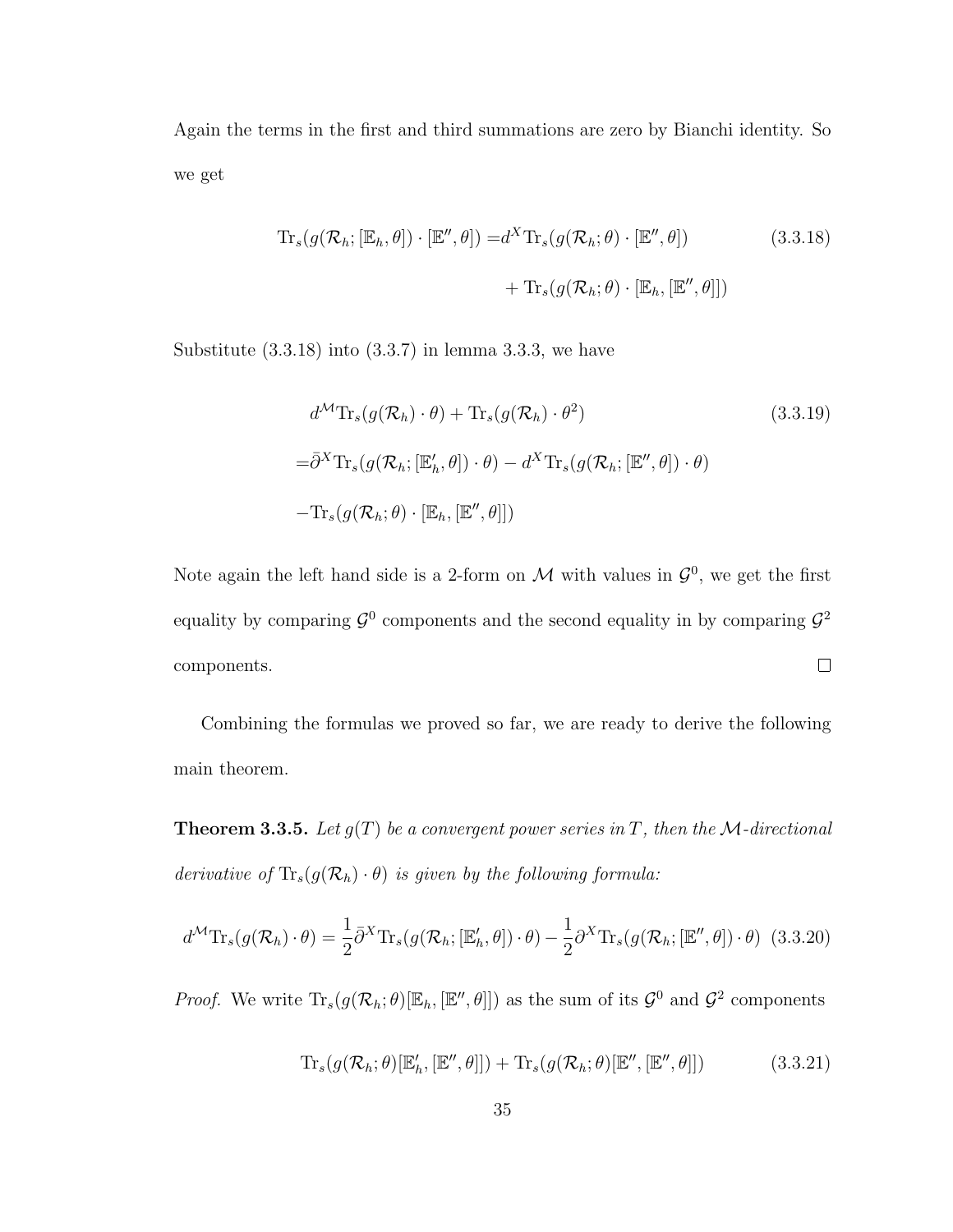then by Jacobi identity and flatness of  $\mathbb{E}^{\prime\prime}$ , we have

$$
[\mathbb{E}'', [\mathbb{E}'', \theta]] = \frac{1}{2} [[\mathbb{E}'', \mathbb{E}''], \theta] = 0
$$
\n(3.3.22)

Similarly, we compute

$$
[\mathbb{E}'_h, [\mathbb{E}'', \theta]] = [[\mathbb{E}'_h, \mathbb{E}''], \theta] - [\mathbb{E}'', [\mathbb{E}'_h, \theta]] \tag{3.3.23}
$$

By equation (3.3.8), we can add  $0 = [\mathbb{E}'_h, [\mathbb{E}'_h, \theta]]$  to the above equation and note that  $\mathcal{R}_h = [\mathbb{E}_h', \mathbb{E}'']$ , we have

$$
[\mathbb{E}'_h, [\mathbb{E}'', \theta]] = [\mathcal{R}_h, \theta] - [\mathbb{E}_h, [\mathbb{E}'_h, \theta]] \qquad (3.3.24)
$$

By lemma 3.3.1, we have  $d^{\mathcal{M}}(\mathcal{R}_h) = [\mathbb{E}_h, [\mathbb{E}'_h, \theta]]$  and therefore we can rewrite the above formula as

$$
[\mathbb{E}_h, [\mathbb{E}'', \theta]] = [\mathbb{E}'_h, [\mathbb{E}'', \theta]] = [\mathcal{R}_h, \theta] - d^{\mathcal{M}} \mathcal{R}_h \tag{3.3.25}
$$

so we have

$$
\mathrm{Tr}_s(g(\mathcal{R}_h; \theta)[\mathbb{E}_h, [\mathbb{E}'', \theta]]) = \mathrm{Tr}_s(g(\mathcal{R}_h; \theta)[\mathcal{R}_h, \theta]) - \mathrm{Tr}_s(g(\mathcal{R}_h; \theta)d^{\mathcal{M}}\mathcal{R}_h)
$$
(3.3.26)

By the property of  $\text{Tr}_s$  and  $\mathcal{R}_h$  has even total degree, we have

$$
\mathrm{Tr}_{s}(g(\mathcal{R}_{h};\theta)d^{\mathcal{M}}\mathcal{R}_{h}) = \sum_{i=1}^{n} \mathrm{Tr}_{s}(\mathcal{R}_{h}^{i-1}\theta\mathcal{R}_{h}^{n-i}d^{\mathcal{M}}\mathcal{R}_{h})
$$
\n
$$
= \sum_{i=1}^{n} \mathrm{Tr}_{s}(\theta\mathcal{R}_{h}^{n-i}d^{\mathcal{M}}\mathcal{R}_{h}\mathcal{R}_{h}^{i-1})
$$
\n
$$
= \mathrm{Tr}_{s}(\theta g(\mathcal{R}_{h};d^{\mathcal{M}}\mathcal{R}_{h}))
$$
\n(3.3.27)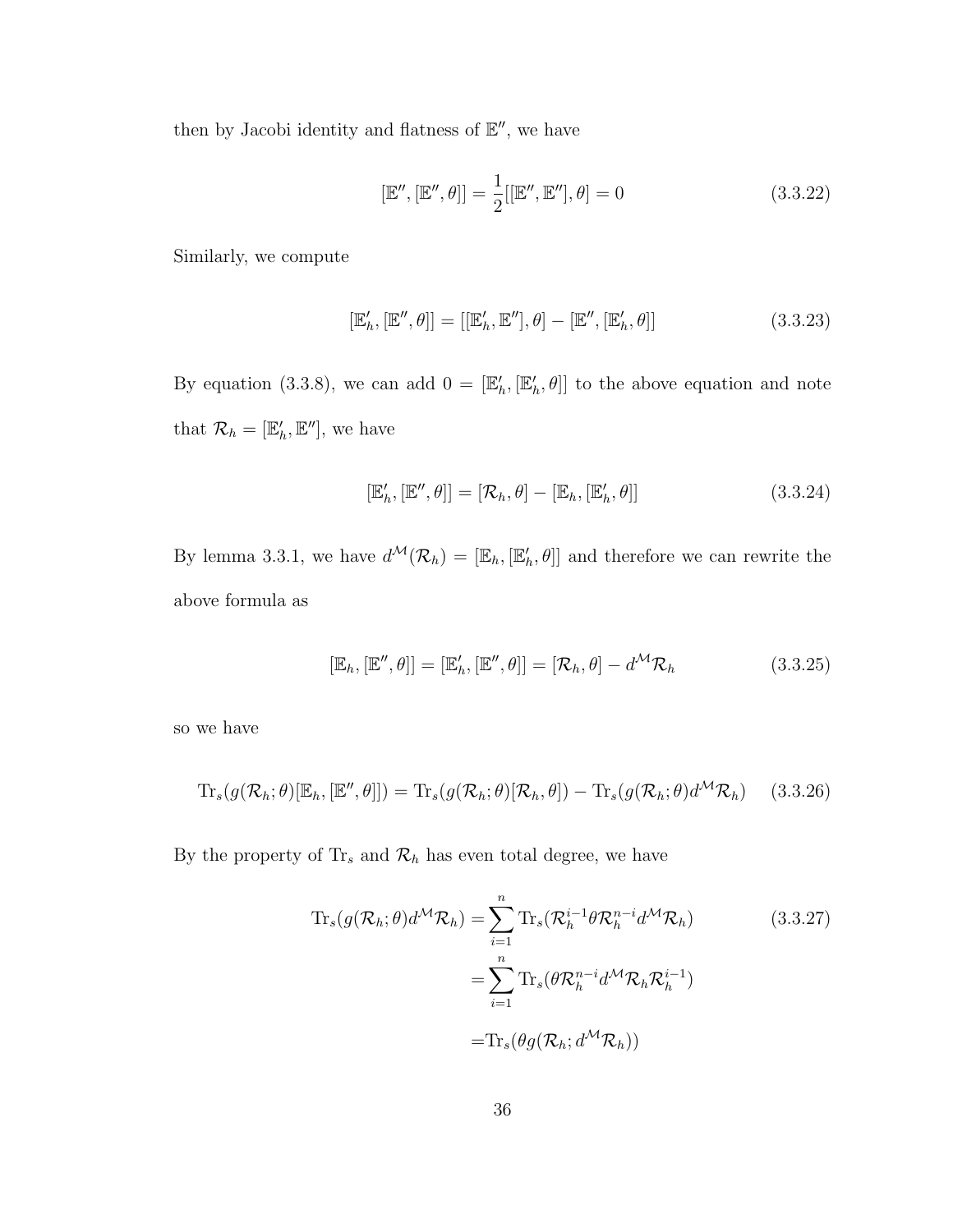Using this equation, we can rewrite the last term in equation (3.3.15) in lemma 3.3.4 as:

$$
\begin{split} \operatorname{Tr}_{s}(g(\mathcal{R}_{h};\theta)[\mathbb{E}'_{h},[\mathbb{E}'',\theta]]) &= \operatorname{Tr}_{s}(g(\mathcal{R}_{h};\theta)[\mathcal{R}_{h},\theta]]) - \operatorname{Tr}_{s}(g(\mathcal{R}_{h};\theta)d^{\mathcal{M}}\mathcal{R}_{h}) \\ &= \operatorname{Tr}_{s}(g(\mathcal{R}_{h};\theta)[\mathcal{R}_{h},\theta]]) + \operatorname{Tr}_{s}(g(\mathcal{R}_{h};d^{\mathcal{M}}\mathcal{R}_{h})\theta) \\ &= \operatorname{Tr}_{s}(g(\mathcal{R}_{h};\theta)[\mathcal{R}_{h},\theta]]) + d^{\mathcal{M}}\operatorname{Tr}_{s}(g(\mathcal{R}_{h})\theta) \end{split} \tag{3.3.28}
$$
\n
$$
+ \operatorname{Tr}_{s}(g(\mathcal{R}_{h})\theta^{2})
$$

Finally we plug the equation (3.3.28) into equation (3.3.19), after collecting terms, we get

$$
2d^{\mathcal{M}} \text{Tr}_s(g(\mathcal{R}_h) \cdot \theta) + 2\text{Tr}_s(g(\mathcal{R}_h) \cdot \theta^2)
$$
(3.3.29)  
=  $\bar{\partial}^X \text{Tr}_s(g(\mathcal{R}_h; [\mathbb{E}'_h, \theta]) \cdot \theta) - \partial^X \text{Tr}_s(g(\mathcal{R}_h; [\mathbb{E}'', \theta]) \cdot \theta) - \text{Tr}_s(g(\mathcal{R}_h; \theta)[\mathcal{R}_h, \theta])$ 

We expand the last term  $\text{Tr}_s(g(\mathcal{R}_h; \theta)[\mathcal{R}_h, \theta])$  explicitly to get

$$
\begin{split} \operatorname{Tr}_{s}(g(\mathcal{R}_{h};\theta)[\mathcal{R}_{h},\theta]]) &= \sum_{i=1}^{n} \operatorname{Tr}_{s}(\mathcal{R}_{h}^{i-1}\theta\mathcal{R}_{h}^{n-i}\mathcal{R}_{h}\theta) - \sum_{i=1}^{n} \operatorname{Tr}_{s}(\mathcal{R}_{h}^{i-1}\theta\mathcal{R}_{h}^{n-i}\theta\mathcal{R}_{h}) \\ &= \sum_{i=1}^{n} \operatorname{Tr}_{s}(\mathcal{R}_{h}^{i-1}\theta\mathcal{R}_{h}^{n-i+1}\theta) - \sum_{i=1}^{n} \operatorname{Tr}_{s}(\mathcal{R}_{h}^{i}\theta\mathcal{R}_{h}^{n-i}\theta) \\ &= \operatorname{Tr}_{s}(\theta\mathcal{R}_{h}^{n}\theta) - \operatorname{Tr}_{s}(\mathcal{R}_{h}^{n}\theta^{2}) = -2\operatorname{Tr}_{s}(\mathcal{R}_{h}^{n}\theta^{2}) \\ &= -2\operatorname{Tr}_{s}(g(\mathcal{R}_{h}) \cdot \theta^{2}) \end{split} \tag{3.3.30}
$$

Plug equation (3.3.30) into (3.3.29), we have

$$
2d^{\mathcal{M}}\mathrm{Tr}_{s}(g(\mathcal{R}_{h})\cdot\theta)=\bar{\partial}^{X}\mathrm{Tr}_{s}(g(\mathcal{R}_{h};[\mathbb{E}'_{h},\theta])\cdot\theta)-\partial^{X}\mathrm{Tr}_{s}(g(\mathcal{R}_{h};[\mathbb{E}'',\theta])\cdot\theta)
$$
(3.3.31)

Divide both sides by 2, we get the desired formula.

 $\Box$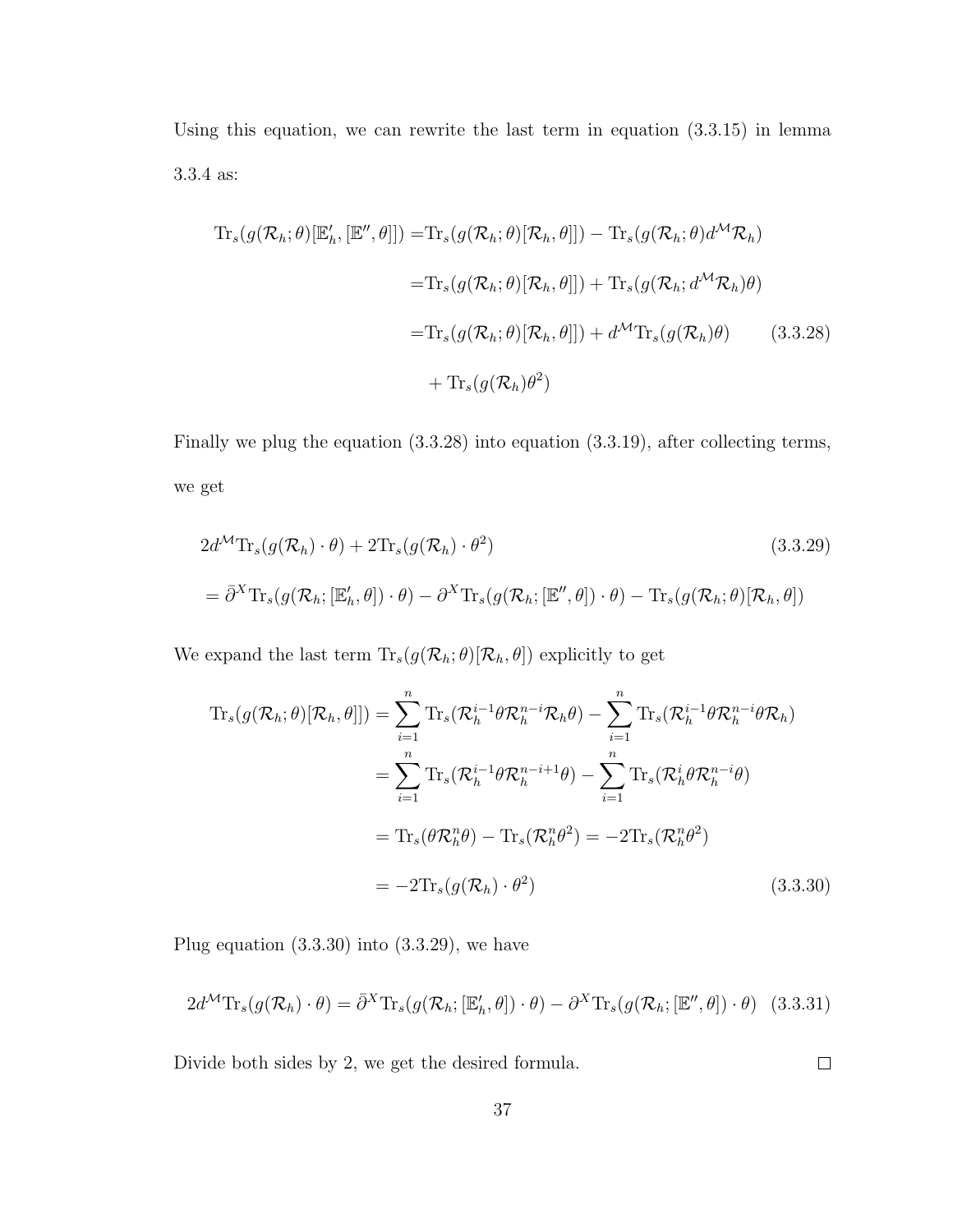We are now ready to define secondary Bott-Chern classes for cohesive modules with Hermitian structures. Recall  $\mathcal{G} = \mathcal{G}^0$  is the space of  $(p, p)$  forms, let  $\mathcal{G}'$  be the subspace of G defined by  $\text{Im}\partial^{X} + \text{Im}\bar{\partial}^{X}$ . We will define the secondary classes as elements in  $\mathcal{G}^0/\mathcal{G}' \cap \mathcal{G}^0$ .

**Definition 3.3.6.** Assume  $k_1, k_2$  be two Hermitian metrics on a cohesive module E. For a convergent power series  $f(T)$ , we define the secondary Bott-Chern form  $\tilde{f}(k_1, k_2)$  associated to  $k_1, k_2$  as an element in  $\mathcal{G}^0/\mathcal{G}' \cap \mathcal{G}^0$  with a representatives  $\tilde{f}(k_1, k_2; \gamma)$  in  $\mathcal{G}^0$  given by:

$$
\tilde{f}(k_1, k_2; \gamma) = \int_{\gamma} \text{Tr}_s(f'(\mathcal{R}_h) \cdot \theta) d\gamma \qquad (3.3.32)
$$

where  $\gamma(t)$  is a curve on M that connects  $k_1$  to  $k_2$ . The following proposition shows that this is well-defined.

**Proposition 3.3.7.** The equivalence class of  $\tilde{f}(k_1, k_2; \gamma)$  in  $\mathcal{G}^0/\mathcal{G}' \cap \mathcal{G}^0$  is independent of  $\gamma$ .

*Proof.* Let  $\tau$  be a another path connecting  $k_1$  to  $k_2$ , then by convexity of  $\mathcal{M}$ , the loop  $\eta = \gamma - \tau$  is the boundary of a smooth 2-simplex  $\sigma$  in M. By Stokes formula, we have

$$
\tilde{f}(k_1, k_2; \gamma) - \tilde{f}(k_1, k_2; \tau) = \int_{\partial \sigma} \text{Tr}_s(f'(\mathcal{R}_h) \cdot \theta) d\eta = \int_{\sigma} d^{\mathcal{M}} \text{Tr}_s(f'(\mathcal{R}_h) \cdot \theta) d\sigma \tag{3.3.33}
$$

By theorem 3.3.5, the integrand is an element in  $\mathcal{G}'$ , the result follows.  $\Box$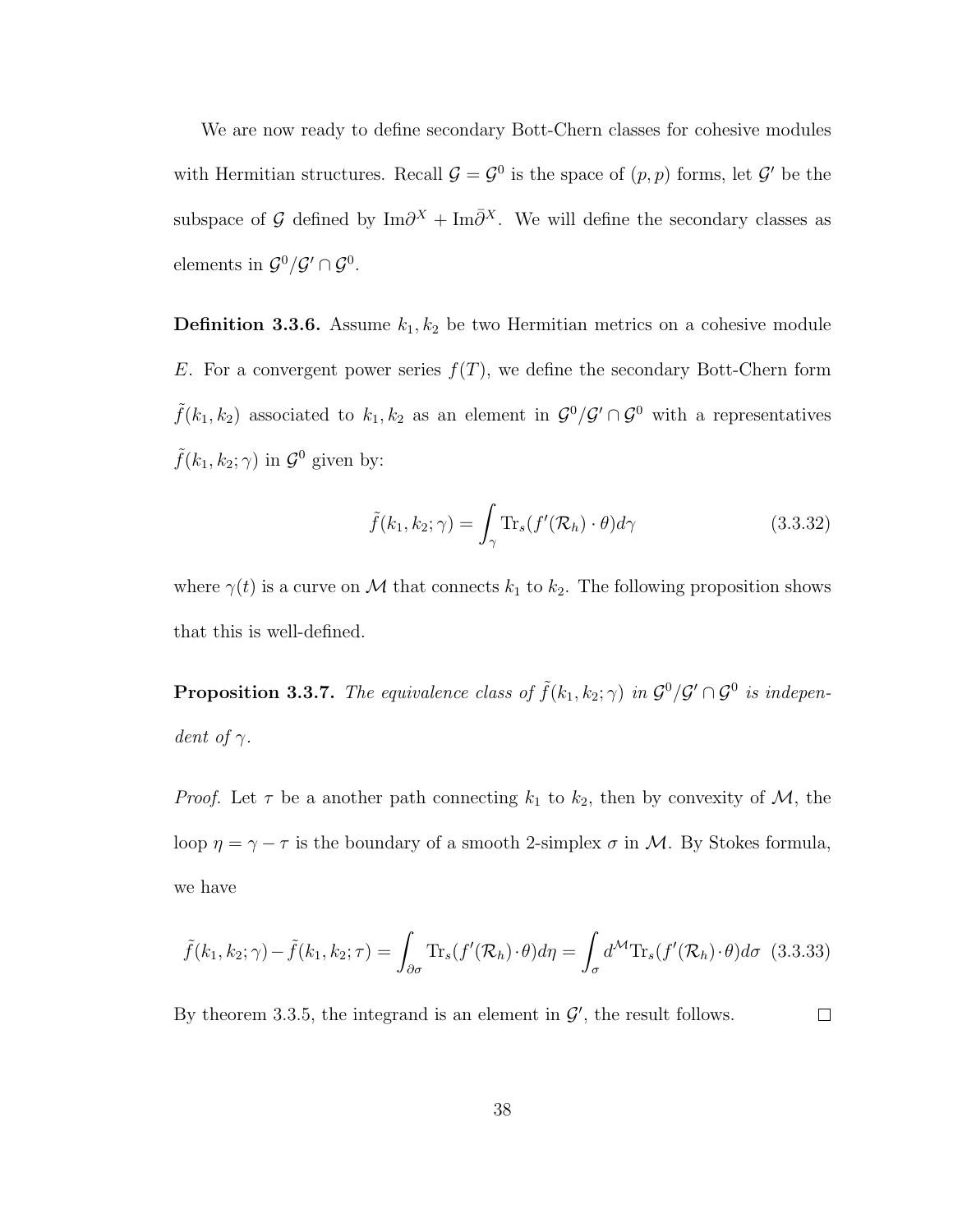Corollary 3.3.8. The primary characteristic form is related to the secondary form via the following equation:

$$
f(E, h_2) - f(E, h_1) = -\bar{\partial}^X \partial^X \tilde{f}(h_1, h_2; \gamma)
$$
\n(3.3.34)

for any path  $\gamma$  that connects  $h_1$  to  $h_2$ .

Proof. By the Bott-Chern formula (3.2.11), we have

$$
f(E, h_2) - f(E, h_1) = \int_{\gamma} d^{\mathcal{M}} \text{Tr}_s(f(\mathcal{R}_h)) d\gamma \qquad (3.3.35)
$$

$$
= -\text{Tr}_s \{ \int_{\gamma} \bar{\partial}^X \partial^X f'(\mathcal{R}_h) \cdot \theta d\gamma \} \tag{3.3.36}
$$

the result follows from the definition of  $\tilde{f}(h_1, h_2; \gamma)$ .

Remark 3.3.9. In [Don87] where similar formulas were derived for holomorphic vector bundles, the secondary characteristic classes were related to Yang-Mills functionals on the space of connections whose critical points correspond to Hermitian-Yang-Mills connections. We generalized them to cohesive modules and hope to relate them to stability theories in future research.

 $\Box$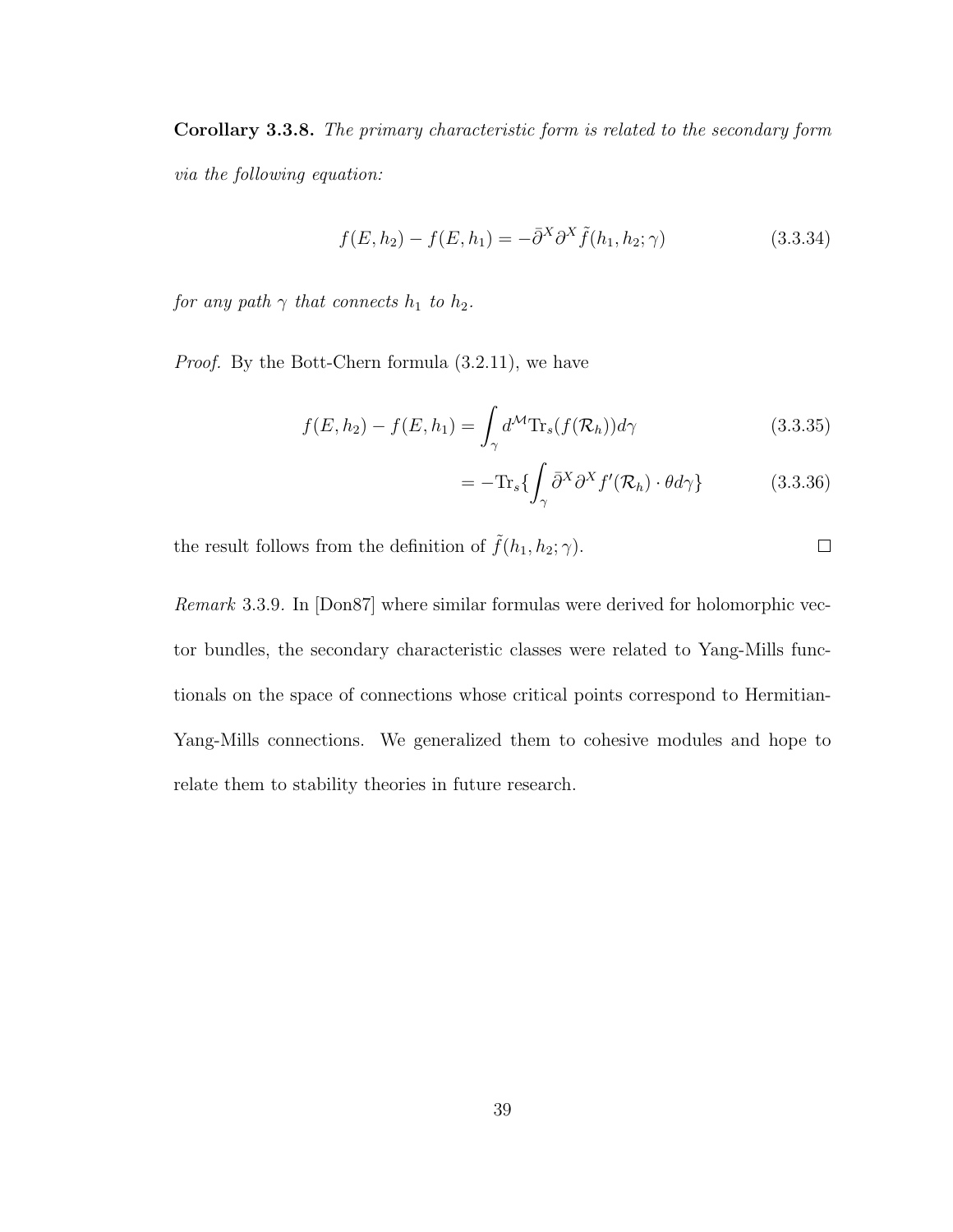## Chapter 4

# Invariance of Bott-Chern classes under quasi-isomorphism

In this chapter, we study the Bott-Chern forms under deformation of the cohesive structures. Unlike the situation of Hermitian metrics, the characteristic classes will depend on the cohesive structures. In fact, this is why we want to refine the characteristic classes to take value in Bott-Chern cohomology since their image in deRham cohomology only depend on the underlying topological complex vector bundle structure and therefore are independent of the cohesive structure.

The main goal is to prove the invariance of characteristic classes under derived equivalences. We first prove that if the underlying complex is acyclic, the Bott-Chern cohomology classes are zero by explicitly constructing the  $\partial\bar{\partial}$ -transgression elements. Then by suitably choosing metrics on the mapping cone short exact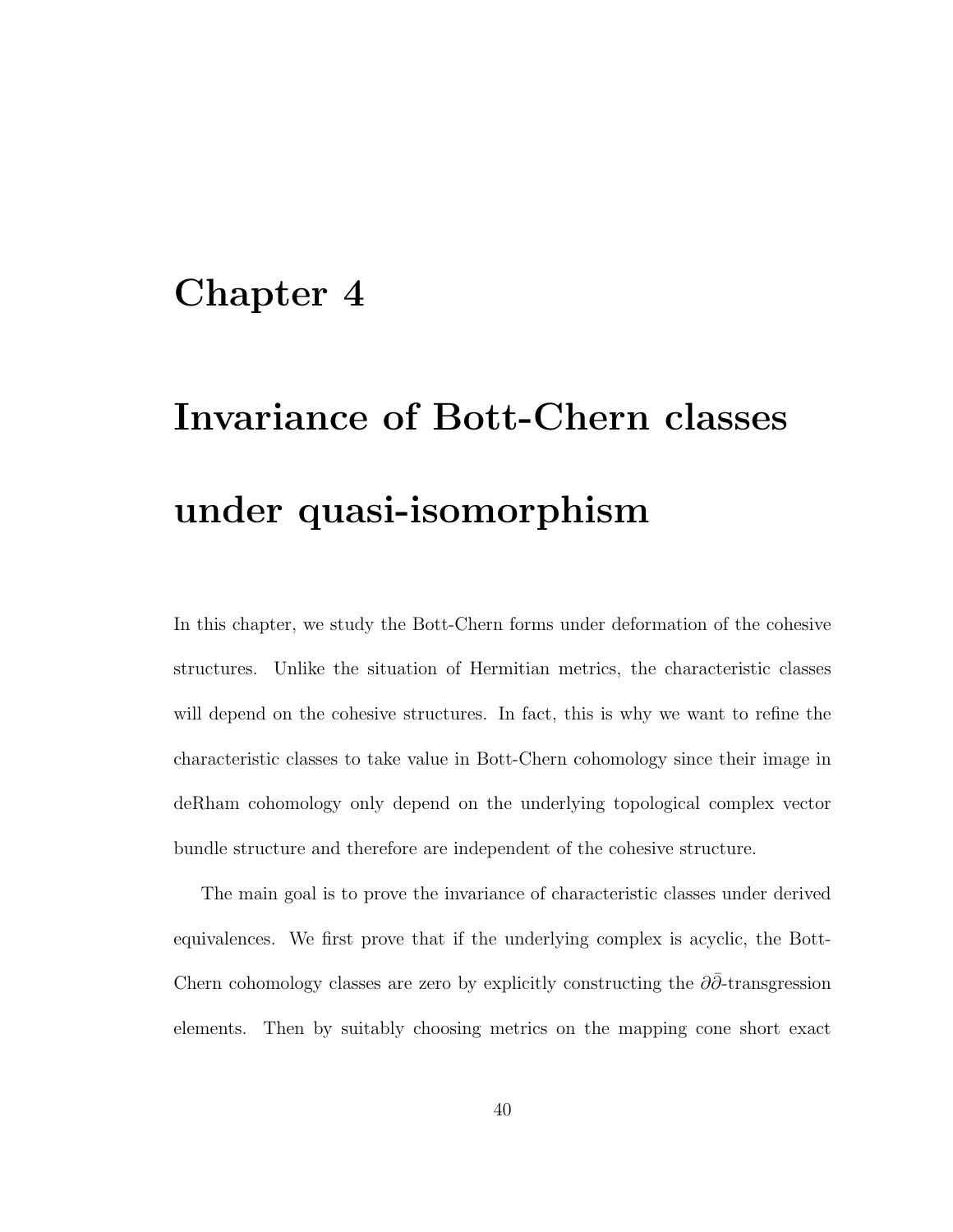sequence, we derive an additive property of characteristic forms. Together with a criteria of homotopy equivalence established in [Blo10], the main theorem will be proved.

#### 4.1 Invariance under gauge transformation

**Definition 4.1.1.** For a Z-graded Hermitian vector bundle  $(E^{\bullet}, h)$ , define  $\mathcal{E}$  to be the space of  $\bar{\partial}^X$ -superconnections of total degree 1 and define  $\mathcal{E}''$  to be subspace of  $\mathcal E$  whose elements satisfy the flatness condition.

**Definition 4.1.2.** Recall the subspaces  $\mathcal{G}^{\bullet}$  defined by exotic degrees in chapter 2. For each  $k \in \mathbb{Z}$ , we define  $\mathcal{G}^{\prime\prime,k}$  to be the subspace of  $\mathcal{G}^k$  whose elements are forms of type  $(0, \bullet)$ . Similarly we define  $\mathcal{G}'^{k}$  to be the subspace of  $\mathcal{G}^{k}$  whose elements are forms of type  $(\bullet, 0)$ .

Example 4.1.3. If  $E^{\bullet}$  is concentrated in degree 0 and we set A to be the space of  $\bar{\partial}^X$ -connections and  $\mathcal{A}''$  to be the subspace of  $\bar{\partial}^X$ -flat connections, then by Koszul-Malgrange theorem,  $\mathcal{A}^{\prime\prime}$  is the space of holomorphic structures on E. If the underlying complex manifold X is a Riemann surface, then every  $\bar{\partial}^X$ -connection is automatically flat and  $\mathcal{A}'' = \mathcal{A}$  is an affine space modeled on  $\mathcal{A}^{0,1}(X,\text{End}E)$ .

We assume  $\mathcal{E}''$  is non-empty and it has a marked point  $\mathbb{E}''$  such that  $E =$  $(E^{\bullet}, \mathbb{E}'', h)$  is a Hermitian cohesive module. The following lemma is a straightforward consequence of the explicit construction of Chern superconnections in Propo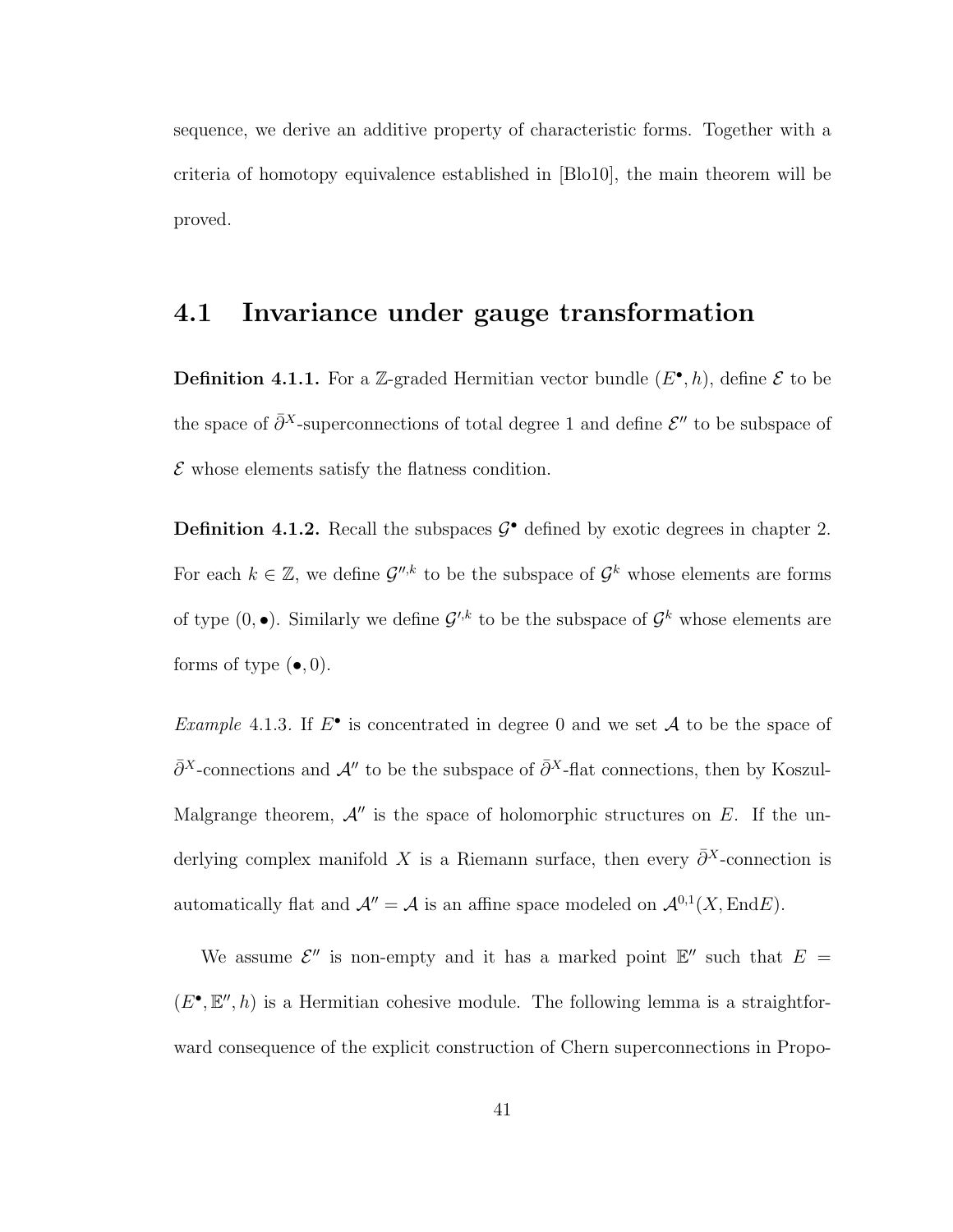sition 2.2.5.

**Lemma 4.1.4.**  $\mathcal{E}$  is an affine space modeled on  $\mathcal{G}^{",1}$ .  $\mathcal{E}^{"}$  is the subspace whose elements  $\alpha'' \in \mathcal{G}''$ , satisfy the Maurer-Cartan equation:

$$
\mathbb{E}''(\alpha'') + \frac{1}{2} [\alpha'', \alpha''] = 0 \tag{4.1.1}
$$

The  $*$  operation interchanges  $\mathcal{G}''$ ,• and  $\mathcal{G}'$ ,  $\bullet$ . If  $\mathbb E$  is the Chern superconnection of the Hermitian cohesive module E, then the space of Chern superconnection is in one-to-one correspondence with  $\mathcal{E}''$ . The correspondence is given by:

$$
\mathbb{F} \xrightarrow{\bar{\partial}^X - \text{component}} \mathbb{F}'' \tag{4.1.2}
$$

whose inverse is given by:

$$
\mathbb{E} + \alpha' + \alpha'' \xleftarrow{\alpha' = (\alpha'')^*} \mathbb{E}'' + \alpha''
$$
\n(4.1.3)

**Definition 4.1.5.** By the above lemma, the tangent space  $T_{\mathbb{E}''} \mathcal{E}''$  of  $\mathcal{E}''$  at a point  $\mathbb{E}''$  can be identified with the space of solutions in  $\mathcal{G}''$ , to the equation:

$$
\mathbb{E}''(\alpha'') = 0\tag{4.1.4}
$$

In particular, the tangent space is a subspace in  $\mathcal{G}''$ . We define a one form  $\delta''$  on  $\mathcal{E}''$  with values in  $\mathcal{G}''$ , by the formula:

$$
\delta''(\alpha'') = \alpha'', \ \forall \alpha'' \in T_{\mathbb{E}''} \mathcal{E}'' \tag{4.1.5}
$$

By duality, we also define the one form  $\gamma'$  on  $\mathcal{E}''$  with values in  $\mathcal{G}'^{,-1}$  by the formula:

$$
\delta'(\alpha'') = (\alpha'')^* = \alpha' \tag{4.1.6}
$$

Finally, we set  $\delta = \delta' + \delta''$  to be an one form with values in  $\mathcal{G}''$ ,  $\theta \in \mathcal{G}'$ ,  $\delta$ -1.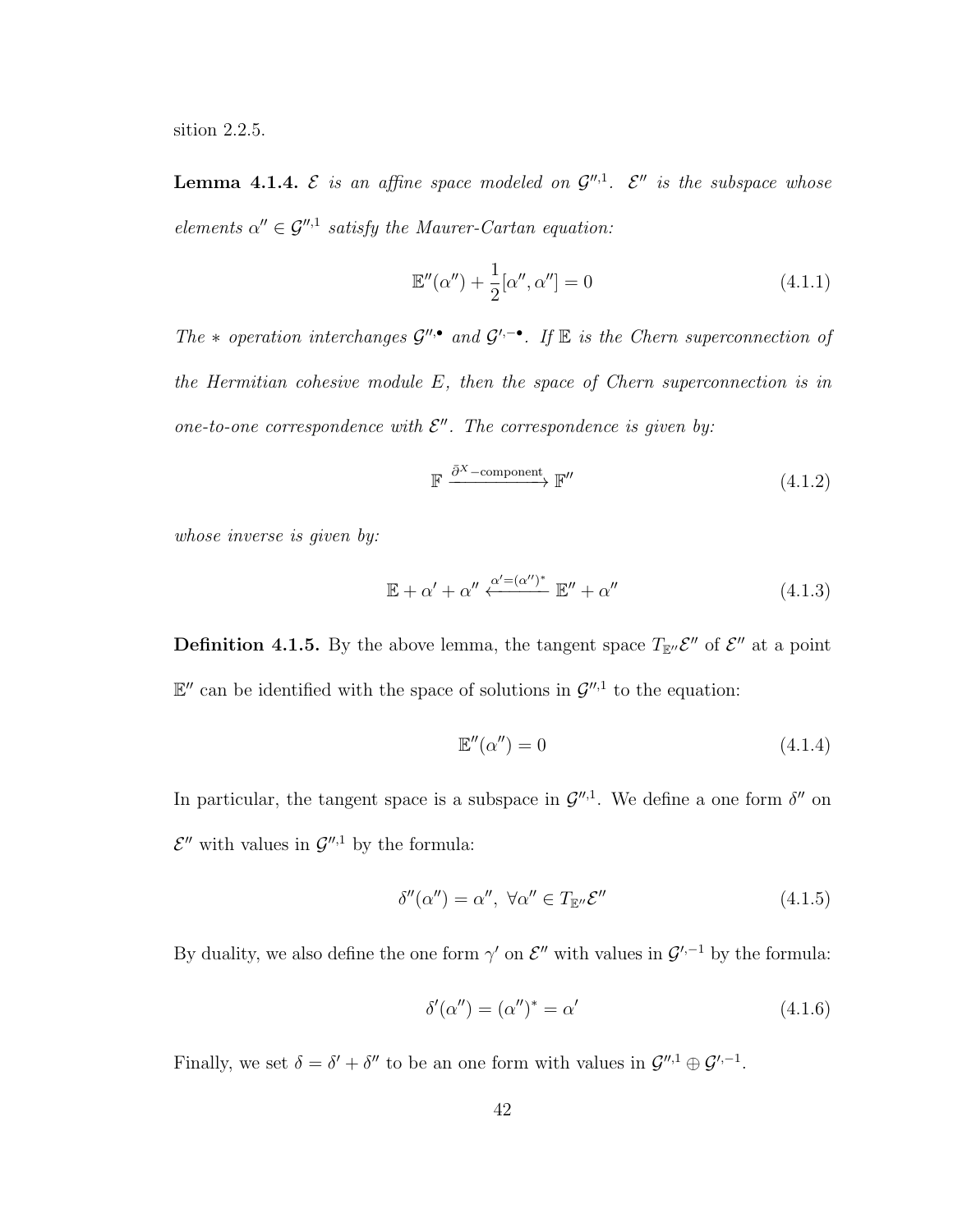**Lemma 4.1.6.** If  $\mathbb{E}_t$  is a family of Chern superconnections such that  $\mathbb{E}''|_{t=0} = \mathbb{E}''$ and  $\mathbb{E}_{t}'' = \mathbb{E}'' + A_{t}''$ , then the deformation of the curvatures  $\mathcal{R}_t$  is given by:

$$
\frac{d}{dt}\mathcal{R}_t = [\mathbb{E}_t, \frac{d}{dt}\mathbb{E}_t]
$$
\n(4.1.7)

where  $\mathbb{E}_t t$  is the Chern superconnection of  $(E^{\bullet}, \mathbb{E}_t'', h)$ . Using the one form  $\delta$  defined above, we can rewrite this formulas as

$$
d^{\mathcal{E}}\mathcal{R} = -[\mathbb{E}, \delta] \tag{4.1.8}
$$

*Proof.* We write  $\alpha_t = \alpha'_t + \alpha''_t$  for the tangent vectors  $\frac{d}{dt} \mathbb{E}_t$  for short. For each t,  $\alpha''_t$ satisfies:

$$
[\mathbb{E}_t'', \alpha_t''] = 0 \tag{4.1.9}
$$

and by duality,  $\alpha'_t$  satisfies

$$
[\mathbb{E}'_t, \alpha'_t] = 0 \tag{4.1.10}
$$

By definition,  $\mathcal{R}_t = [\mathbb{E}_t'', \mathbb{E}_t'],$  so if we take its derivative, we have

$$
\frac{d}{dt}\mathcal{R}_t = [\alpha_t'', \mathbb{E}_t''] + [\alpha_t', \mathbb{E}_t'] \tag{4.1.11}
$$

Adding up the above equations, we get the desired equality.

 $\Box$ 

**Proposition 4.1.7.** Let  $f(T)$  be a convergent power series in T, the  $\mathcal{E}\text{-directional}$ differential of the Bott-Chern characteristic form  $f(E, E'', h)$  at  $E'' \in \mathcal{E}''$  is given by:

$$
d^{\mathcal{E}}f(\mathcal{R}) = -\text{Tr}_s f'(\mathcal{R} \cdot [\mathbb{E}, \delta]) = -d^X \text{Tr}_s f'(\mathcal{R} \cdot \delta)
$$
(4.1.12)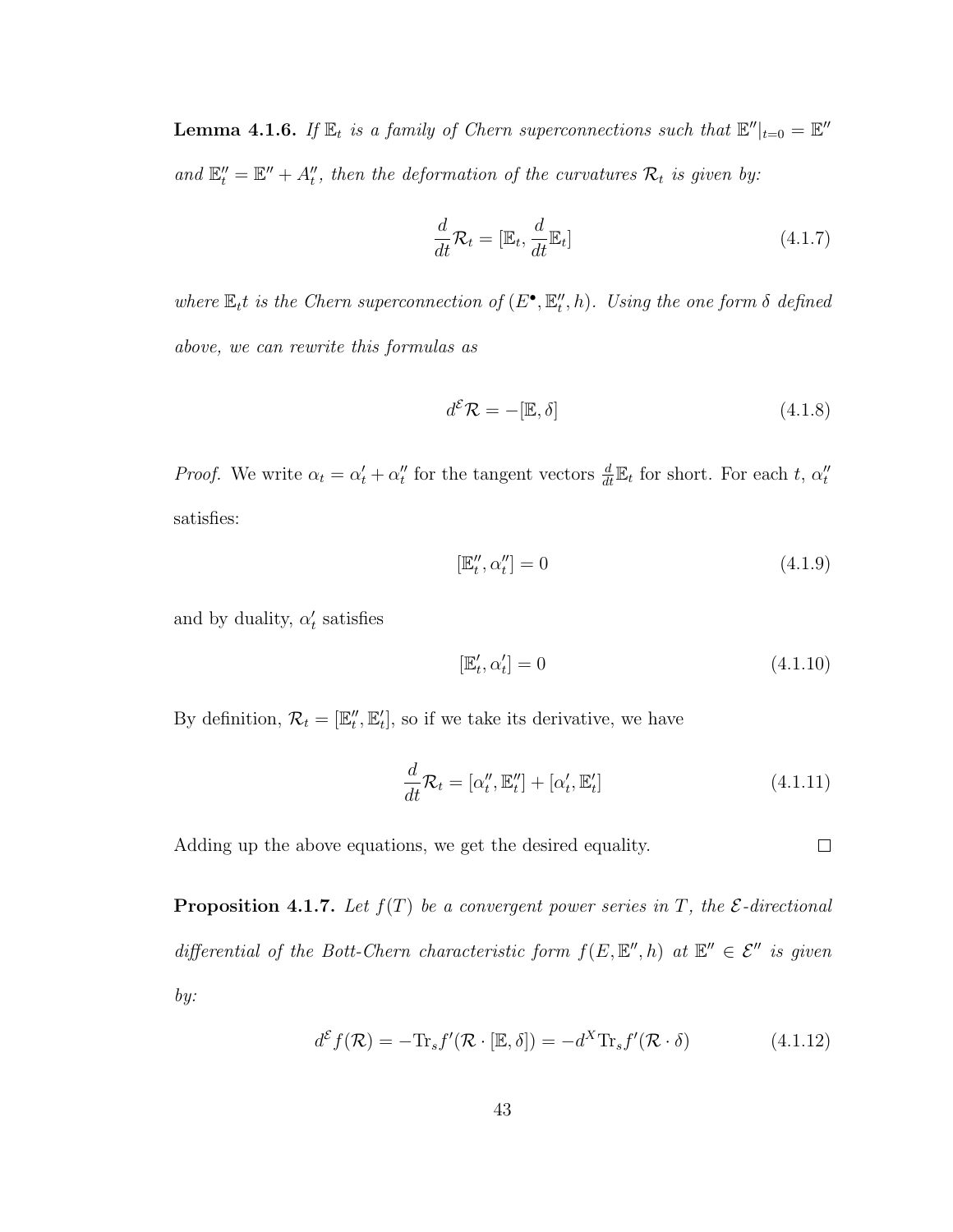Proof. The first equality is a direct consequence of previous lemma. The second equality follows from Bianchi identity  $[\mathbb{E}, \mathcal{R}] = 0$  as before.  $\Box$ 

Corollary 4.1.8. We compare the  $\mathcal{G}^{\bullet}$  components of both sides of the equality  $(4.1.12)$ . We get the following identities:

$$
d^{\mathcal{E}} \text{Tr}_s f(\mathcal{R}) = -\partial^X \text{Tr}_s(f'(\mathcal{R}) \cdot \delta'') - \bar{\partial}^X \text{Tr}_s(f'(\mathcal{R}) \cdot \delta') \tag{4.1.13}
$$

$$
\partial^X \text{Tr}_s(f'(\mathcal{R}) \cdot \delta') = 0 \tag{4.1.14}
$$

$$
\bar{\partial}^X \text{Tr}_s(f'(\mathcal{R}) \cdot \delta'') = 0 \tag{4.1.15}
$$

Equation (4.1.13) is the first transgression formula over  $\mathcal{E}''$ . Motivated by the results we established in the previous section, equation  $(4.1.14)$  and  $(4.1.15)$  are expected to admit a further transgression. However this is not the case in general for otherwise we would have proved  $\text{Tr}_s f(\mathcal{R})$  is even independent of the cohesive structure. We will show the terms  $\text{Tr}_s(f'(\mathcal{R}) \cdot \delta')$  and  $\text{Tr}_s(f'(\mathcal{R}) \cdot \delta'')$  admit a further transgression formula when restricted to certain subspaces in  $\mathcal{E}''$ .

Definition 4.1.9. We define the generalized Dolbeault complex associated to a cohesive module E by  $(\mathcal{G}^{\prime\prime,\bullet}, \mathbb{E}^{\prime\prime})$ . By the flatness condition on  $\mathbb{E}^{\prime\prime}$ , it defines a differential. The cohomology of the complex is defined to be the Dolbeault cohomology of the cohesive module E.

**Definition 4.1.10.** Let  $\mathbb{E}_t''$  be a one parameter family of cohesive structures. The tangent vectors  $\alpha''_t = \dot{\mathbb{E}}''_t$  satisfies  $\mathbb{E}''_t(\alpha''_t) = 0$  so they are pointwise closed with respect to the generalized Dolbeault operator  $\mathbb{E}''_t$ . We say the family is exact if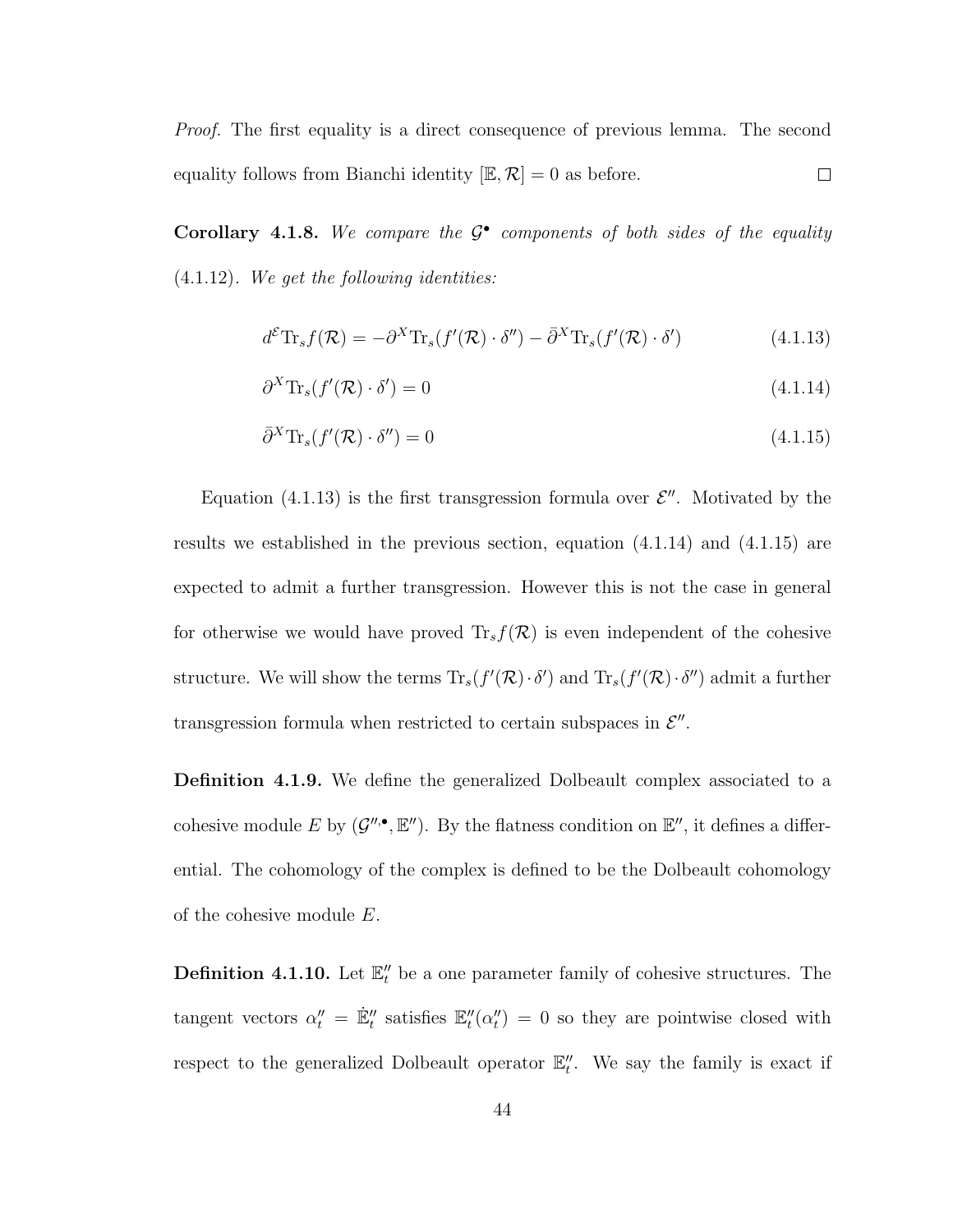there exist a smooth section  $\gamma_t''$  with values in  $\mathcal{G}^{\prime\prime,0}$  such that

$$
[\mathbb{E}_t'', \gamma_t''] = \delta_t'', \forall t \tag{4.1.16}
$$

That is to say, the tangent vectors  $\alpha''_t$  defines zero cohomology class in the first Dolbeault cohomology groups and in addition, we can find a smooth lift of them.

*Example* 4.1.11. Consider the group  $GL(E)$  whose elements are of the form  $f =$  $\sum_{k=0}^{\dim X} f_k$  where  $f_k \in \mathcal{A}^{0,k}(X, \text{End}^{-k}E)$  and  $f_0$  is invertible. Since  $\mathcal{A}^{\bullet>0}$  is nilpotent and we required  $f_0$  to be invertible,  $GL(E)$  forms a group.  $GL(E)$  acts on  $\mathcal E$  and preserves the subspace  $\mathcal{E}''$  via gauge transformation:

$$
(\mathbb{E}'')^f = f^{-1} \circ \mathbb{E}'' \circ f = f^{-1} \circ [\mathbb{E}'', f] + \mathbb{E}'' \tag{4.1.17}
$$

If  $f_t$  is a one parameter family of gauge group elements in  $GL(E)$  such that  $f_0 = Id_E$ , then for any choice of  $\mathbb{E}'' \in \mathcal{E}''$ , we claim the one parameter family of cohesive structures  $\mathbb{E}_{t}'' = (\mathbb{E}'')^{f_t}$  is exact.

To see this, we simply take  $\gamma''_t = f_t^{-1} \frac{d}{dt} f_t$  with values in  $\mathcal{G}''$ , and we can compute

$$
\frac{d}{dt}\mathbb{E}_t'' = \frac{d}{dt}(f_t^{-1} \circ [\mathbb{E}'', f_t] + \mathbb{E}'')
$$
\n(4.1.18)

$$
= -\gamma_t'' \circ f_t^{-1} \circ [\mathbb{E}'', f_t] + f_t^{-1} \circ [\mathbb{E}'', f_t \circ \gamma_t''] \tag{4.1.19}
$$

$$
= -\gamma_t'' \circ \mathbb{E}_t'' + \gamma_t'' \circ \mathbb{E}'' + \mathbb{E}_t'' \circ \gamma_t'' - \gamma_t'' \circ \mathbb{E}'' \tag{4.1.20}
$$

$$
= [\mathbb{E}_t'', \gamma_t''] \tag{4.1.21}
$$

This shows that the family  $\mathbb{E}''_t$  obtained by applying a family of gauge transformations is exact.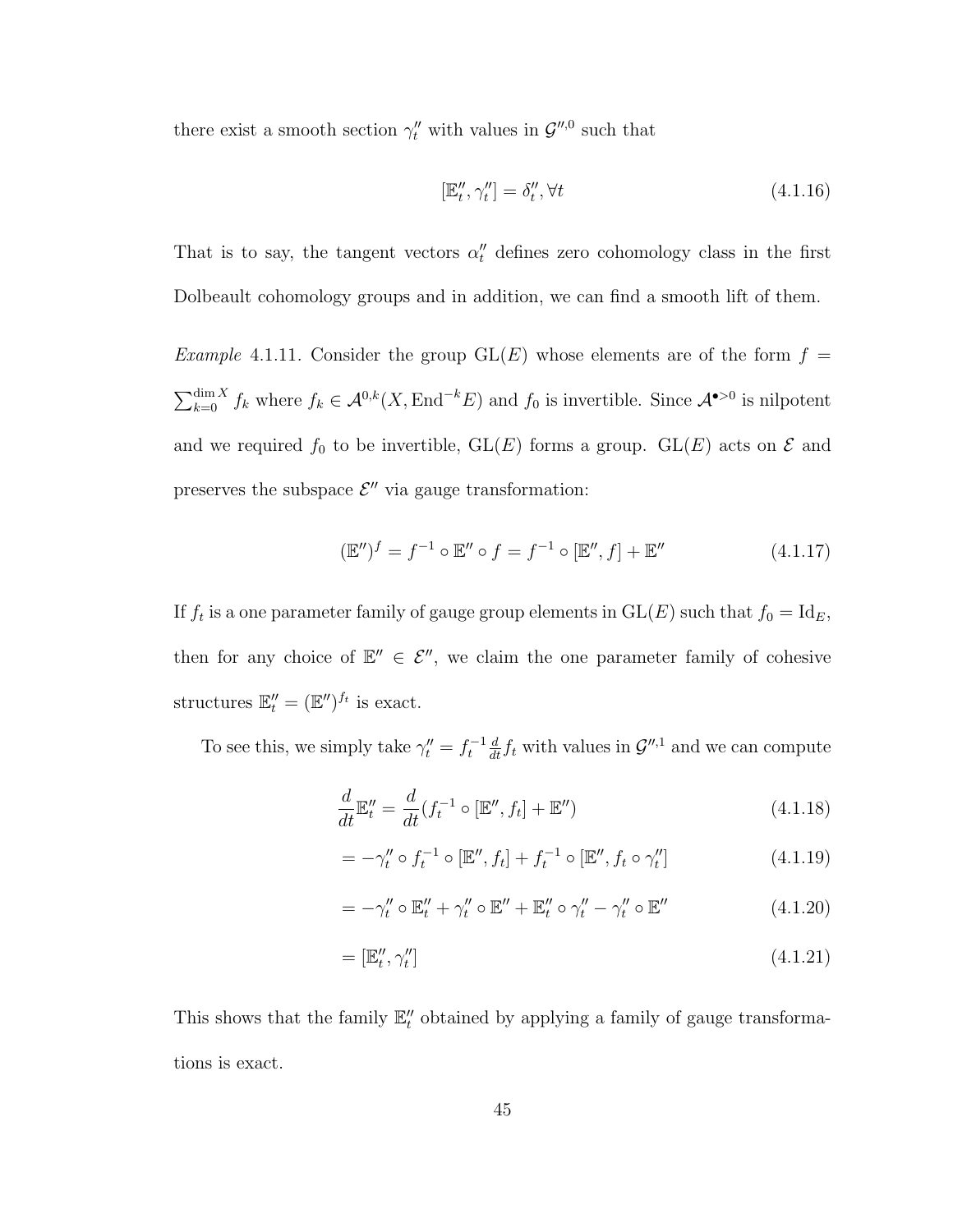Remark 4.1.12. If  $E$  is again just a holomorphic vector bundle concentrated in degree 0, then  $GL(E)$  is just the group of invertible linear automorphisms. Two holomorphic vector bundle structure on  $E$  are equivalent if and only if they differ by a gauge transformation.

**Definition 4.1.13.** If S is a submanifold of  $\mathcal{E}''$  for which the restriction  $\delta''$  is exact and admits a smooth lift  $\gamma'' \in \mathcal{G}''^{,0}$  such that  $[\mathbb{E}'', \gamma''] = \delta''$ , we say S is exact.

**Proposition 4.1.14.** If S is exact with a lift  $\gamma''$  of  $\delta''$  and we set  $\gamma' = (\gamma'')^*$ , then we have the following identities:

$$
\bar{\partial}^X \text{Tr}_s(f'(\mathcal{R} \cdot \gamma'')) = \text{Tr}_s(f'(\mathcal{R}) \cdot \delta'')
$$
\n(4.1.22)

$$
\partial^X \text{Tr}_s(f'(\mathcal{R} \cdot \gamma')) = -\text{Tr}_s(f'(\mathcal{R}) \cdot \delta')
$$
\n(4.1.23)

Proof. By Bianchi identity, we have

$$
d^X \text{Tr}_s(f'(\mathcal{R} \cdot \gamma'')) = \text{Tr}_s(f'(\mathcal{R}) \cdot [\mathbb{E}, \gamma''])
$$
\n(4.1.24)

We compare the  $\mathcal{G}^2$  component of the equation and we get the first equation (4.1.22). If we replace  $\gamma''$  by  $\gamma' = (\gamma'')^*$ , it satisfies

$$
[\mathbb{E}', \gamma'] = -\delta' \tag{4.1.25}
$$

by taking adjoints of  $[\mathbb{E}'', \gamma''] = \delta''$ . The same argument as above shows the second  $\Box$ equation (4.1.23).

Combining Proposition 4.1.7 and Proposition 4.1.14, we have the following double transgression formula for Bott-Chern forms over an exact submanifold.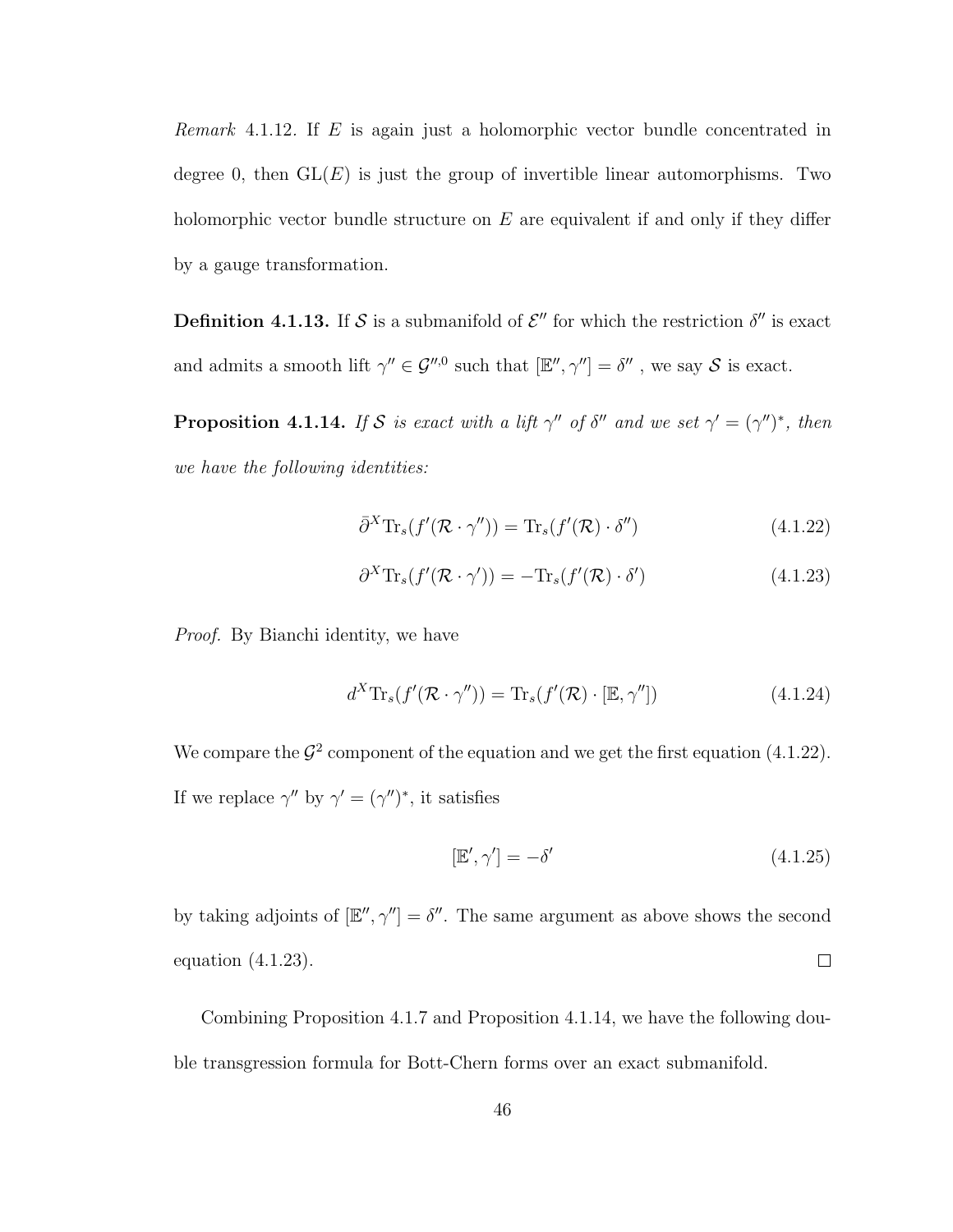**Proposition 4.1.15.** With the same assumption as above, if we set  $\gamma = \gamma' + \gamma'' \in$  $\mathcal{G}^0$ , the S-directional differential of Bott-Chern forms is given by:

$$
d^{\mathcal{S}} \text{Tr}_{s} f(\mathcal{R}) = -\partial^{X} \bar{\partial}^{X} \text{Tr}_{s} (f'(\mathcal{R}) \cdot \gamma) \tag{4.1.26}
$$

As a corollary, the Bott-Chern characteristic classes remains invariant over S. We shall now apply this proposition to prove the invariance of Bott-Chern cohomology classes under homotopy equivalences.

For two cohesive modules  $(E^{\bullet}, \mathbb{E}^{\prime\prime})$  and  $(F^{\bullet}, \mathbb{F}^{\prime\prime})$ , we have the following criteria for homotopy equivalence. For its proof, we refer to [Blo10].

**Proposition 4.1.16.**  $(E^{\bullet}, \mathbb{E}^{\prime\prime})$  and  $(F^{\bullet}, \mathbb{F}^{\prime\prime})$  are equivalent in the homotopy category  $\text{Ho}(\mathcal{P}_\mathcal{A})$  if and only if there is a degree zero closed morphism  $\phi \in \mathcal{P}_\mathcal{A}^0$  which is a quasi-isomorphism between the complexes  $(E^{\bullet}, \mathbb{E}_0'')$  and  $(F^{\bullet}, \mathbb{F}_0'')$ .

Using this criteria, the invariance of Bott-Chern classes will be proved in two steps. First we show that if the underlying complex  $(E^{\bullet}, \mathbb{E}''_0)$  is acyclic, the characteristic classes are zero. Next we show that the Bott-Chern characteristic classes are additive with respect to short exact sequences of mapping cones and reduce to the acyclic case.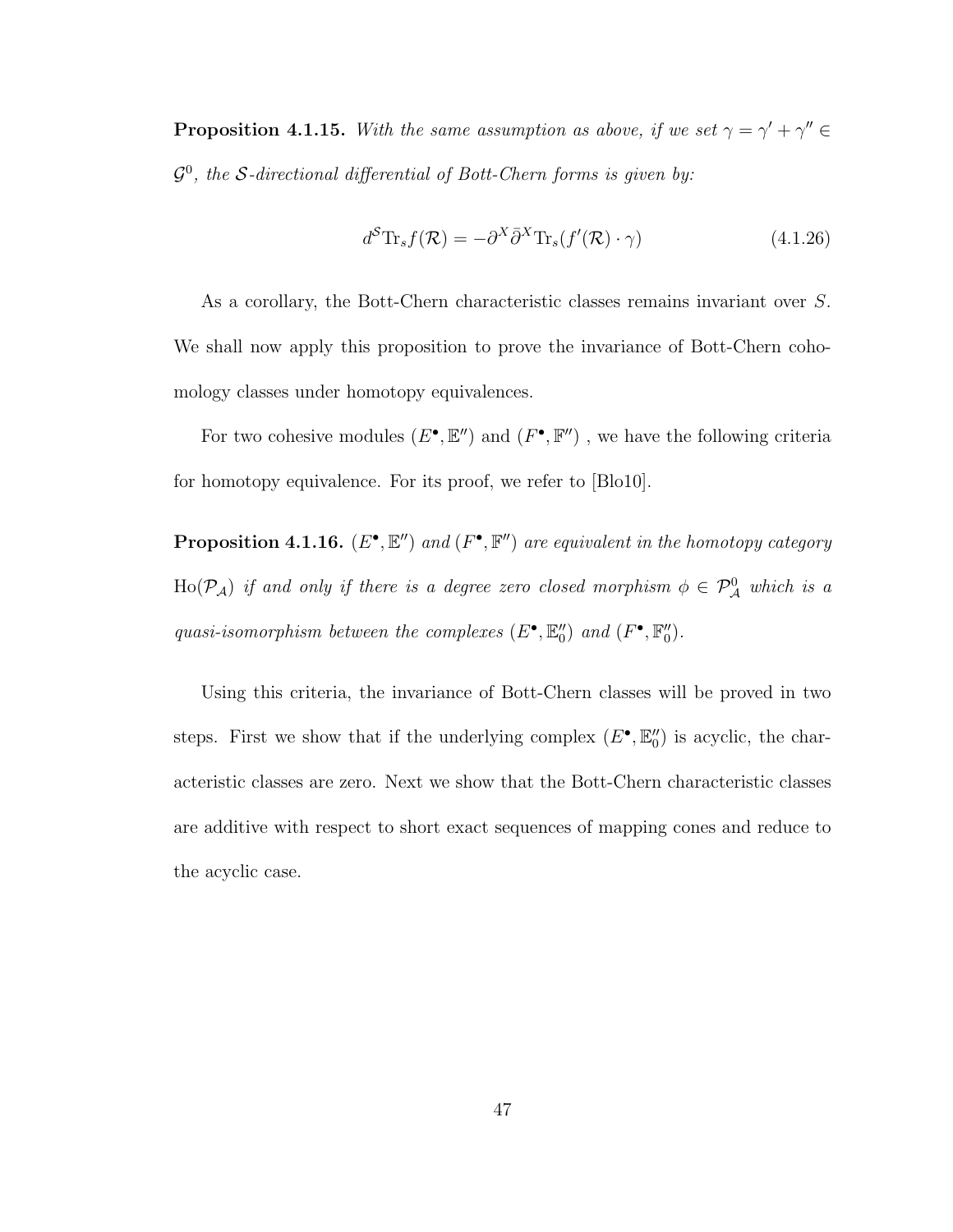## 4.2 Transgression formula for acyclic complex

We start by define a rescaling operation on superconnections. If  $t \in \mathbb{R}^+$  is a positive real constant and  $E$  is a superconnection, define

$$
\mathbb{E}_t = \sum_k t^{1-k} \mathbb{E}_k \tag{4.2.1}
$$

It's easy to verify that  $\mathbb{E}_{t}'' = (\mathbb{E}'')_{t}$  and  $\mathbb{E}_{t}''$  are flat. So  $\mathbb{E}_{t}''$  forms a smooth family of cohesive structures.

**Definition 4.2.1.** We define the grading operator  $N_E$  for the cohesive module  $E$ as an element in  $\mathcal{A}^0(X, \text{End}^0(E^{\bullet}))$  such that it acts by:

$$
N_E(A \otimes \omega) = |A| \cdot A \otimes \omega \tag{4.2.2}
$$

**Lemma 4.2.2.** With  $N_E$  so defined, we choose  $\gamma_t'' = \frac{1}{t} N_E \in \mathcal{G}^0$  and we have

$$
[\mathbb{E}_t'', \gamma_t''] = \frac{1}{t} \sum_k (1 - k)(\mathbb{E}_{k,t}'') = \frac{d}{dt} \mathbb{E}_t''
$$
\n(4.2.3)

Proof.

$$
\frac{d}{dt}\mathbb{E}_t'' = \sum_k (1-k)t^{-k}\mathbb{E}_k'' = \frac{1}{t}\sum_k (1-k)(\mathbb{E}_k'')_t
$$
\n(4.2.4)

On the other hand, we may take  $s \in E^d$  so we have

$$
\mathbb{E}_t'' \circ N_E(s) = d \sum_k t^{1-k} \mathbb{E}_k''(s)
$$
\n(4.2.5)

and note that  $\mathbb{E}_{k}''(s) \in \mathcal{A}^{0,k}(X, E^{d+1-k}),$  so we have

$$
N_E \circ \mathbb{E}_{k,t}''(s) = N_E \sum_k t^{1-k} \mathbb{E}_k''(s) = \sum_k t^{1-k} (d+1-k) \mathbb{E}_k''(s)
$$
(4.2.6)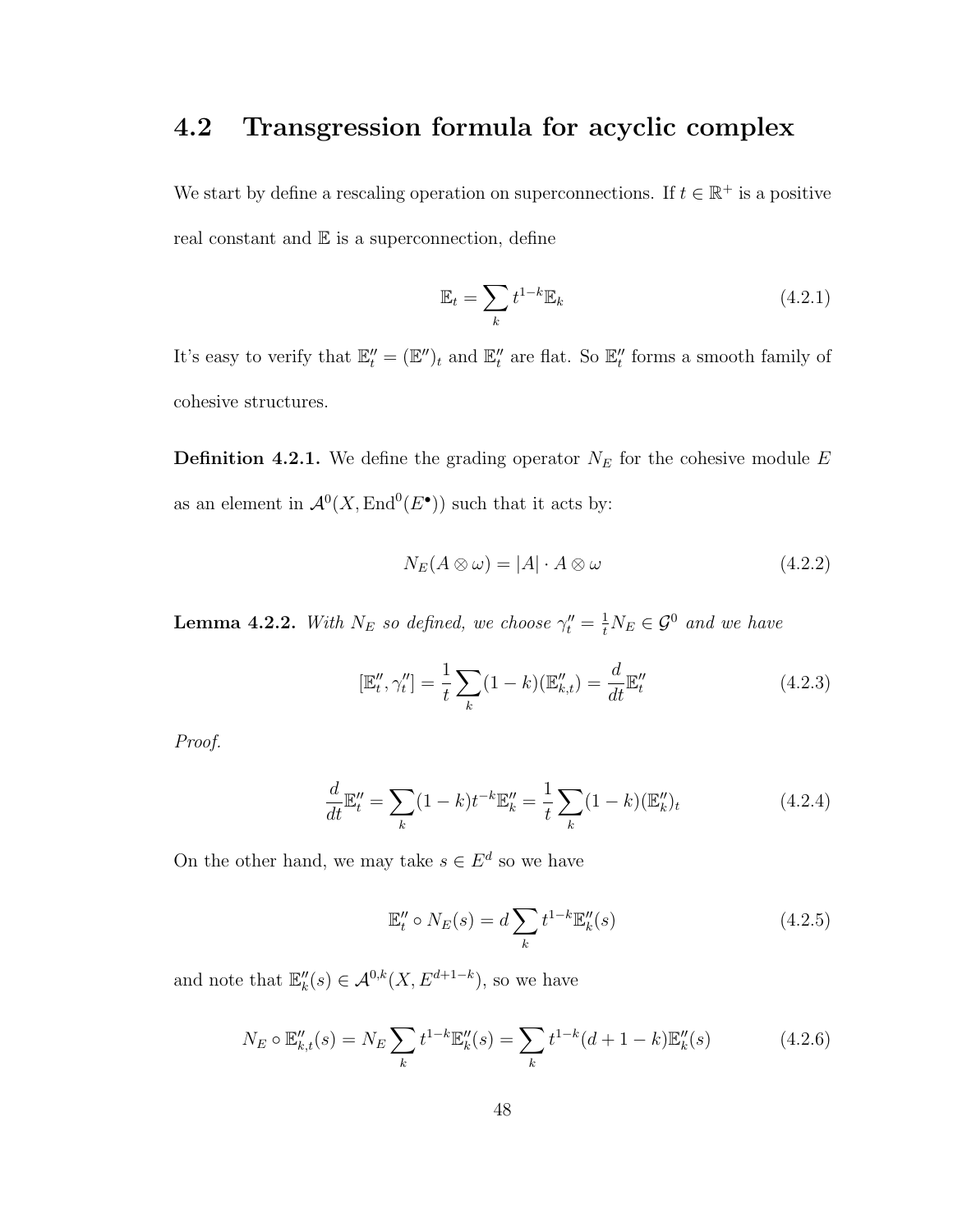Taking the difference of the above two equalities and divide both sides by  $t$ , we get  $\Box$  $(4.2.3).$ 

Since  $N_E$  is clearly self adjoint, we have  $\gamma' = \gamma'' = \frac{1}{t} N_E$  and we have the following corollary.

Corollary 4.2.3. For the family of rescaled cohesive structures, we have

$$
\frac{d}{dt}\text{Tr}_s(e^{-\mathcal{R}_t}) = -\frac{2}{t}\partial^X \bar{\partial}^X \text{Tr}_s(e^{-\mathcal{R}_t} \cdot N_E)
$$
\n(4.2.7)

Finally, by the same arguments in [BGS88a], if  $(E^{\bullet}, \mathbb{E}^{\prime\prime}_0)$  is acyclic, then the degree zero component $\Delta_E$  of its curvature

$$
\mathcal{R}_t^{0,0} = t^2 (\mathbb{E}_0'' + \mathbb{E}_0')^2 = t^2 \Delta_E
$$

is a strictly positive element and the characteristic form of the Chern character

$$
\text{Tr}_s \exp(-\mathcal{R}_t) = \text{Tr}_s \exp(-t^2 \Delta_E + \mathcal{O}(t))
$$

decays exponentially fast uniformly on X when t approaches  $\infty$ . Applying this result and let  $t \to \infty$ , we transgressed the characteristic forms to zero as desired.

**Theorem 4.2.4.** If  $(E^{\bullet}, \mathbb{E}^{\prime\prime})$  is a cohesive module such that  $(E^{\bullet}, \mathbb{E}^{\prime\prime})$  is an acyclic complex, then the integral

$$
\mathcal{I}_E = \int_1^\infty \text{Tr}_s(\exp(-\mathcal{R}_t) \cdot N_E) \frac{dt}{t} \tag{4.2.8}
$$

is finite and

$$
\text{Tr}_s \exp(-\mathcal{R}) = \partial^X \bar{\partial}^X \mathcal{I}_E \tag{4.2.9}
$$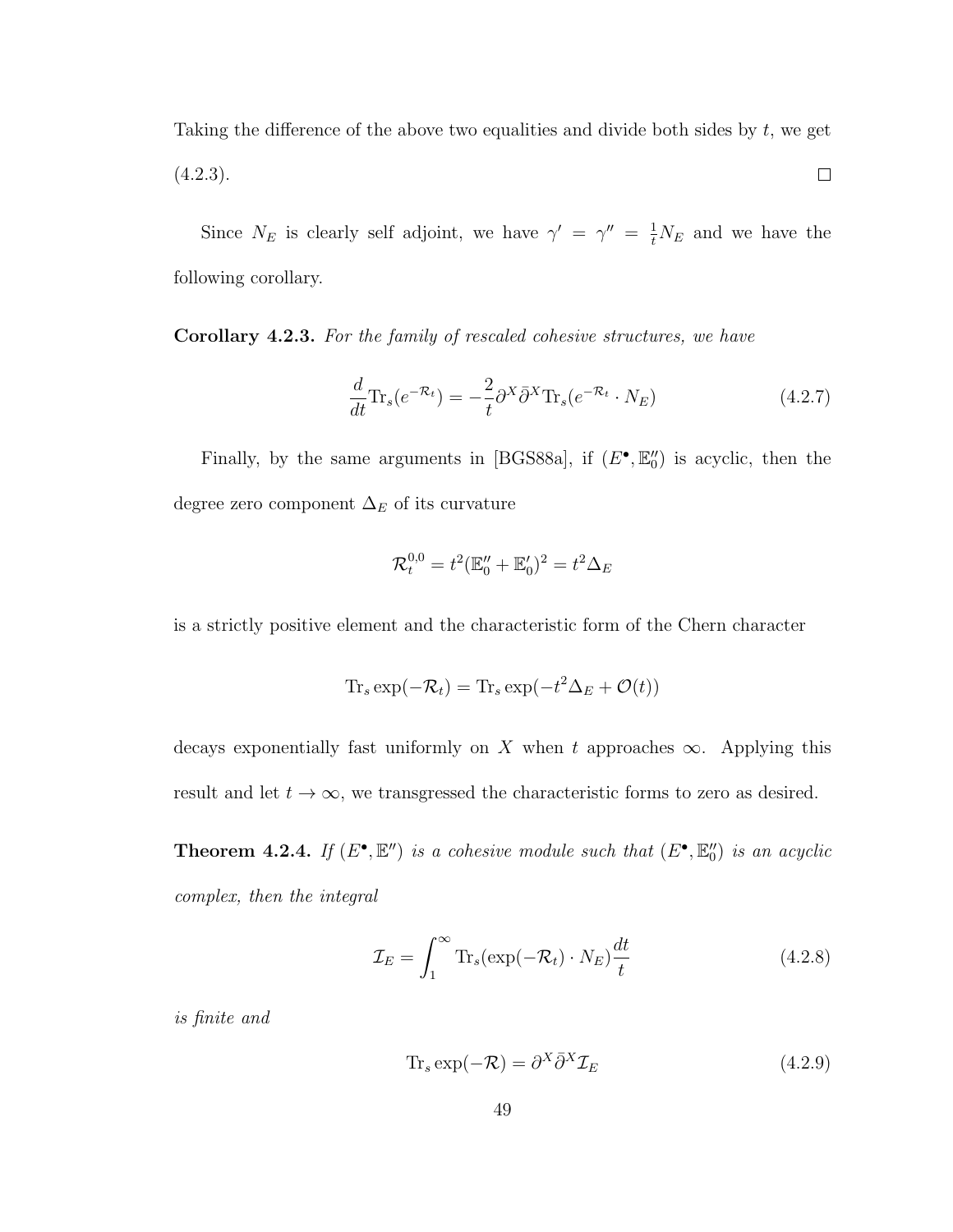## 4.3 Additive properties of Bott-Chern classes

We begin by defining the mapping cone of a closed morphism. Let  $\phi \in \mathcal{P}_{\mathcal{A}}^0(E,F)$  be a closed degree 0 morphism between two cohesive modules  $(E^{\bullet}, \mathbb{E}^{\prime\prime})$  and  $(F^{\bullet}, \mathbb{F}^{\prime\prime})$ .

**Definition 4.3.1.** The mapping cone Cone( $\phi$ ) is the cohesive module  $(\text{Cone}(\phi)^{\bullet}, \mathbb{C}_{\phi}^{"})$ whose underlying complex vector bundle is defined by:

$$
\operatorname{Cone}(\phi)^\bullet = F^\bullet \oplus E^{\bullet+1}
$$

and with respect to this decomposition, the cohesive structure  $\mathbb{C}_{\phi}^{"}$  is given by:

$$
\mathbb{C}_{\phi}'' = \left(\begin{array}{cc} \mathbb{F}'' & \phi \\ & \\ 0 & -\mathbb{E}'' \end{array}\right)
$$

Consider the one parameter family of morphisms  $\phi_t = t\phi$  with  $t\in [0,1]$  such that  $\phi_0 = 0$  and  $\phi_1 = \phi$ . The corresponding mapping cones have the same underlying bundle Cone $(\phi)$ <sup>•</sup> and cohesive structures  $\mathbb{C}''_t$ . It's a simple calculation that

$$
\frac{d}{dt}\mathbb{C}_{\phi_t}'' = \begin{pmatrix} 0 & \phi \\ 0 & 0 \end{pmatrix} = \alpha'' \tag{4.3.1}
$$

is constant. If we set for  $t > 0$ ,  $\gamma_t'' \in \mathcal{G}''$ , by the formula:

$$
\gamma_t'' = \begin{pmatrix} 0 & 0 \\ 0 & \frac{1}{t} \cdot \text{Id}_F \end{pmatrix} = \frac{1}{t} \gamma''
$$

then it satisfies that

$$
[\mathbb{C}_t'', \gamma_t''] = \frac{d}{dt} \mathbb{C}_t'' \tag{4.3.2}
$$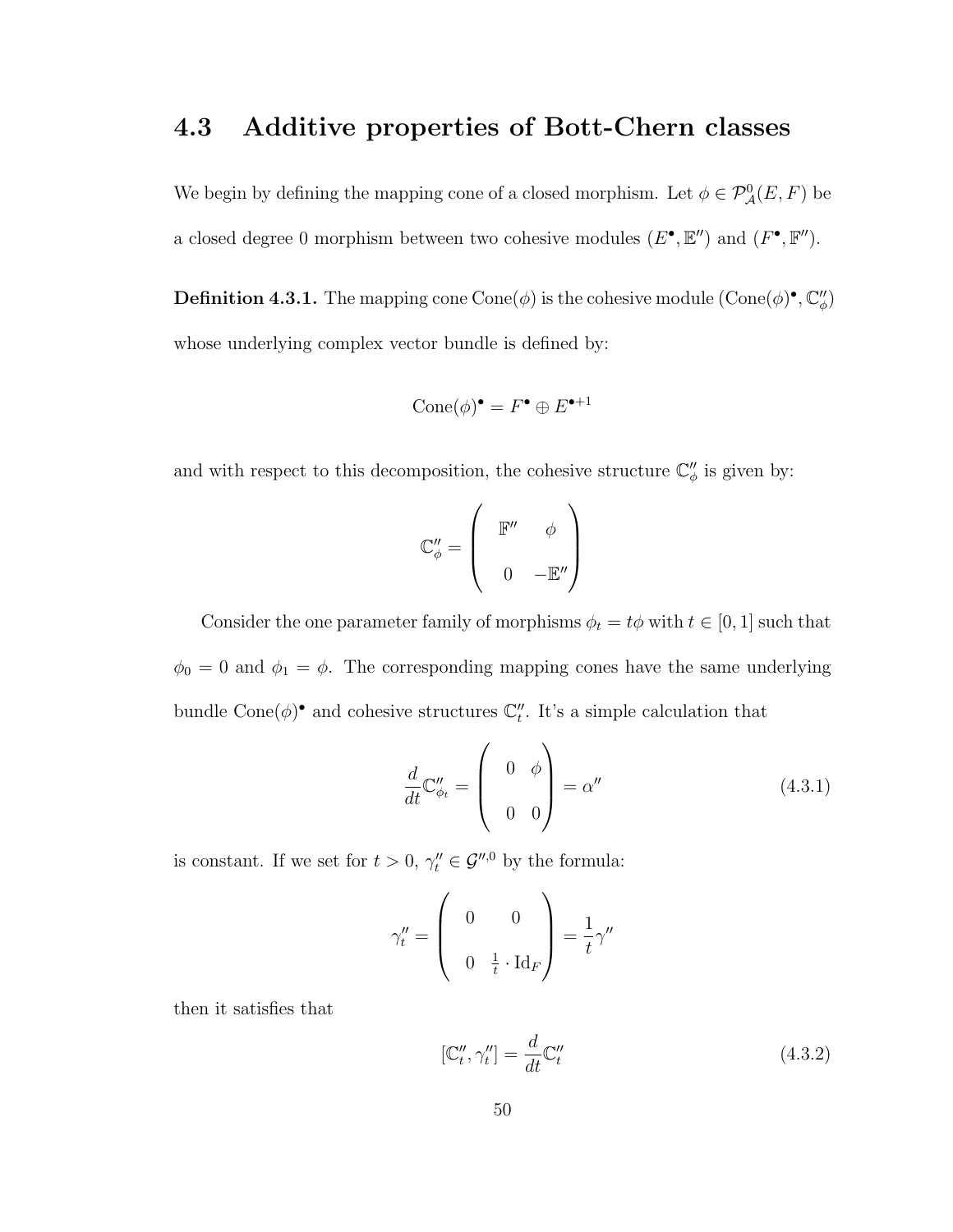So we can apply the previous Proposition 4.1.15 for all nonzero value of  $t$ . Note again in this case  $\gamma' = \gamma''$ , we have the following equality of characteristic forms.

$$
f(\text{Cone}(\phi), \mathcal{C}_1'') - f(\text{Cone}(\phi), \mathcal{C}_s'') = -\partial^X \bar{\partial}^X \left[ \int_s^1 2 \text{Tr}_s f'(\mathcal{R}_t) \cdot \gamma'' \frac{dt}{t} \right]
$$
(4.3.3)

It's clear that we can't let  $t \to 0$  in the above formula due to the singularity. Instead, motivated by the construction in [BC65], we will modify the integrand to remove the singularity.

To do this, we calculate  $\mathcal{R}_t$  explicitly as

$$
\mathcal{R}_t = \begin{pmatrix} \mathcal{R}_F + t^2 \phi \phi^* & t(\mathbb{F}' \phi - \phi \mathbb{E}') \\ t(\phi^* \mathbb{F}'' - \mathbb{E}'' \phi^*) & \mathcal{R}_E + t^2 \phi^* \phi \end{pmatrix} = \mathcal{R}_0 + tA_t \quad (4.3.4)
$$

where  $\mathcal{R}_0$  is the curvature computed by  $\mathbb{C}''_0$  using the direct sum Hermitian form

$$
\mathcal{R}_0 = \begin{pmatrix} \mathcal{R}_F & 0 \\ 0 & \mathcal{R}_E \end{pmatrix}
$$
 (4.3.5)

and  $A_t$  is the reminder term

$$
A_{t} = \begin{pmatrix} t\phi\phi^{*} & \mathbb{F}'\phi - \phi\mathbb{E}' \\ \phi^{*}\mathbb{F}'' - \mathbb{E}''\phi^{*} & t\phi^{*}\phi \end{pmatrix}
$$
 (4.3.6)

If we evaluate a convergent power series  $g(T)$  on  $\mathcal{R}_t$ , we have

$$
g(\mathcal{R}_t) = g(\mathcal{R}_0 + tA_t) = g(\mathcal{R}_0) + tR_g(t, \mathcal{R}_0, A_t)
$$
\n(4.3.7)

for some reminder term  $R_g$  that is a power series in t with coefficients that are polynomials in  $\mathcal{R}_0$  and  $A_t$ .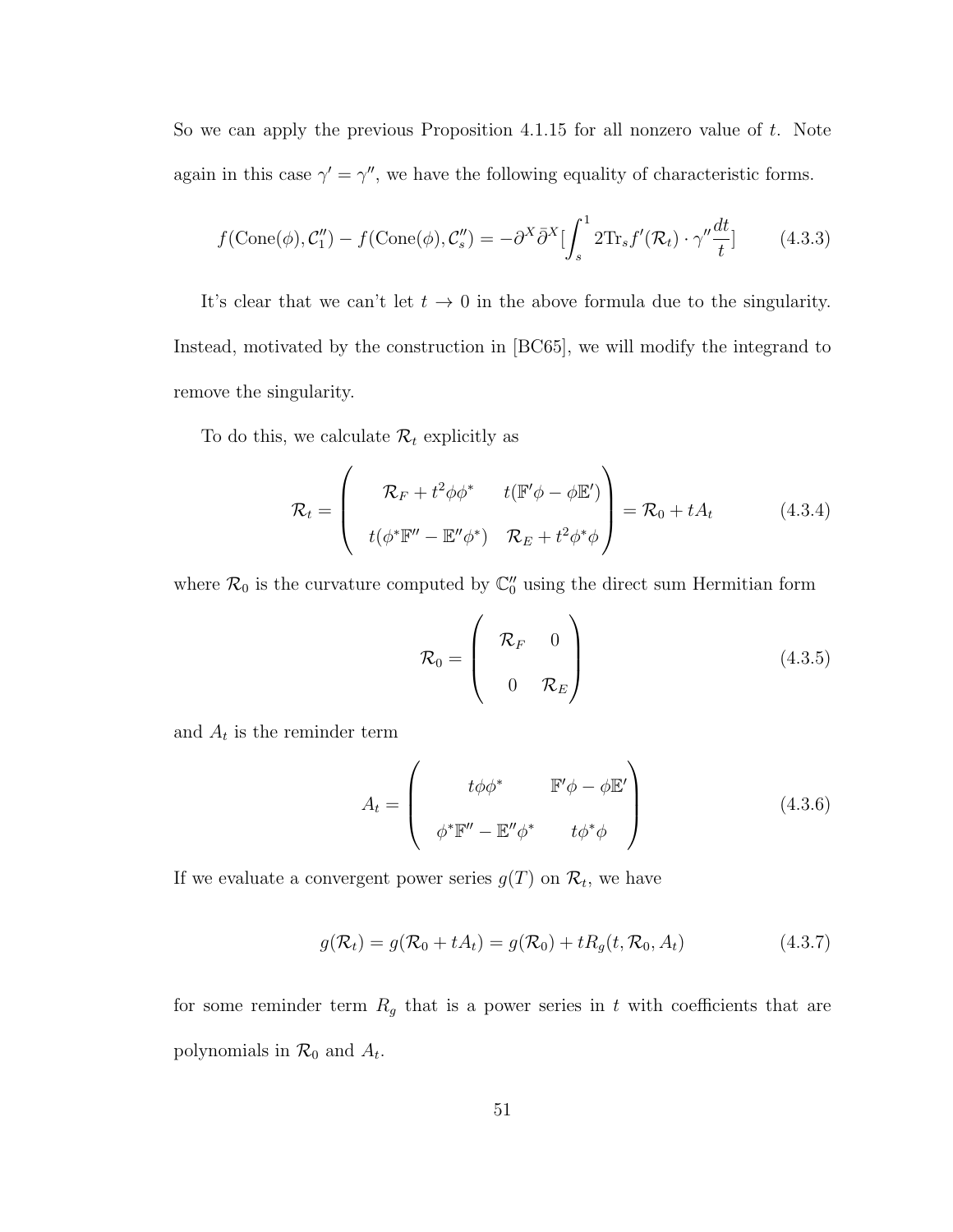We have already shown that  $\text{Tr}_s f(\mathcal{R}_0)$  is  $d^X$ -closed by Proposition 2.3.6, therefore it is also  $\partial^X \bar{\partial}^X$ -closed. So we can subtract it from the above equation and derive the following equation:

$$
f(\text{Cone}(\phi), \mathcal{C}_1'') - f(\text{Cone}(\phi), \mathcal{C}_s'') = -2\partial^X \bar{\partial}^X \int_s^1 (f'(\mathcal{R}_t)\gamma'' - f'(\mathcal{R}_0)\gamma'') \frac{dt}{t} \tag{4.3.8}
$$

Now we substitute equation (4.3.7) with  $g = f'$  into the above equality, the singular term  $\frac{1}{t}$  cancels out and we get

$$
f(\text{Cone}(\phi), \mathcal{C}_1'') - f(\text{Cone}(\phi), \mathcal{C}_s'') = -2\partial^X \bar{\partial}^X \int_s^1 R_{f'}(t, A_t, \mathcal{R}_0) dt \qquad (4.3.9)
$$

Now the we can let  $s \to 0$  since the integrand is bounded and we established the following proposition.

**Proposition 4.3.2.** The characteristic form  $f(\text{Cone}(\phi), C_1'')$  coincide with  $f(\text{Cone}(\phi), C_0'')$ in Bott Chern cohomology.

Under the direct sum Hermitian metric  $h_E \oplus h_F$  on the mapping cone Cone<sup>•</sup>, we have the following simple equality of differential forms:

$$
f(\text{Cone}(\phi)^{\bullet}, \mathbb{C}''_0, h_{\phi}) = f(F^{\bullet}, \mathbb{F}'', h_F) - f(E^{\bullet}, \mathbb{E}'', h_E)
$$
(4.3.10)

where the minus sign comes from the shift in degree of  $E^{\bullet}$  in the mapping cone. Together with the previous corollary, we established the following proposition.

Proposition 4.3.3. The Bott Chern cohomology classes of an exact triangle

$$
0 \to (E^{\bullet}, \mathbb{E}'') \xrightarrow{\phi} (F^{\bullet}, \mathbb{F}'') \xrightarrow{i_F} (\text{Cone}^{\bullet}(\phi), \mathbb{C}_{\phi})
$$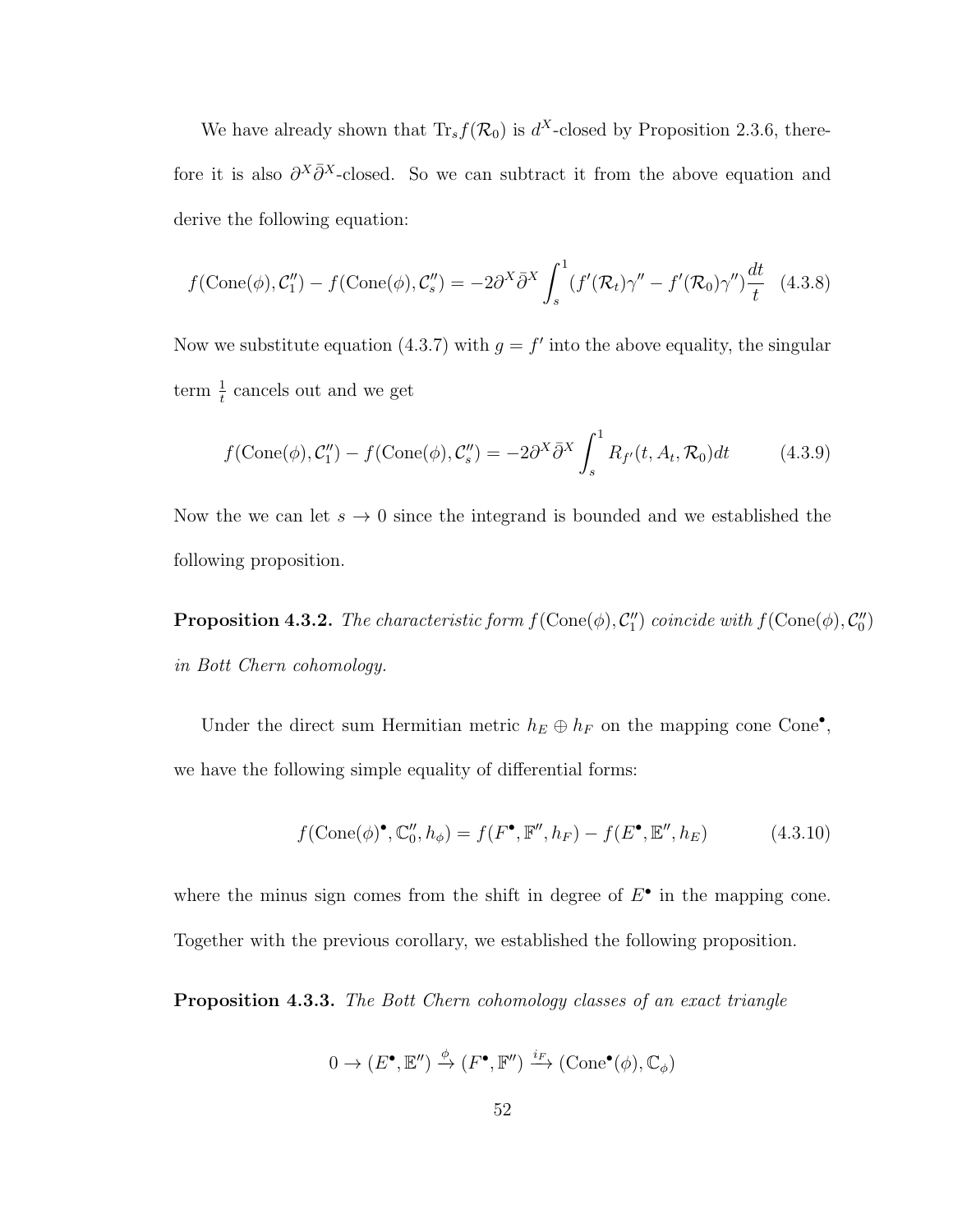is additive in the sense

$$
f(E^{\bullet}, \mathbb{E}'') - f(F^{\bullet}, \mathbb{F}'') + f(\text{Cone}^{\bullet}(\phi), \mathbb{C}_{\phi}) = 0 \qquad (4.3.11)
$$

in Bott-Chern cohomology

If  $\phi$  is a homotopy equivalence, it was shown in [Blo10] that this is equivalent to  $\phi_0: (E^{\bullet}, \mathbb{E}_0'') \to (F^{\bullet}, \mathbb{F}_0'')$  being a quasi-isomorphism. Therefore the mapping cone Cone( $\phi$ ) is acyclic so proposition 4.2.4 shows that the left side of equation (4.3.10) is zero in Bott-Chern cohomology. Combining these, we established our main result below.

**Theorem 4.3.4.** If two cohesive modules  $(E^{\bullet}, E'')$  and  $(F^{\bullet}, F'')$  are homotopy equivalent, then they have the same Bott-Chern cohomology classes.

As a corollary, we can define characteristic classes for an object  $\mathscr{S}$  in  $D^b_{\text{Coh}}(X)$ as follows. We choose a cohesive module representative  $(E^{\bullet}, E'')$  and equip it with some Hermitian structure  $h_E$ . Then for any convergent power series  $f(T)$ , we define the associated class  $f(\mathscr{S})$  as the class of  $f(E^{\bullet}, \mathbb{E}, h_E)$ .

In [Bis13], Bismut obtained a Grothendieck-Riemann-Roch theorem with values in Bott-Chern cohomology for holomorphic submersions between compact complex manifolds. The objects are holomorphic vector bundles and one requires the push-forward to have constant dimension, that is, the push-forward remains to be holomorphic vector bundle. In addition, he raised the question of defining the Bott-Chern classes for general coherent sheaves and extend his arguments. In the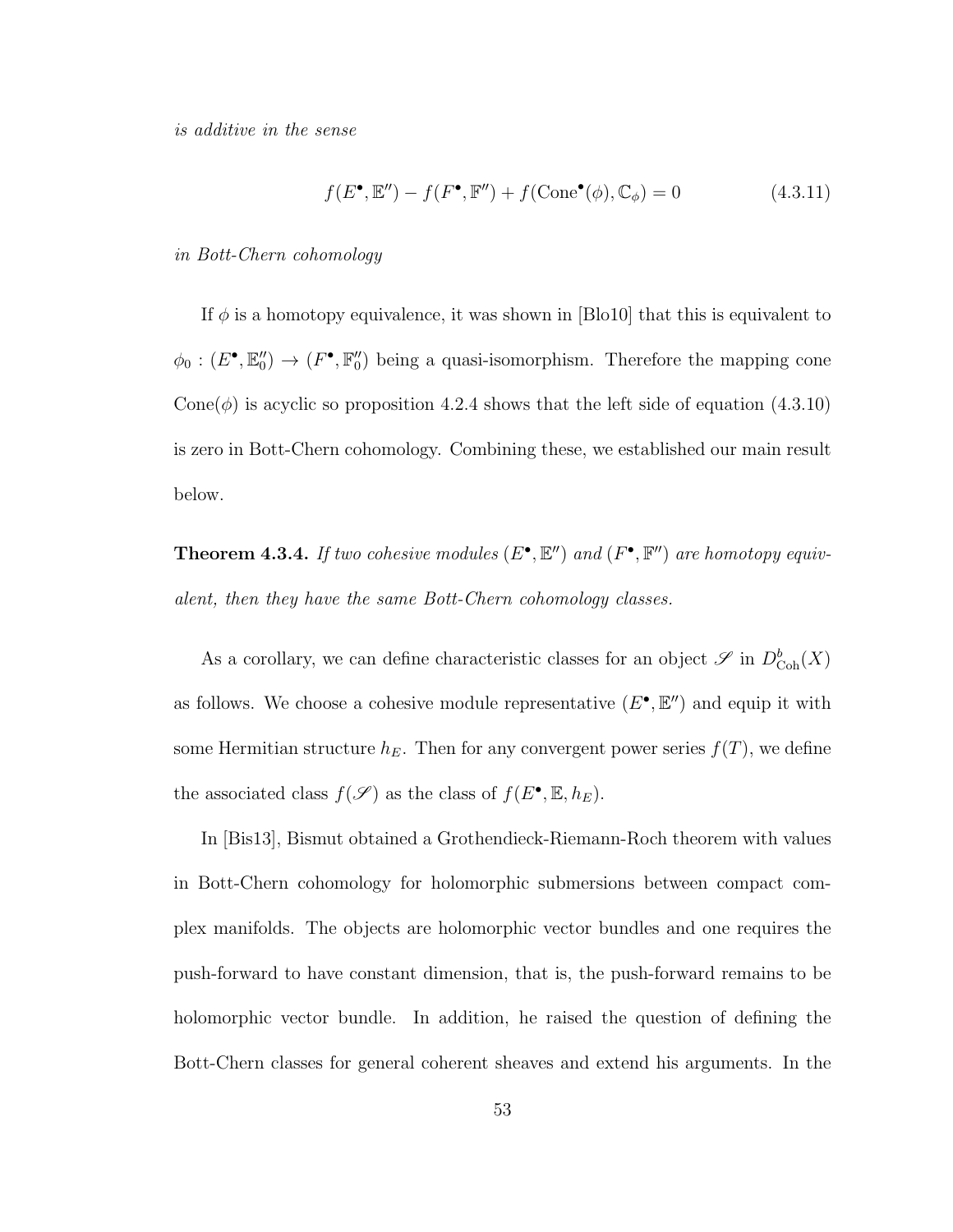next two chapters, we will follow his analytical approach to obtain a Grothendieck-Riemann-Roch type theorem in Bott-Chern cohomology for submersions that are Kähler fibration. It is of future interest to try to combine the analytic techniques of Bismut and our treatment of characteristic classes for coherent sheaves to prove the Grothendieck-Riemann-Roch theorem in Bott-Chern cohomology in full generality.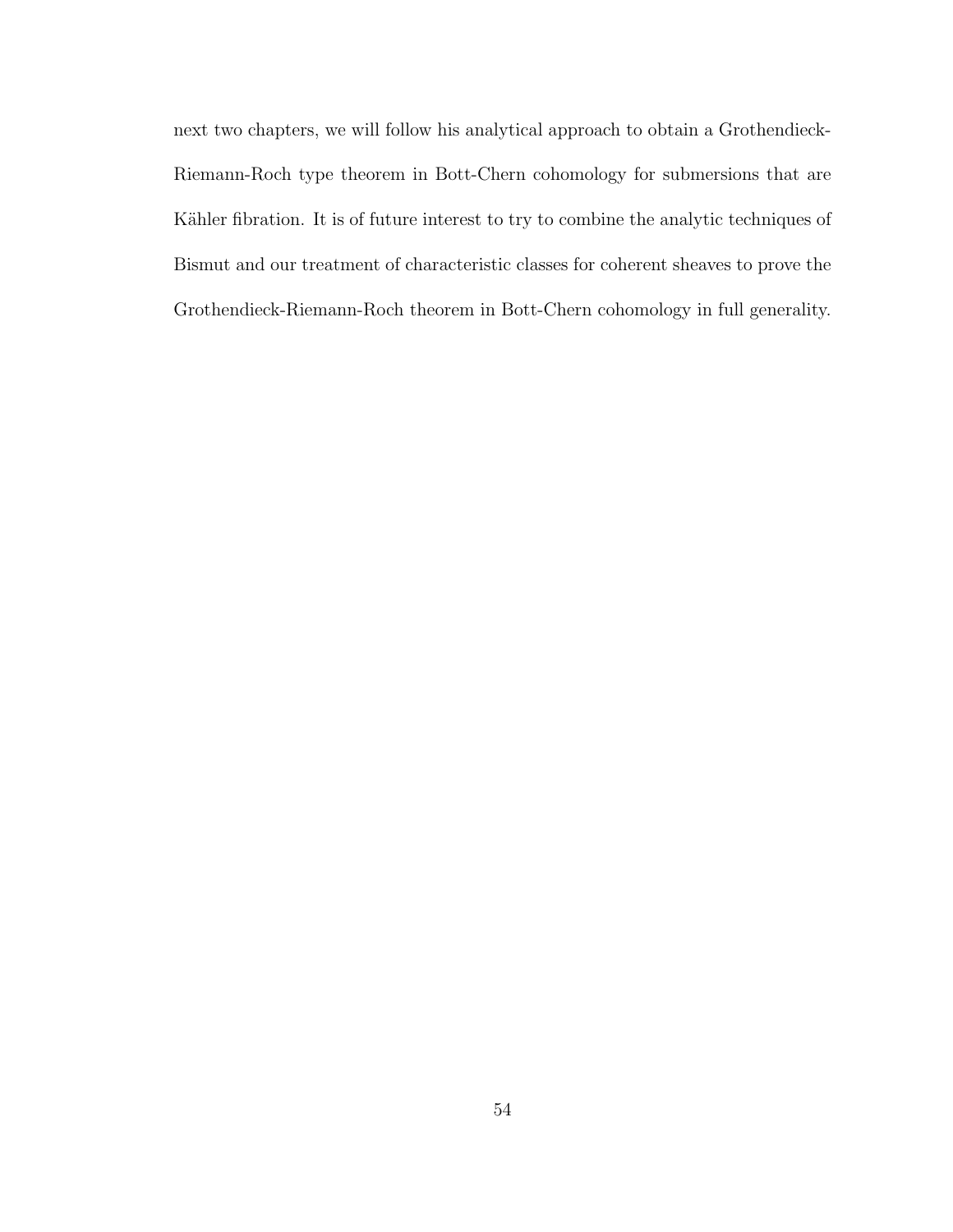## Chapter 5

# Generalized Dolbeault-Dirac operator on cohesive module

In the previous three chapters, we defined and studied in detail the characteristic forms on cohesive modules induced by the cohesive structure and an arbitrary hermitian metric. We see much of the classical theory concerning holomorphic vector bundles can be generalized to cohesive modules. From this chapter, we study the analytical objects naturally attached to cohesive modules.

Using Dolbeault resolution, the Dolbeault complex  $(\mathcal{A}^{0,\bullet}(X,E), \bar{\partial}^E)$  computes the cohomology of a holomorphic vector bundle. By Hodge theory, the  $\bar{\partial}^E$ -harmonic forms computes the Dolbeault cohomology. The cohesive structure  $\mathbb{E}''$  is a natural generalization of the  $\bar{\partial}$ -operator and we use the heat kernel approach method to compute the  $E''$ -harmonic forms.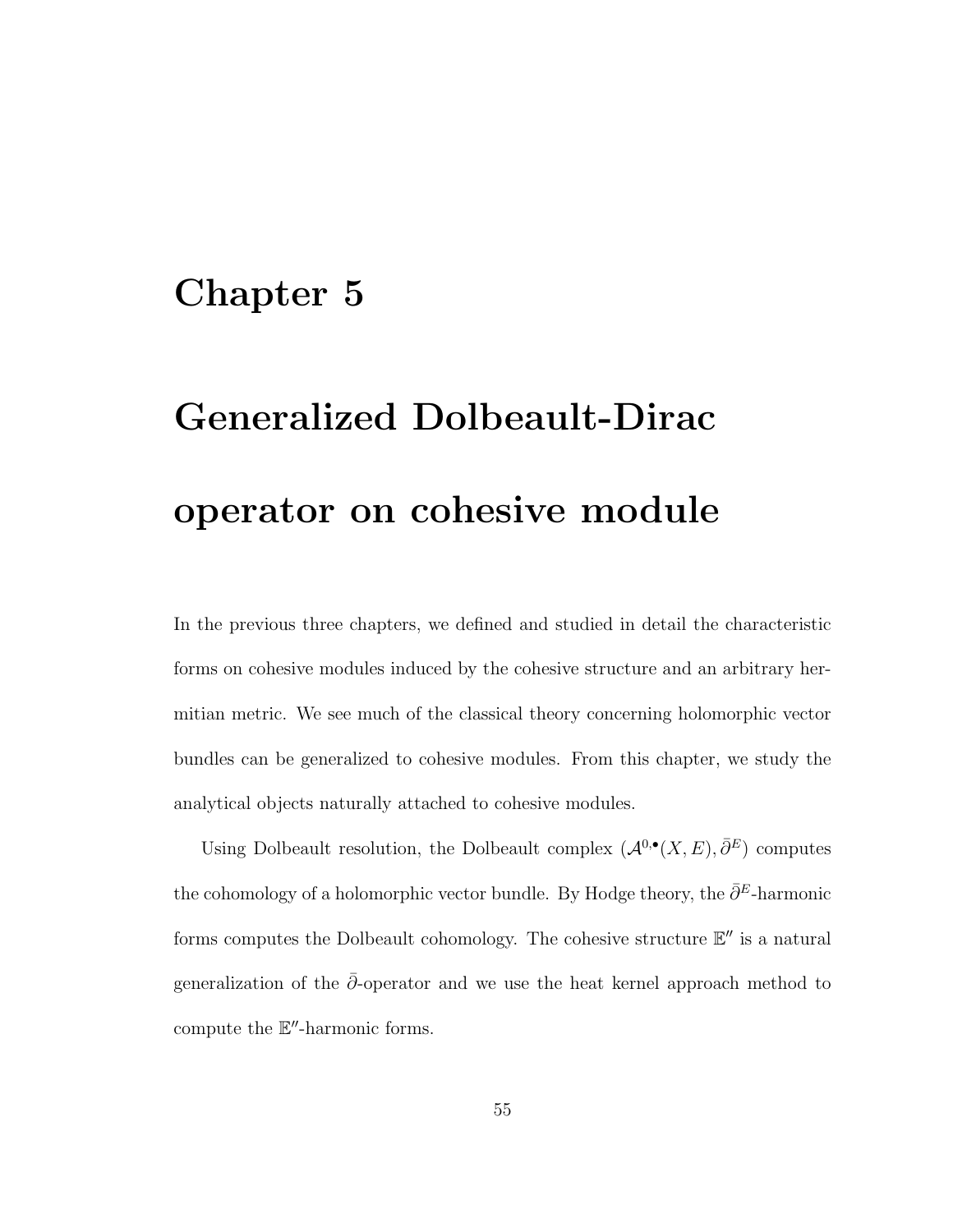In this chapter we study the operator  $D^E =$  $\sqrt{2}(\mathbb{E}'' + \mathbb{E}''^{*})$  on a cohesive module E. It is a natural generalization of the classical Dolbeault-Dirac operator  $\bar{\partial}^E + \bar{\partial}^{E,*}$ associated with a holomorphic Hermitian vector bundle E whose index is the Euler characteristic of E.

We first identify  $D^E$  as a generalized Dirac operator explicitly by constructing the Clifford superconnection  $A^E$  associated to it. It is well-known that for a holomorphic vector bundle E on a Kähler manifold  $X, \mathbb{A}^E$  is just the induced Levi-Civita connection  $\nabla^{LC}$ . For holomorphic vector bundles on non-Kähler manifolds,  $A^E$  is a superconnection which involves the torsion of Chern connection. We refer to [MM06] for a detailed treatment. After we explicitly identified  $D<sup>E</sup>$ , we apply a theorem of Getzler in [Get91] to obtain the local index formula.

### 5.1 Clifford module and Dirac operators

We begin by reviewing the concepts of Clifford module, Clifford superconnection, and generalized Dirac operator. For a more detailed presentation of these material and proof of the results cited, we refer to [BGV91].

Let X be a compact even dimensional manifold with Riemannian metric  $q$ . We also denote the induced metric on the cotangent bundle  $T^*X$  by g. Let  $\mathcal{A}^{\bullet}(X)$  be the space of differential forms on  $X$ . The bundle of Clifford algebras is denoted by  $C(X)$  whose fiber at  $x \in X$  is the Clifford algebra  $C(T_x^*X, g_x)$  of the cotangent vector space at x. Let  $\nabla^{LC}$  be the Levi-Civita on TX and we use the same notation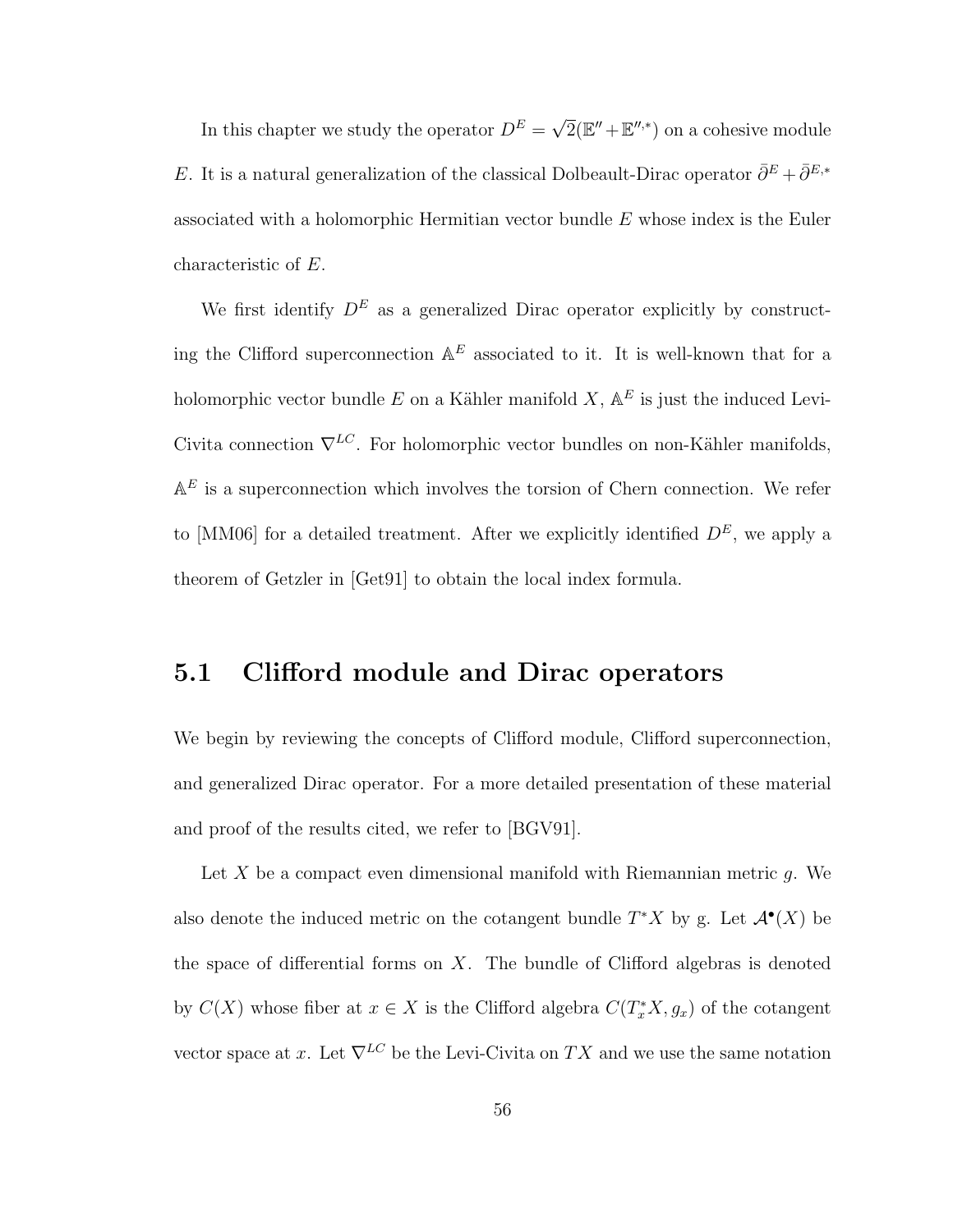for its induced connection on  $T^*X$ . Since  $\nabla^{LC}$  preserves g, it lifts to a connection on  $C(X)$ .

**Definition 5.1.1.** A Clifford module of  $C(M)$  is a  $\mathbb{Z}_2$ -graded vector bundle  $E^{\pm}$  on M with an even action of  $C(M)$  on it.

Example 5.1.2. Let  $\Lambda^{\bullet}T^{*}X$  be the bundle of exterior algebras with  $C(M)$  action induced by

$$
c(v) \cdot \eta = v \wedge \eta - \iota(v^*)\eta \tag{5.1.1}
$$

where  $v \in T^*X$  and  $v^* \in TX$  is the dual tangent vector under metric g.

**Definition 5.1.3.** Let  $\sigma$  be the symbol map  $\sigma : C(X) \otimes \mathbb{C} \to \Lambda^{\bullet}T^{*}X \otimes \mathbb{C}$  defined by the formula:

$$
\sigma(a) = c(a) \cdot 1 \tag{5.1.2}
$$

where the Clifford action is the one in example 5.1.2. Then  $\sigma$  is an isomorphism of  $\mathbb{Z}_2$ -graded vector bundles. Its inverse  $\sigma^{-1}$  is called the quantization map.

*Example* 5.1.4. For a complex manifold  $X$  with Hermitian metric  $h$  and underlying Riemannian metric g, there is a canonical polarization of  $(T^*X, g)$  by forms of type  $(1, 0)$  and  $(0, 1)$ :

$$
T^*X \otimes \mathbb{C} = T^*_{\mathbb{C}}X = T^{*1,0}X \oplus T^{*0,1}X \tag{5.1.3}
$$

Let  $\Lambda^{\bullet}T^{*0,1}X$  be the subbundle of anti-holomorphic forms, then it is a Clifford module with  $C(X)$  action induced by

$$
c(v) \cdot \eta = \sqrt{2}(v^{0,1} \wedge \eta - \iota(v^{*1,0})\eta)
$$
\n(5.1.4)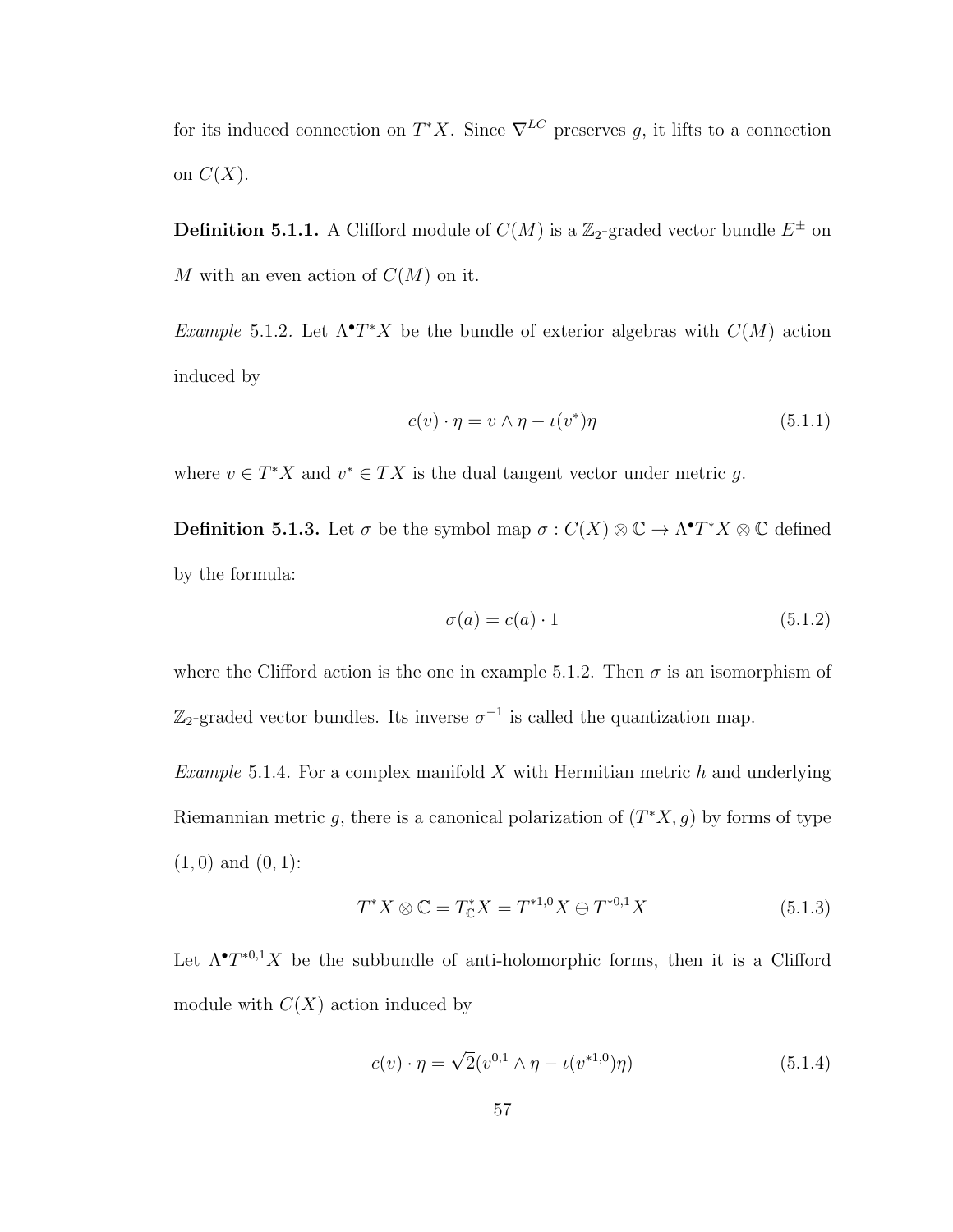where  $v = v^{1,0} + v^{0,1}$  is the decomposition and  $v^{*1,0}$  is a tangent vector of type  $(0, 1)$ dual to  $v^{1,0}$  under the complexified Riemannian metric.

**Definition 5.1.5.** A connection  $\nabla^{\mathcal{E}}$  on a Clifford module  $\mathcal{E}$  is called a Clifford connection if for any vector field Z on X and  $a \in \mathcal{A}^0(X, C(X))$ , we have:

$$
[\nabla_Z^{\mathcal{E}}, c(a)] = c(\nabla_Z^{LC} a)
$$
\n(5.1.5)

A superconnection  $\mathbb A$  on a Clifford module  $\mathcal E$  is called a Clifford superconnection if for any  $a \in \mathcal{A}^0(X, C(X))$ , we have:

$$
[\mathbb{A}, c(a)] = c(\nabla^{LC} a)
$$
\n(5.1.6)

where  $\nabla^{LC}a$  is in  $\mathcal{A}^1(X, C(X))$  and both sides are viewed as odd endomorphisms on  $\mathcal{A}^{\bullet}(X, E^{\pm}).$ 

Locally on X, we can choose a Spin structure and form the spinor bundle  $\mathscr S$ and every Clifford module  $E$  is of the form:

$$
E = \mathscr{S} \otimes W \tag{5.1.7}
$$

for some vector bundle W, called the twisting bundle. If we choose a orthonormal frame  $e_i$  on TX with dual frame  $e^i$ , and let  $\Gamma^i_{jk}$  be the Christoffel symbols associated with the Levi-Civita connection  $\nabla^{LC},$  then the following formula

$$
\nabla^{\mathscr{S}} = d + e^i \otimes \frac{1}{4} \omega^i_{jk} c(e^j) c(e^k)
$$
\n(5.1.8)

defines a Clifford connection on  $\mathscr{S}$ . We then have the following simple result concerning Clifford superconnections on a general Clifford module  $\mathcal{E}$ .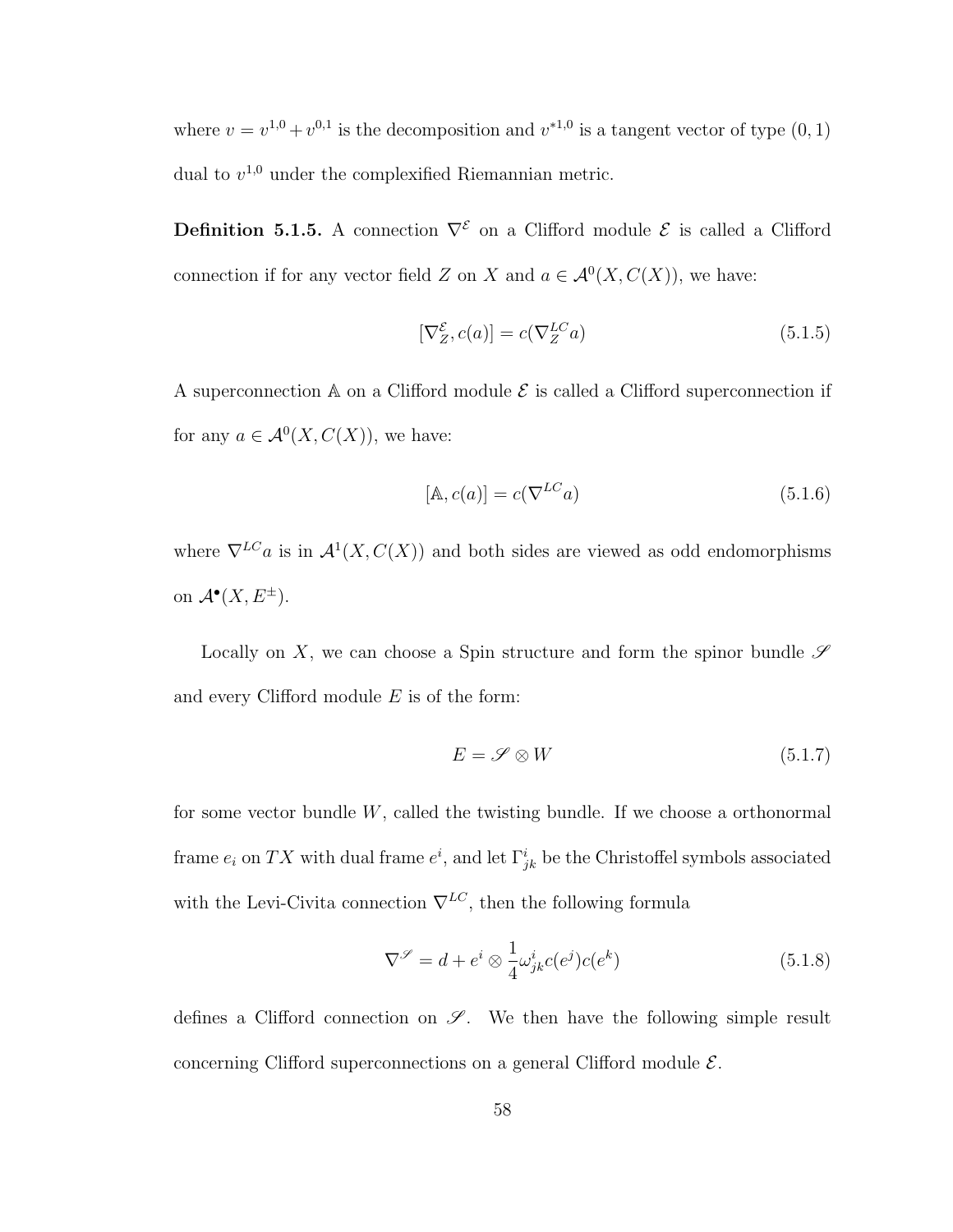**Proposition 5.1.6.** If  $\mathcal{E} = \mathcal{S} \otimes W$ , there is a one-to-one correspondence between superconnections  $\mathbb{A}^W$  on W and Clifford superconnections on  $\mathcal{E}$ , induced by the correspondence:

$$
\mathbb{A}^W \longrightarrow \nabla^{\mathscr{S}} \otimes 1 + 1 \otimes \mathbb{A}^W \tag{5.1.9}
$$

If we can construct Clifford superconnections on a Clifford module E locally, we can apply partition of unity to glue local Clifford superconnections into a global one. The previous proposition, together with the existence of superconnections locally, implies the existence of Clifford superconnections on Clifford modules in general.

**Definition 5.1.7.** For a Clifford module  $\mathcal{E}$  with Clifford superconnection A, we define the associated generalized Dirac operator  $\phi^{\mathbb{A}}$  by the following composition of maps:

$$
\mathcal{A}^0(X,\mathcal{E}) \xrightarrow{\mathbb{A}} \mathcal{A}^\bullet(X,\mathcal{E}) \xrightarrow{\sigma^{-1}} \mathcal{A}^0(X,C(X) \otimes \mathcal{E}) \xrightarrow{c} \mathcal{A}^0(X,\mathcal{E})
$$

Since A is an odd operator while both quantization map and Clifford action are even,  $\mathbf{D}^{\mathbb{A}}$  is an odd operator that interchanges sections of  $\mathcal{E}^{\pm}$ .

When the superconnection  $A$  is in fact a connection, we recovered the classical notion of twisted Dirac operators on Spin manifolds. In general, these generalized Dirac operators are square roots of generalized Laplacian operators in the following sense.

**Proposition 5.1.8.** If  $D$  is a first order differential operator of odd parity on a  $\mathbb{Z}_2$ -graded vector bundle  $V^{\pm}$  such that  $D^2$  is a generalized Laplacian, that is,  $D^2$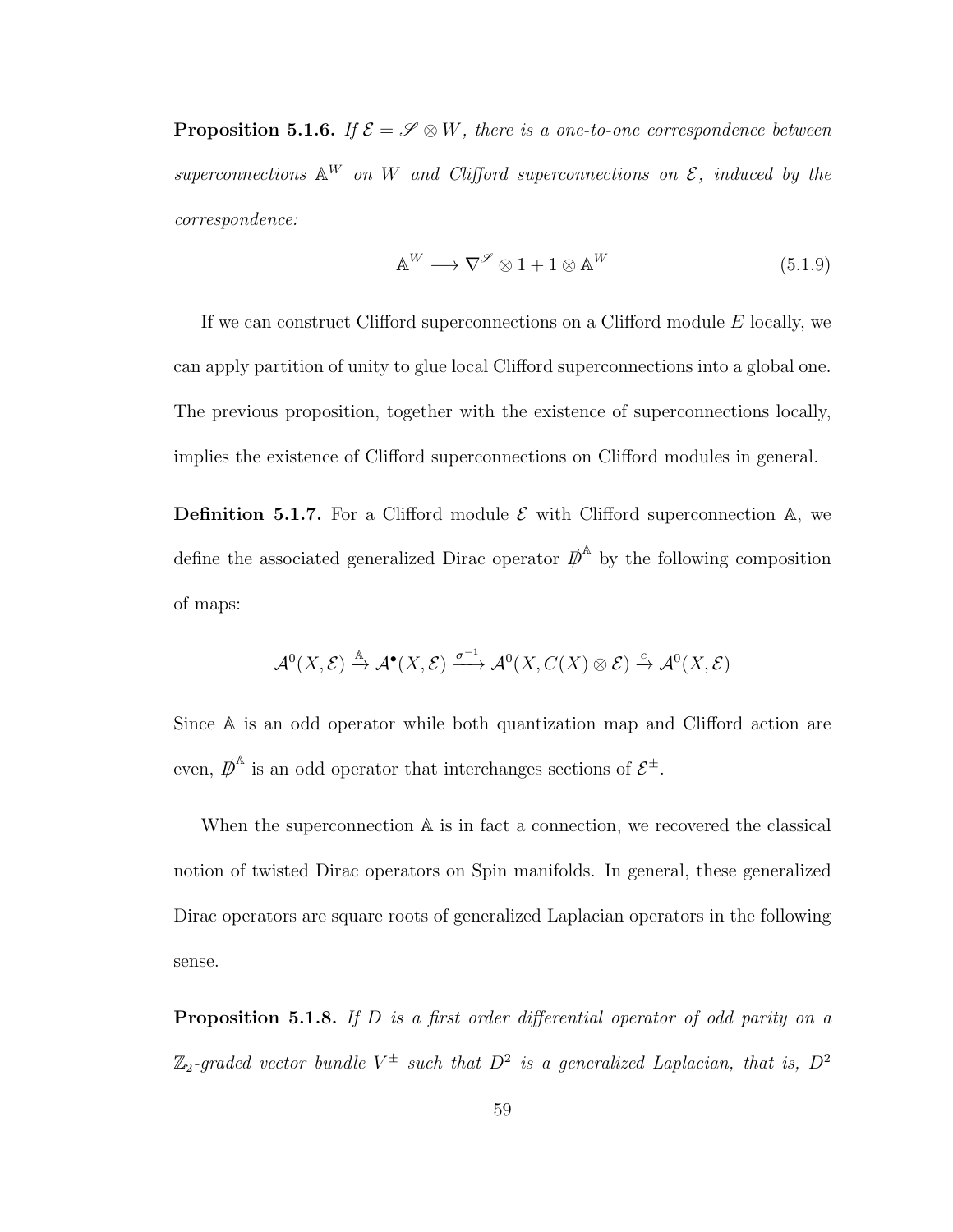satisfies the equation

$$
[[D^2, f], f] = -2g(df, df)
$$
\n(5.1.10)

for any smooth function  $f \in \mathcal{A}^0(X)$ , then the following formula defines a Clifford module structure on  $V^{\pm}$ 

$$
c(df) = [D, f] \tag{5.1.11}
$$

and there exist an unique Clifford superconnection  $\mathbb A$  on E such that  $D = \mathbb{D}^{\mathbb A}$ 

### 5.2 Spin Dirac operators

We assume X is an *n*-dimensional compact complex hermitian manifold with underlying Riemannian metric g. By example 5.1.4, the bundle of anti-holomorphic forms is a Clifford module. If X is spin, then we have an isomorphism

$$
\Lambda^{\bullet} T^{*0,1} X = \mathscr{S} \otimes K^{-1/2} \tag{5.2.1}
$$

where K is the canonical line bundle  $\det T^{*1,0}X$  and a choice of spin structure is the same as a choice of square root of  $K$ . We will use the decomposition at least locally on X where a spin structure exist.

We are mainly interested in the Dolbeault-Dirac operator

$$
D^X = \bar{\partial}^X + \bar{\partial}^{X*} \tag{5.2.2}
$$

It's clear that  $D^X$  satisfies the conditions of proposition 5.1.8 and the induced Clifford module structure is the previous one considered in example 5.1.4, our first goal is to explicitly describe the associated Clifford superconnection.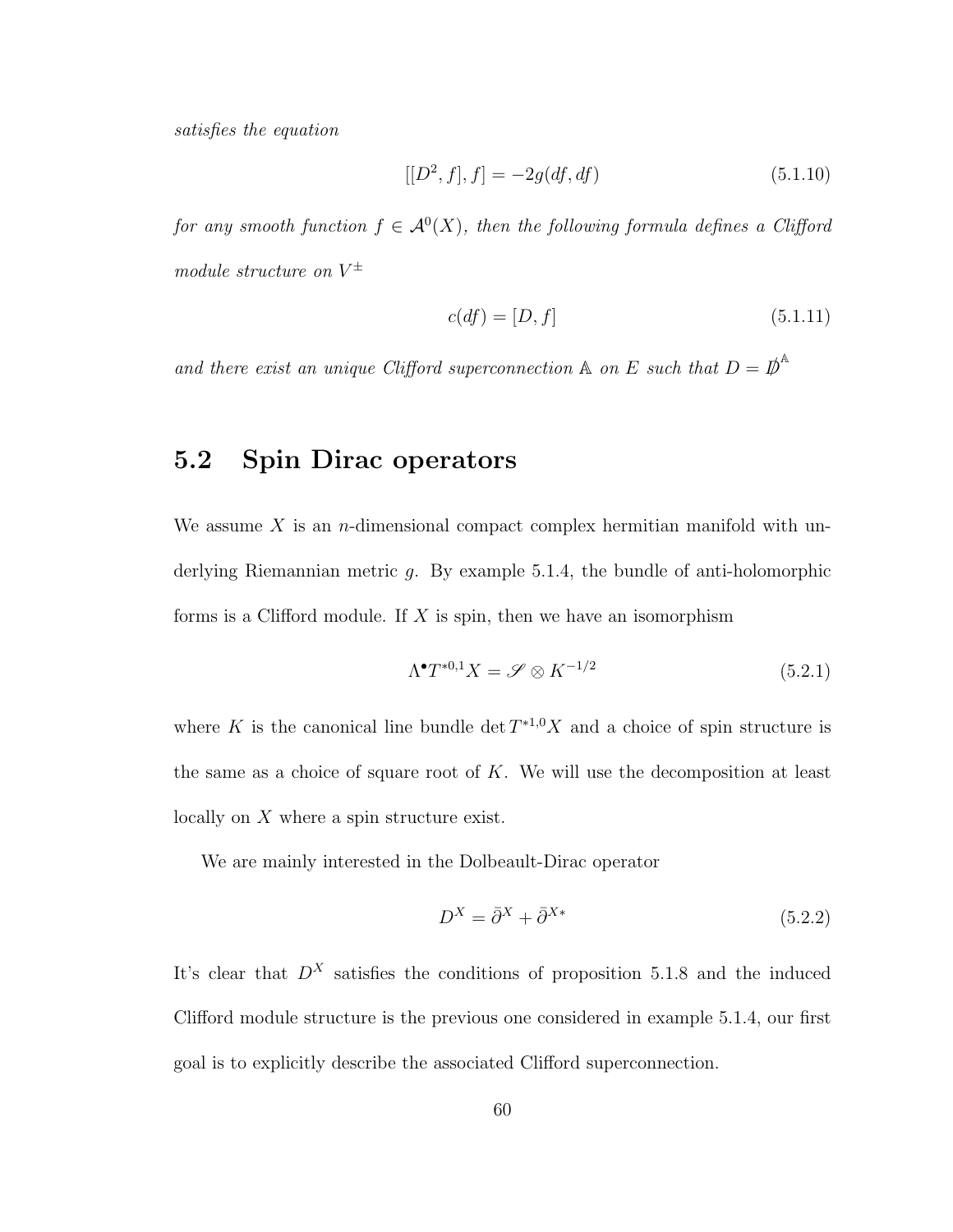**Definition 5.2.1.** Let  $w^i, \bar{w}^i$  be local unitary basis for  $T^{*1,0}X$  and  $T^{*0,1}X$  respectively, and we let  $w_i$ ,  $\bar{w}_i$  be the dual basis. Set

$$
e_{2j-1} = \frac{1}{\sqrt{2}}(w_j + \bar{w}_j) \qquad \qquad e_{2j} = \frac{i}{\sqrt{2}}(w_j - \bar{w}_j)
$$

then  $e_k$  is an orthogonal basis with dual basis  $e^k$  given by similar formulas in terms of  $w^j$ ,  $\bar{w}^j$ . With these local frames,  $\Lambda^{\bullet}T^{*0,1}X$  has basis

$$
\bar{w}^{i_1}\wedge \bar{w}^{i_2}...\wedge \bar{w}^{i_s}, i_1
$$

and we write  $\bar{w}^I$  for the previous expression with increasing multi-index  $I = (i_1, i_2, ..., i_s)$ . We also obtain a frame  $w^1 \wedge w^2 ... \wedge w^n$  for the canonical bundle K.

Using these local frame and our explicit formula for the Clifford connection on spinor bundles (5.1.8), the following proposition is clear from our local decomposition (5.2.1).

**Proposition 5.2.2.** If  $\omega^{LC}$  is the connection one form for the Levi-Civita connection under the frame  $\{e_k, k \leq 2n\}$ , and  $\omega^{\text{det}}$  is the connection one form for the holomorphic Chern connection on K under the frame  $w^1 \wedge w^2 ... \wedge w^n$ , then the following expression defines a connection  $\nabla^{Cl}$  on  $\Lambda^{\bullet} T^{*0,1} X$  under the frame  $\{\bar{w}^{I}, |I| \leq n\}$ 

$$
\nabla^{Cl} = d + \frac{1}{4} g(\omega^{LC} e_i, e_j) c(e^i) c(e^j) - \frac{1}{2} \omega^{\text{det}} \tag{5.2.3}
$$

 $\nabla^{Cl}$  is independent of the choice of basis and is a Clifford connection.

**Definition 5.2.3.** Denote by  $\nabla^C$  the Chern connection of  $TX$ , viewed as the holomorphic tangent bundle, canonically isomorphic to  $T^{1,0}X$ . Let

$$
S = \nabla^C - \nabla^{LC} \tag{5.2.4}
$$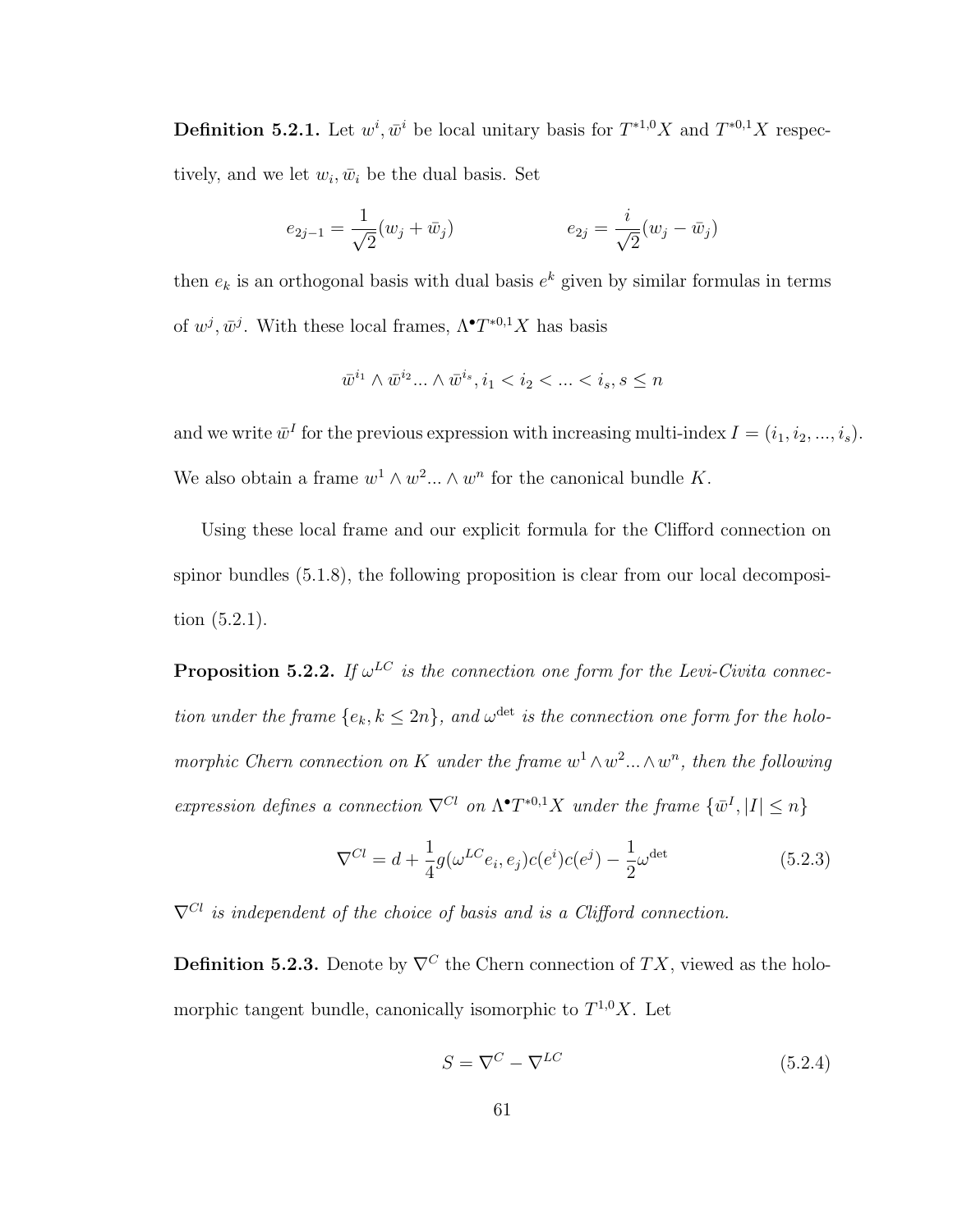as an element in  $\mathcal{A}^1(X,\text{End}(TX))$ , the torsion T is then computed by

$$
T(U,V) = S(U)V - S(V)U
$$
\n
$$
(5.2.5)
$$

We define the anti-symmetrization of  $T$  as the 3-form on  $X$  by

$$
T_{as} = \sum_{i,j,k} \frac{1}{2} g(T(e_i, e_j), e_k) e^i \wedge e^j \wedge e^k
$$
 (5.2.6)

Since the Chern connection preserves the almost complex structure and metric, using the well known-formula  $d = \nabla + \iota(T)$ , we have the following simple lemma.

**Lemma 5.2.4.** If  $\Theta$  is the fundamental form of the hermitian metric defined by

$$
\Theta(U, V) = g(JU, V) \tag{5.2.7}
$$

where J is the almost complex structure. Then

$$
T_{as} = -i(\partial^X - \bar{\partial}^X)\Theta
$$
\n(5.2.8)

The following proposition was proved in [Bis89], for a detailed proof, see [MM06].

**Proposition 5.2.5.** The Dolbeault-Dirac operator  $D^X$  and the generalized Dirac operator  $\mathbf{D}^{\nabla^{Cl}}$  are related by the torsion form as

$$
D^X = \not{D}^{\nabla^{Cl}} + \frac{1}{4}c(T_{as})
$$
\n(5.2.9)

**Definition 5.2.6.** Since  $T_{as}$  is a real 3-form on X, we may regard  $d + \frac{1}{4}$  $\frac{1}{4}T_{as}$  as a Hermitian superconnection on the trivial twisting bundle and modify  $\nabla^{Cl}$  by setting

$$
\mathbb{A}^T = \nabla^{Cl} + \frac{1}{4} T_{as} \tag{5.2.10}
$$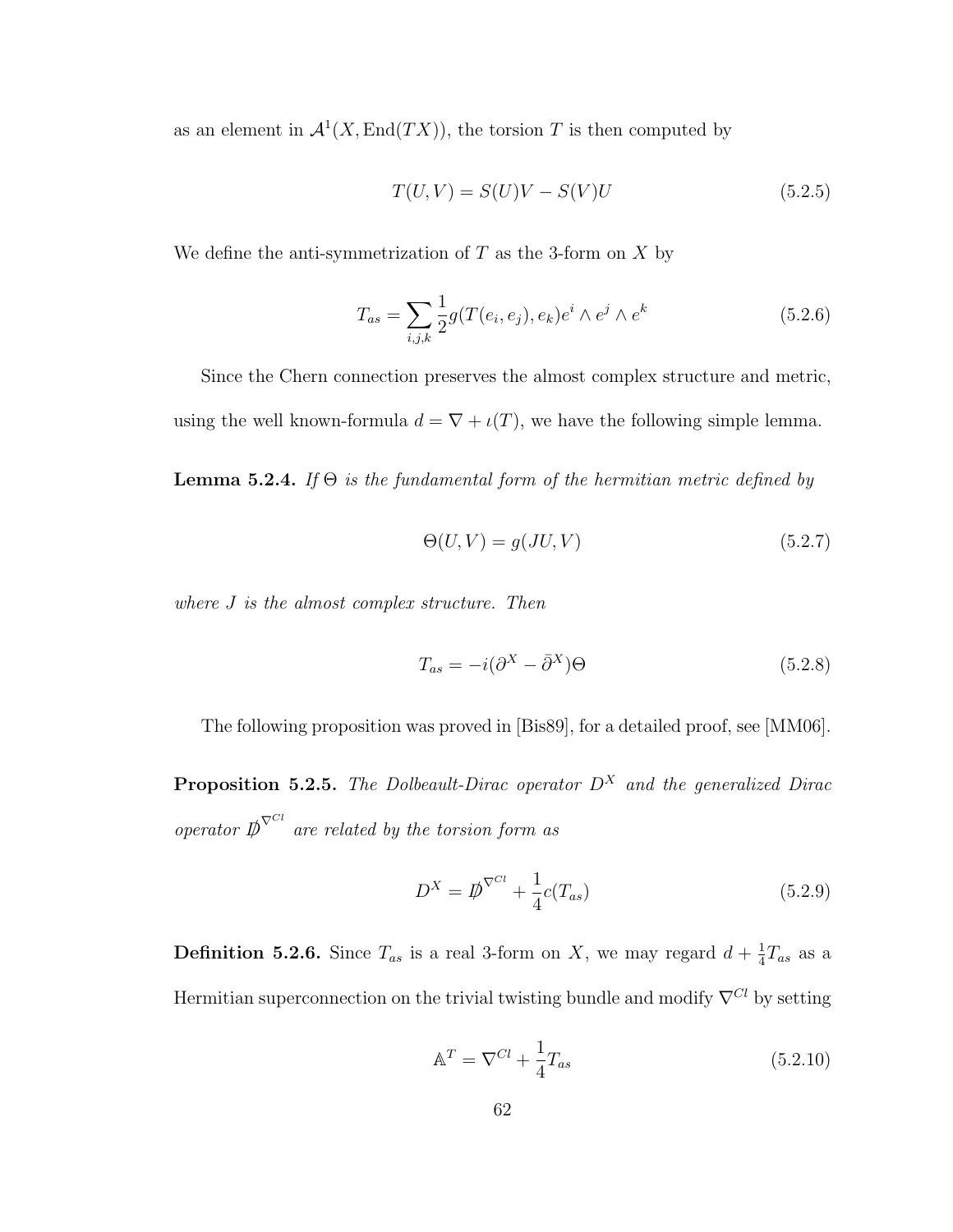then  $A<sup>T</sup>$  is a Clifford superconnection and the associated generalized Dirac operator coincide with  $D^X$ .

If  $E$  is a holomorphic hermitian complex vector bundle on  $X$ , there is a canonical  $\bar{\partial}^X$ -connection  $\bar{\partial}^E$ on  $\mathcal{A}^{0,\bullet}(X,E)$  and we can form the Dolbeault-Dirac operator

$$
D^{E} = \sqrt{2}(\bar{\partial}^{E} + \bar{\partial}^{E*})
$$
\n(5.2.11)

If we denote by  $\nabla^{Cl,E}$  the tensor product connection  $\nabla^{Cl} \otimes 1 + 1 \otimes \nabla^{E}$  where  $\nabla^E$  is the holomorphic hermitian Chern connection on E, we have the following generalization of Proposition 5.2.5.

**Proposition 5.2.7.**  $\nabla^{Cl,E}$  is a Clifford connection on the Clifford module  $\mathcal{A}^{0,\bullet}(X,E)$ and

$$
D^{E} = \not{D}^{\nabla^{Cl,E}} + \frac{1}{4}c(T_{as})
$$
\n(5.2.12)

Therefore if we modify the Clifford connection by

$$
\mathbb{A}^{E,T} = \mathbb{A}^T \otimes 1 + 1 \otimes \nabla^E \tag{5.2.13}
$$

where  $A<sup>T</sup>$  was defined above, then  $A<sup>E,T</sup>$  is a Clifford superconnection on  $A<sup>0, \bullet</sup>(X, E)$ with associated generalized Dirac operator  $D^E$ .

## 5.3 Generalized Dolbeault-Dirac operators

For a cohesive module  $E$  with hermitian form  $h$ , we can form the generalized Dolbeault-Dirac operator

$$
D^{E} = \sqrt{2}(\mathbb{E}'' + \mathbb{E}''^{*})
$$
\n(5.3.1)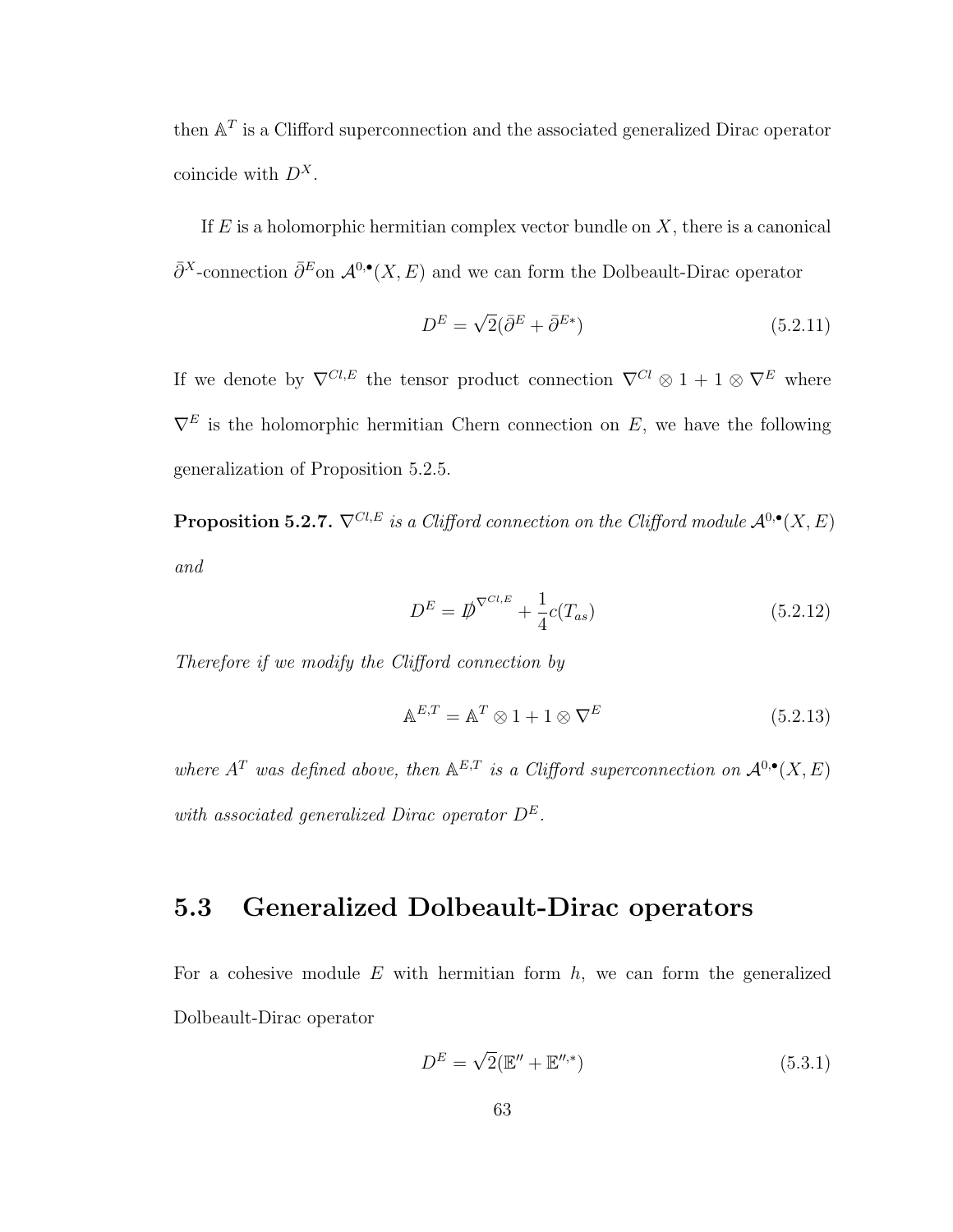as an differential operator on the space of sections  $\mathcal{A}^{0,\bullet}(X, E^{\bullet})$  of odd parity. It is obvious that this operator coincide with the classical Dolbeault-Dirac operator when  $E$  is just a single holomorphic vector bundle.

To express our generalized Dolbeault-Dirac operator as a generalized Dirac operator associated with certain Clifford superconnection, we first prove the following two simple lemmas which relate the linear terms in  $D<sup>E</sup>$  to Clifford actions.

**Lemma 5.3.1.** If  $\omega$  is a form of type  $(0, \bullet)$ , then on the Clifford module  $\mathcal{A}^{0,\bullet}(X)$ , the Clifford action coincide with exterior product

$$
c(\sigma^{-1}\omega)s = \omega \wedge s \tag{5.3.2}
$$

*Proof.* The statement is clearly local and we can work with unitary frames  $\omega_I, \bar{\omega}_I$ defined in 5.2.1. Note that  $\sigma^{-1}$  is uniquely determined by:

$$
e_{i_1} \wedge e_{i_2} \wedge \ldots \cdot e_{i_k} \xrightarrow{\sigma^{-1}} e_{i_1} \cdot e_{i_2} \cdot \ldots \cdot e_{i_k}
$$
 (5.3.3)

we have the following extension to complexified algebras

$$
\sigma^{-1}(\bar{\omega}_{i_1} \wedge \bar{\omega}_{i_2} \wedge \ldots \wedge \bar{\omega}_{i_k}) = \bar{\omega}_{i_1} \cdot \bar{\omega}_{i_2} \cdot \ldots \cdot \bar{\omega}_{i_k}
$$
\n(5.3.4)

 $\Box$ 

and the result follows.

**Lemma 5.3.2.** If  $\eta$  is a form of type  $(\bullet, 0)$  and let  $\omega = \eta^*$  be its adjoint defined in 2.1.7, the on the Clifford module  $\mathcal{A}^{0,\bullet}(X)$ , the Clifford action of  $\eta$  coincide with the Hodge dual of the Clifford action of  $\omega$ 

$$
\langle c(\sigma^{-1}\omega)s, t \rangle = \langle s, c(\sigma^{-1}\eta)t \rangle \tag{5.3.5}
$$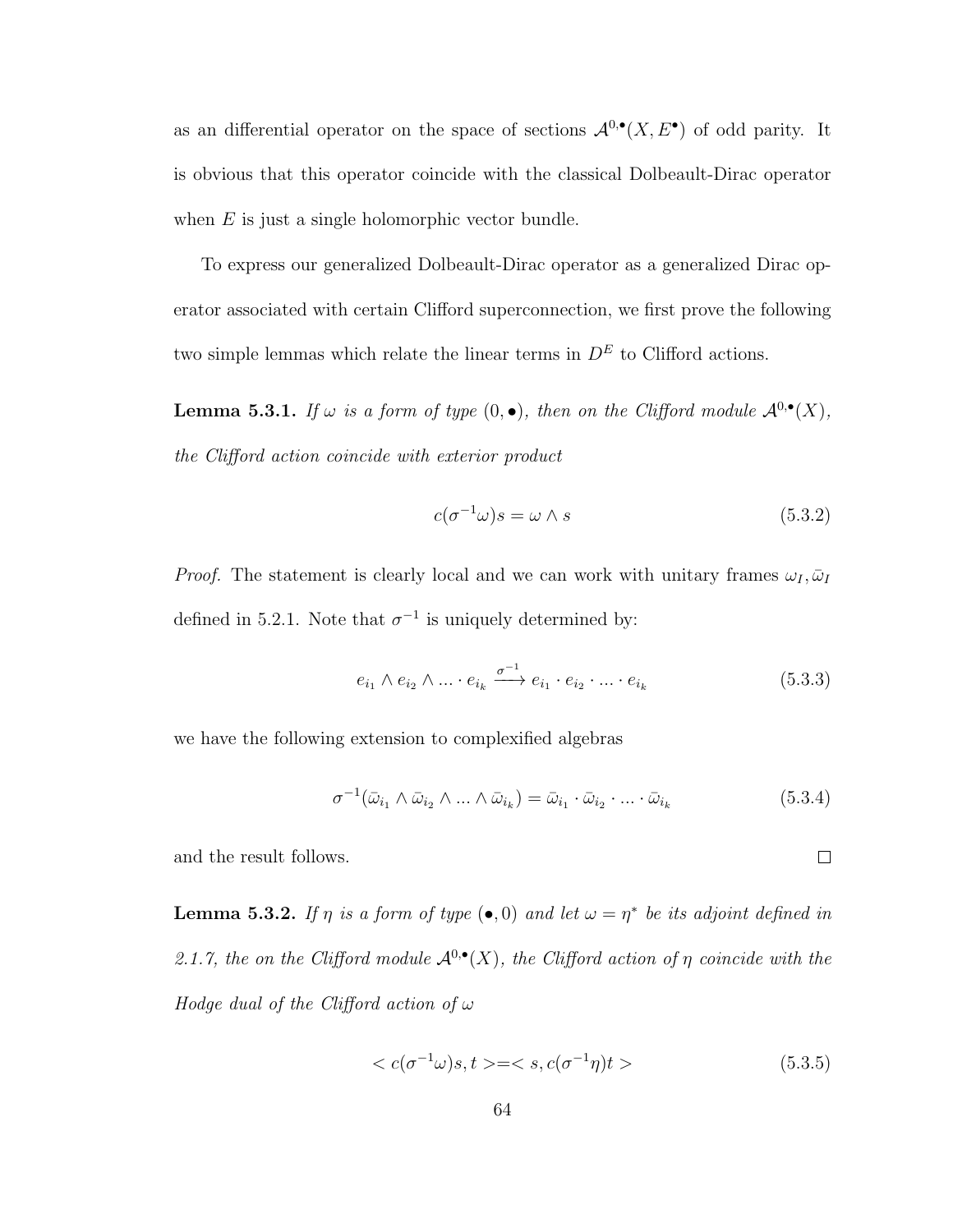Proof. We can either perform a local computation as above, or use the result in 2.1.12 and the fact that the Clifford module  $\mathcal{A}^{0,\bullet}(X)$  is unitary. In fact, this is the motivation to define the star operation at the beginning.  $\Box$ 

If we work locally on  $X$ , we may assume the vector bundles  $E^{\bullet}$  are given a holomorphic structures and we can construct the holomorphic Chern connections  $\nabla^{E^{\bullet}}$ , we have by Proposition 5.2.7

$$
\sqrt{2}(\bar{\partial}^{E^{\bullet}} + \bar{\partial}^{E^{\bullet}*}) = c \circ \sigma^{-1} \circ (\mathbb{A}^T \otimes 1 + 1 \otimes \nabla^{E^{\bullet}})
$$
(5.3.6)

Using the previous two lemmas and the explicit local decomposition in Proposition 2.2.5, for the terms  $\mathbb{E}_k''$ ,  $\mathbb{E}_k'$  of homogeneous bi-degree  $(0, k, 1-k)$  and  $(k, 0, k-1)$ , we have

$$
c \circ \sigma^{-1} (1 \otimes \mathbb{E}_k'' + 1 \otimes \mathbb{E}_k') = \sqrt{2} (\mathbb{E}_k'' + \mathbb{E}_k''^*)
$$
(5.3.7)

Adding these equations (one for each  $k$ ) together, we established the following result.

**Proposition 5.3.3.** If we define the modified superconnection by  $A^{E,T}$  by

$$
\mathbb{A}^{E,T} = \mathbb{A}^T \otimes 1 + 1 \otimes \mathbb{E} \tag{5.3.8}
$$

Then  $A^{E,T}$  is a Clifford superconnection on the Clifford module  $A^{0,\bullet}(X, E^{\bullet})$  and the associated generalized Dirac operator is the generalized Dolbeault-Dirac operator for the hermitian cohesive module  $(E, \mathbb{E}^n, h)$ .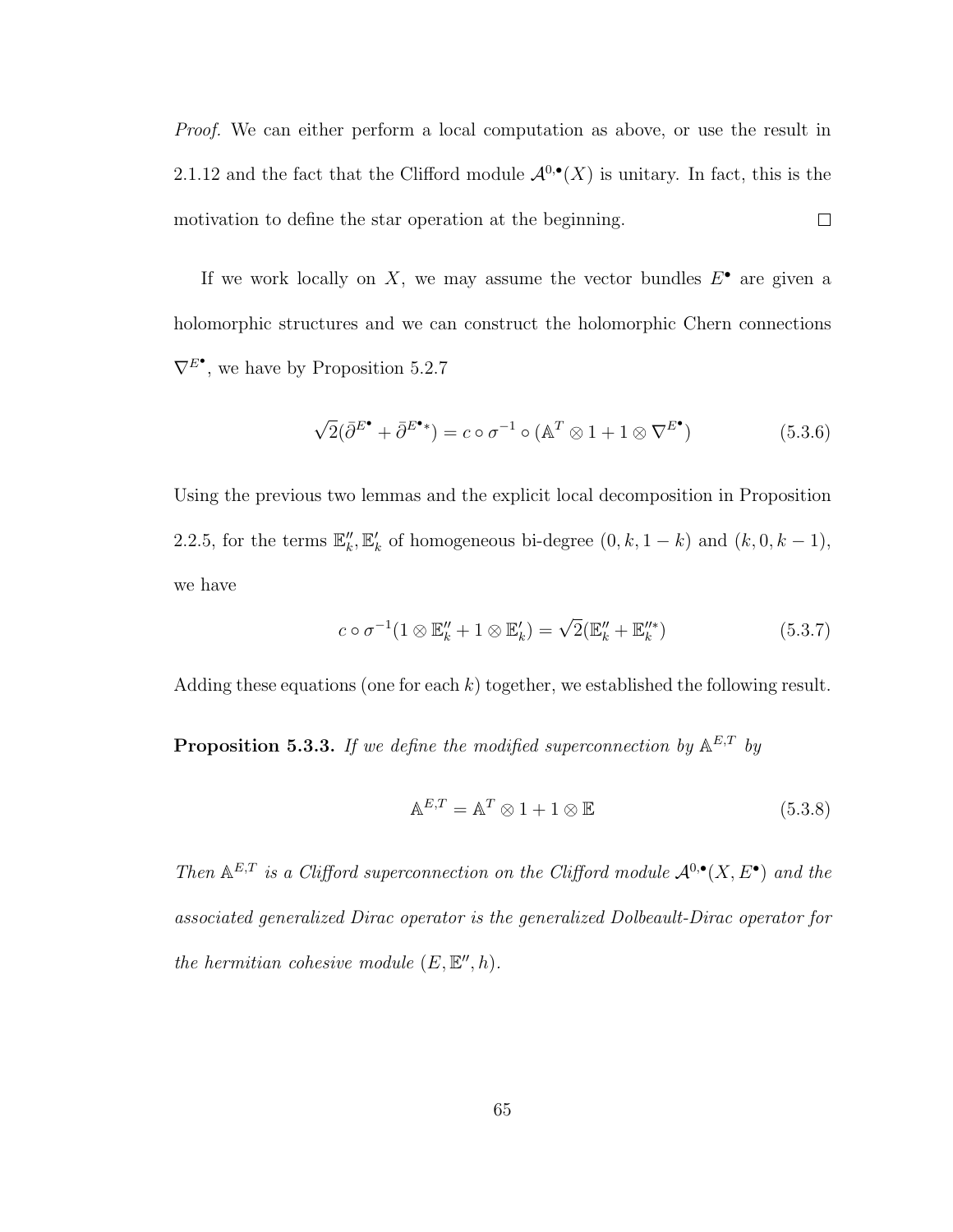## 5.4 Local index formulas

For an arbitrary superconnection  $A$  on a super bundle  $E$  and positive real number s, we recall the scaled superconnection  $A_s$  defined at the beginning of section 4.2,

$$
\mathbb{A}_s = \sum_k s^{(1-k)/2} \mathbb{A}_k \tag{5.4.1}
$$

If  $E$  is a Clifford module and  $\mathbb A$  is a Clifford superconnection, then it is easy to verify that the family of scaled superconnections  $A_s$  are Clifford superconnections and we denote by  $D_s^{\mathbb{A}} = \mathbb{D}^{\mathbb{A}_s}$  the generalized Dirac operators associated to them. When the superconnections are clear from the context, we write  $D_s$  for short.

Definition 5.4.1. It follows from the general theory of elliptic operators that the heat semigroup  $\exp(-tD_s^2)$  associated to the generalized Laplacian  $D_s^s$  are smoothing kernels. We define the integral kernels  $p_{t,s}(x, y)$  associated with the operators  $D_s$  such that for any test section  $\phi \in \mathcal{A}^{0,\bullet}(X, E^{\bullet})$ , we have

$$
\exp(-tD_s^2)\phi(x) = \int_X p_{t,s}(x,y)\phi(y)dy\tag{5.4.2}
$$

**Definition 5.4.2.** We define the chirality operator  $\Gamma$  on the Clifford algebra by

$$
\Gamma = i^n e^1 e^2 ... e^{2n} \tag{5.4.3}
$$

For a Clifford module  $\mathcal{E}$ , we define the relative supertrace  $\text{Str}_{\mathcal{E}/\mathcal{S}}$  on forms with values in  $C(X)$ -endomorphism bundle  $\mathcal{A}^{\bullet}(X, \text{End}_{C(X)}(\mathcal{E}))$  by the formula

$$
Str_{\mathcal{E}/\mathcal{S}}(a) = 2^{-n/2} Str_{\mathcal{E}}(c(\Gamma)a)
$$
\n(5.4.4)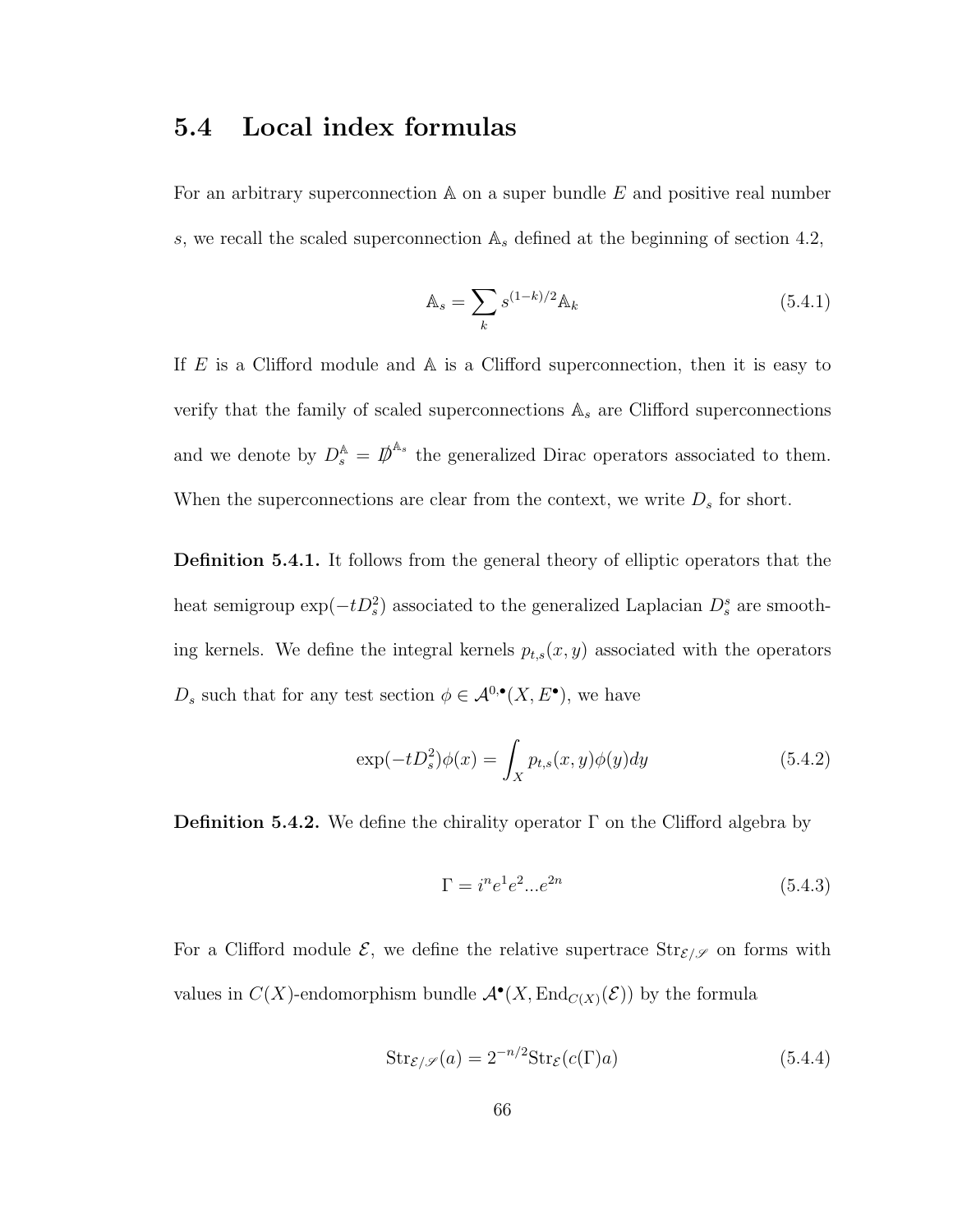In the local decomposition (5.1.7), we have an induced isomorphism

$$
End(\mathscr{S} \otimes W) = C(X) \otimes End(W)
$$

and  $\text{End}_{C(X)}(\mathscr{S} \otimes W) = \text{End}(W)$ , the relative supertrace coincide with  $\text{Str}_W$ .

**Definition 5.4.3.** We define a supertrace  $\text{Tr}_s$  on the Clifford algebra by

$$
\text{Tr}_s(a) = \text{Tr}_{\mathscr{S}}(\Gamma a) \tag{5.4.5}
$$

It is related to the symbol map and Berezin integral  $T$  by the formula

$$
\text{Tr}_s(a) = (-2i)^n T \circ \sigma(a) \tag{5.4.6}
$$

Recall that both the exterior algebra and Clifford algebra are Z-filtered algebra and the symbol map preserves the filtration. It follows that  $\text{Tr}_s(a)$  vanishes on the elements of Clifford filtration strictly less that 2n.

We have the following theorem due to Getzler in  $[Get91]$  concerning the small t asymptotic expansion of  $p_{t,s}(x, y)$  along the diagonal.

**Proposition 5.4.4.** The heat kernel  $p_{t,s/t}(x, x)$  has an asymptotic expansion of the form

$$
p_{t,s}(x,x) = (4\pi t)^{-n} \sum_{i\geq 0}^{N} a_i(x,s)t^i + O(t^{N-n+1/2})
$$
\n(5.4.7)

where  $a_i(x, s) \in \text{End}(\mathcal{E}_x)$  vary smoothly in x, s. Under the canonical isomorphism

$$
End(\mathcal{E}) = C(X) \otimes End_{C(X)}(\mathcal{E})
$$
\n(5.4.8)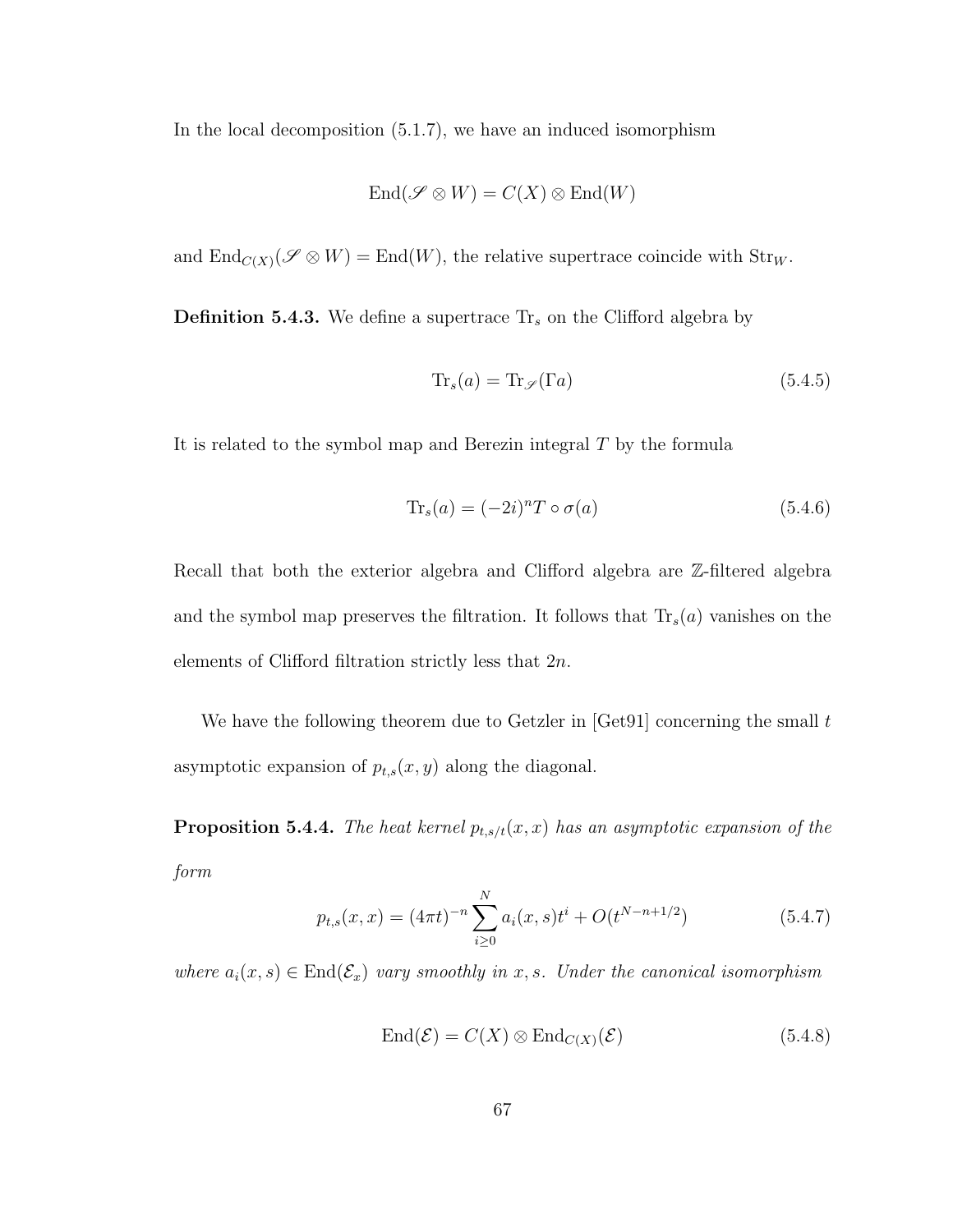we have  $a_i(x, s) \in C_{2i}(X) \otimes \text{End}_{C(X)}(\mathcal{E})$  where  $C_{2i}(X)$  is the Clifford filtration of degree 2i. If we apply the symbol map  $\sigma$  to kernel functions and set  $s = 1/t$ , we get an asymptotic expansion

$$
\sigma(p_{t,1/t}) \sim (4\pi t)^{-n} \sum_{i\geq 0} A_i(x) t^i
$$
\n(5.4.9)

where  $A_i(x) \in \bigoplus_{j \leq 2i} \mathcal{A}^j(X, \text{End}_{C(X)} \mathcal{E}).$ 

**Definition 5.4.5.** The full symbol of the heat kernel  $p$  is defined by

$$
\sigma(p) = \sum_{i=0}^{n} [A_i]_{(2i)} \tag{5.4.10}
$$

where  $[A_i]_{(2i)}$  is the degree 2*i* form component of  $A_i$ .

The following result is well-known in the heat kernel proof of the classical Atiyah-Singer index formula, for a proof of the general case, we refer to [Get91] and [BGV91].

**Theorem 5.4.6.** If  $\mathcal{R}^{\mathcal{E}/\mathcal{S}}$  is the relative curvature of the Clifford module  $\mathcal{E}/\mathcal{S}$ , then the full symbol is given by

$$
\sigma(p) = \det^{1/2}(\frac{\mathcal{R}^{LC}/2}{\sinh(\mathcal{R}^{LC}/2)}) \cdot \exp(-\mathcal{R}^{\mathcal{E}/\mathcal{S}})
$$
(5.4.11)

As we remarked before, the modification term  $T_{as}$  is a three form on X and  $\nabla^T = d + \frac{1}{4}$  $\frac{1}{4}T_{as}$  can be viewed as a superconnection on the trivial twisting bundle.

**Lemma 5.4.7.** Let  $\mathcal{R}^T$  be the curvature of  $\nabla^T$ , it is computed by

$$
\mathcal{R}^T = \frac{1}{4} dT_{as} = \frac{i}{2} \partial^X \bar{\partial}^X \Theta \tag{5.4.12}
$$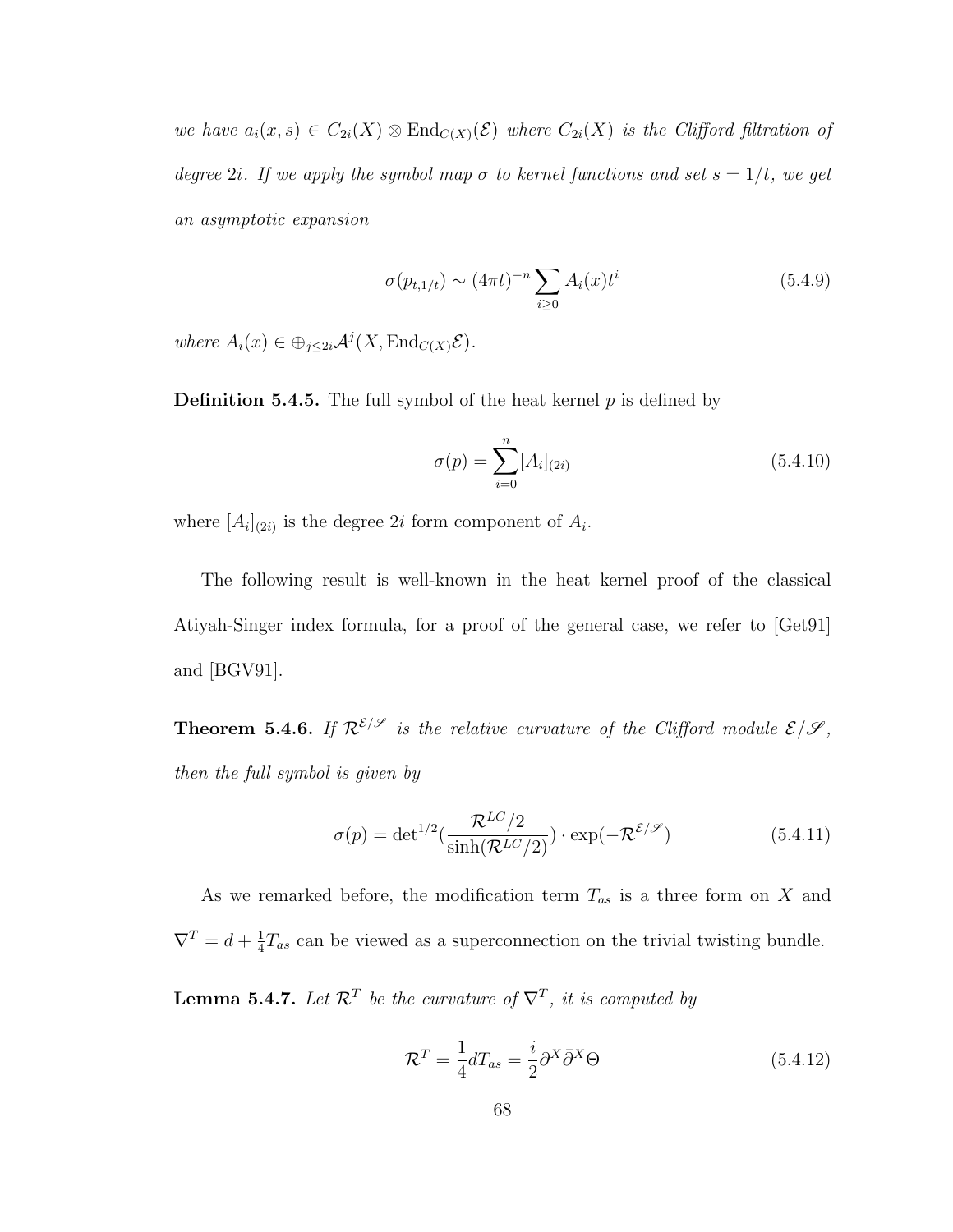consequently, it is an exact form in both deRham cohomology and Bott-Chern cohomology.

Lemma 5.4.8. If we apply the relative supertrace to the full symbol, and under the local decomposition

$$
\Lambda^{\bullet}T^{*0,1}X=\mathscr{S}\otimes E^{\bullet}\otimes\mathbb{C}\otimes K^{-1/2}
$$

we have

$$
\operatorname{Str}_{\mathcal{E}/\mathscr{S}}\sigma(p) = \hat{A}(\nabla^{LC}) \cdot \operatorname{ch}(\mathbb{E}) \cdot \operatorname{ch}(\nabla^{T}) \cdot \operatorname{ch}(\nabla^{K^{-1/2}})
$$
(5.4.13)

Consequently, if we apply the supertrace on  $End\mathcal{E}$  by first applying supertrace on  $C(X)$ , we have

$$
Str_{C(X)} p_{t,1/t}(x,x) \sim (4\pi t)^{-n} \sum_{i\geq n} Str_{C(X)} A_i(x) t^i
$$
 (5.4.14)

so there is no pole at  $t = 0$ .

Proposition 5.4.9. We have the following McKean-Singer formula for generalized Dirac operators.

$$
\operatorname{Ind}(D_s) = \operatorname{Tr}_s \exp(-tD_s^2) = \int_X \operatorname{Tr}_s p_{t,s}(x, x) dx \tag{5.4.15}
$$

As an corollary of the McKean-Singer formula, we have the following index theorems for cohesive modules.

Corollary 5.4.10. In deRham cohomology, the following differential forms are cohomologous:

$$
\hat{A}(\nabla^{LC}) \cdot \text{ch}(\nabla^{K^{-1/2}}) = \text{Todd}(X) \tag{5.4.16}
$$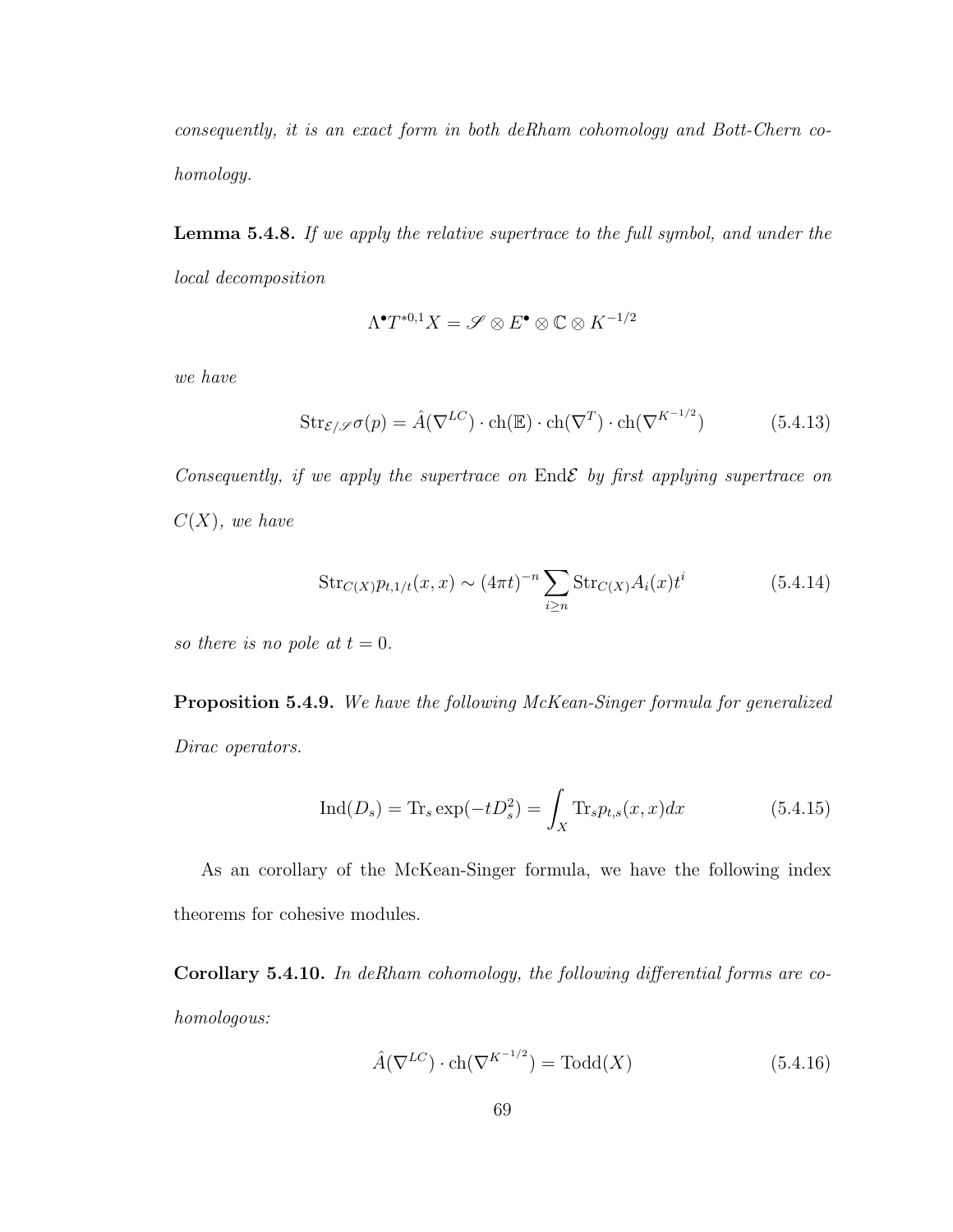Therefore the generalized Dolbeault-Dirac operator  $D^E$  has its index given by the following generalization of Hirzebruch-Riemann-Roch formula:

$$
\operatorname{Ind}(D^E) = (2\pi i)^{-n} \int_X \operatorname{Todd}(X) \cdot \operatorname{ch}(E) \tag{5.4.17}
$$

Corollary 5.4.11. If X is equipped with a Kälher metric, then  $\Theta$  is closed and  $T_{as} =$ 0. In addition, the Chern connection  $\nabla^C$  coincide with the Levi-Civita connection  $\nabla^{LC}$ . Therefore, as differential forms on X, we have:

$$
\hat{A}(\nabla^{LC}) \cdot \text{ch}(\nabla^{K^{-1/2}}) = \text{Todd}(\nabla^{C})
$$
\n(5.4.18)

Consequently, the local index density is given by the Bott-Chern form

$$
\text{ind}D^E = (2\pi i)^{-n} [\text{Todd}(\nabla^C) \cdot \text{ch}(\mathbb{E})]_{(2n)} \tag{5.4.19}
$$

Remark 5.4.12. Since we are working with superconnections rather than connections, the usual formula for Chern character of a connection  $\nabla$ 

$$
ch(\nabla) = \exp(-\frac{\nabla^2}{2\pi i})\tag{5.4.20}
$$

needs modification. Instead of dividing by  $2\pi i$  of the curvature, we define a map  $\phi$ on  $\mathcal{A}^{\bullet}(X)$  by

$$
\phi(\omega) = (2\pi i)^{-|\omega|/2}\omega\tag{5.4.21}
$$

for homogeneous forms  $\omega$ , the Chern character is then defined by the formula

$$
ch(E, \mathbb{E}) = \phi(\text{Tr}_s \exp(-\mathbb{E}^2))
$$
\n(5.4.22)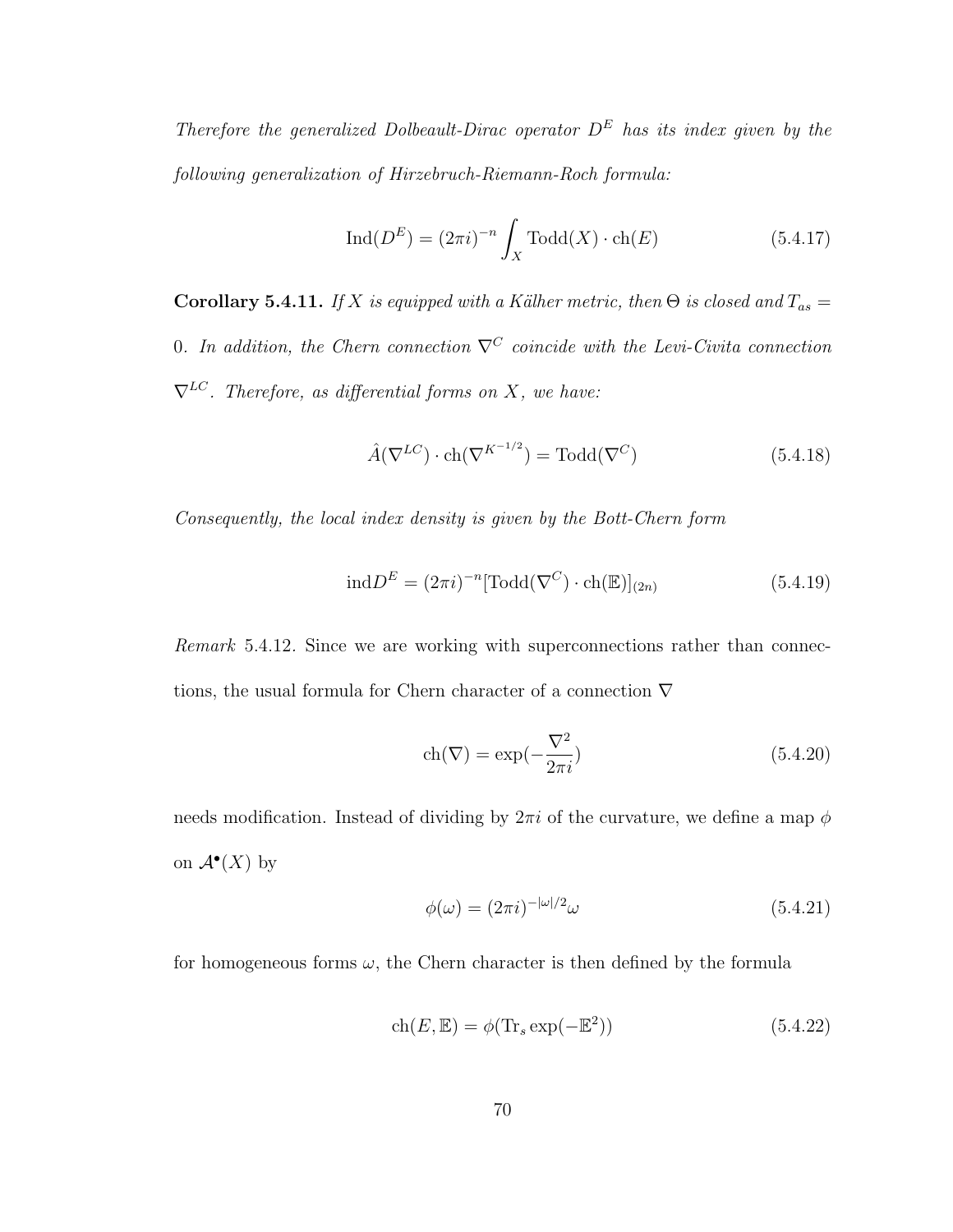### Chapter 6

# Family index theorem for cohesive modules

In the last chapter, we extend the index theorem for a single operator to a family index theorem. For a holomorphic submersion  $\pi : M \to B$  between compact complex manifolds and fix a cohesive module  $E$  on  $M$ , the restriction of  $E$  to fibers  $M/B$  provide a family of cohesive modules. In [Blo06], a quasi-cohesive module is constructed as the push forward of  $E$ . We perform an infinite dimensional Chern superconnection construction for the quasi-cohesive module  $\pi_!E$  and the resulting superconnection is adapted to the family of generalized Dolbeault-Dirac operators. The final index formula is a generalization of the classical Grothendieck-Riemann-Roch formula and takes value in Bott-Chern cohomology when the submersion is Kähler in the sense of [BGS88b].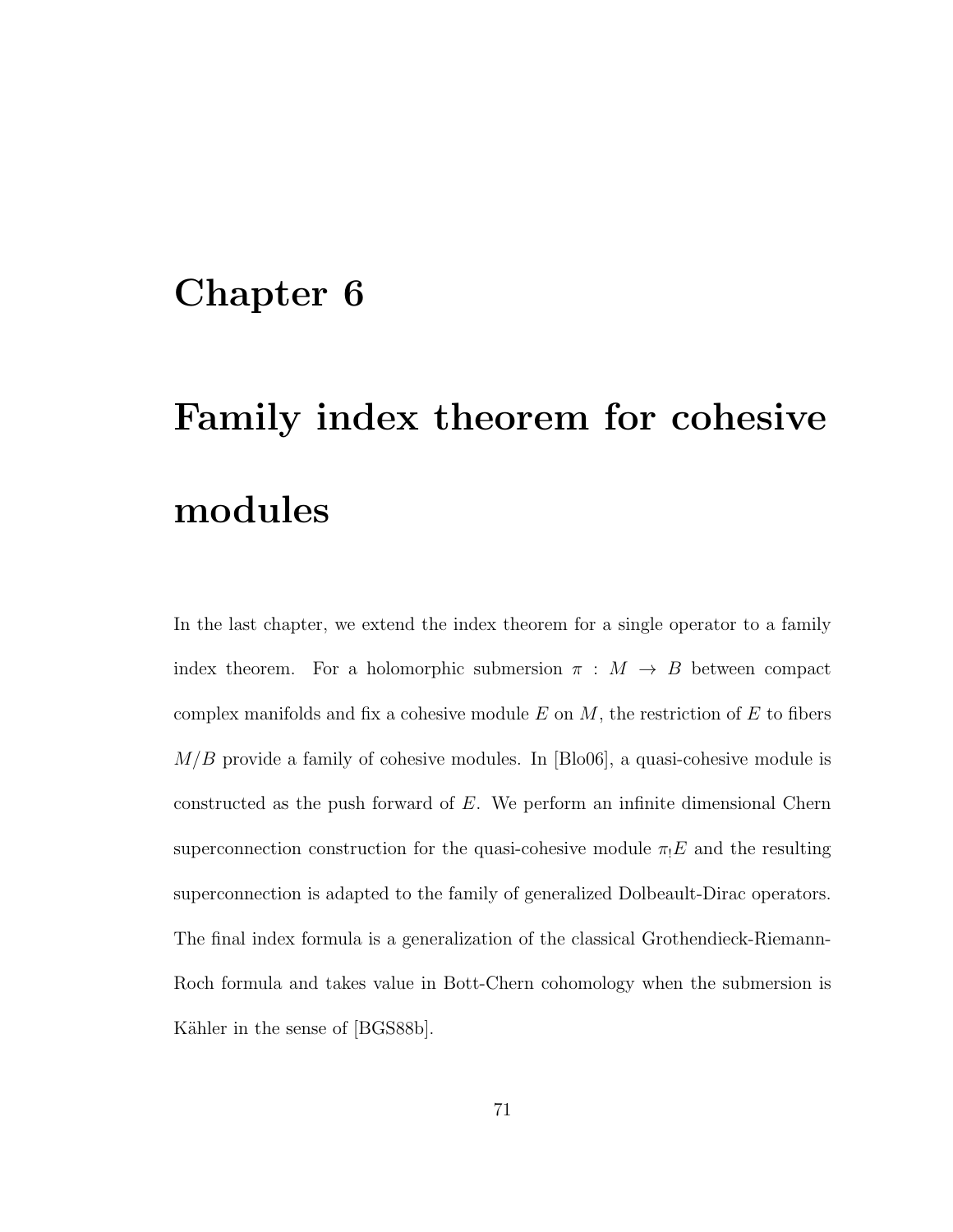### 6.1 Riemannian fibre bundles

Let  $\pi : M \to B$  be a submersion between compact manifolds and we choose a splitting  $TM = T(M/B) \oplus T_H M$  such that  $\pi$  induces an isomorphism  $T_H M = \pi^* TB$ . Let P be the projection from TM to  $T(M/B)$  with respect to the splitting. We obtain a splitting of the dual bundles as well and have the canonical decomposition

$$
\mathcal{A}^{\bullet}(M) = \mathcal{A}^{\bullet}(M/B) \otimes \pi^* \mathcal{A}^{\bullet}(B) \tag{6.1.1}
$$

where the tensor product should be understood as the projective tensor product of Fréchet algebras over  $M$ .

For any connection  $\nabla^{M/B}$  for the vertical tangent bundle  $T(M/B)$  on M, we define the following geometric tensors.

**Definition 6.1.1.** We define the second fundamental form  $S$  as an element in  $\mathcal{A}^1_H(M,\mathrm{End} T(M/B))$  by

$$
S(Z) \cdot U = \nabla_Z^{M/B} U - P[Z, U], Z \in T_H M, U \in T(M/B)
$$
(6.1.2)

The mean curvature  $k$  is the horizontal one form given by the trace of  $S$ 

$$
k(Z) = \text{tr}_{M/B} S_Z \tag{6.1.3}
$$

The curvature  $\Omega$  of the splitting is an element in  $\mathcal{A}^2_H(M, T(M/B))$  defined by

$$
\Omega(Z, W) = -P[Z, W], \forall Z, W \in T_H M \tag{6.1.4}
$$

**Definition 6.1.2.** If  $T(M/B)$  is equipped with a Riemannian metric  $g_{M/B}$ , we choose an arbitrary Riemannian metric  $g_B$  on B which lifts to a metric on  $T_HM$ .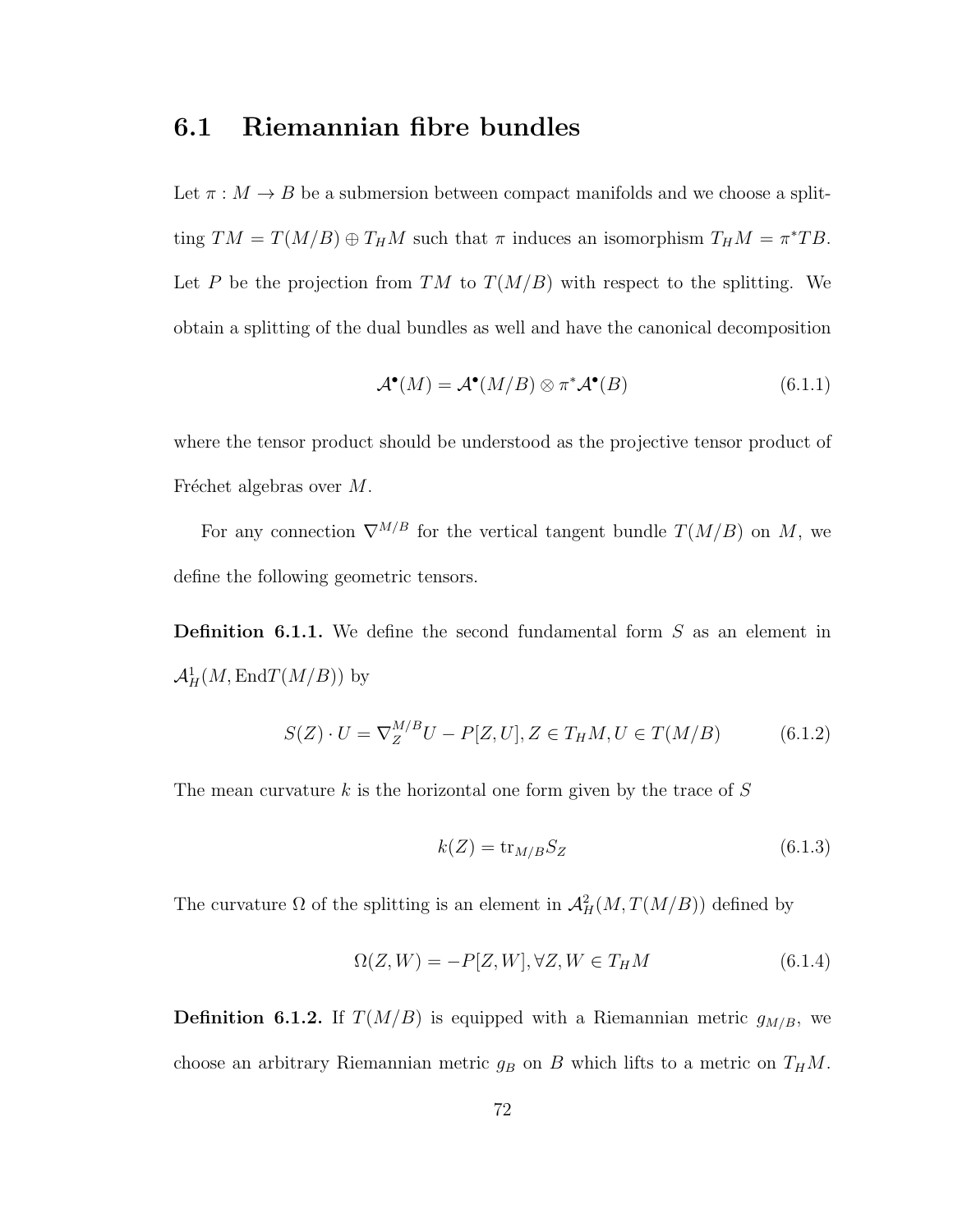We define the Levi-Civita connection  $\nabla^{M/B}$  of the vertical tangent bundle by

$$
\nabla^{M/B} = P \circ \nabla^{LC, g_B \oplus g_{M/B}} \tag{6.1.5}
$$

then  $\nabla^{M/B}$  is independent of  $g_B$  and coincide with the Levi-Civita connections along the fibre when restricted.

Therefore we may work with the Levi-Civita connection  $\nabla^g$  with  $g = g_B \oplus g_{M/B}$ or the direct sum connection  $\nabla^{\oplus} = \pi^* \nabla^B \oplus \nabla^{M/B}$  where  $\nabla^B$  is the Levi-Civita connection on B. The following tensor captures the difference of  $\nabla^g$  and  $\nabla^{\oplus}$ .

**Definition 6.1.3.** Let  $\omega \in A^1(M, \Lambda^2 T^*M)$  be the one form defined by the formula

$$
\omega(X)(Y,Z) = g(S(X)Y,Z) - g(S(X)Z,Y) + \frac{1}{2}g(\Omega(X,Z),Y)
$$
\n(6.1.6)

$$
-\frac{1}{2}g(\Omega(X,y),Z) + \frac{1}{2}g(\Omega(Y,Z),X) \tag{6.1.7}
$$

**Proposition 6.1.4.** The Levi-Civita connection  $\nabla^g$  is related to the connection  $\nabla^{\oplus}$ by the formula

$$
g(\nabla^g_X Y, Z) = g(\nabla^{\oplus}_X Y, Z) + \omega(X)(Y, Z)
$$
\n(6.1.8)

# 6.2 Clifford modules over a degenerate Clifford algebra

For the fibre bundle  $(M, B, \pi, P, g_{M/B})$ , we may consider the vertical bundle of Clifford algebras  $C(M/B)$  whose fibre at  $m \in M$  is the Clifford algebra of the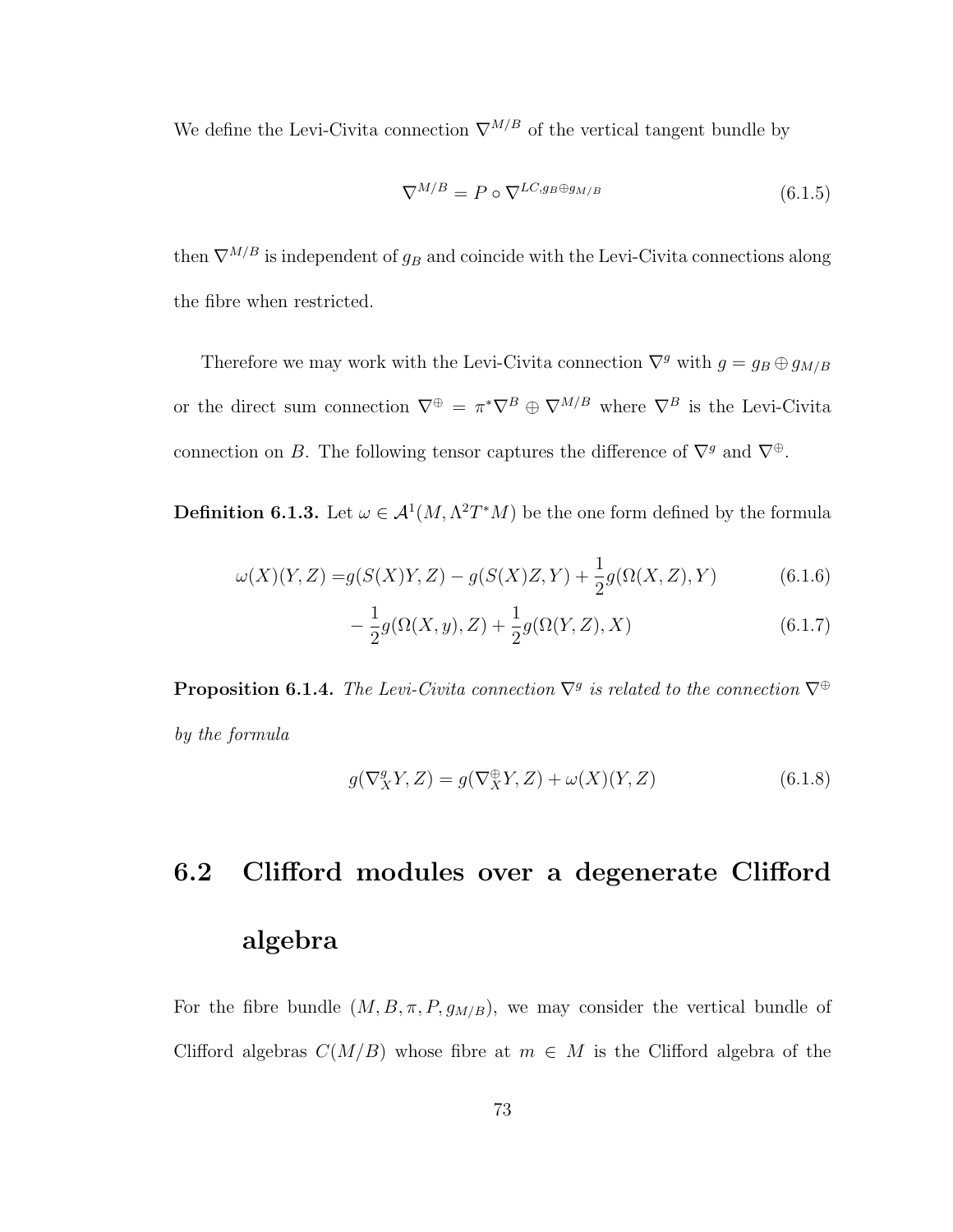Euclidean vector space  $(T_m^*M/B, g_{M/B})$ . For the horizontal direction, we use the degenerate metric and the Clifford algebra  $C(T_H^*)$  reduces to the exterior algebra  $\pi^*\Lambda^{\bullet}T^*B$ .

**Definition 6.2.1.** The degenerate bundle of Clifford algebra  $C_0(M)$  on the fibre bundle  $(M, B, \pi, P, g_{M/B})$  is defined by

$$
C_0(M) = \pi^* \Lambda^{\bullet} T^* B \otimes C(M/B)
$$
\n(6.2.1)

To define the natural connections on the degenerate Clifford algebra, we use the method of adiabatic limits. For a positive real parameter  $u$ , let  $g_u$  be the metric on  $T^*M$  defined by

$$
g_u = g_{M/B} \oplus u g_B \tag{6.2.2}
$$

and we denote by  $C_u(M)$  the bundle of Clifford algebras on M defined by the metric  $g_u$ .

**Definition 6.2.2.** We define a map  $\tau^u$  from  $\Lambda^2T^*M$  to  $\text{End}(T^*M)$  by

$$
\tau^{u}(v_1 \wedge v_2)\xi = 2(g_u(v_1, \xi)v_2 - g_u(v_2, \xi)v_1)
$$
\n(6.2.3)

Then  $\tau^0 = \lim_{u \to 0} \tau^u$  exists and we define a connection on  $T^*M$  by

$$
\nabla^{T^*M,0} = \nabla^{\oplus} + \frac{1}{2}\tau^0(\omega)
$$
\n(6.2.4)

where  $\omega$  was defined in 6.1.3.

**Definition 6.2.3.** A Clifford module  $\mathcal{E}$  for the vertical Clifford algebra  $C(M/B)$ is a  $\mathbb{Z}_2$ -graded vector bundle with an even Clifford action  $c^{\pi}$ . A connection  $\nabla^{\mathcal{E}}$  is a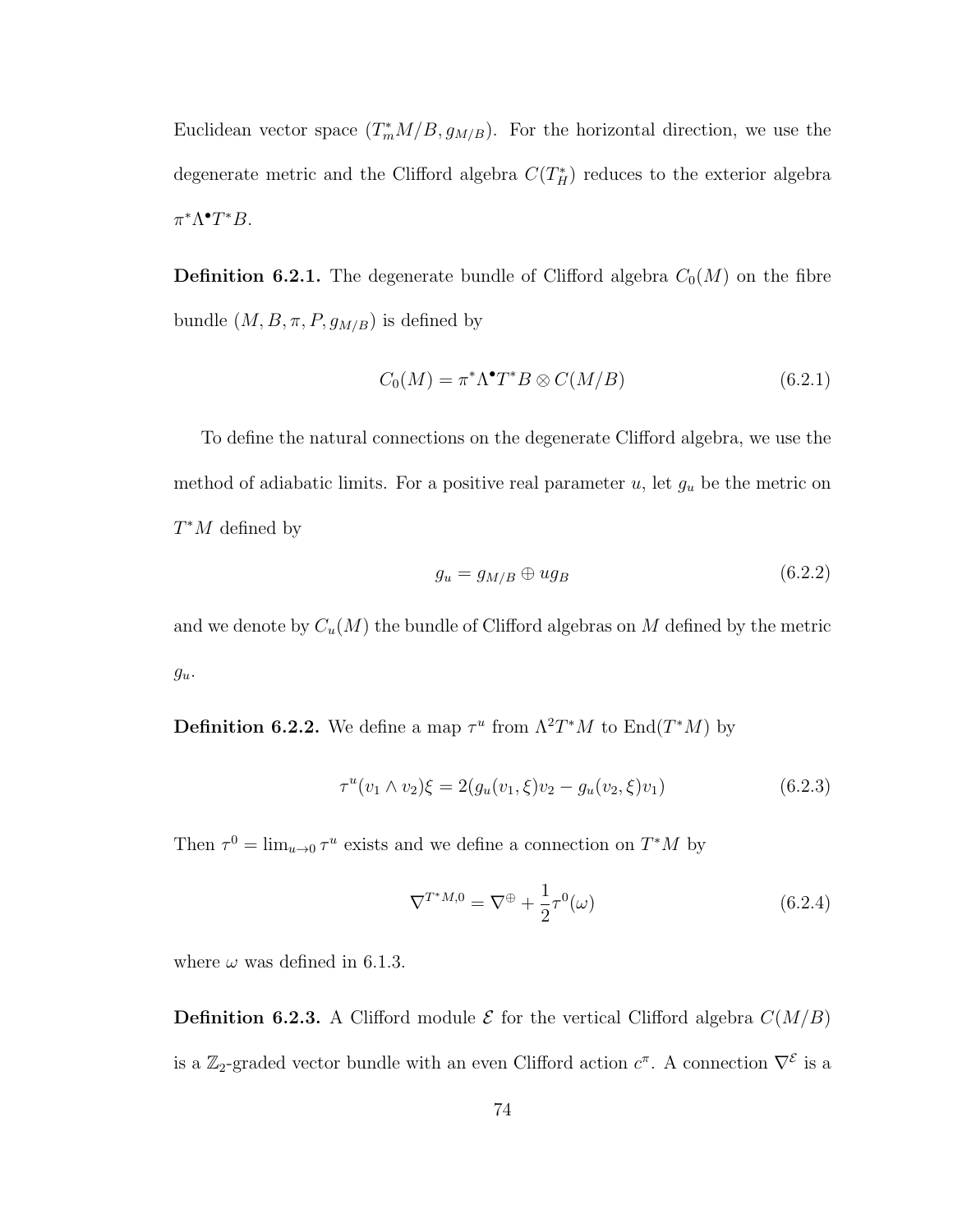Clifford connection if it satisfies

$$
[\nabla_Y^{\mathcal{E}}, c^{\pi}(a)] = c^{\pi}(\nabla_Y^{M/B} a)
$$
\n(6.2.5)

for any  $Y \in TM$ ,  $a \in C(M/B)$ . A superconnection  $A^{\mathcal{E}}$  is a Clifford superconnection if it satisfies

$$
[\mathbb{A}^{\mathcal{E}}, c^{\pi}(a)] = c^{\pi}(\nabla^{M/B}a)
$$
\n(6.2.6)

For any Clifford module  $\mathcal E$  for the vertical Clifford algebra  $C(M/B)$ , the vector bundle

$$
\mathscr{E} = \pi^* \Lambda^{\bullet} T^* B \otimes \mathcal{E}
$$
 (6.2.7)

defines a Clifford module for the degenerate Clifford algebra  $C_0(M)$  with horizontal actions given by wedge product and vertical actions given by  $c^{\pi}$ .

**Proposition 6.2.4.** The connection  $\nabla^{\mathscr{E},0}$  defined by

$$
\nabla^{\mathcal{E},0} = \pi^* \nabla^B \otimes 1 + 1 \otimes \nabla^{\mathcal{E}} + \frac{1}{2} c_0(\omega)
$$
 (6.2.8)

is a Clifford connection for  $C_0(M)$  on  $\mathscr E$ 

$$
[\nabla^{\mathcal{E},0}, c_0(a)] = c_0(\nabla^{T^*M,0}a)
$$
\n(6.2.9)

**Lemma 6.2.5.** If  $f_{\alpha}$  is a horizontal basis and  $e_i$  is a vertical basis with dual basis  $f^{\alpha}, e^i$  then

$$
c_0(\omega) = k(f_\alpha)f^\alpha - \frac{1}{2}g_{M/B}(\Omega(f_\alpha, f_\beta), e_i)f^\alpha \wedge f^\beta \cdot c^\pi(e^i)
$$
(6.2.10)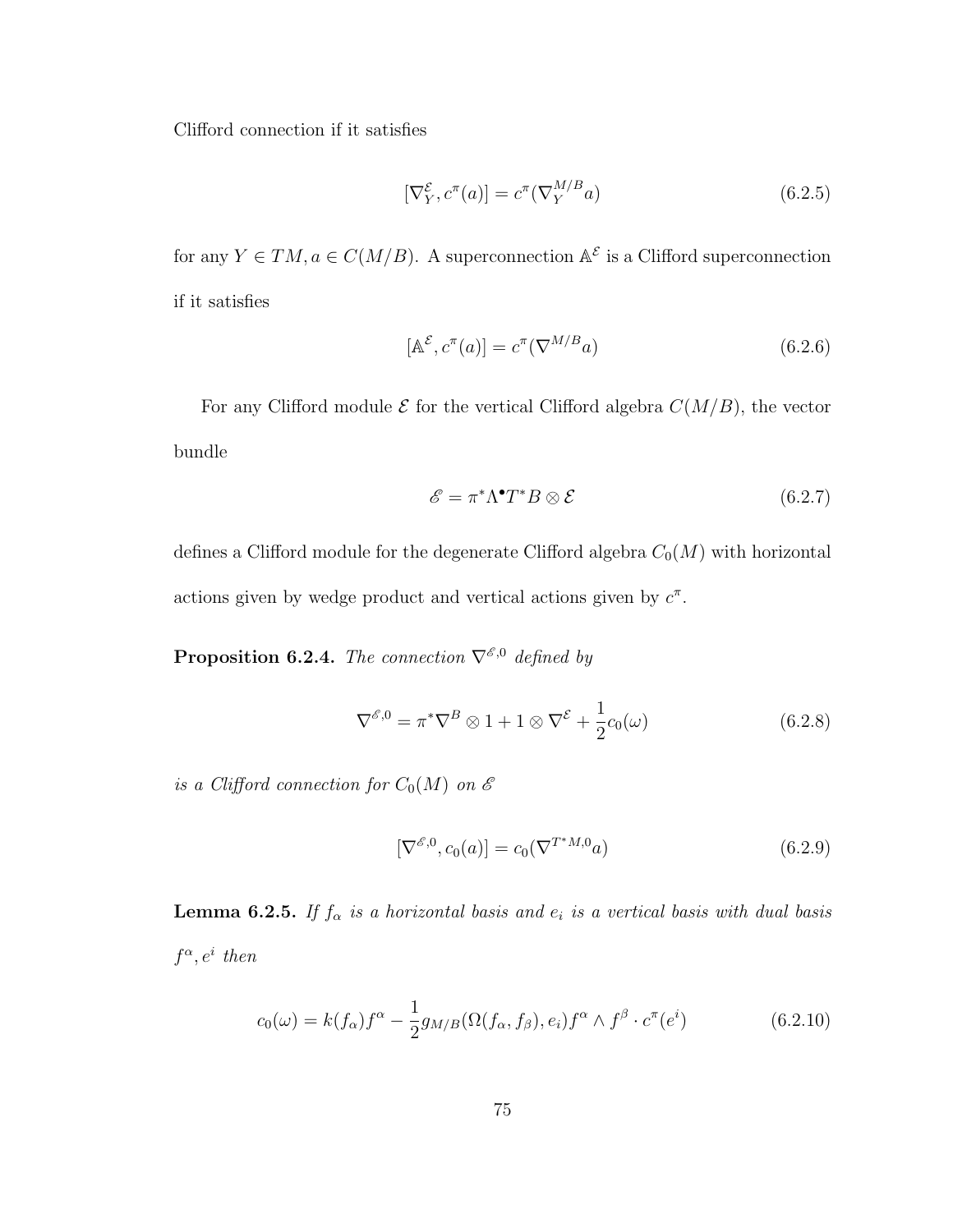#### 6.3 Push forward superconnection

We assume  $M, B$  are compact complex manifolds and  $\pi$  is a holomorphic submersion. In addition, we assume the splitting is compatible with the almost complex structures such that

$$
T_H^* M = \pi^* T^* B \tag{6.3.1}
$$

is an isomorphism of complex vector bundles. The Riemannian metric  $g_{M/B}$  induces hermitian metrics on  $M/B$  defined by the usual formula

$$
h_{M/B}(X,Y) = g_{M/B}(X,Y) + ig_{M/B}(JX,Y)
$$
\n(6.3.2)

Similarly if we choose a Riemannian metric  $g_B$  on  $B$ , we obtain a hermitian metric  $h_B$  on  $B$ .

Let  $(E, E^{\bullet})$  be a hermitian cohesive module over M with Chern superconnection E. We define its push-forward  $\pi_!E$  as a quasi-cohesive module in the sense of [Blo06].

 $\pi_!E$  is an infinite dimensional bundle over B whose fiber over b is the space of smooth sections  $\mathcal{A}^{0,\bullet}(X_b, E^{\bullet})$  where  $X_b = \pi^{-1}(b)$  is the fibre. We view it as a Clifford module of  $C(M/B)$  with space of sections  $\mathcal{A}^{0,\bullet}(M/B, E)$ , the vertical antiholomorphic forms with values in cohesive module E.

**Definition 6.3.1.** Let  $\mathscr E$  be the Clifford module defined in previous section, then we have the identification

$$
\mathcal{A}^{\bullet}(B,\pi_!E)=\mathcal{A}^0(M,\mathscr{E})
$$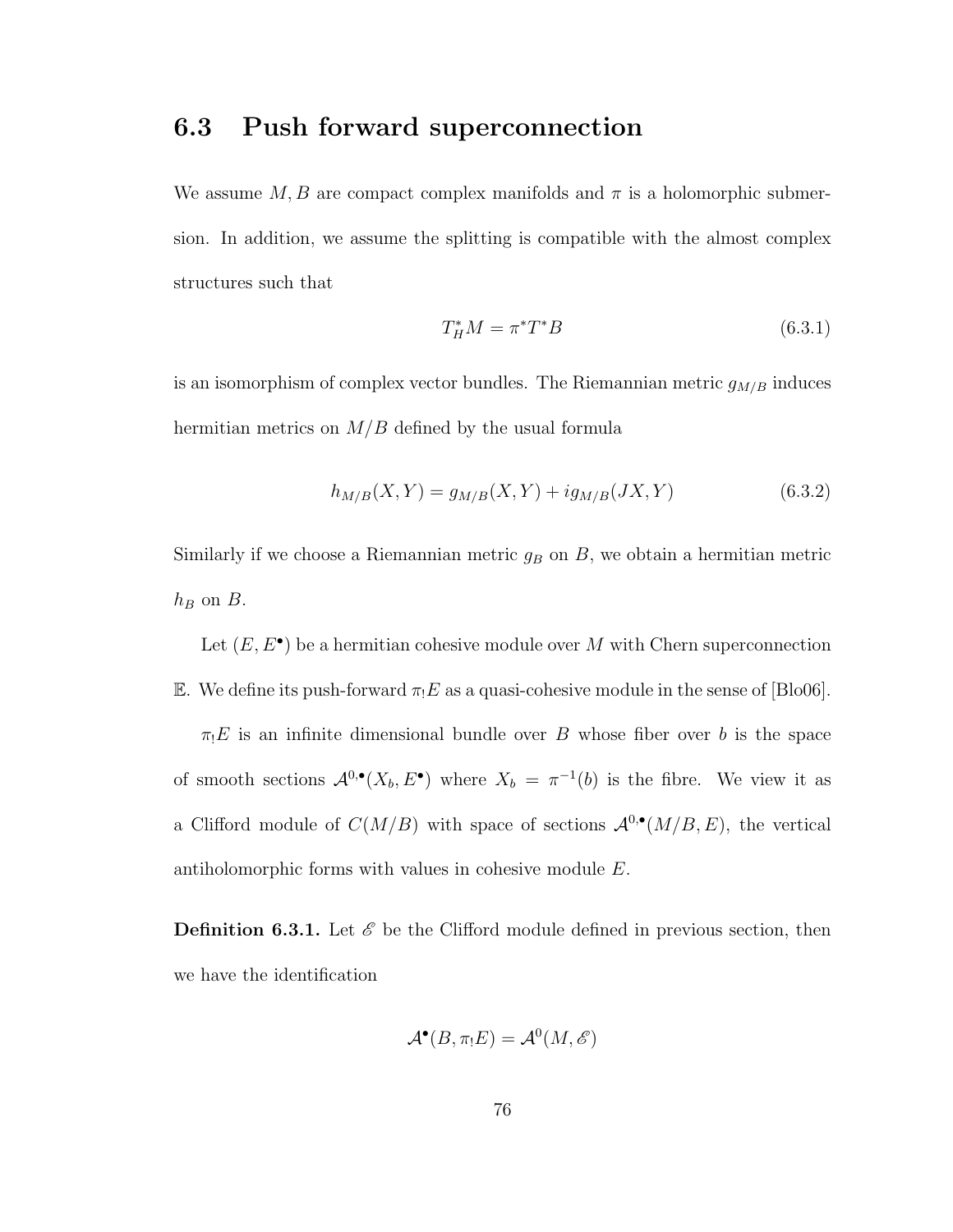A superconnection  $\mathbb A$  adapted to a family of differential operators  $D_b$  is a differential operator on the bundle  $\mathscr E$  over M of odd parity such that

$$
\mathbb{A}(vs) = d_B(v) \cdot s + (-1)^{|v|} v \mathbb{A}s \tag{6.3.3}
$$

for all  $v \in \mathcal{A}^{\bullet}(B), s \in \mathcal{A}^{0}(M, \mathscr{E})$  and it decomposes as

$$
\mathbb{A} = D + \sum_{i=1}^{\dim B} \mathbb{A}_i \tag{6.3.4}
$$

where  $\mathbb{A}_i$  maps  $\mathcal{A}^{\bullet}(B, \pi_!E)$  to  $\mathcal{A}^{\bullet+i}(B, \pi_!E)$ .

**Definition 6.3.2.** We define the push-forward superconnection  $\pi_! \mathbb{E}$  as the Dirac operator for degenerate Clifford module:

$$
\pi_! \mathbb{E} = c_0 \circ \nabla^{\mathscr{E},0} \tag{6.3.5}
$$

which is a composition of maps

$$
\mathcal{A}^{0,\bullet}(M/B, E^{\bullet}) \xrightarrow{\nabla^{\mathscr{E},0}} \mathcal{A}^{\bullet}(M) \otimes \mathcal{A}^{0,\bullet}(M/B, E) \xrightarrow{\sigma^{-1}} \pi^*\mathcal{A}^{\bullet}(B) \otimes C(M/B) \otimes \mathcal{A}^{0,\bullet}(M/B, E) \xrightarrow{\alpha_0} \pi^*\mathcal{A}^{\bullet}(B) \otimes \mathcal{A}^{0,\bullet}(M/B, E)
$$

Since  $\nabla^B$  is torsion free, it follows that  $\pi_! \mathbb{E}$  is a superconnection for  $\pi_! E$ .

**Proposition 6.3.3.**  $\pi_! \mathbb{E}$  is a superconnection adapted to the family of spin<sup>c</sup> Dirac operators along the fibre.

We still need to modify the superconnection by the torsion three form. Let  $h$ be the hermitian metric with fundamental form  $\Theta$  on  $M$ , we define the three form T on M by

$$
T(\Theta) = \frac{i}{4} (\partial^{M/B} - \bar{\partial}^{M/B}) \Theta
$$
\n(6.3.6)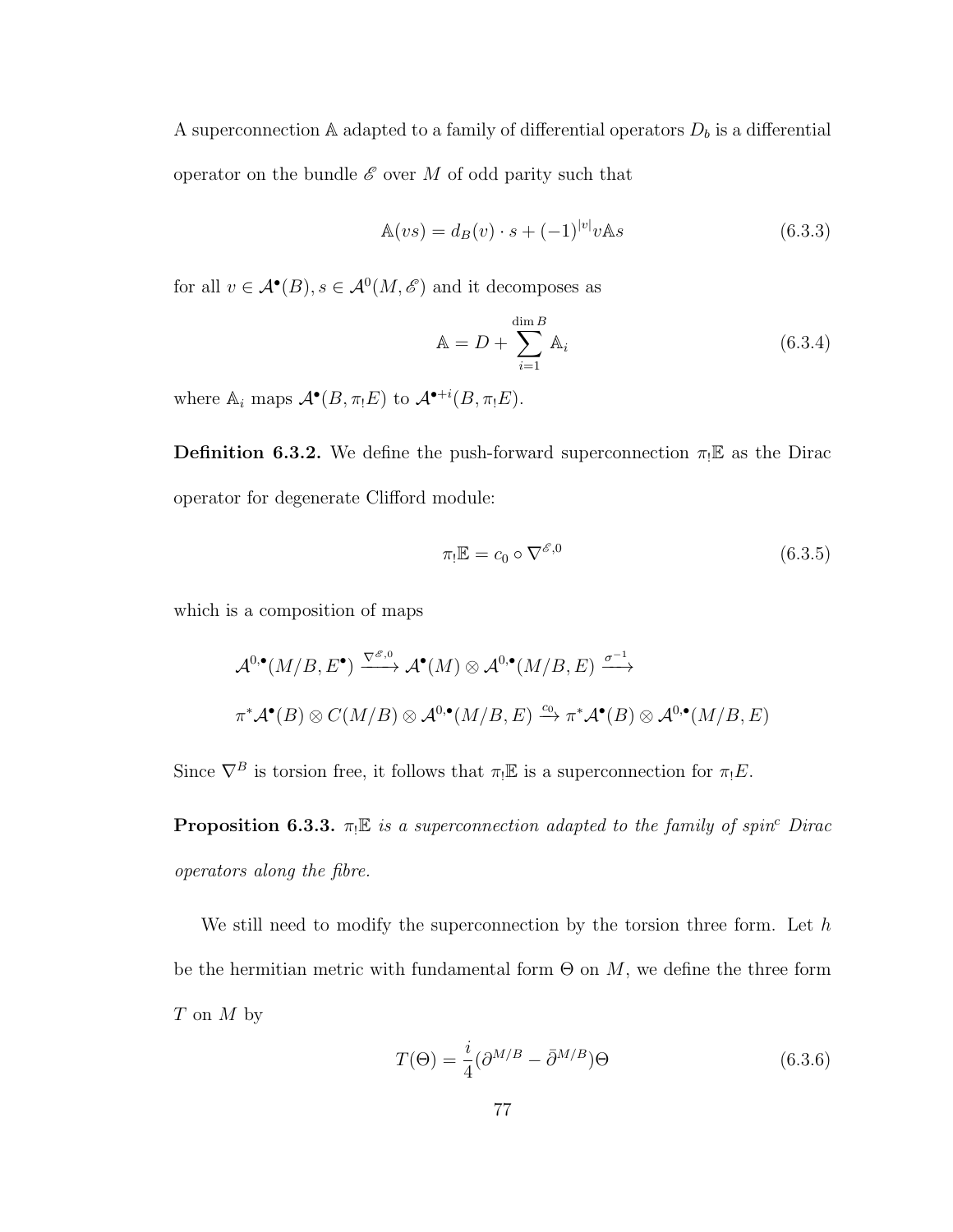and regard  $\nabla^T = d + T(\Theta)$  as a superconnection as before, then if we set

$$
\mathbb{E}^{\Theta} = \mathbb{E} \otimes 1 + 1 \otimes \nabla^{T}(\Theta)
$$
\n(6.3.7)

then  $\pi_! \mathbb{E}^T$  is a superconnection on  $\pi_!$  adapted to the family of generalized Dolbeault-Dirac operators  $D^E$ .

Definition 6.3.4. The fibre bundle is called a Kälher fibration if there exist a closed  $(1, 1)$  form  $\tau$  on M such that  $\tau$  restricts to Kälher forms to each fibre and the splitting is orthogonal with respect to  $\tau$ .

As is clear from our argument, we may choose any global  $(1, 1)$  form that restricts to the fiberwise fundamental form, so instead of using  $\Theta$ , we may define  $T(\tau)$  and twist the Clifford modules by the trivial bundle with superconnection  $d+T(\tau)$ , the resulting superconnection  $\mathbb{E}^{\tau}$  has its push-forward  $\pi_! \mathbb{E}^{\tau}$  is a superconnection for  $\pi_! E$ adapted to the family of modified Dirac operators

$$
D_b^{\tau,E} = D_b^{Cl,E} + c^{\pi} \circ T(\tau)
$$
\n(6.3.8)

We define the scaled superconnections  $(\pi_! \mathbb{E}^{\tau})_s$  as before and extend supertrace and relative supertrace in this context.

**Proposition 6.3.5.** The heat semigroup  $exp(-t\pi E_s)$  is smoothing for  $t > 0$  and are represented by smooth kernel functions  $p_{t,s}(x, y)$  on M. The asymptotic expansion along the diagonal takes the form

$$
p_{t,1/t}(x,x) \sim (4\pi t)^{-\dim M/B} \sum_{i\geq 0} t^i A_i(x) \tag{6.3.9}
$$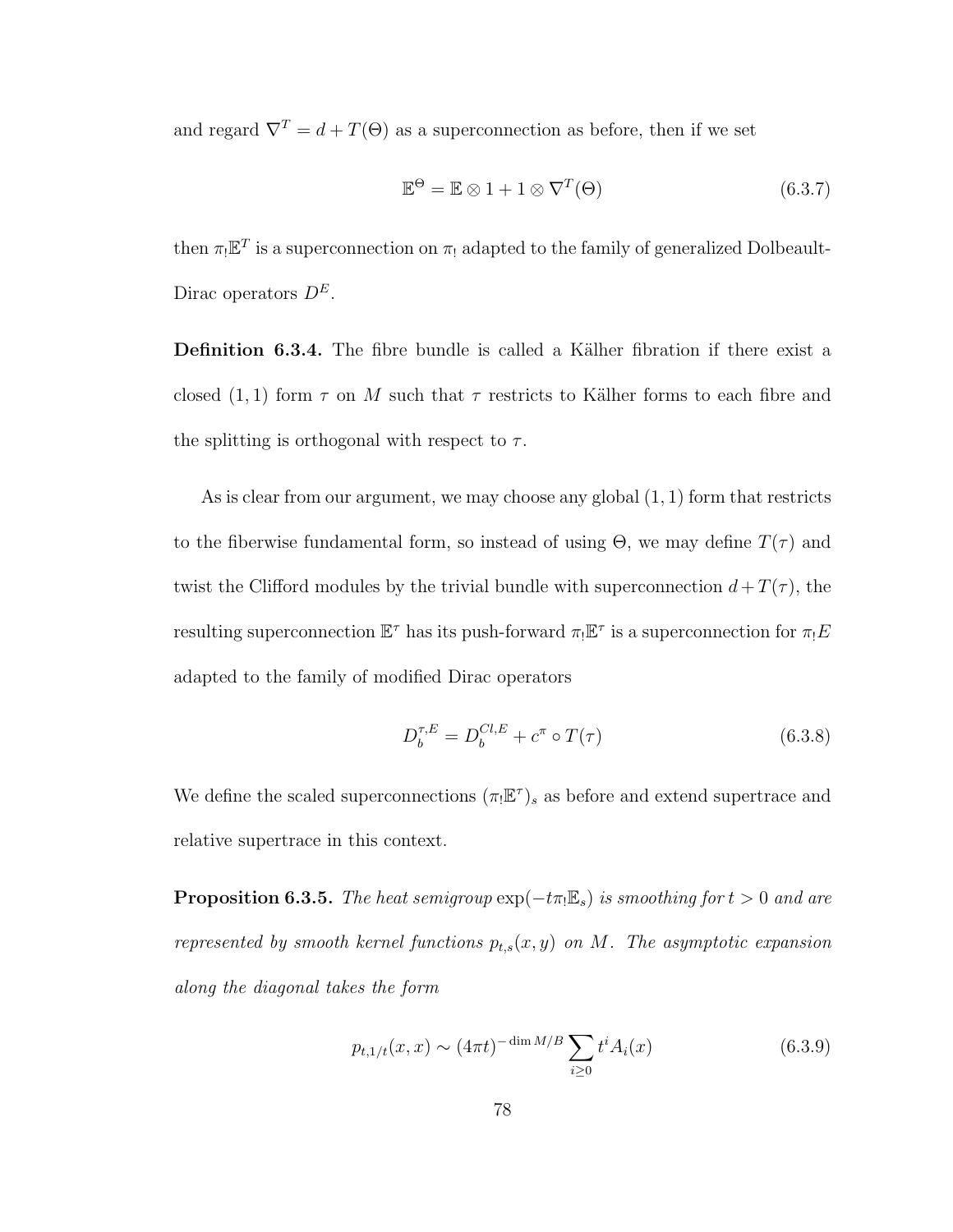where the coefficients  $A_i$  lies in  $\mathcal{A}^{\leq 2i}(M, \text{End}_{C(M/B)}\mathcal{E})$  and the full symbol

$$
\sigma(p) = \sum_{i=0}^{\dim M} \sigma_{2i}(A_i)
$$
\n(6.3.10)

is given by the formula

$$
\sigma(p) = \det^{1/2} \left\{ \frac{\mathcal{R}^{M/B}/2}{\sinh \mathcal{R}^{M/B}/2} \right\} \exp(-\mathcal{R}^{\mathcal{E}/\mathcal{S}})
$$
(6.3.11)

where  $\mathcal{R}^{\mathcal{E}/\mathcal{S}}$  is the relative curvature of the vertical Clifford module  $\mathcal E$  with respect to the vertical Clifford algebra  $C(M/B)$ .

**Corollary 6.3.6.** Locally on  $M/B$  we may decompose the vertical Clifford module  $\mathcal{E} = \mathcal{A}^{0,\bullet}(M/B,E)$  by

$$
\Lambda^\bullet T^{*0,1}(M/B)\otimes E=\mathscr{S}(M/B)\otimes K^{-1/2}\otimes\mathbb{C}\otimes E
$$

where they have the spin connection  $\nabla^S$ , Chern connection  $\nabla^{K^{-1/2}}$ , modified superconnection  $\nabla^T$  and Chern superconnection E respectively. Applying the relative supertrace, we have

$$
Str_{\mathcal{E}/\mathcal{S}}\sigma(p) = \hat{A}(\mathcal{R}^{M/B}) \exp(-\mathcal{R}^K/2) \exp(-dT) \exp(-\mathcal{R}^{\mathbb{E}})
$$
(6.3.12)

consequently, we have the integral formula for the Chern character in deRham cohomology of  $\pi_!E$  by McKean-Singer formula

$$
\lim_{t \to 0} \text{ch}(\pi_! \mathbb{E}_t) = (2\pi i)^{-\dim M/B} \int_{M/B} \text{Todd}(M/B) \text{ch}(E) \tag{6.3.13}
$$

Corollary 6.3.7. If the fibration is Kälher, then  $T = 0$  and  $\nabla^{M/B}$  is the holomorphic Chern connection for  $T(M/B)$  so along the fiber, we have

$$
\hat{A}(\mathcal{R}^{M/B}) \exp(-\mathcal{R}^K/2) = \text{Total}(\mathcal{R}^{M/B})
$$
\n(6.3.14)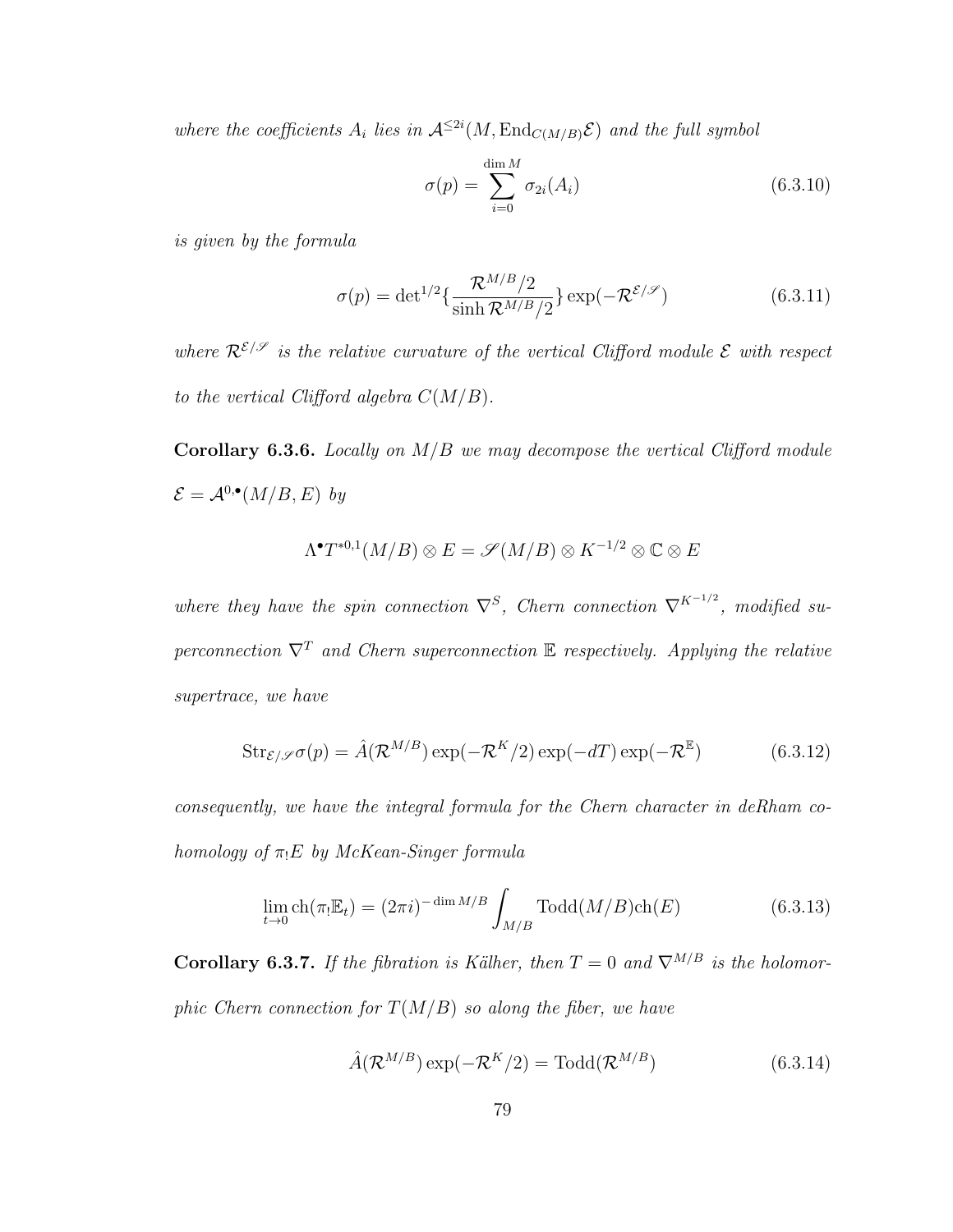as an identity of differential forms.

Remark 6.3.8. In [Bis13], Bismut had already extend the earlier results in [BGS88b] and [BGS88c] by relaxing the Kähler fibration condition. His main results were limited to complexes of holomorphic vector bundles and in addition, he required that the index bundle is locally of constant rank. We hope his analytical techniques can be properly modified to incorporate the family of generalized Dolbeault-Dirac operators and derive a Grothendieck-Riemann-Roch formula in full generality. This will be studied in future research, right now, our result is limited to Kähler fibration.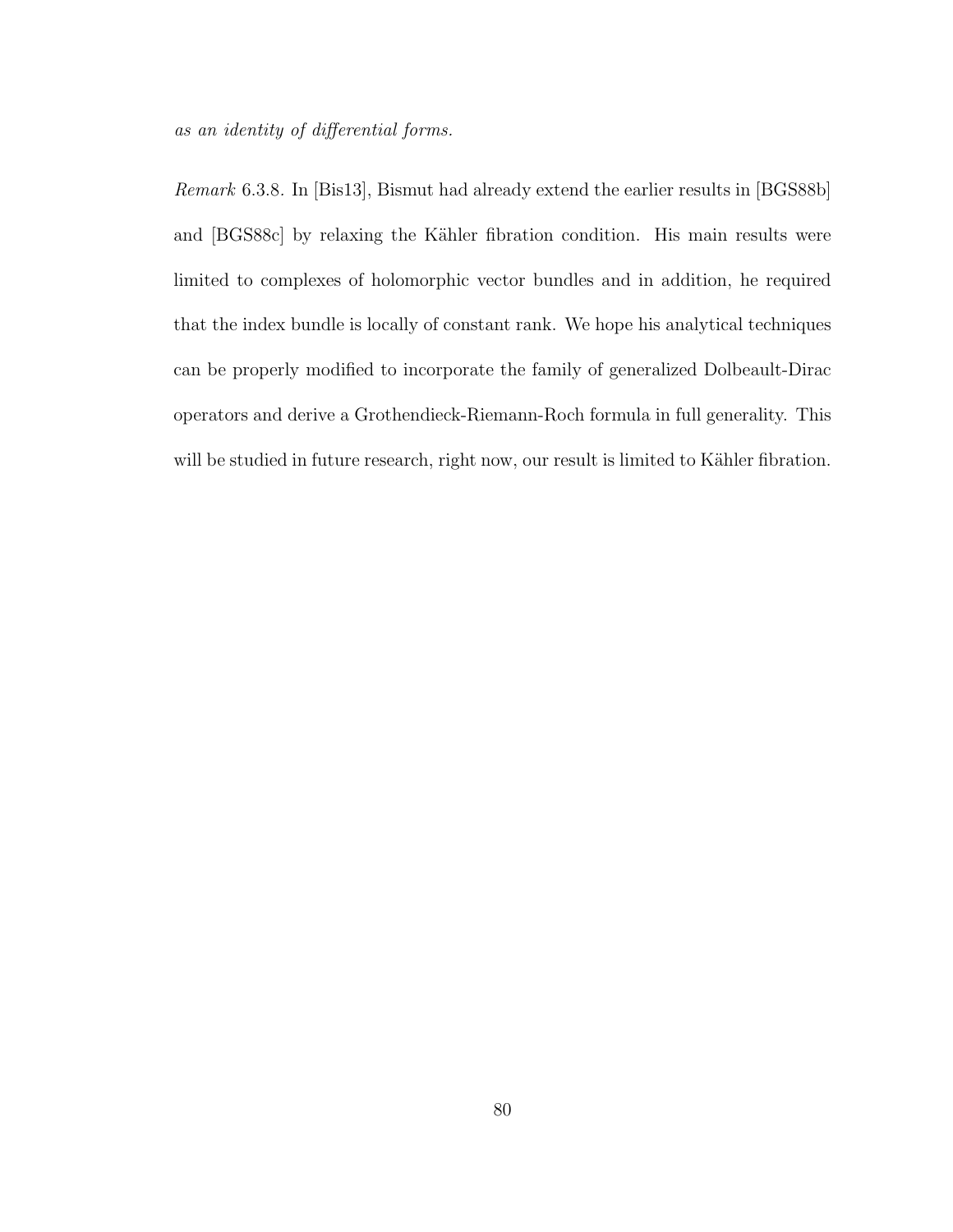## Bibliography

- [AF61] M.F. Atiyah and F.Hirzebruch. Analytic Cycles on Complex Manifolds. Topology, 1:25–45, 1961.
- [BC65] Raoul Bott and S S Chern. Hermitian vector bunbles and the equidistribution of the zeros of their holomorphic sections.pdf. Acta Mathematica, 114(1):71–112, 1965.
- [BGS88a] J. M. Bismut, H. Gillet, and C. Soulé. Analytic torsion and holomorphic determinant bundles I. Bott-Chern forms and analytic torsion. Communications in Mathematical Physics, 115(1):49–78, 1988.
- [BGS88b] J. M. Bismut, H. Gillet, and C. Soulé. Analytic torsion and holomorphic determinant line bundles II. Direct image and Bott-Chern forms. Communications in Mathematical Physics, 115(1):79–126, 1988.
- [BGS88c] J. M. Bismut, H. Gillet, and C. Soulé. Analytic torsion and holomorphic determinant line bundles III. Quillen metrics on holomorphic determinants. Communications in Mathematical Physics, 115(1):301–351, 1988.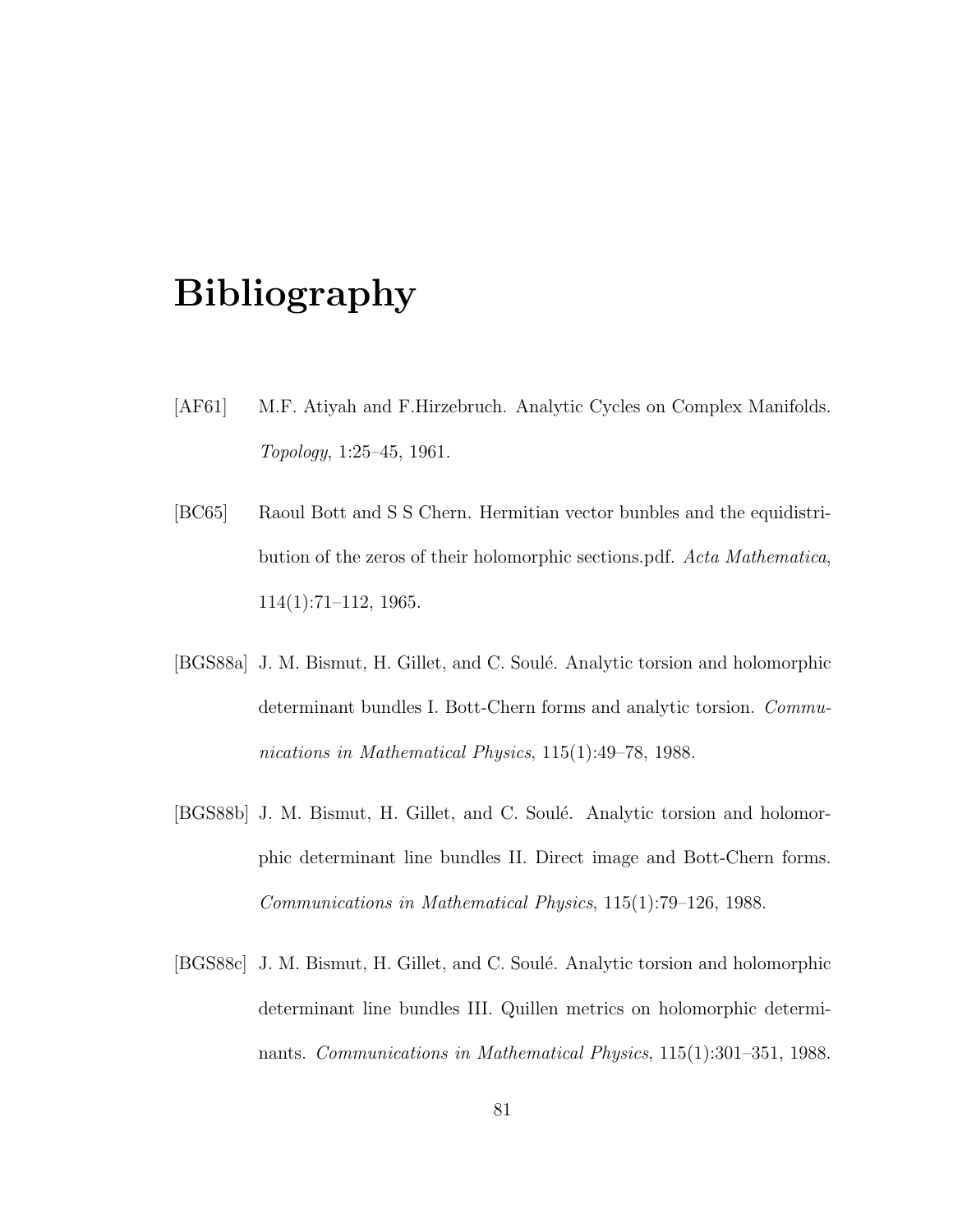- [BGV91] Nicole Berline, Ezra Getzler, and Michèle Vergne. Heat Kernels and Dirac Operators. 1991.
- [Bis89] Jean Michel Bismut. A local index theorem for non Kahler manifolds. Mathematische Annalen, 284(4):681–699, 1989.
- [Bis13] Jean-michel Bismut. Hypoelliptic Laplacian and Bott Chern. *Progress* in Mathematics, 305, 2013.
- [Blo06] Jonathan Block. Duality and equivalence of module categories in noncommutative geometry II: Mukai Duality for Holomorphic Noncommutative tori, 2006.
- [Blo10] Jonathan Block. Duality and equivalence of module categories in noncommutative geometry I. Centre de Recherches Mathematiques CRM Proceedings and Lecture Notes, 50:1–30, sep 2010.
- [Don87] SK Donaldson. Infinite determinants, stable bundles and curvature. Duke Mathematical Journal, 54(1):231–247, 1987.
- [Get91] E Getzler. The Bargmann representation, generalized Dirac operators and the index of pseudodifferential operators on Rn, 63-81. Contemp. Math, pages 1–15, 1991.